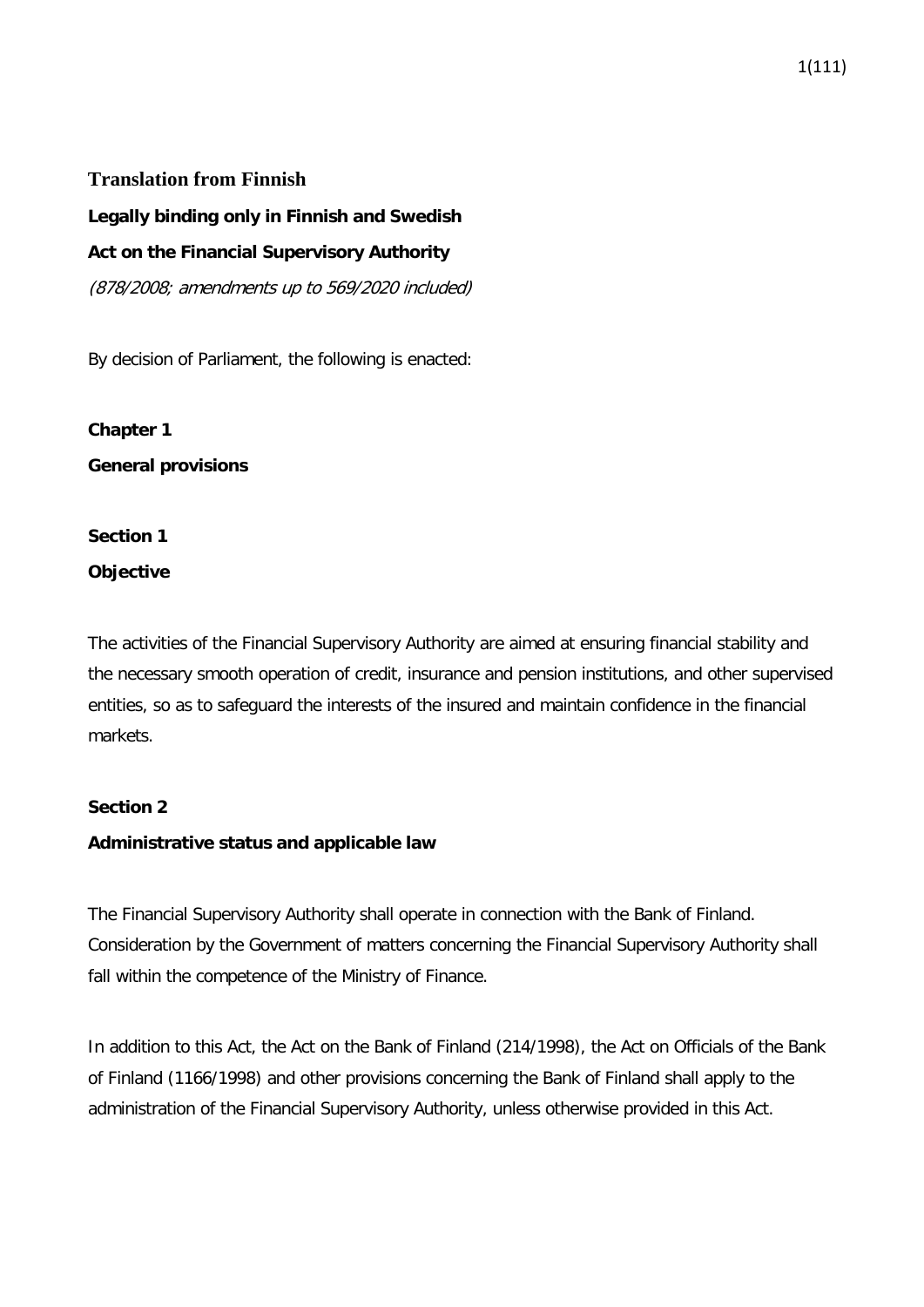In addition to this Act, the Act on the Supervision Fees of the Financial Supervisory Authority (879/2008) shall apply to the covering of costs arising from the activities of the Financial Supervisory Authority.

## **Section 3**

## **Mission**

The Financial Supervisory Authority shall supervise the operations of financial market participants, as provided in this Act and in other acts. The Financial Supervisory Authority shall also foster compliance with good practice in, and public awareness of, financial markets.

In order to fulfil its tasks separately provided in law, the Financial Supervisory Authority shall

1) grant authorisation to financial market participants, register financial market participants and confirm rules concerning their operations;

2) monitor that financial market participants comply with the provisions applicable to them governing financial markets and the regulations issued thereunder, the terms of their authorisation and the rules concerning their operations;

3) monitor the issuance of, and trading in, financial instruments and compliance with the provisions and regulations governing clearing and custodial services;

4) supervise compliance with International Financial Reporting Standards, as provided below;

5) monitor that financial market participants comply with the provisions and regulations applicable

to them concerning prevention and detection of money laundering and the financing of terrorism;

6) issue regulations necessary for application of the Act as separately provided in law;

Paragraphs 7–7a were repealed by Act 29.12.2016/1442.

7b) engage in auditor oversight as laid down in chapter 9, section 2 of the Auditing Act (1141/2015); (18.9.2015/1145)

8) perform its other statutory duties. (19.12.2014/1198)

In addition, the Financial Supervisory Authority shall

1) monitor and evaluate developments in financial markets and the rest of the operating environment for financial market participants, and the evolution of other general operating conditions;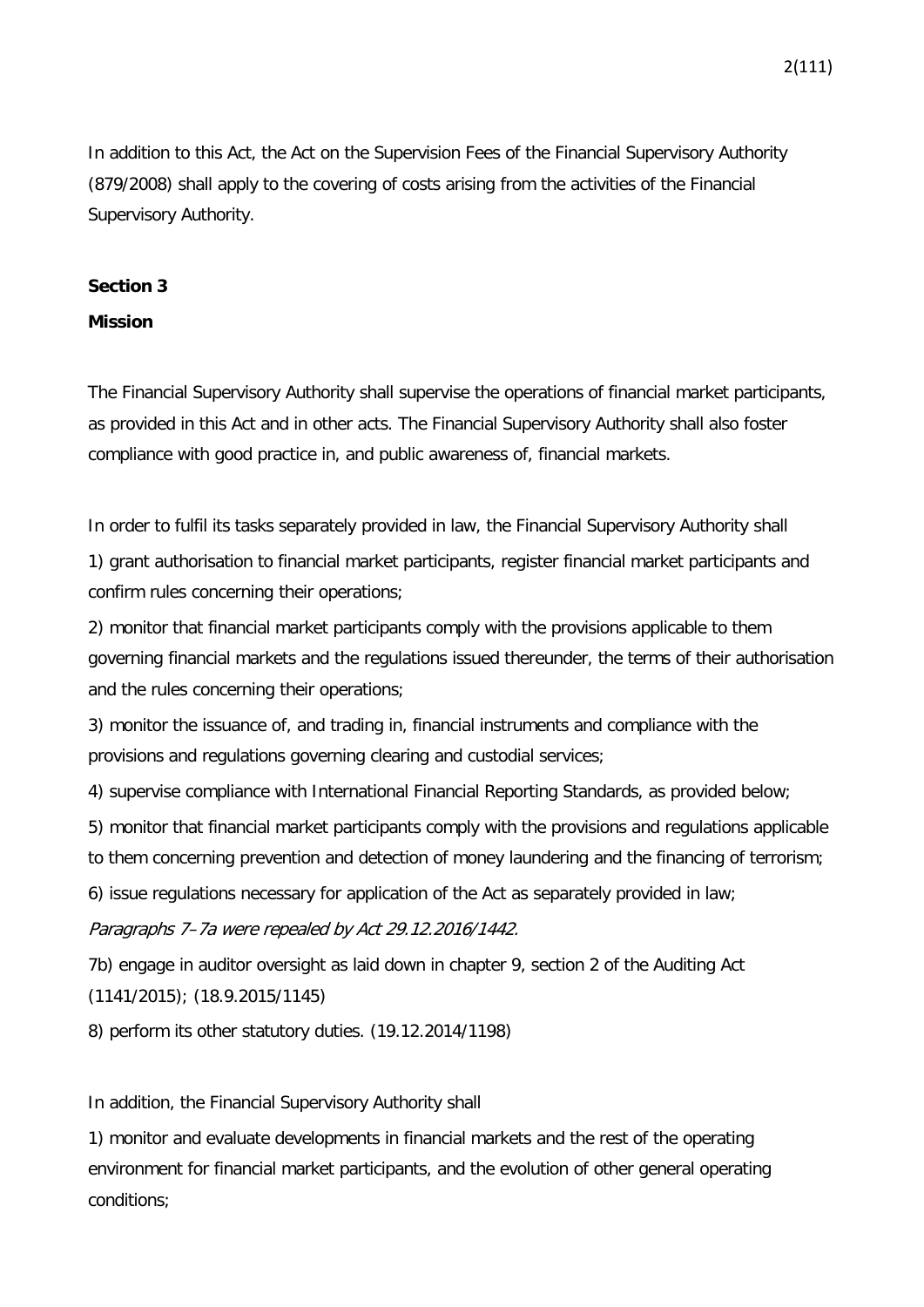2) introduce initiatives for the development of financial market legislation and other requisite measures, and participate in the preparation of legislation;

3) monitor and analyse the availability and pricing of basic banking services;

4) foster reliable corporate governance systems in those financial market participants whose financial position it monitors;

5) collect and regularly publish comparable data on financial market participants' financial position and otherwise contribute to access to information on financial services and financial market activity;

5a) participate in the preparation of a list of the most representative services linked to a payment account and standardised terminology in accordance with Directive 2014/92/EU of the European Parliament and of the Council on the comparability of fees related to payment accounts, payment account switching and access to payment accounts with basic features, hereinafter referred to as the Payment Accounts Directive, and publish the final list in compliance with Article 3 of the stated Directive; (9.12.2016/1055)

Paragraph 5a, added by Act 1055/2016, shall enter into force on a date to be set by decree. 5b) provide a website that compares prices charged by service providers for their payment services, provisions on this being laid down in the Credit Institutions Act (610/2014); (9.12.2016/1055)

Paragraph 5b, added by Act 1055/2016, shall enter into force on a date to be set by decree.

5c) supply the Commission with information for the purposes of evaluation under the Payment Accounts Directive, in compliance with Article 27 of the Directive; (9.12.2016/1055)

6) participate in national cooperation between authorities;

7) participate in European Union cooperation within the framework of the European System of Financial Supervisors (ESFS) as referred to in section 3a, and in other international supervisory cooperation; (4.3.2011/194)

8) participate in the activities of the Single Supervisory Mechanism referred to in section 3a and assist the European Central Bank, hereinafter referred to as the ECB, in the Single Supervisory Mechanism; (29.12.2016/1442);

#### Paragraphs 9–10 were repealed by Act 29.12.2016/1442.

11) attend to the duties of a regulatory authority regarding the Global Legal Entity Identifier System and participate in other official cooperation related to it; (8.8.2014/611)

12) prepare, together with the Ministry of Finance and the Bank of Finland, measures necessary to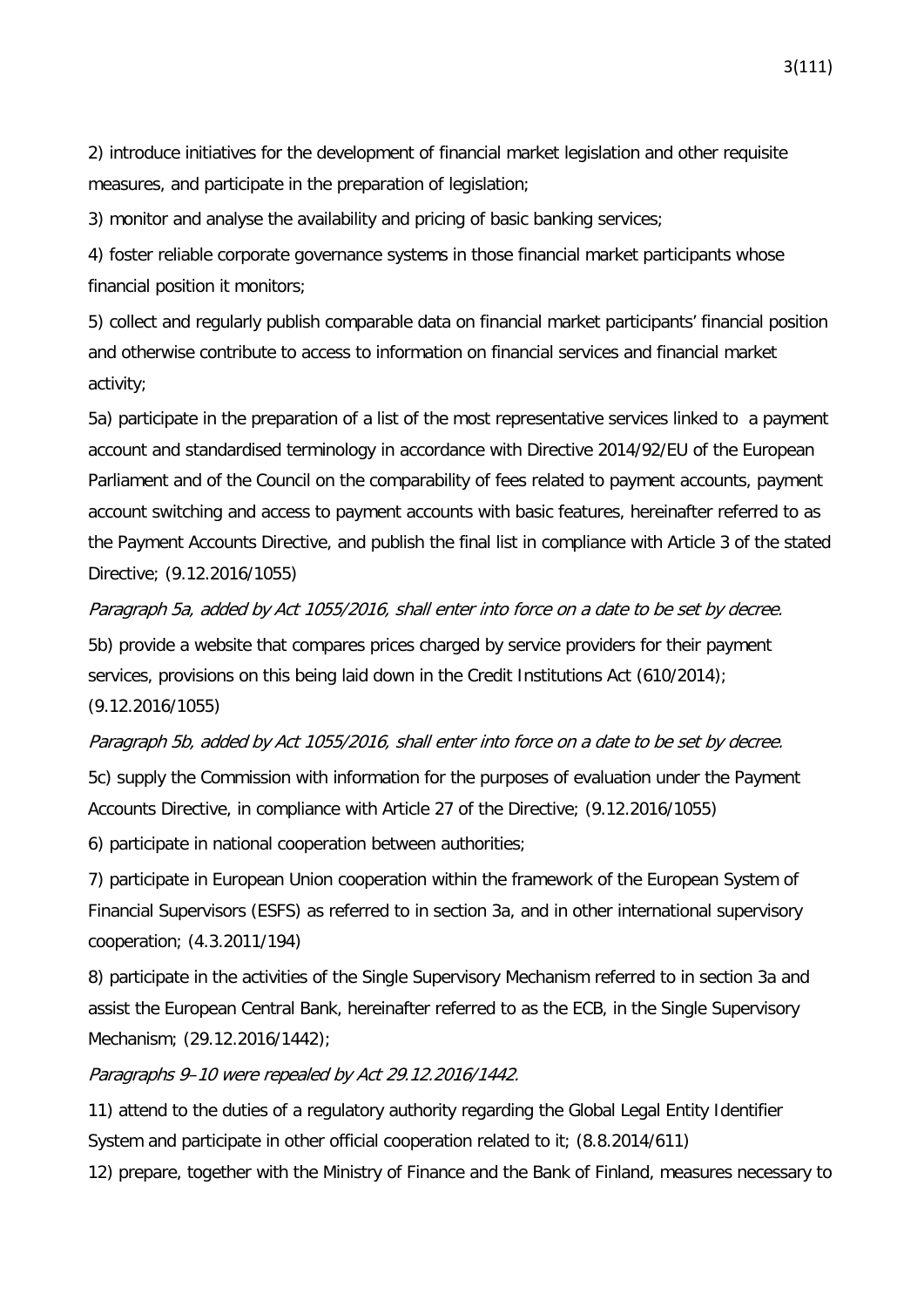ensure the stability of the financial system as a whole and decide on such measures as separately provided for by law. (8.8.2014/611)

The Financial Supervisory Authority shall attend to the responsibilities under this law and elsewhere in law, unless otherwise provided by the Council Regulation (EU) No 1024/2013 conferring specific tasks on the European Central Bank concerning policies relating to the prudential supervision of credit institutions, hereinafter referred to as SSM Regulation. (8.8.2014/611)

#### **Section 3a (8.8.2014/611)**

#### **Single Supervisory Mechanism and European System of Financial Supervision**

The Financial Supervisory Authority is a member of the Single Supervisory Mechanism comprising the ECB and national competent authorities, as referred to in the SSM Regulation. (29.12.2016/1442)

The Financial Supervisory Authority is a member of the European System of Financial Supervision designed to strengthen the supervision of the financial system of the European Union, as referred to in Regulation (EU) No 1093/2010 of the European Parliament and of the Council establishing a European Supervisory Authority (European Banking Authority), amending Decision No 716/2009/EC and repealing Commission Decision 2009/78/EC; Regulation (EU) No 1095/2010 of the European Parliament and of the Council establishing a European Supervisory Authority (European Securities and Markets Authority), amending Decision No 716/2009/EC and repealing Commission Decision 2009/77/EC; and Regulation (EU) No 1094/2010 of the European Parliament and of the Council establishing a European Supervisory Authority (European Insurance and Occupational Pensions Authority), amending Decision No 716/2009/EC and repealing Commission Decision 2009/79/EC, hereinafter referred to as European Financial Supervision Regulations; and Regulation (EU) No 1092/2010 of the European Parliament and of the Council on European Union macro-prudential oversight of the financial system and establishing a European Systemic Risk Board, hereinafter referred to as Regulation on the European Systemic Risk Board.

In the performance of its duties, the Financial Supervisory Authority shall, in addition to the provisions laid down elsewhere in law, also consider the decisions, guidelines and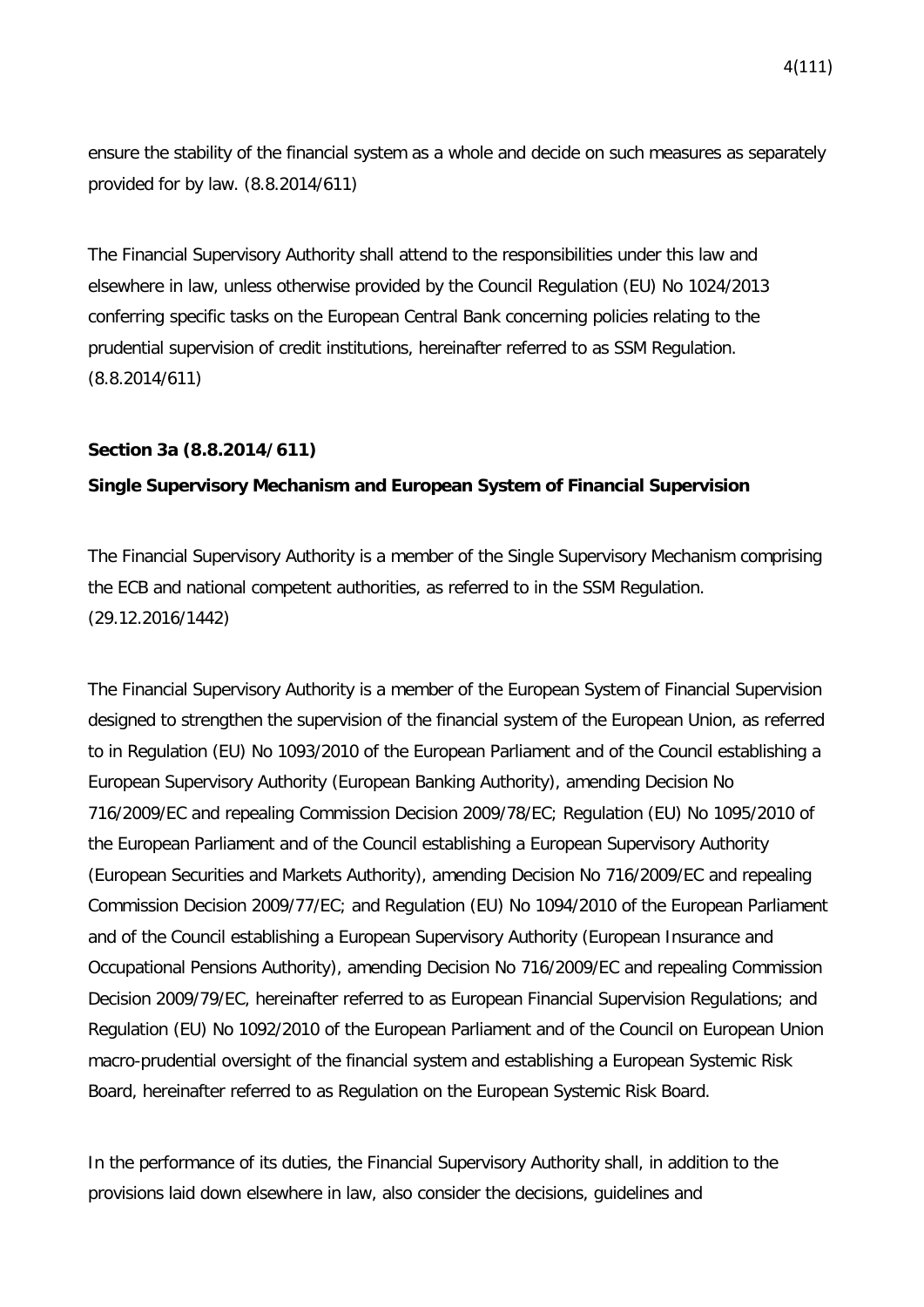recommendations of the ECB, as referred to in the Regulation mentioned in section 3, subsection 4, and the legal acts adopted by the ECB by virtue of the said Regulation, and the decisions, guidelines and recommendations issued by the European Banking Authority, the European Securities and Markets Authority and the European Insurance and Occupational Pensions Authority, as referred to in the Regulations mentioned in subsection 2, hereinafter referred to as the European Supervisory Authorities, the recommendations of the European Systemic Risk Board and the legal acts of the European Commission containing technical standards and adopted by the Commission under the competence afforded to it by the European Financial Supervision Regulations.

If compliance with a guideline or recommendation of a European Supervisory Authority or the European Systemic Risk Board is not possible, the Financial Supervisory Authority shall specify the grounds for diverging from the guideline or recommendation and relate these to the appropriate European Supervisory Authority or the European Systemic Risk Board. (29.12.2016/1442)

In the cases referred to in the European Union financial market legislation and as provided for by the SSM Regulation, the European Financial Supervision Regulations and the Regulation on the European Systemic Risk Board, the Financial Supervisory Authority shall

1) cooperate with the ECB, the European Supervisory Authorities and the Joint Committee of the European Supervisory Authorities as referred to in the European Financial Supervision Regulations, and with the European Systemic Risk Board;

2) deliver to the ECB, the European Supervisory Authorities, the European Systemic Risk Board and the Joint Committee of the European Supervisory Authorities such information as is necessary for the performance of their duties.

#### **Section 3b (4.3.2011/194)**

## **Cooperation in the preparation of legal acts, regulations and guidelines (8.8.2014/611)**

The Financial Supervisory Authority shall fulfil its mission as referred to in section 3, subsection 2, paragraph 6 and, regarding the regulation of financial markets, in section 3a, in cooperation with the Ministry of Finance, the Ministry of Social Affairs and Health and any other competent ministries.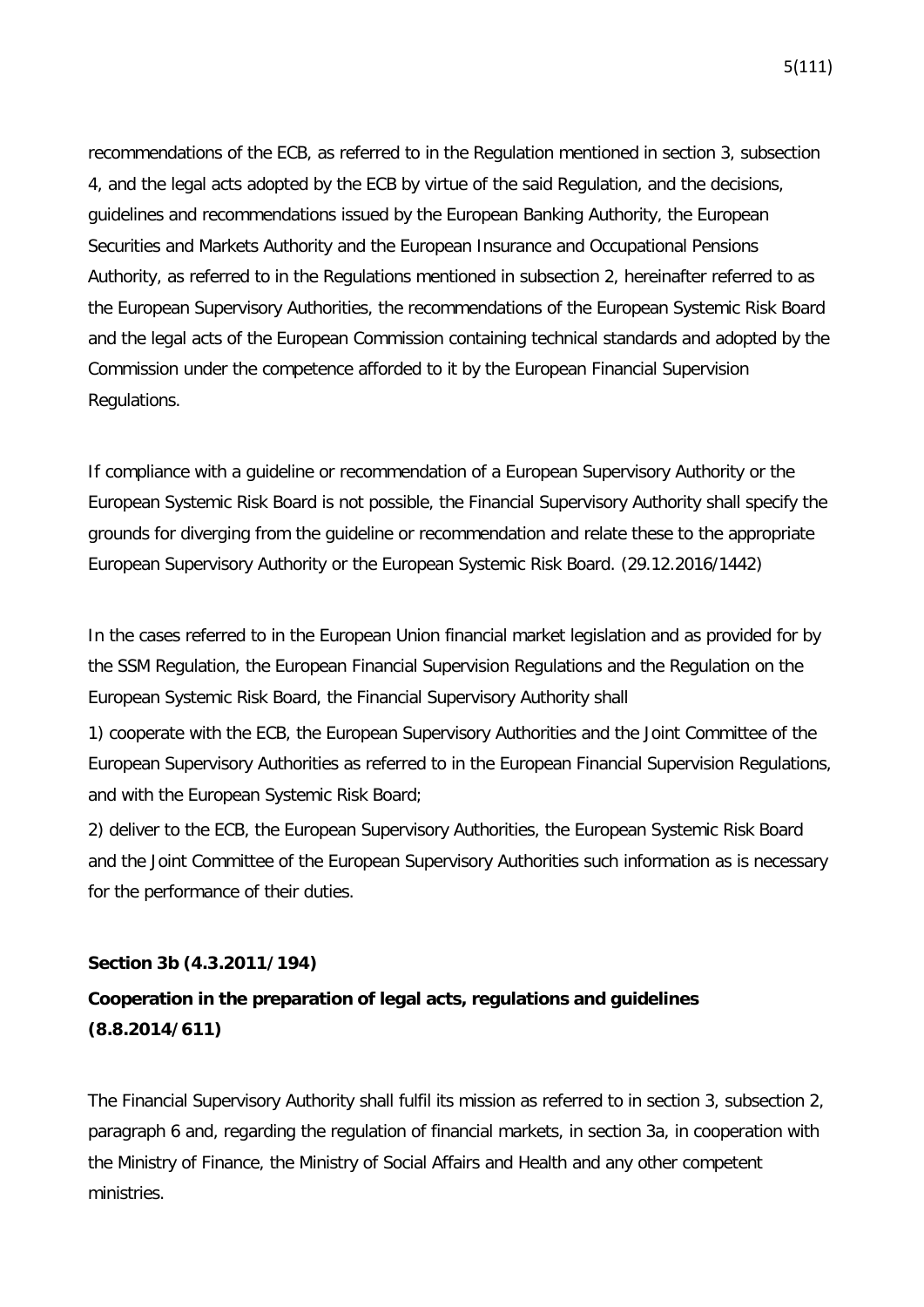The Financial Supervisory Authority shall forthwith inform the Ministry of Finance and Ministry of Social Affairs and Health of

1) a legal act under preparation by the ECB, if the act may have an effect on Finnish legislation; 2) a technical standard or guideline under preparation by a European Supervisory Authority, if the Financial Supervisory Authority assesses that such technical standard or guideline may have an effect on Finnish legislation;

3) any other matters under consideration by the ECB, a European Supervisory Authority or the European Systemic Risk Board which the Financial Supervisory Authority assesses may have an effect on the functioning or stability of Finnish financial markets.

(8.8.2014/611)

### **Section 3c (16.6.2017/352)**

#### **Cooperation between authorities in the prevention and combat of crime**

The Financial Supervisory Authority cooperates with the Financial Intelligence Unit, the police, the Grey Economy Information Unit, the tax authorities and other competent authorities to prevent and combat crime.

If in the exercise of supervision or other statutory duties, the Financial Supervisory Authority finds or suspects that financial services are or the financial system is being used or will be used for criminal purposes, it shall report this without delay to the competent authority referred to in subsection 1. Provisions on the disclosure of confidential information are laid down in section 71.

The Government may issue a decree with more detailed provisions on the modalities of the cooperation referred to in this section.

#### **Section 3d (29.12.2016/1442)**

#### **Cooperation with the Financial Stability Authority**

The Financial Supervisory Authority together with the Financial Stability Authority referred to in the Act on the Act on the Finnish Stability Authority (1195/2014) exercise supervision to ensure that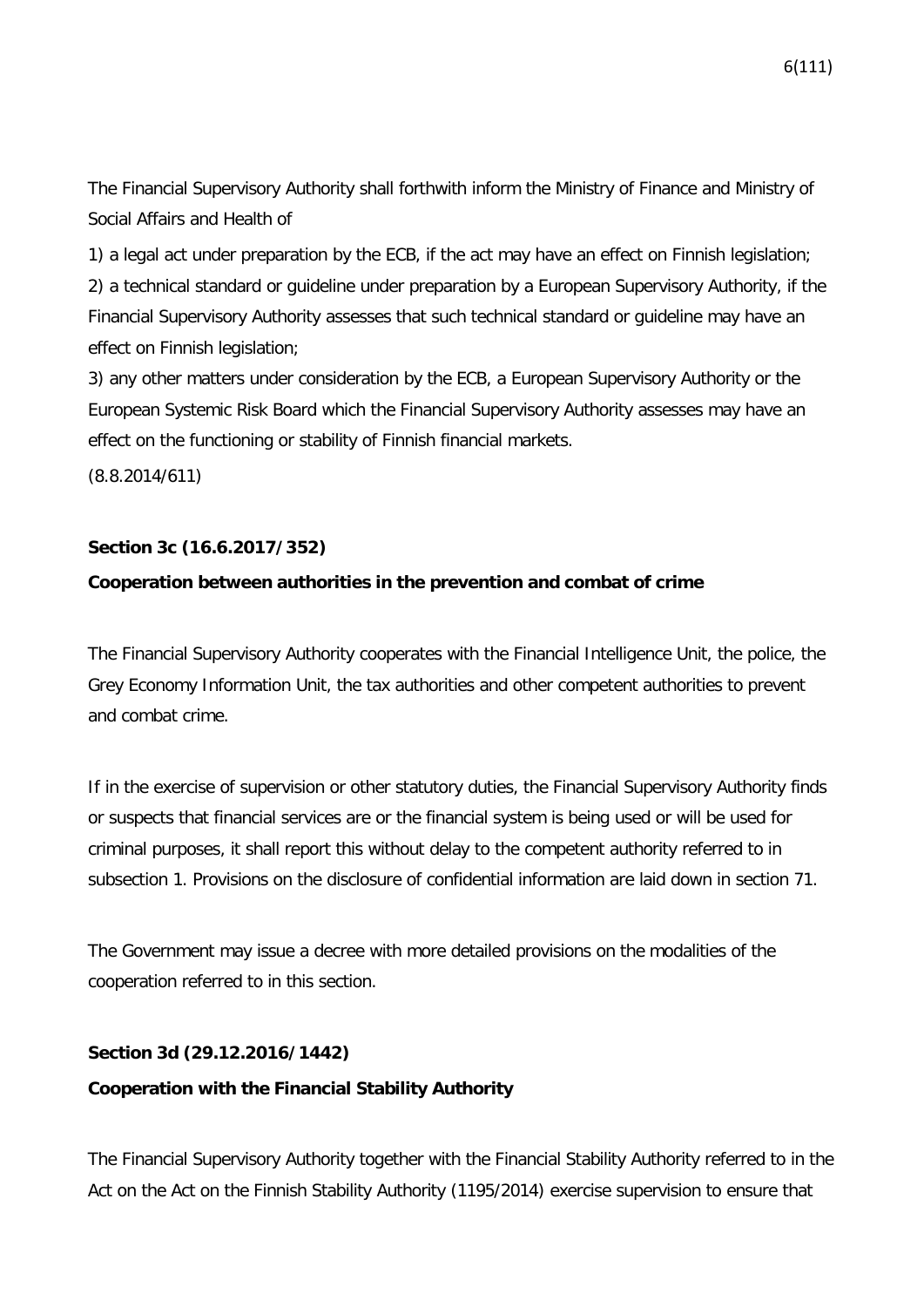those operating in financial markets observe the provisions applying to them under the Act on the Resolution of Credit Institutions and Investment Firms (1194/2014), hereinafter referred to as the Resolution Act.

The Financial Supervisory Authority and the Financial Stability Authority shall engage in mutual cooperation. The Financial Supervisory Authority shall consult the Financial Stability Authority before embarking on measures under chapter 3 or 4 of this Act if the supervised entity or other financial market participant acts in violation of the Resolution Act or Commission regulations and decisions issued on the basis of or the Resolution Directive referred to in chapter 1, section 4, paragraph 1 of the Act.

## **Section 3e (28.12.2017/1071) Cooperation with the Energy Authority**

The Financial Supervisory Authority works together with the Energy Authority to ensure efficient supervision of the market for emission rights, electricity and natural gas and their derivative markets.

Before taking supervisory measures relating to trading in derivative contracts based on electricity or natural gas, the Financial Supervisory Authority shall consult the Energy Authority where the measures would have an obvious material effect on the operation of the market for electricity or natural gas, the operational reliability of electricity or natural gas, or the operation of a corporation with systemic responsibility under the Electricity Market Act (588/2013) or the Natural Gas Market Act (587/2017), unless the urgency of the matter provides otherwise. (1071/2017)

## **Section 4 (14.12.2012/752) Supervised entities**

For the purposes of this Act, supervised entity means an entity, institution or private entrepreneur referred to in subsections 2–4. (15.3.2019/296) For the purposes of this Act, *authorised supervised entity* means: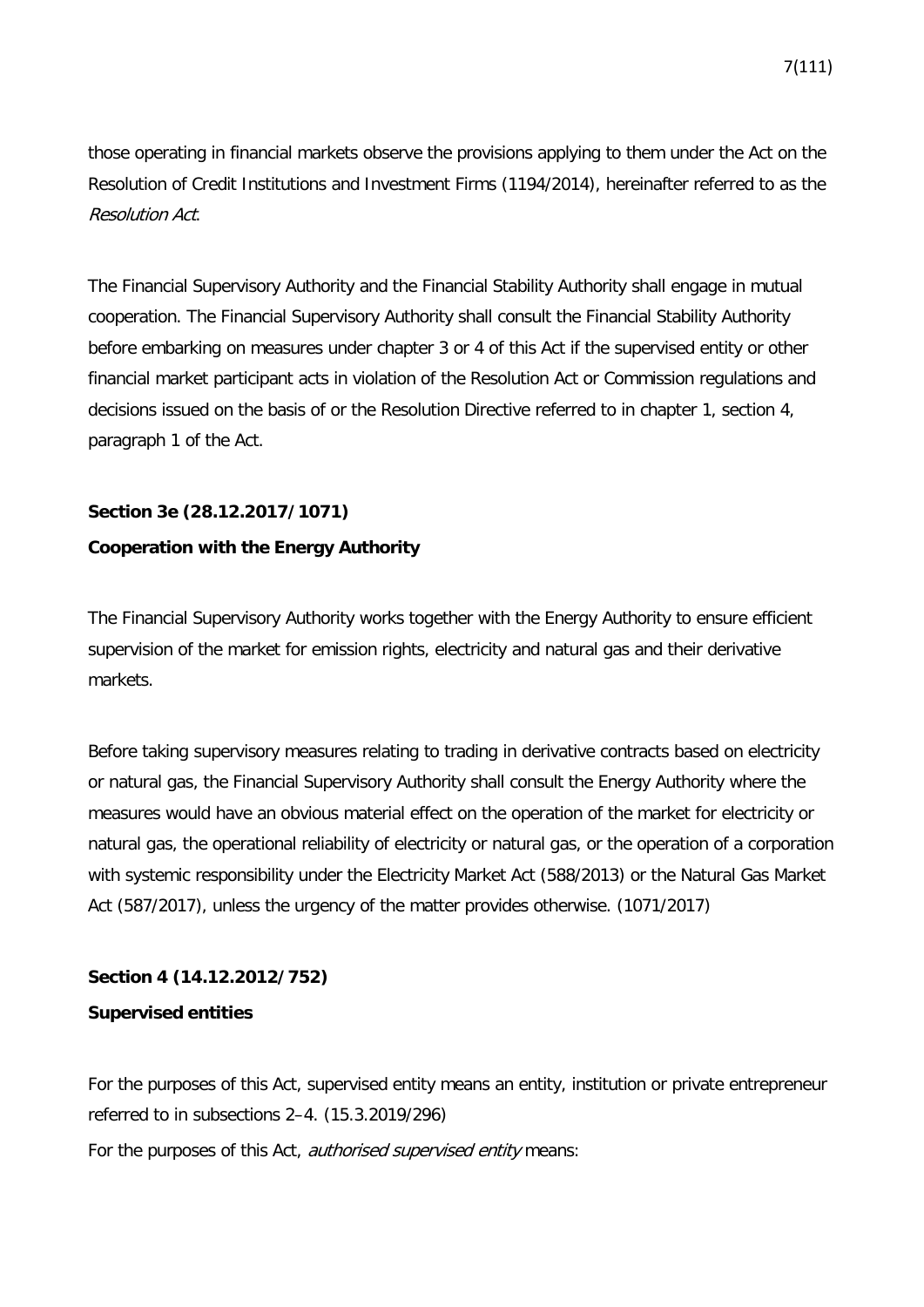1) a credit institution or the branch of a third country credit institution as referred to in the Credit Institutions Act; (9.12.2016/1055)

2) an insurance company or special purpose vehicle as referred to in the Insurance Companies Act (521/2008); (20.3.2015/311)

3) an employee pension insurance company as referred to in the Act on Employee Pension Insurance Companies (354/1997);

4) a fund management company as referred to in the Act on Common Funds (213/2019) and a depository authorised under the said Act; (22.2.2019/215)

5) an investment firm and the branch of a third country firm as referred to in the Investment Services Act (747/2012); (15.3.2019/296)

6) a stock exchange and a reporting service provider as referred to in the Act on Trading in Financial Instruments (1070/2017); (28.12.2017/1071)

Paragraph 7 was repealed by Act 16.6.2017/352.

8) a central securities depository as referred to in the Act on the Book-Entry System and Settlement Activities (348/2017), including a registration fund established by such; (16.6.2017/352)

8a) a Finnish central counterparty as referred to in the Act on the Book-Entry System and Settlement Activities; (12.4.2013/254)

9) a payment institution as referred to in the Payment Institutions Act (297/2010);

(12.4.2013/254)

10) a branch of a third country insurance company as referred to in the Act on Foreign Insurance Companies (398/1995); (12.4.2013/254)

11) a central body as referred to in the Act on a consolidation of deposit banks (599/2010); (7.3.2014/170)

12) an alternative investment fund manager with authorisation as an alternative investment fund manager under the Act on Alternative Investment Fund Managers, or a depositary authorised under the said Act; (14.12.2018/1108)

13) an entity as referred to in Article 27(2) of Regulation (EU) 2017/2402 of the European Parliament and of the Council laying down a general framework for securitisation and creating a specific framework for simple, transparent and standardised securitisation, and amending Directives 2009/65/EC, 2009/138/EC and 2011/61/EU and Regulations (EC) No 1060/2009 and (EU) No 648/2012, hereinafter referred to as Securitisation Regulation, as has been granted authorisation as referred to in Article 28 of the Securitisation Regulation. (14.12.2018/1108)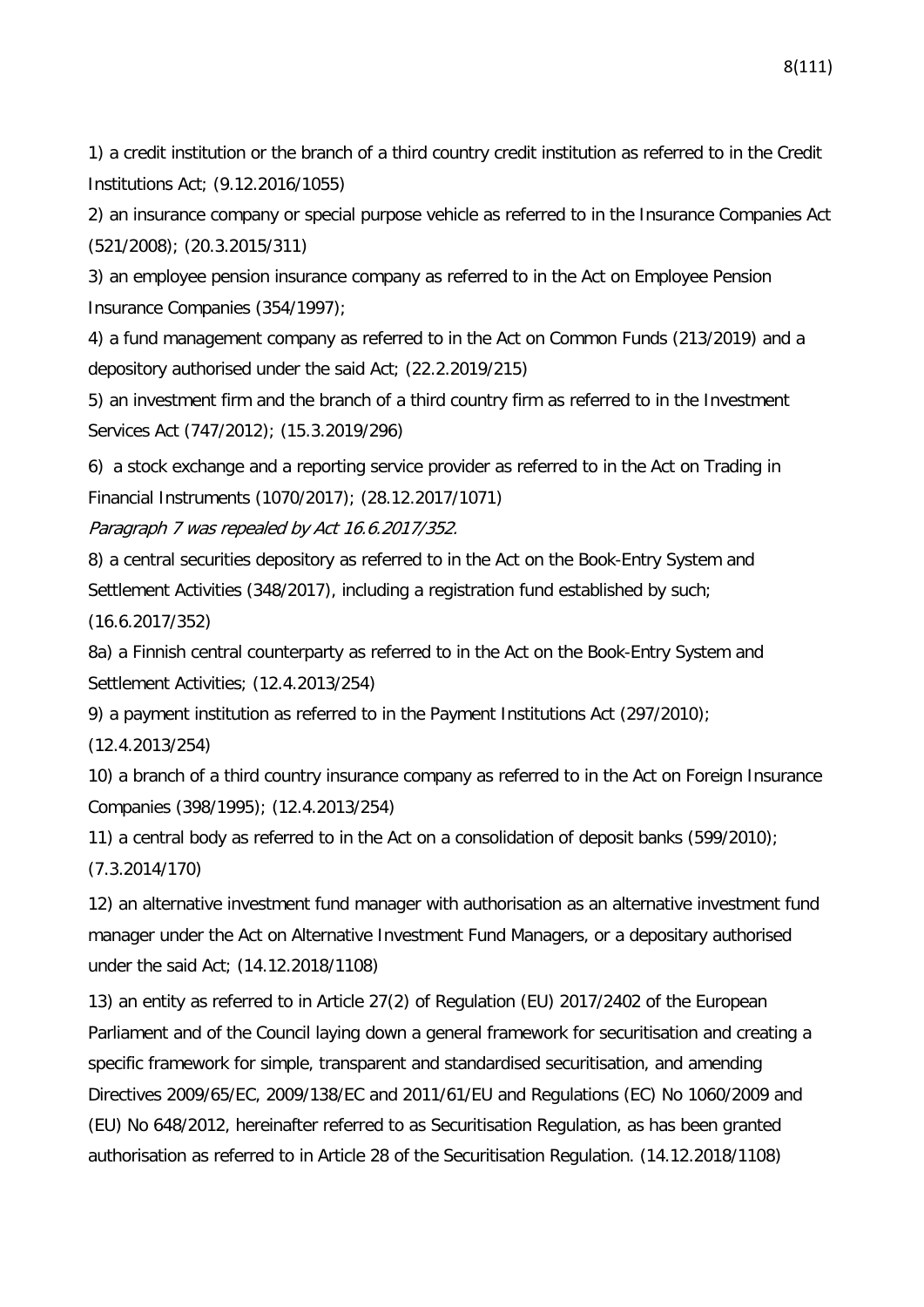In applying the provisions of chapter 3 of this Act, an insurance association as referred to in the Local Mutual Insurance Associations Act (1250/1987), an insurance fund as referred to in the Employee Benefits Funds Act (1164/1992), a pension fund as referred to in the Pension Funds Act (1774/1995), the holding company of a credit institution, investment firm, insurance company or insurance association, and the holding company of a conglomerate as referred to in the Act on the Supervision of Financial and Insurance Conglomerates (699/2004) shall be considered comparable to an authorised supervised entity, as provided in the said chapter.

#### For the purposes of this Act, *other supervised entity* means:

1) the holding company of a credit institution, investment firm, insurance company or insurance association or the holding company of a conglomerate as referred to in the Act on the Supervision of Financial and Insurance Conglomerates;

2) the holding company of a stock exchange or central securities depository; (16.6.2017/352) 3) a guarantee fund as referred to in chapter 13 of the Credit Institutions Act or an investor compensation fund as referred to in the Investment Services Act; (19.12.2014/1198)

4) an insurance association as referred to in the Local Mutual Insurance Associations Act;

5) a pension fund, sickness fund or other insurance fund as referred to in the Employee Benefits Funds Act;

6) a pension fund as referred to in the Pension Funds Act;

7) an unemployment fund or auxiliary fund of unemployment funds as referred to in the Unemployment Funds Act (603/1984);

8) The Farmers' Social Insurance Institution referred to in the Farmers Pensions Act (1280/2006) and The Seafarer's Pension Fund referred to in the Seafarer's Pensions Act (1290/2006);

9) an unemployment insurance fund as referred to in the Act on Financing Unemployment Benefits (555/1998); (28.12.2017/1071)

10) a benchmark administrator that does not constitute an authorised supervised entity, as referred to in section 4, subsection 2, that has been granted authorisation by the Financial Supervisory Authority by virtue of Article 34 of Regulation (EU) 2016/1011 of the European Parliament and of the Council on indices used as benchmarks in financial instruments and financial contracts or to measure the performance of investment funds and amending Directives 2008/48/EC and 2014/17/EU and Regulation (EU) No 596/2014 (Benchmark Regulation). (28.12.2017/1071)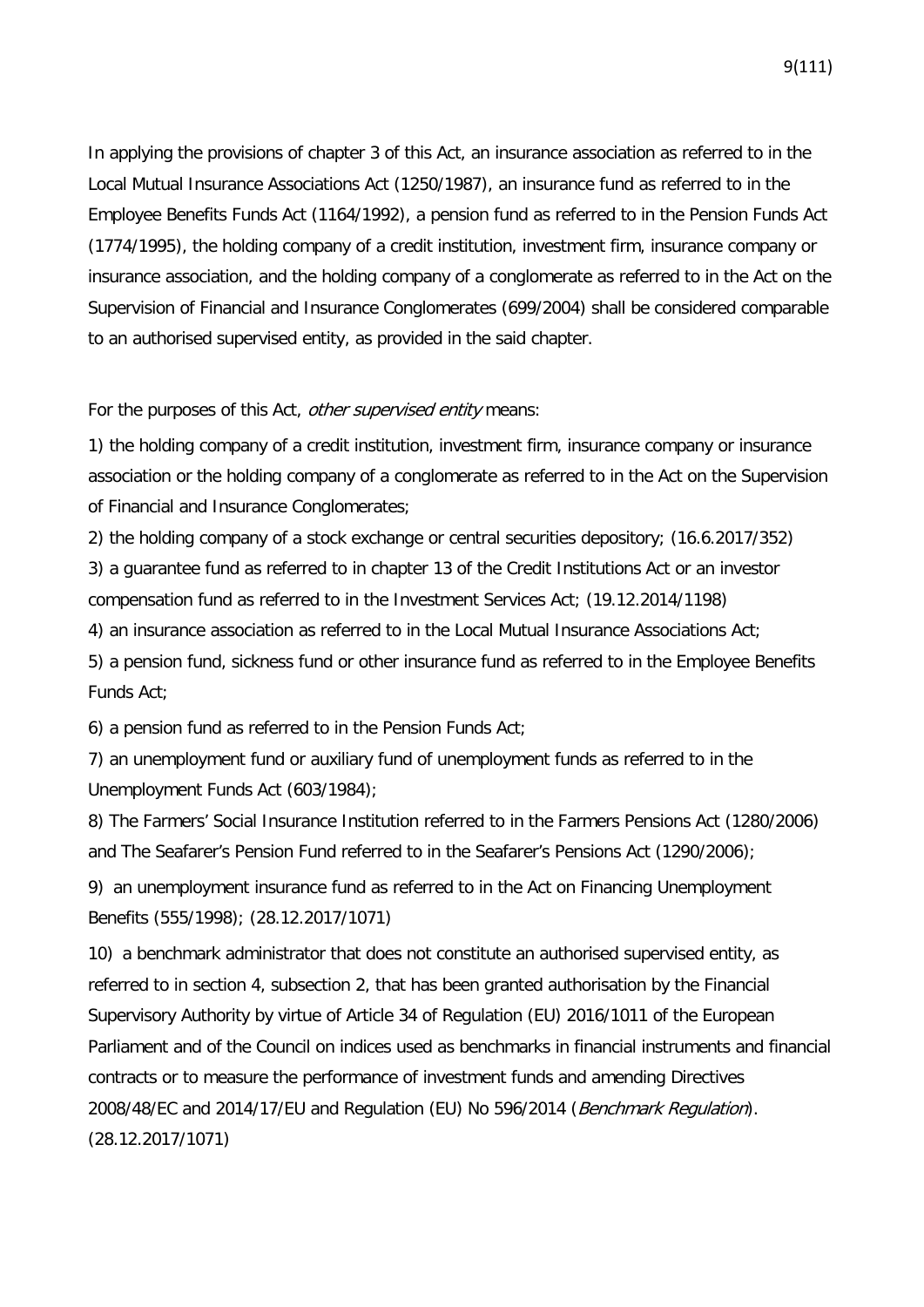The Financial Supervisory Authority shall supervise the operations of the Finnish branches of foreign EEA supervised entities and the operations of foreign EEA supplementary pension institutions in Finland, and the provision of services in Finland by foreign supervised entities without establishment of a branch. Provisions on supervisory duties are also laid down in chapters 5 and 6. (29.12.2016/1442).

The Financial Supervisory Authority shall supervise the investment operations of the State Pension Fund and its compliance with the provisions on insider registers and declarations of insider holdings; the financing activity planning and investment operations of the Keva pensions institution and its compliance with the provisions on insider registers and declarations of insider holdings; and the pension fund of the Church Central Fund. Provisions on supervisory duties are also laid down in the State Pension Fund Act (1297/2006), the Act on Keva (66/2016) and the Church Act (1054/1993). (29.12.2016/1442)

## **Section 5 (14.12.2012/752)**

### **Other financial market participants**

For the purposes of this Act, other financial market participant means:

1) an issuer of securities admitted to trading on a regulated market or MTF in Finland, or of securities for which admission to trading on a regulated market or MTF in Finland has been sought, as well as any other party obliged to publish a prospectus as referred to in chapter 3, section 1 of the Securities Markets Act (746/2012), or offering securities under chapter 1, section 4 of the said Act; (19.12.2018/1229)

2) an accounting entity whose securities have been admitted to trading, as referred to in paragraph 1 in an EEA member state other than Finland, or for whose securities such admission to trading has been sought;

3) a trading participant other than an investment service provider as referred to in chapter 1, section 2, subsection 1, paragraph 15 of the Act on Trading in Financial Instruments; (28.12.2017/1071)

4) a clearing party as referred to in chapter 1, section 3, paragraph 6 of the Act on the Book-Entry System and Settlement Activities;

5) an account manager as referred to in chapter 1, section 3, paragraph 9 of the Act on the Book-Entry System and Settlement Activities;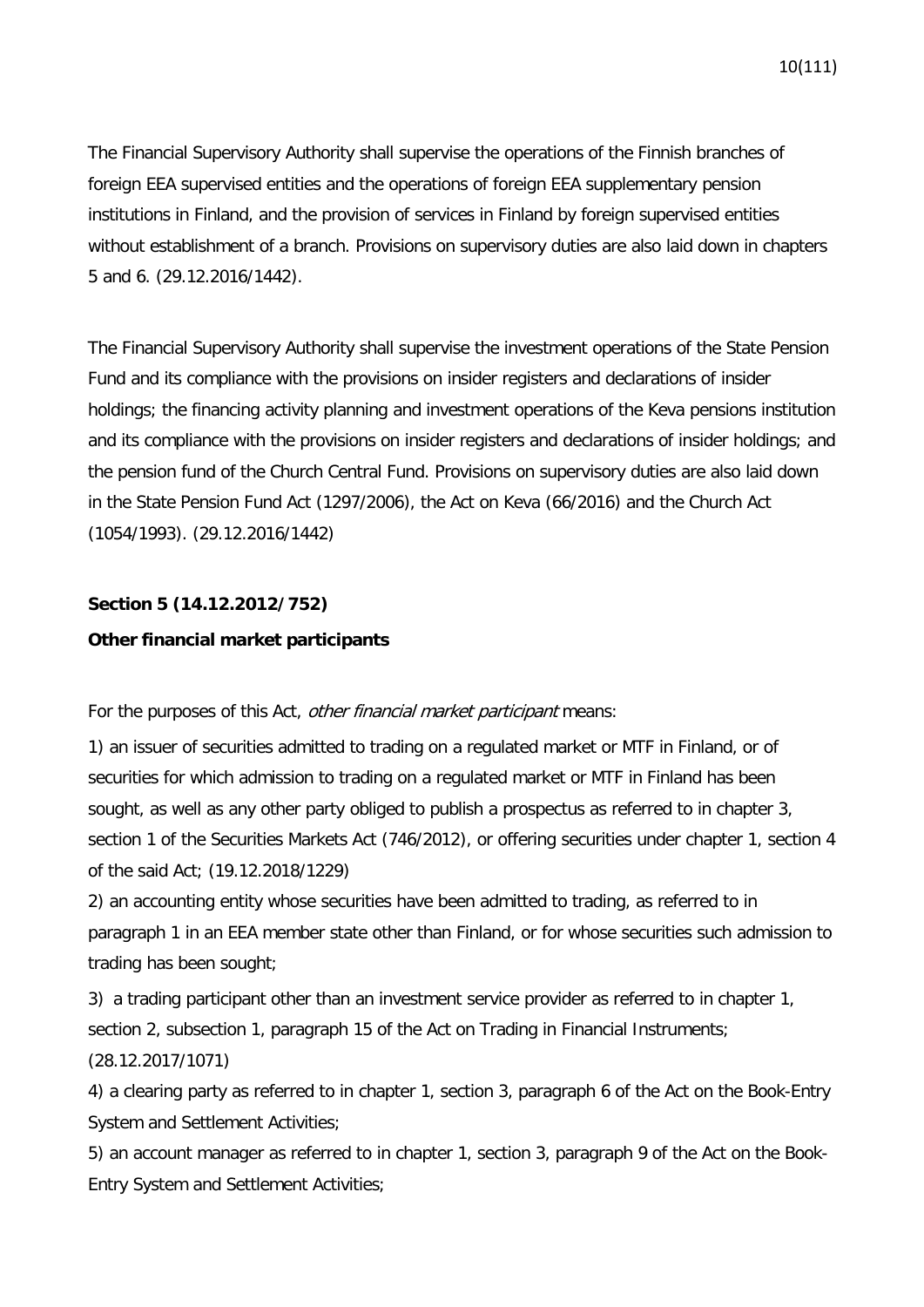6) an insider as referred to in chapter 7, section 12 of the Investment Services Act, chapter 3, section 29 of the Act on Trading in Financial Instruments, chapter 2, section 17 of the Act on the Book-Entry System and Settlement Activities and chapter 3, section 6 of the Act on Common Funds, and a party liable to declare as referred to in chapter 3, section 8 of the Act on Common Funds and a person discharging managerial responsibilities as referred to in Article 3(1)(25) of Regulation (EU) No 596/2014 of the European Parliament and of the Council on market abuse and repealing directive 2003/6/EC of the European Parliament and of the Council and Commission Directives 2003/124/EC, 2003/125/EC and 2004/72/EC, hereinafter referred to as Market Abuse Directive, and a person closely associated as referred to in Article 3(1)(26); (22.2.2019/215) 7) an offeror of a voluntary takeover bid, as referred to in chapter 11, section 1 of the Securities Market Act, a shareholder as referred to in section 19, an offeror of a takeover bid as referred to in section 27, and any other person acting in concert with them, as referred to in section 5; 8) a party who by virtue of chapter 9, section 5 of the Securities Markets Act, is obliged to submit

a notification of major holdings as referred to in the said section;

9) a foreign entity acting as a custodian, as referred to in section 2, subsection 1, paragraph 2 of the Act on Securities Accounts (750/2012);

10) a party who under chapter 2, section 11 and chapter 8, section 18 of the Act on Trading in Financial Instruments, chapter 4, section 7 of the Act on Common Funds, chapter 7, section 9 of the Act on Alternative Investment Fund Managers, chapter 3, section 1 of the Credit Institutions Act, chapter 6a, section 1 of the Investment Services Act, section 11 of the Act on the Supervision of Financial and Insurance Conglomerates, chapter 4, section 5 of the Insurance Companies Act, or Regulation (EU) No 909/2014 of the European Parliament and of the Council on improving securities settlement in the European Union and on central securities depositories and amending Directives 98/26/EC and 2014/65/EU and Regulation (EU) No 236/2012, hereinafter referred to as EU Central Securities Depositories Regulation, is obliged to notify the Financial Supervisory Authority of the acquisition and transfer of shares and participations; (22.2.2019/215)

11) the Finnish Workers' Compensation Center referred to in the Workers' Compensation Act (459/2015); (29.12.2016/1442)

12) the Finnish Motor Insurers' Centre referred to in the Act on the Finnish Motor Insurers' Centre (461/2016) and the Traffic Accident and Patient Injury Board referred to in the Act on the Traffic Accident and Patient Injury Board (959/2019); (22.8.2019/963)

13) the Patient Insurance Centre referred to in the Act on the Patient Insurance Centre (949/2019); (22.8.2019/963)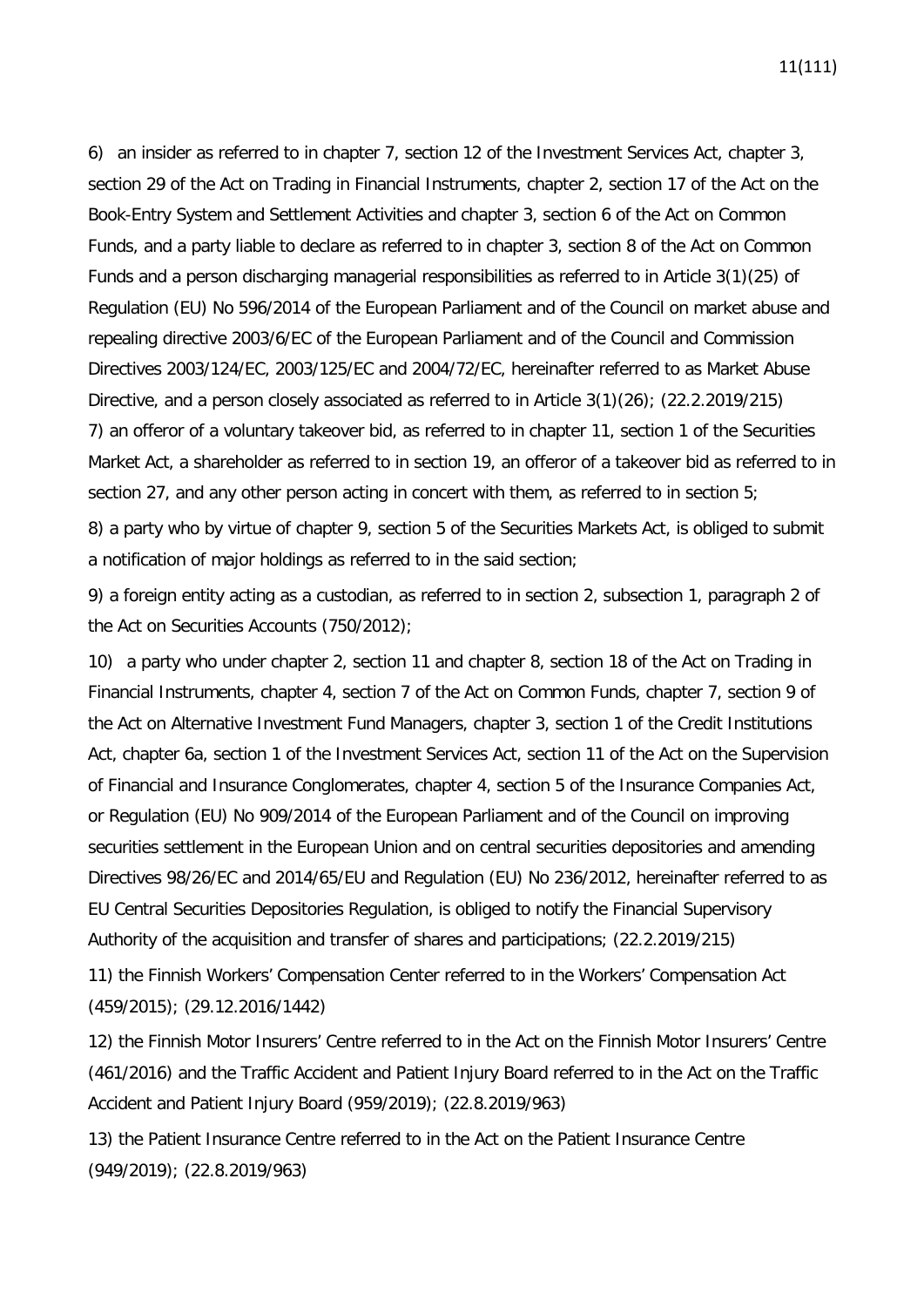14) the Finnish Centre for Pensions referred to in the Act on the Finnish Centre for Pensions (397/2006);

15) the Finnish Environmental Insurance Centre referred to in the Environmental Damage Insurance Act (81/1998);

16) the Education Fund referred to in the Education Fund Act (1306/2002);

17) an insurance intermediary and ancillary insurance intermediary as referred to in the Act on Insurance Distribution (234/2018), including foreign insurance intermediaries registered in an EEA Member State other than Finland; (20.4.2018/241)

18) a real estate fund as referred to in the Real Estate Funds Act (1173/1997);

19) a credit rating agency as referred to in Regulation (EC) No 1060/2009 of the European Parliament and of the Council on credit rating agencies; (21.12.2012/902)

20) a party who is liable to make a notification under Article 5(1) of Regulation (EU) No 236/2012 of the European Parliament and of the Council on short selling and certain aspects of credit default swaps, hereinafter referred to as Short-Selling Regulation, disclose information under Article 6(1), or make a notification under Article 7(1) or Article 8; or a party who is liable to comply with the restrictions provided for in Articles 12, 13 or 14, who submits a notification of an exemption under Article 17 or is liable to comply with a decision taken by the Financial Supervisory Authority by virtue of Articles 18(1), 19(2), 20(2), 21 or 23(1) or with a decision taken by the European Securities and Markets Authority by virtue of Article 28(1) of the Regulation; (12.4.2013/254) 21) a trade repository as referred to in Article 2(2) of Regulation (EU) No 648/2012 of the European Parliament and of the Council on OTC derivatives, central counterparties and trade repositories, hereinafter referred to as European Market Infrastructures Regulation, a financial counterparty as referred to in Article 2(8), a non-financial counterparty as referred to in Article 2(9), a pension scheme arrangement as referred to in Article 2(10), a clearing member as referred to in Article 2 (14), and a client as referred to in Article 2(15) of the Regulation; (8.5.2020/316) 22) a party who is obliged to comply with the provisions of Articles 38–42 of the Commission Regulation (EU) No 1031/2010 on the timing, administration and other aspects of auctioning of greenhouse gas emission allowances pursuant to Directive 2003/87/EC of the European Parliament and of the Council establishing a scheme for greenhouse gas emission allowances trading within the Community, hereinafter referred to as Auctioning Regulation; (12.4.2013/254)

23) a payment service provider as referred to in section 7, an electronic money institution as referred to in section 7a, and an account information service provider as referred to in section 7b of the Payment Institutions Act; (14.12.2017/893)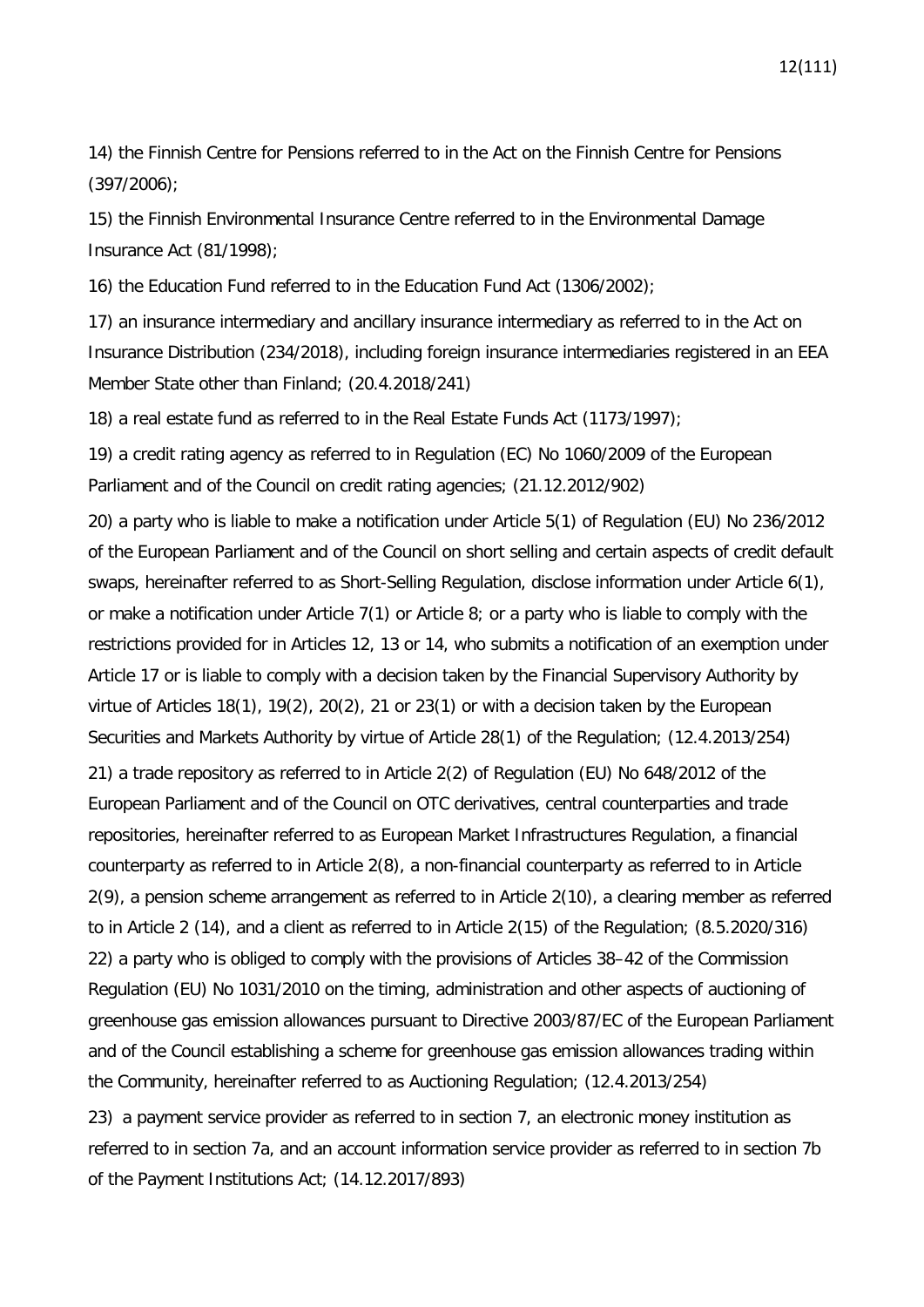24) a party who, under chapter 5, sections 1 and 2 of the Act on Alternative Investment Fund Managers, has enrolled in the register maintained by the Financial Supervisory Authority; (7.3.2014/170)

25) a party who has been granted an exemption as referred to in chapter 10, section 2, subsection 3 of the Act on Alternative Investment Fund Managers; (7.3.2014/170)

26) the Finnish issuer of LEI codes under the Global Legal Entity Identifier System; (6.3.2015/198)

27) a register keeper as referred to in section 4f of the State Pension Fund Act and section 165c of the Local Government Pensions Act; (29.6.2016/520)

28) a person who produces or disseminates investment recommendations or other information recommending or suggesting an investment strategy, as referred to in Article 20(1) of the Market Abuse Regulation; (25.8.2016/737)

29) a crowdfunding recipient or a crowdfunding intermediary as referred to in the Crowdfunding Act (734/2016); (14.10.2016/855)

29 a) a registered agent as referred to in the Act on Bondholder Agents (574/2017); (25.8.2017/575)

30) a Finnish credit intermediary or a Finnish branch of a foreign credit intermediary as referred to in the Act on Intermediaries of Consumer Credit Relating to Residential Property (852/2016); (21.4.2017/228)

31) an entity other than a supervised entity as referred to in section 4 that is obliged to observe Regulation (EU) No 1286/2014 of the European Parliament and of the Council on key information documents for packaged retail and insurance-based investment products (PRIIPs), hereinafter referred to as regulation on key information documents for packaged investment products; (28.12.2017/1071)

32) a benchmark administrator registered by the Financial Supervisory Authority by virtue of Article 34 of the Benchmark Regulation; (28.12.2017/1071)

33) a person other than a supervised entity as referred to in section 4 or a registered benchmark administrator as referred to in paragraph 32 above obliged to observe the Benchmark Regulation; (14.12.2018/1108)

34) a securitisation special purpose entity as referred to in Article 2(2) of the Securitisation Regulation, an originator as referred to in Article 2(3), a sponsor as referred to in Article 2(5) and an original lender as referred to in Article 2(20); (22.2.2019/215)

35) a person other than a supervised entity as referred to in section 4 who is obliged to comply with Regulation (EU) 2015/2365 of the European Parliament and of the Council on transparency of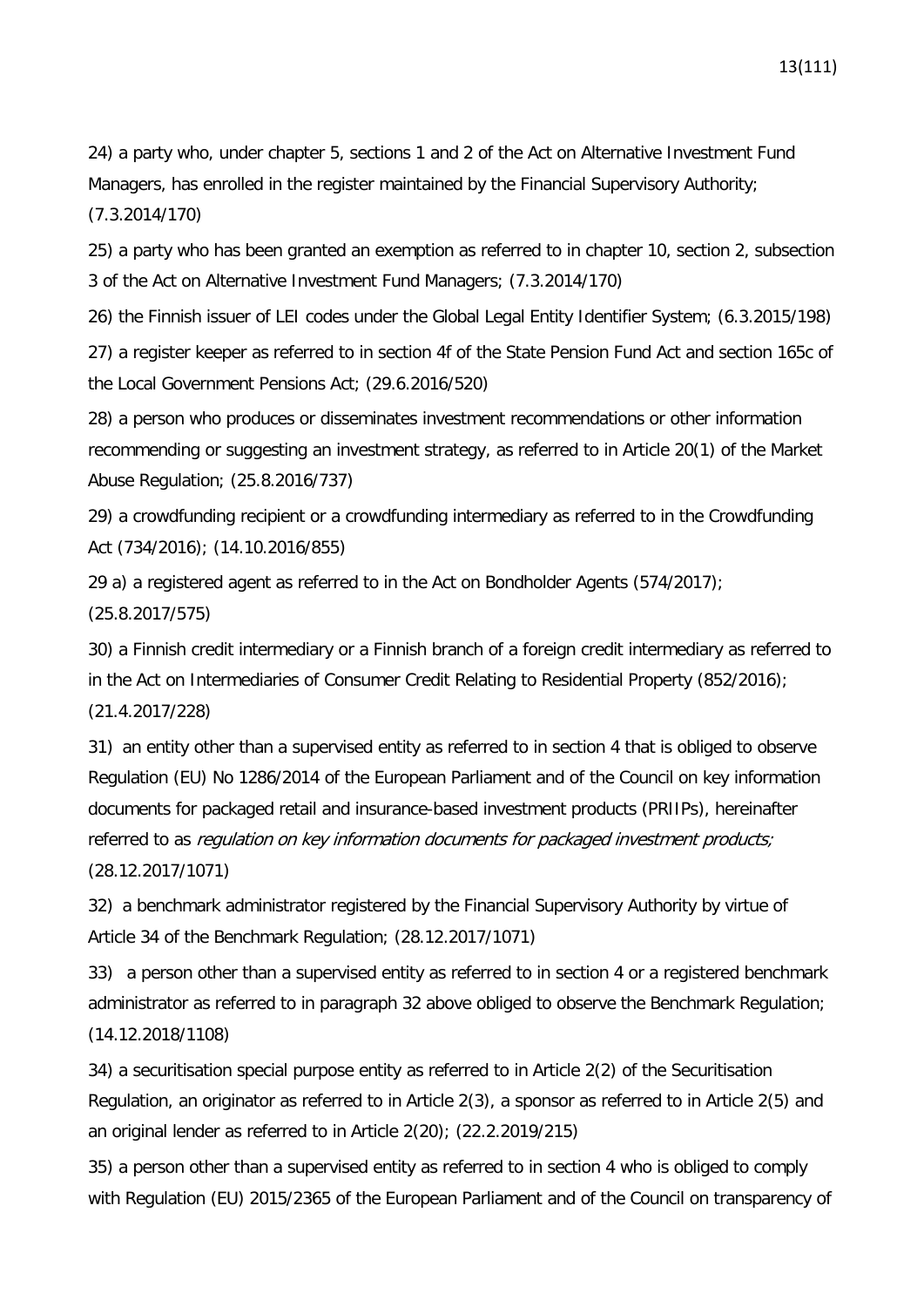securities financing transactions and of reuse and amending Regulation (EU) No 648/2012, hereinafter referred to as Regulation on Reporting and Transparency of Securities Financing Transactions; (15.3.2019/296)

36) a third country firm providing services without establishing a branch, as referred to in chapter 5, section 7 of the Investment Services Act; (12.4.2019/517)

37) a proxy adviser as referred to in chapter 10a, section 1 of the Securities Markets Act; (26.4.2019/574)

38) a virtual currency provider as referred to in the Act on Virtual Currency Providers (572/2019). (26.4.2019/574)

### **Section 6 (14.12.2012/752)**

#### **Other definitions**

For the purposes of this Act, the following definitions shall apply:

1) EEA member state means a state belonging to the European Economic Area (EEA);

2) third country means a state other than an EEA member state;

3) home member state means an EEA member state that has granted authorisation to a foreign EEA supervised entity; home member state also means an EEA member state that has granted authorisation to a company that provides or intends to provide financial and insurance services in Finland without establishing a branch; (12.4.2013/254)

4) host member state means an EEA member state in which a credit institution, investment firm, fund management company, alternative investment fund manager or insurance company has established a branch; the provisions of this Act on host member states shall also apply,

as appropriate, to an EEA member state in which a credit institution, investment firm, fund management company, alternative investment fund manager, or insurance company provides or intends to provide services without establishing a branch; (7.3.2014/170)

5) foreign EEA supervisory authority means a home or host (member state) supervisory authority equivalent to the Financial Supervisory Authority of a state other than Finland;

6) *third country supervisory authority* means a supervisory authority of a third country equivalent to the Financial Supervisory Authority;

7) foreign supervised entity means an undertaking equivalent to a credit institution, as referred to in the Credit Institutions Act, an investment firm as referred to in the Investment Services Act, a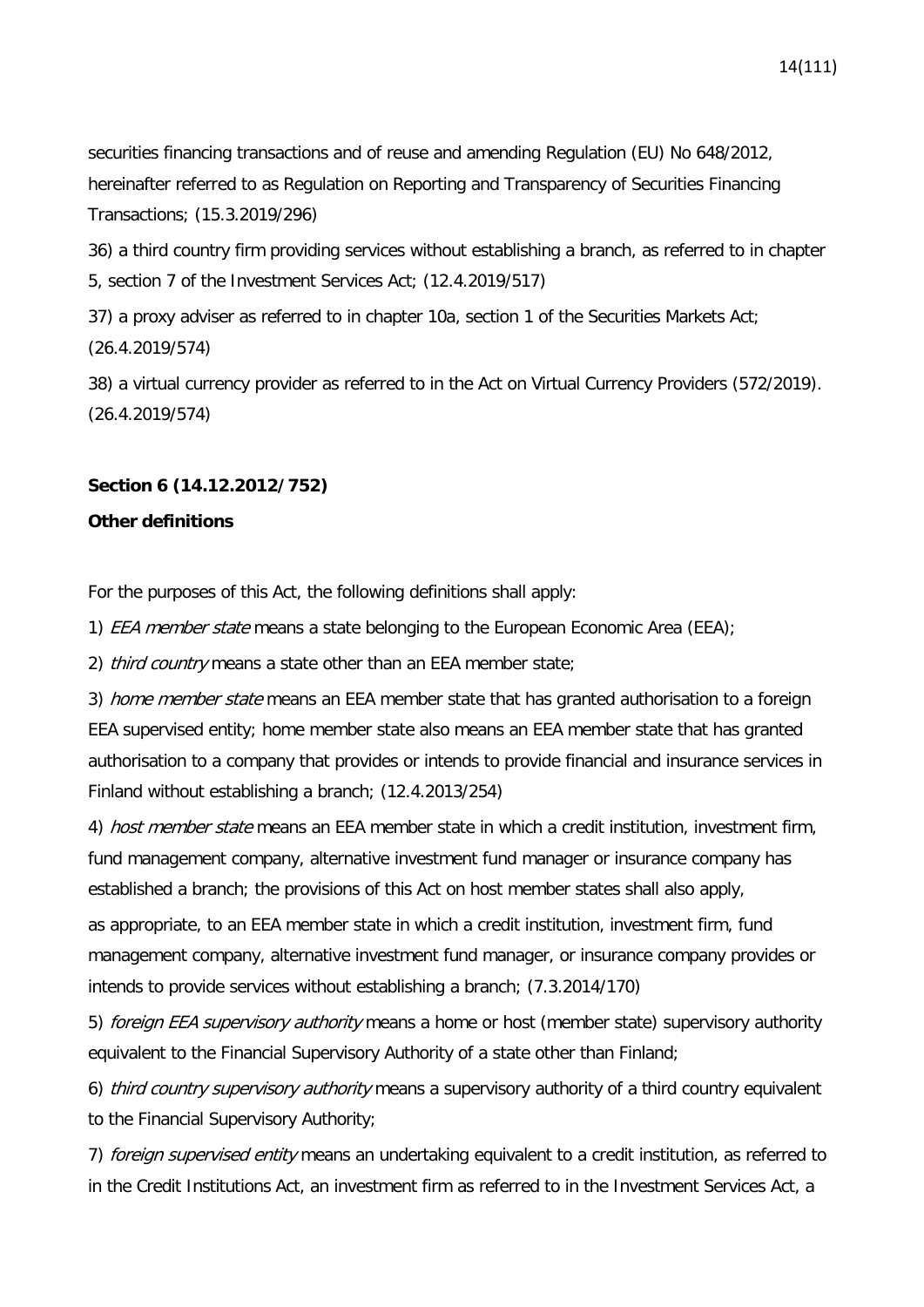fund management company as referred to in the Act on Common Funds, an alternative investment fund manager as referred to in the Act on Alternative Investment Fund Managers, an insurance company as referred to in the Insurance Companies Act, a payment institution as referred to in the Payment Institutions Act or a central counterparty as referred to in the Act on the Book-Entry System and Settlement Activities that has a branch in Finland or provides or intends to provide services in Finland without establishing a branch; (7.3.2014/170)

8) foreign EEA supervised entity means a foreign supervised entity subject to the legislation of another EEA member state;

9) *third country supervised entity* means a foreign supervised entity subject to the legislation of a third country;

10) paragraph 10 was repealed by the Act of 12.4.2013/254.

11) group-wide supervision means consolidated supervision of credit institutions and investment firms, group-wide supervision of insurance undertakings and supervision of financial and insurance conglomerates; (20.3.2015/311)

12) *conglomerate* means a consolidation group as referred to in chapter 1, section 16 of the Credit Institutions Act and chapter 1, section 21 of the Investment Services Act, an insurance conglomerate as referred to in chapter 26, section 2, subsection 2 of the Insurance Companies Act and a financial and insurance conglomerate as referred to in section 3 of the Act on the Supervision of Financial and Insurance Conglomerates; (28.12.2017/1071)

13) foreign EEA conglomerate means a foreign group of undertakings equivalent to a conglomerate, as referred to in paragraph 12, the group-wide supervision of which is the responsibility of a foreign EEA supervisory authority and which includes at least one Finnish undertaking;

14) *branch* means the branch of a credit institution, investment firm, fund management company, alternative investment fund manager, payment institution or insurance company, or the Finnish branch of a foreign credit institution, as referred to in the Credit Institutions Act, the Finnish branch of a foreign insurance company, as referred to in the Act on Foreign Insurance Companies, the Finnish branch of a foreign investment firm and the branch of a third country firm, as referred to in the Investment Services Act, the Finnish branch of a foreign EEA fund management company, as referred to in the Act on Common Funds, and the Finnish branch of a foreign payment institution as referred to in the Act on the Operation of Foreign Payment Institutions in Finland (298/2010); (15.3.2019/296)

15) *foreign branch* means the Finnish branch of a foreign supervised entity;

16) *foreign EEA branch* means the Finnish branch of a foreign EEA supervised entity;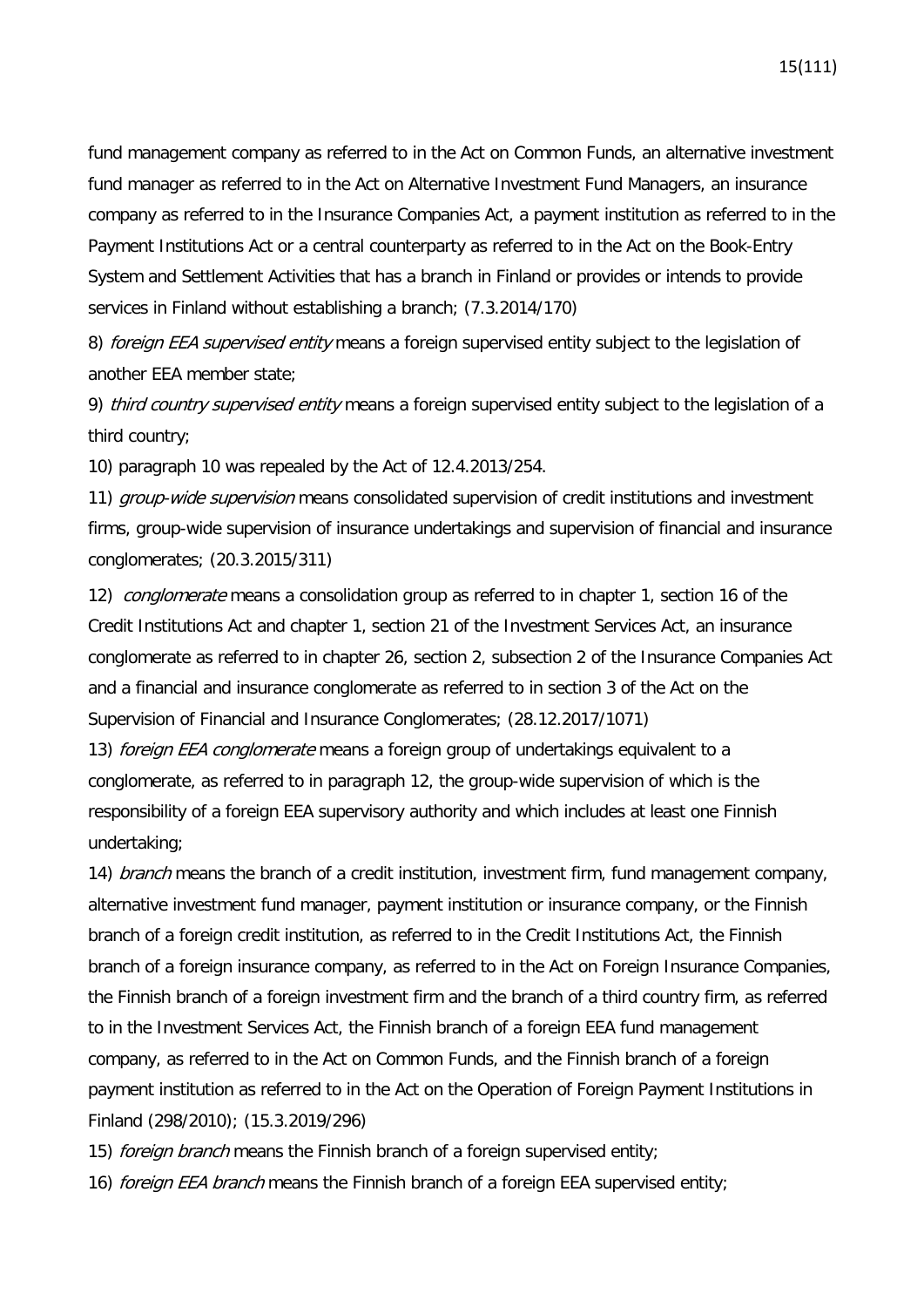17) *rules* mean a supervised entity's Articles of Association and by-laws, the rules of a credit institution, payment institution, savings bank, mortgage association, pension fund, insurance fund, unemployment fund, deposit guarantee fund, investor compensation fund, stock exchange, central securities depository or common fund organised in the form of a cooperative, or the rules of an alternative investment fund manager as referred to in the Act on Alternative Investment Fund Managers, or such other rules that the Financial Supervisory Authority or another authority may confirm for financial market participants by virtue of the provisions governing financial markets, or that financial market participants are otherwise required to comply with in their operations by virtue of the provisions governing financial markets; (16.6.2017/352)

18) requilated market and MTF mean a requilated market as referred to in chapter 1, section 2, subsection 1, paragraph 5 of the Act on Trading in Financial Instruments and an MTF as referred to in chapter 1, section 2, subsection 1, paragraph 8; (28.12.2017/1071)

19) *financial instrument* means a financial instrument as referred to in chapter 1, section 14 of the Investment Services Act. (28.12.2017/1071)

### **Chapter 2**

**Administration**

## **Section 7 Institutions**

A board shall be appointed to manage the activities of the Financial Supervisory Authority. The Parliamentary Supervisory Council referred to in section 10 of the Act on the Bank of Finland shall have administrative and supervisory responsibilities regarding the Financial Supervisory Authority as provided in this Act.

## **Section 8**

## **Parliamentary Supervisory Council**

The responsibilities of the Parliamentary Supervisory Council shall be:

1) to supervise the overall expediency and efficiency of the activities of the Financial Supervisory Authority;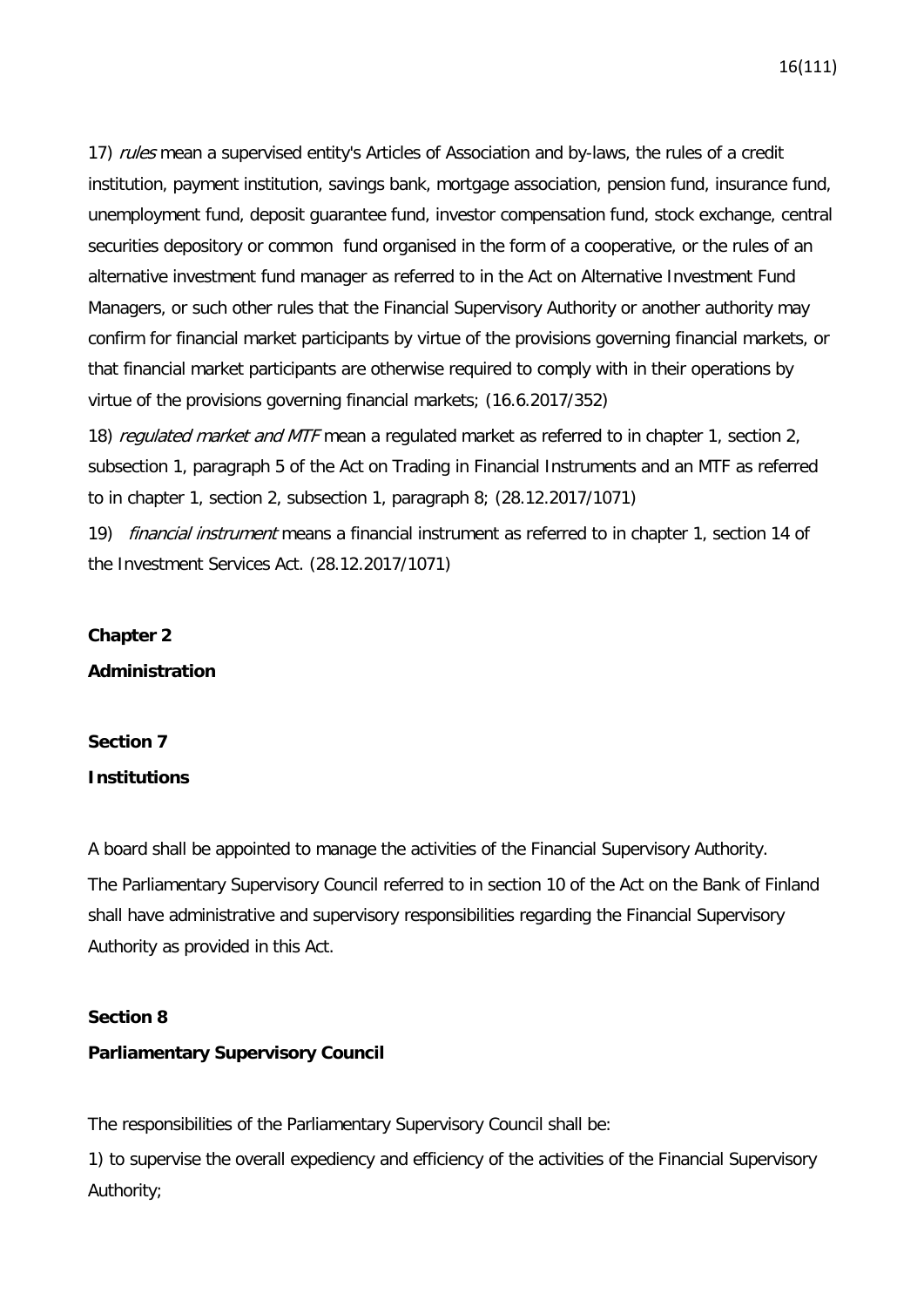2) to appoint the members and deputy members of the board and designate one of the members as Chairman and one as Vice Chairman;

3) to decide on the suspension from duty of a board member or deputy board member for a specified period;

4) to appoint and dismiss, upon proposal by the board, the Director General and designate a deputy to the Director General;

5) to decide the principles for determining the Director General's salary, leave of absence and annual leave and any other matters pertaining to the Director General's terms of employment;

6) to decide on the issuance of a warning to the Director General and the suspension of the Director General from office for a specified period;

7) to confirm the rules of procedure of the Financial Supervisory Authority upon proposal by the board;

8) to supervise compliance by board members with their disclosure obligations provided in section 16;

9) to decide the compensation payable to board members.

#### **Section 9**

### **Board**

The board of the Financial Supervisory Authority shall be composed of no more than six members. (29.12.2016/1442)

One of the members shall be appointed on the basis of a proposal by the Ministry of Finance, one on the basis of a proposal by the Ministry of Social Affairs and Health and one on the basis of a proposal by the Bank of Finland. A deputy member shall be designated in the same order of procedure for each member appointed on the basis of a proposal by the Ministry of Finance, the Ministry of Social Affairs and Health and the Bank of Finland. In addition, at least two further members shall be appointed to the board. Board members and deputy board members must be conversant with the activities of the financial markets. (29.12.2016/1442)

Board members and deputy board members may not belong to, or be in the employ of, the board of directors, board of management, body of representatives, board of trustees or auditors of a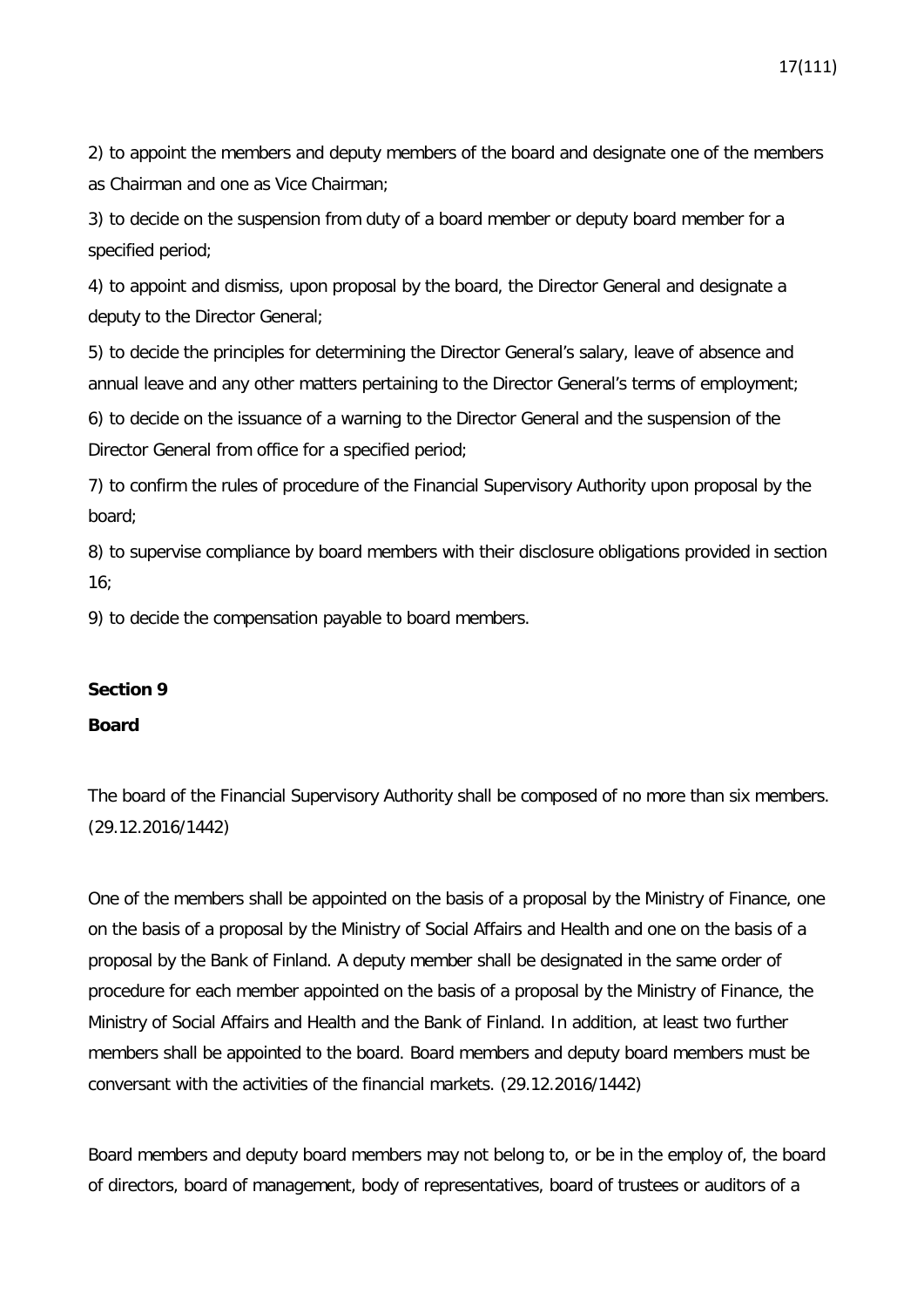supervised entity, a foreign supervised entity or a pension institution as referred to in section 4, subsection 6. Disqualification of a board member or a deputy board member shall be subject to the provisions laid down in the Administrative Procedure Act (434/2003).

The term of office of the board shall be three years.

The board shall be quorate if three members or deputy members are present, one of whom must be the Chairman or Vice Chairman. Matters shall be decided by simple majority vote. In the case of a tie, the Chairman shall hold the casting vote or, when deciding matters referred to in section 10, subsection 1, paragraph 5, the more moderate view shall win.

If a board member or a deputy board member is prosecuted or under investigation for an offence, he or she may be suspended from duty, forfeiting all compensation, for the duration of the prosecution or investigation.

#### **Section 10**

#### **Responsibilities of the board**

The board shall have the following responsibilities in the field of financial market supervision:

1) to set specific objectives for managing the tasks referred to in sections 3 and 3a and the operations of the Financial Supervisory Authority, and decide the overall strategy of the Financial Supervisory Authority and direct and supervise compliance with the strategy and achievement of the objectives; (29.12.2016/1442)

2) to approve regulations issued by virtue of law and those guidelines that it has not transferred to the Director General for approval;

3) to decide on the principles to be observed by the Financial Supervisory Authority in international cooperation;

4) to attend to the development of cooperation between the authorities involved in the supervision of financial markets;

4a) to attend to the development of cooperation between authorities, as referred to in section 3c; (14.12.2012/752)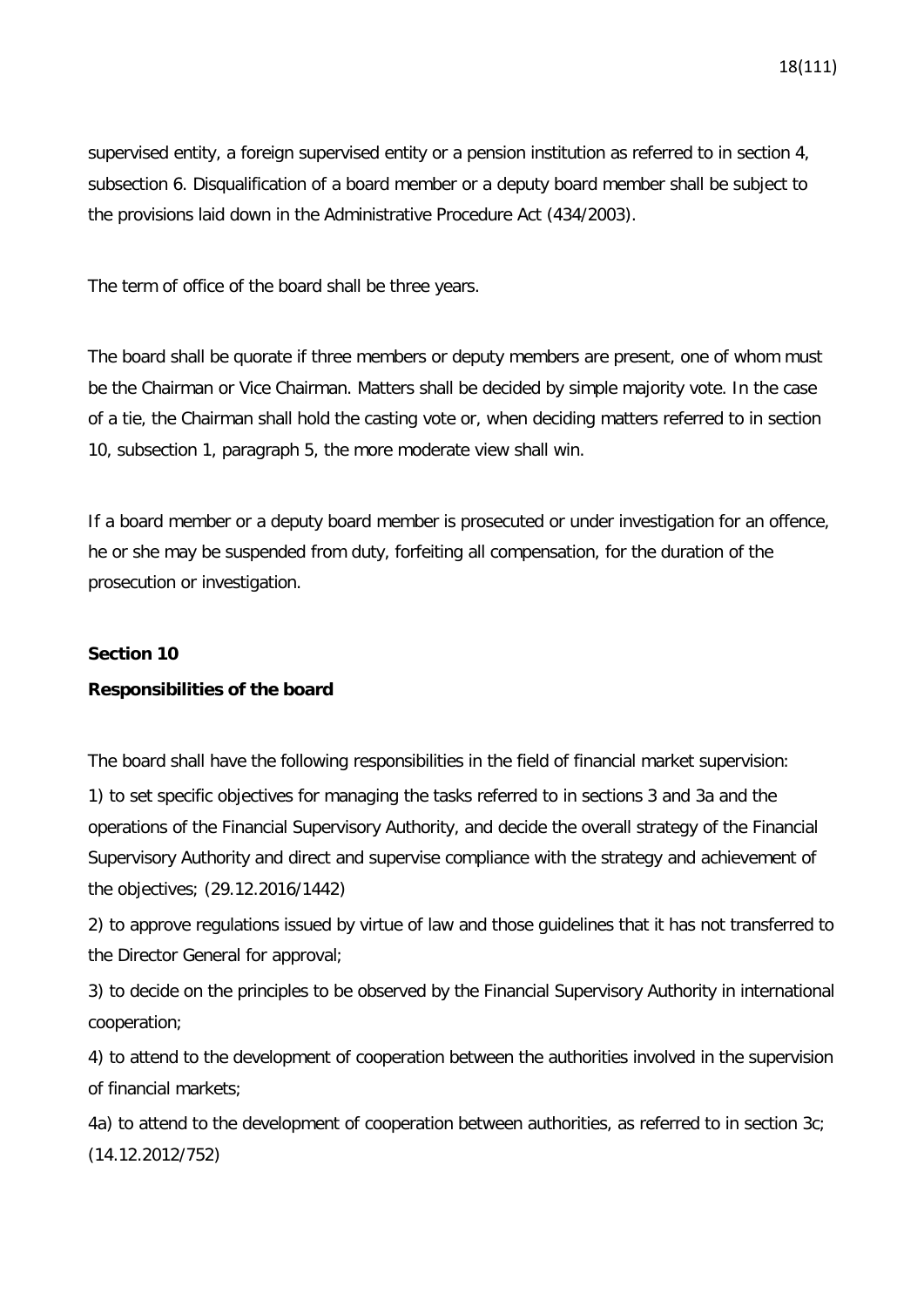5) to order payment of a conditional fine imposed by the Financial Supervisory Authority and decide on administrative sanctions provided in chapter 4, administrative sanctions provided in the Act on Preventing Money Laundering and Terrorist-Financing (444/2017) and on penalty payments imposed by the Financial Supervisory Authority as referred to in the Act on Certain Powers of the Consumer Protection Authorities (566/2020); (9.7.2020/569)

6) to take a decision to set, adjust or keep unchanged a countercyclical capital buffer requirement as referred to in chapter 10, sections 4, 7 and 8 of the Credit Institutions Act, a decision on the loan-to-value ratio as referred to in chapter 15, section 11, subsection 5 of the Act, a decision to reciprocate a systemic risk buffer requirement as referred to in section 65e of the Act, or a decision to adopt capital requirements for lending secured by residential and commercial immovable property, as referred to in Articles 124 and 164 of Regulation (EU) No 575/2013 of the European Parliament and of the Council on prudential requirements for credit institutions and investment firms and amending Regulation (EU) No 648/2012 (hereinafter referred to as Capital Requirements Regulation) that are higher than the minimum defined in the Regulation, or on the amendment of a previous decision on such or on the application of Article 458 of the said Regulation. (1.12.2017/820)

The board shall have the following responsibilities regarding the administration of the Financial Supervisory Authority:

1) to decide the supervision fees and processing fees to be levied by the Financial Supervisory Authority and review the plan referred to in section 70;

2) to approve the supervision agreements referred to in section 67 and the compensation charged from, or payable to, a foreign EEA supervisory authority for supervisory measures required under such agreements in so far as the Financial Supervisory Authority, under such agreements, undertakes to take over or surrender tasks other than those based on cooperation commitments required under European Union legislation;

3) to consider the annual budget of the Financial Supervisory Authority and submit it to the board of the Bank of Finland for confirmation;

4) to present the rules of procedure of the Financial Supervisory Authority to the Parliamentary Supervisory Council for confirmation;

5) to approve the principles for competitive bidding in respect of services needed by the Financial Supervisory Authority;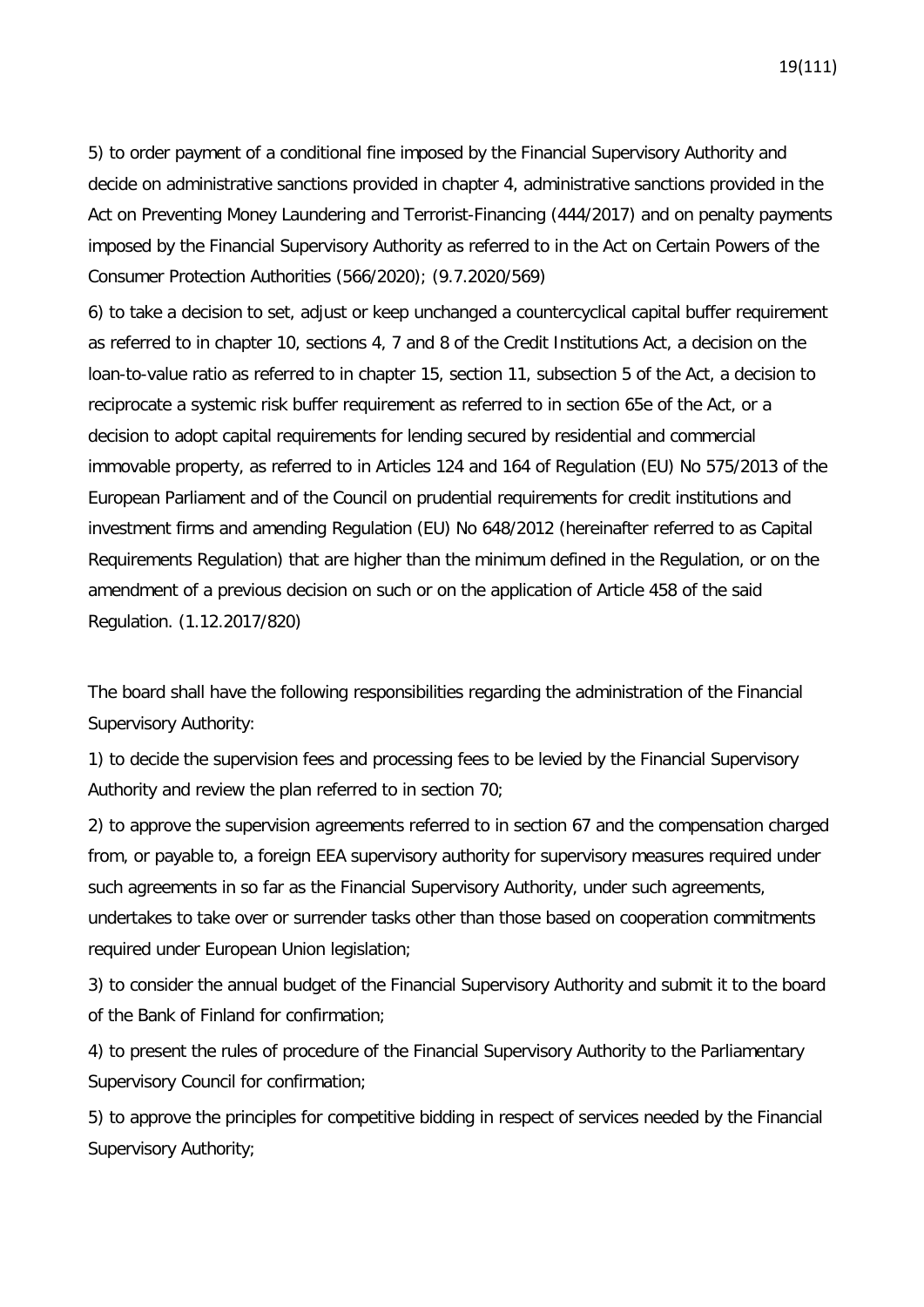6) to make a proposal to the Parliamentary Supervisory Council for appointment and dismissal of the Director General, designation of a deputy to the Director General and suspension of the Director General from office;

7) to appoint and dismiss the senior employees of the Financial Supervisory Authority, with the exception of the Director General;

8) to decide on suspension from duty or issuance of a warning to employees it has appointed;

9) to resolve such matters concerning the internal administration of the Financial Supervisory Authority as are

laid down in the rules of procedure;

10) to supply the Parliamentary Supervisory Council with an annual report on the activities of the Financial Supervisory Authority;

11) to supply whenever necessary, but at least once a year, the Parliamentary Supervisory Council with a report on the operational objectives of the Financial Supervisory Authority and their achievement, including an assessment of expected changes in supervision, their impact on the accumulation of supervision fees and measures required for such changes;

12) to annually consult representatives of financial market participants and representatives of consumers and other users of financial services on the supervisory objectives and their achievement, and on the budget referred to in paragraph 3 and the assessment referred to in paragraph 11; (29.12.2016/1442)

13) to appoint to the Supervisory Board referred to in the SSM Regulation a Financial Supervisory Authority representative, and an alternate for when the representative is unavailable. (29.12.2016/1442)

In addition to the provisions of subsections 1 and 2, the board shall also decide on those farreaching and significant matters of principle that the Director General submits to it for consideration. The provisions of section 13 shall apply to the right of the board to consider matters falling under the competence of the Director General.

The decision-making powers vested in the board under subsection 1, paragraph 2 may in the rules of procedure be transferred to the Director General if the matter is of minor importance.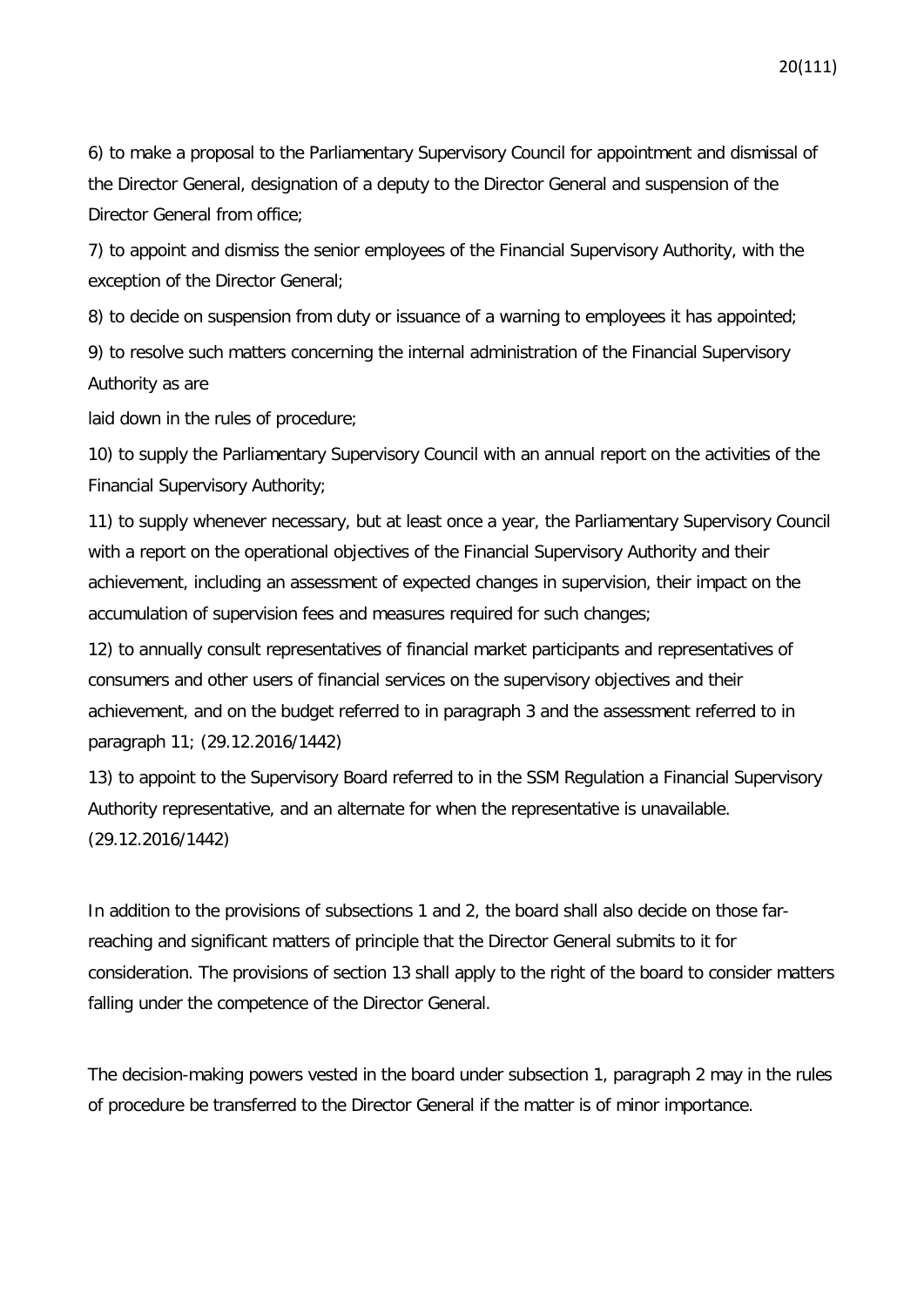The reports referred to in paragraphs 10 and 11 of subsection 2 above shall also address the functions of the Financial Supervisory Authority as part of the European System of Financial Supervision and the Single Supervisory Mechanism referred to in the SSM Regulation. (29.12.2016/1442)

## **Section 11**

## **Director General**

The Financial Supervisory Authority shall be led by a Director General. The term of office of the Director General shall be five years.

Eligibility for the position of Director General requires a higher academic degree appropriate for the position, conversance with financial markets and proven management skills.

The Director General being prevented from attending to his or her responsibilities, these shall devolve on an employee of the Financial Supervisory Authority appointed by the Parliamentary Supervisory Council.

If the Director General is prosecuted or under investigation for an offence, he or she may be suspended from office, forfeiting all compensation, for the duration of such prosecution or investigation.

The EU Financial Supervision Regulations include provisions on the independence of the director general in his or her performance of the duties of a member of the board of supervisors or of the management board of a European Supervisory Authority. (4.3.2011/194)

## **Section 12**

## **Responsibilities of the Director General**

The responsibilities of the Director General shall be:

1) to manage the activities of the Financial Supervisory Authority and take decisions of the Authority other than those falling under the competence of the board;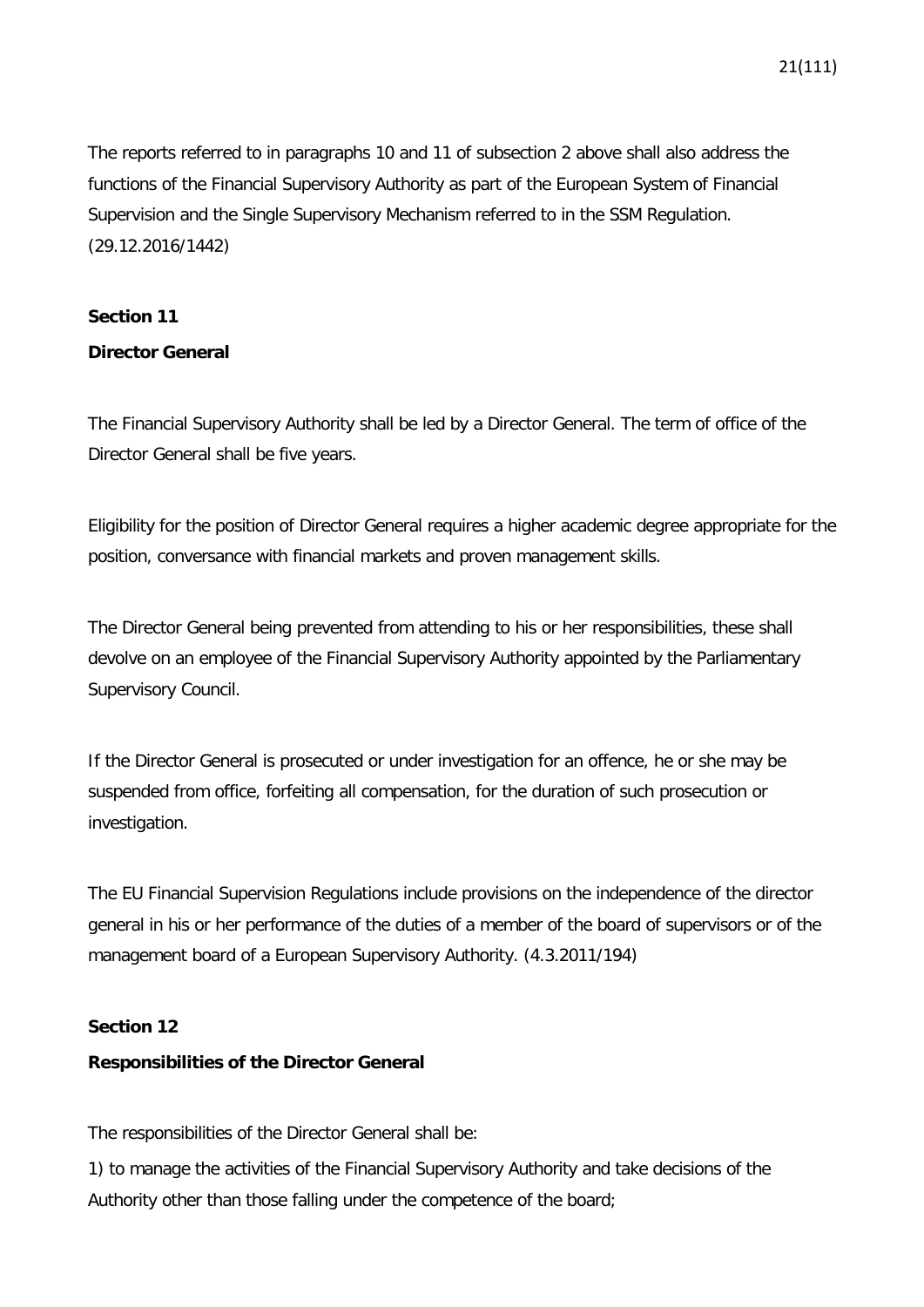2) to assume responsibility for the efficient and expedient performance of the tasks of the Financial Supervisory Authority in accordance with guidelines laid down by the board;

3) to assume responsibility for the appropriate preparation of matters to be discussed by the board;

4) to keep the board informed of matters and initiatives of which he or she has become aware through the work of the Financial Supervisory Authority, the European Supervisory Authorities and the European Systemic Risk Board and which influence the development of financial markets and financial legislation, and to assume responsibility for other reports to the board; (4.3.2011/194) 5) to appoint and dismiss Financial Supervisory Authority employees other than senior employees; 6) to decide on suspension from office or issuance of a warning to employees he or she has appointed.

Further provisions on the responsibilities of the Director General may be given in the rules of procedure. The Director General's powers of decision provided in this section may also be vested in another official of the Financial Supervisory Authority if specified in the rules of procedure. (29.12.2016/1442)

#### **Section 13**

## **Consideration by the board of decisions falling under the competence of the Director General**

Decisions that the Director General intends to make shall be submitted to the board for information before final decision if they concern:

1) granting of authorisation to a supervised entity, withdrawal of authorisation, restriction of authorised business, closing down or restriction of the business of a foreign EEA branch or, if decision-making competence lies with another authority, a proposal to grant or withdraw authorisation or restrict business; (29.12.2016/1442)

2) confirmation of the Articles of Association and by-laws of supervised entities, where the matter is far-reaching or concerns an important issue of principle;

3) imposition of an obligation on a supervised entity to take measures for the revocation or correction of an implemented decision, performed measure or procedure;

4) restriction of the distribution of funds by a supervised entity;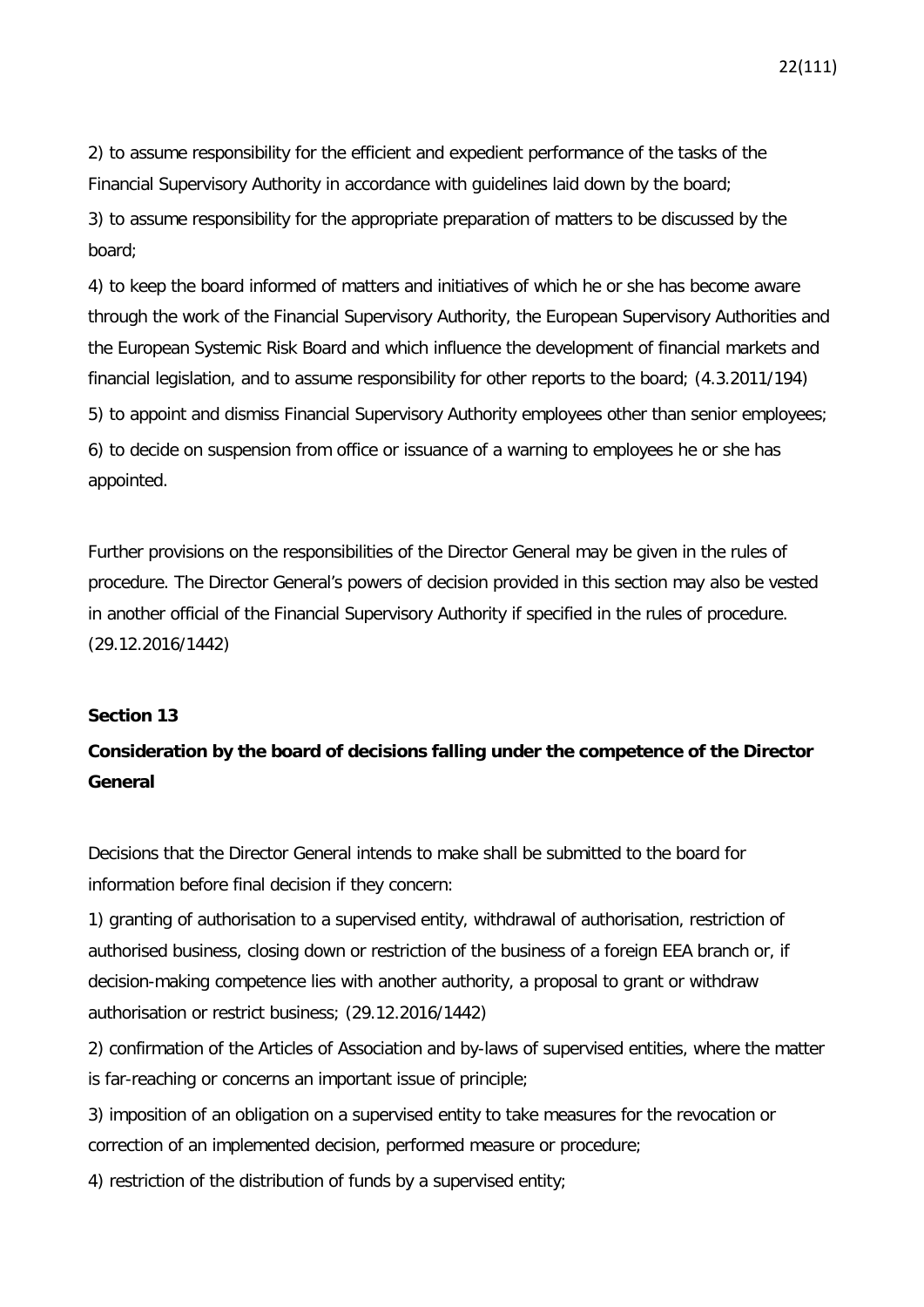5) imposition of additional capital requirements on a supervised entity;

6) restriction of the activities of a supervised entity's management for a specified period; or (16.6.2017/352)

7) publication of significant opinions on overall financial market developments.

If requested by a board member, the board may take up for consideration a matter referred to in subsection 1. The board may take up such a matter for decision if it may have significant effects on the stability of financial markets or other financial market developments or cause significant disruptions to the functioning of the financial system. The provisions of subsection 1 or the present subsection notwithstanding, the Director General may decide the matter where a decision needs to be taken as a matter of urgency. Such a decision taken by the Director General shall be submitted ex post to the board for information. (7.3.2014/170)

Subsection 3 was repealed by Act 29.12.2016/1442.

#### **Section 14**

#### **Provisions applicable to employees**

The provisions of the Act on Officials of the Bank of Finland shall apply, as appropriate, to the employees, positions and service relationships of the Financial Supervisory Authority.

#### **Section 15**

#### **Independence**

An employee of the Financial Supervisory Authority, while in the performance of his or her responsibilities, shall not have a vested interest in a supervised entity, foreign supervised entity or other financial market participant, nor shall he or she belong to the supervisory board, board of directors, board of management, body of representatives, board of trustees or auditors of a supervised entity, foreign supervised entity or other financial market participant, nor be employed by such a supervised entity, foreign supervised entity or other financial market participant. The provisions of this section on supervised entities shall also apply to pension institutions as referred to in section 4, subsection 6.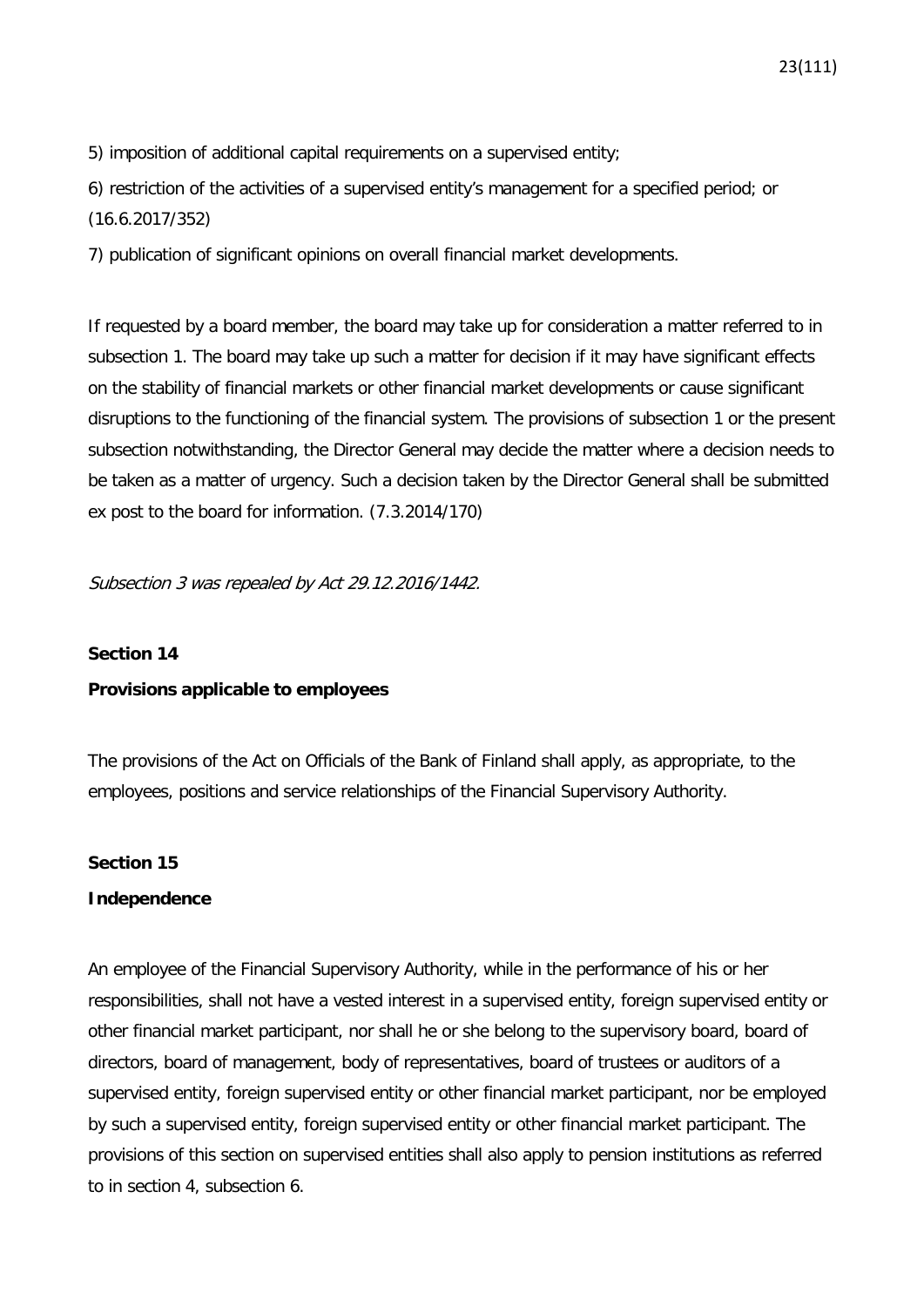The provisions of the Administrative Procedure Act (434/2003) shall apply to the disqualification of persons as referred to in subsection 1 above.

The Regulation on the European Systemic Risk Board includes provisions on the independence of employees of the Financial Supervisory Authority in their performance of duties as members of the general board of the European Systemic Risk Board, or any other duties related to the Board. (4.3.2011/194)

### **Section 16**

#### **Obligation of disclosure**

Board members and deputy board members, the Director General and employees appointed by decision of the board must prior to their appointment disclose information on the following matters:

- 1) their business activities;
- 2) their corporate holdings and other significant financial assets;
- 3) their liabilities, guarantees and other contingent liabilities;

4) their secondary occupations as referred to in section 14 of the Act on Officials of the Bank of Finland;

5) other commitments that may be of significance in assessing their fitness to perform their official duties.

The provisions of subsection 1 shall also apply to such persons appointed to an office who, in the course of attending to their official duties, gain access to confidential information on financial markets or the financial position or business secrets of private undertakings or individuals other than on a random basis. The Parliamentary Supervisory Council shall, upon proposal by the board, decide on the offices referred to here.

The disclosure obligation referred to in subsection 1 above shall also apply to a person appointed to an office to attend to official duties as referred to in subsection 1 or 2.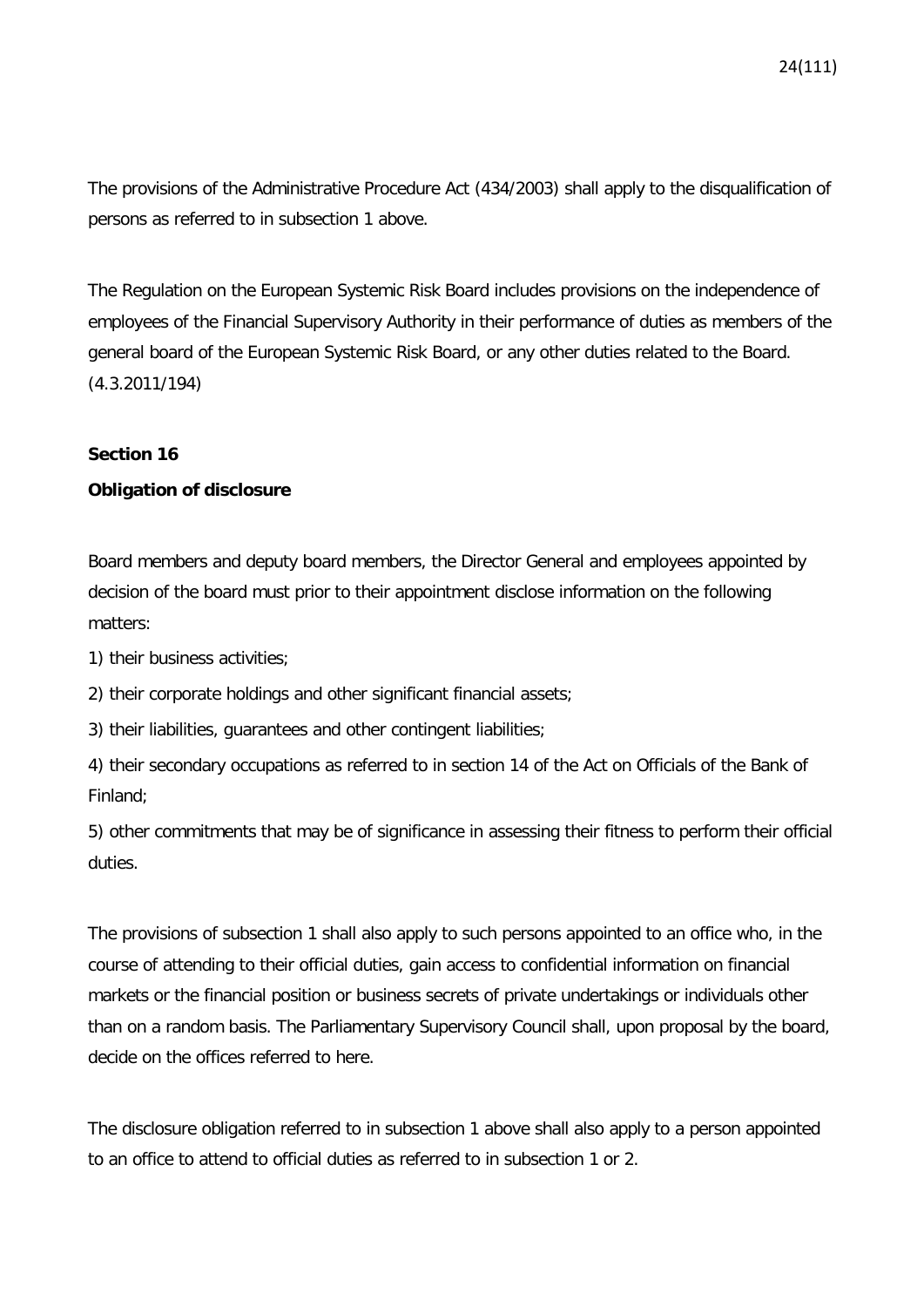Employees shall, without undue delay, report any material changes in the information disclosed, correct any deficiencies and, where necessary, supplement such disclosures. They shall, where necessary, also provide information on the matters referred to in subsection 1 whenever requested to do so by the Financial Supervisory Authority. The Parliamentary Supervisory Council shall issue regulations on the method of disclosure.

Members and deputy members of the board and employees of the Financial Supervisory Authority shall disclose, for entry into a register kept by the board, any credit received from, or guarantee or other contingent liability granted in his or her favour by, a supervised entity or foreign supervised entity.

Board members, deputy board members and employees of the Financial Supervisory Authority shall report information on such shares and financial instruments whose values are based on the shares as are admitted to trading on a regulated market or MTF in Finland, to a register maintained by the board of the Financial Supervisory Authority, as provided for in section 16a. (14.12.2012/752)

Information disclosed on the matters referred to in subsection 1, paragraphs 1–3 shall be considered confidential. However, everyone shall be entitled to obtain information from the register referred to in subsection 6.

# **Section16a (14.12.2012/752)**

## **Declaration of insider holdings**

Board members, deputy board members and employees of the Financial Supervisory Authority shall submit a declaration of insider holdings within one month of taking up their position.

The declaration of insider holdings shall specify

1) legally incompetent persons for whom the person subject to the declaration requirement is the trustee or guardian;

2) entities or foundations in which the person subject to the declaration requirement, or a legally incompetent person as referred to in paragraph 1, exercises direct or indirect control;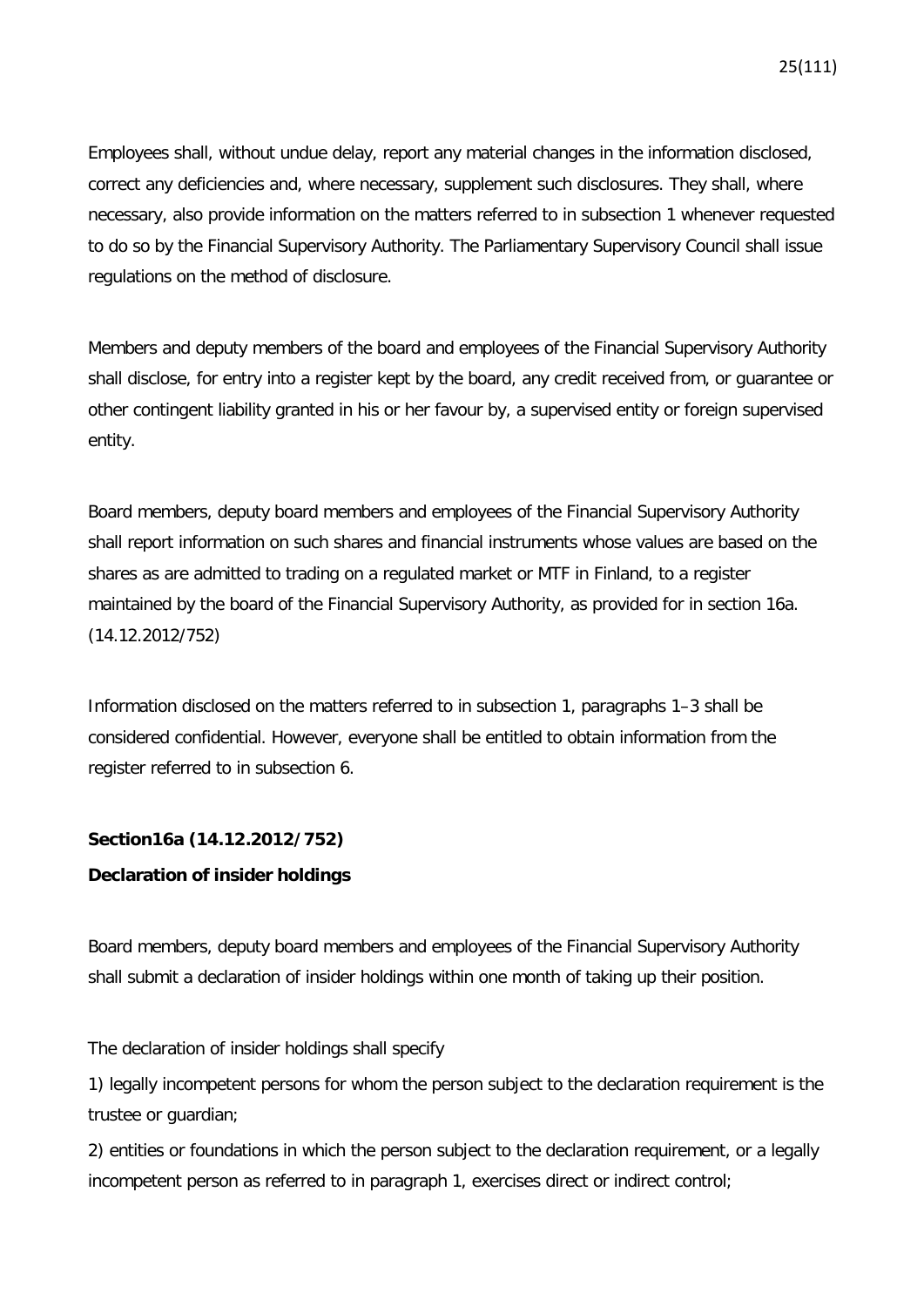3) any holdings of shares, or financial instruments whose values are based on the shares, admitted to trading on a regulated market or MTF in Finland, that are owned by the person subject to the declaration requirement himself or herself, a legally incompetent person as referred to in paragraph 1 or an entity or foundation as referred to in paragraph 2.

The declaration of insider holdings must contain the necessary details of the person, entity or foundation and information on the shares and other financial instruments.

The details referred to in subsection 2, paragraphs 2 and 3 above need not be declared in so far as they concern housing companies, mutual real estate companies as referred to in chapter 28, section 2 of the Housing Companies Act (1599/2009), ideological or economic associations or nonprofit organisations. However, if an entity carries on regular trading in financial instruments, information on such instruments must be reported.

The person subject to the declaration requirement must notify the Financial Supervisory Authority of the following changes within fourteen days of the change:

1) acquisitions and transfers of shares and financial instruments as referred to in subsection 2, paragraph 3, where the change in holding amounts to at least EUR 5,000;

2) any other changes in the information referred to in this section.

## **Section 17**

## **Rules of procedure**

More specific provisions on the handling of matters and decision-making within the Financial Supervisory Authority, the duties of its employees and other internal administration of the Authority shall be laid out in the rules of procedure.

## **Chapter 3**

**Supervisory powers**

## **Right to obtain and inspect information**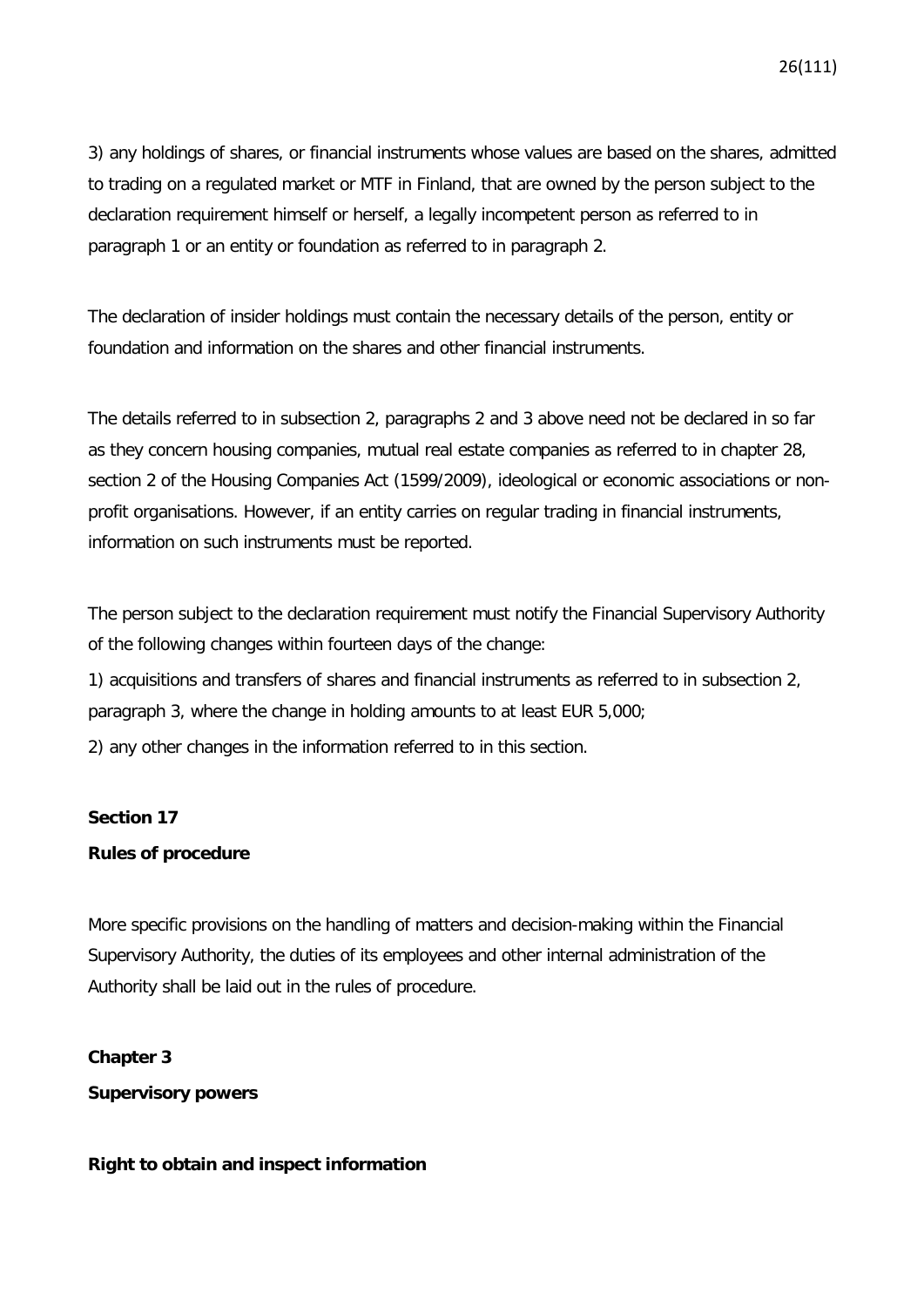### **Section 18**

## **Right to obtain information from supervised entities and other financial market participants**

Confidentiality provisions notwithstanding, a supervised entity or other financial market participant shall, without undue delay, provide the Financial Supervisory Authority with any such information and reports requested by it as are necessary for the exercise of its statutory duties. Anyone exercising control in, or being controlled by, a supervised entity or other financial market participant as referred to in chapter 1, section 5 of the Accounting Act (1136/1997) shall have a similar responsibility.

The Financial Supervisory Authority may issue regulations on the regular provision to the Financial Supervisory Authority of information on a supervised entity's financial position, ownership, internal control and risk management, members of administrative and supervisory bodies, employees and places of business, as well as information necessary for the performance of the tasks referred to in section 3, subsection 3, paragraphs 3–5, and on the manner of this provision. (29.12.2016/1442)

The provisions of the Act on the Supervision Fees of the Financial Supervisory Authority shall apply to the Financial Supervisory Authority's right to obtain information for the purpose of levying supervision fees.

#### **Section 19**

#### **Right to obtain information from other persons**

Confidentiality obligations notwithstanding, the Financial Supervisory Authority shall be entitled to obtain from the following persons all such information in their possession as concerns a supervised entity or other financial market participant and is necessary for the exercise by the Authority of its statutory supervisory duties:

1) the auditor of a supervised entity or other financial market participant;

2) the auditor of an entity exercising control in a supervised entity or other financial market participant as referred to in chapter 1, section 5 of the Accounting Act;

3) the auditor of an entity controlled by a supervised entity or other financial market participant.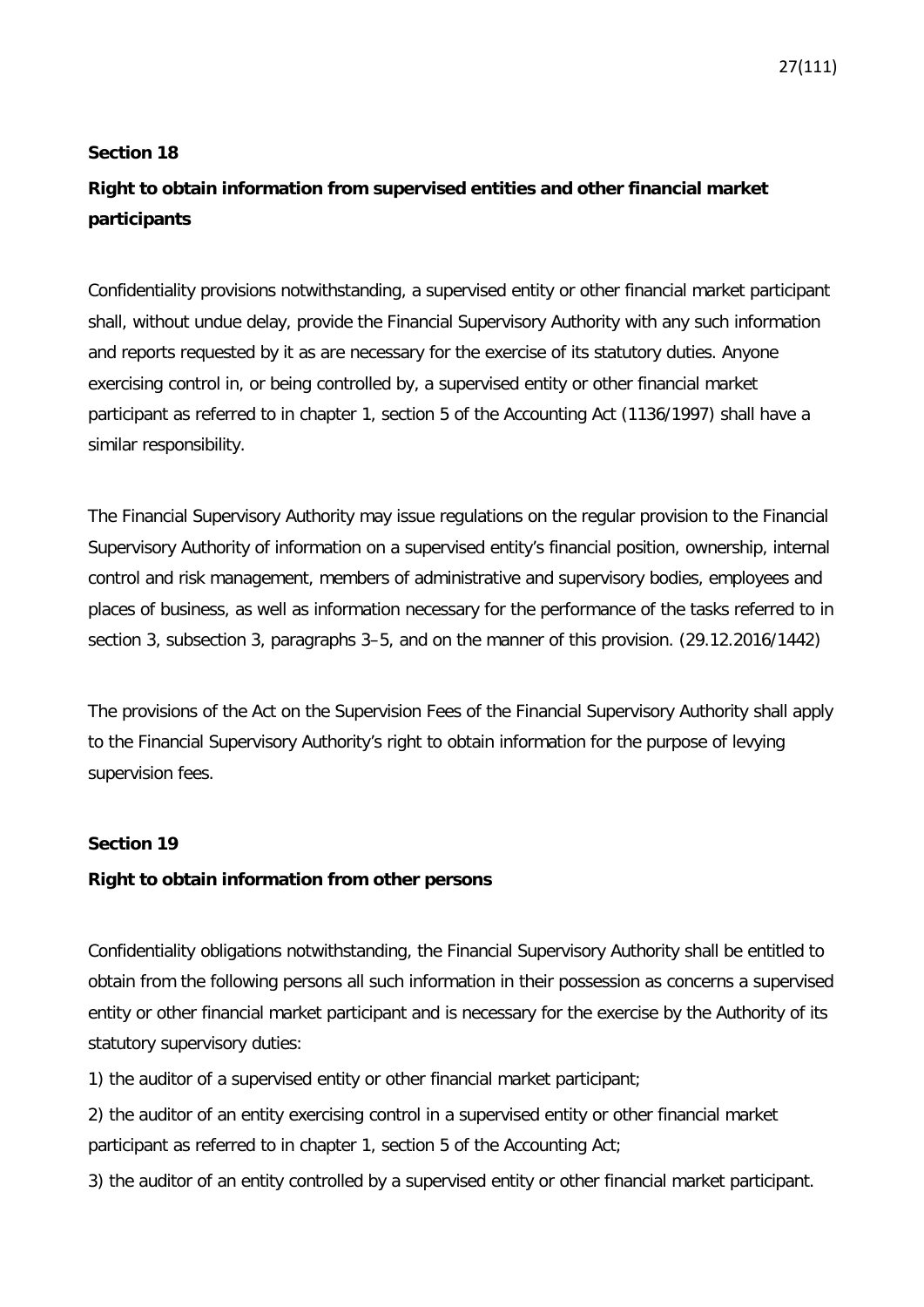The provisions on auditors laid down in subsection 1 shall also apply to any other person who has a legal obligation to have, or has consented to having, an opinion or other document drawn up by him or her attached to a prospectus as referred to in chapter 3, section 1 of the Securities Markets Act. (19.12.2018/1229)

Confidentiality provisions notwithstanding, the Financial Supervisory Authority shall have the right to obtain, for carrying out a specific supervisory measure, any information that is necessary for the exercise of supervision from persons other than those referred to above in this section who, with justifiable cause, may be presumed to have information necessary for carrying out such supervisory measures.

The Financial Supervisory Authority shall also have the right to obtain from the auditor such information concerning the auditor as is necessary for carrying out the supervisory duty laid down for the Financial Supervisory Authority in the Auditing Act. (18.9.2015/1145)

#### **Section 20**

## **Right to obtain information from the register of fines and the criminal record**

The Financial Supervisory Authority shall have the right to obtain, from the register of fines referred to in section 46 of the Act on the Enforcement of Punishment by Fine (672/2002), any information necessary for the purpose of determining the statutory fitness and propriety of the owners, members of the board of directors, managing director or employee of a supervised entity or other financial market participant as referred to in section 5, paragraph 24 of this Act. (22.2.2019/215)

The provisions of the Criminal Records Act (770/1993) shall apply to the right of the Financial Supervisory Authority to obtain information from the criminal record.

## **Section 20a (16.6.2017/352)**

## **Right to obtain information from pre-trial investigation and prosecuting authorities**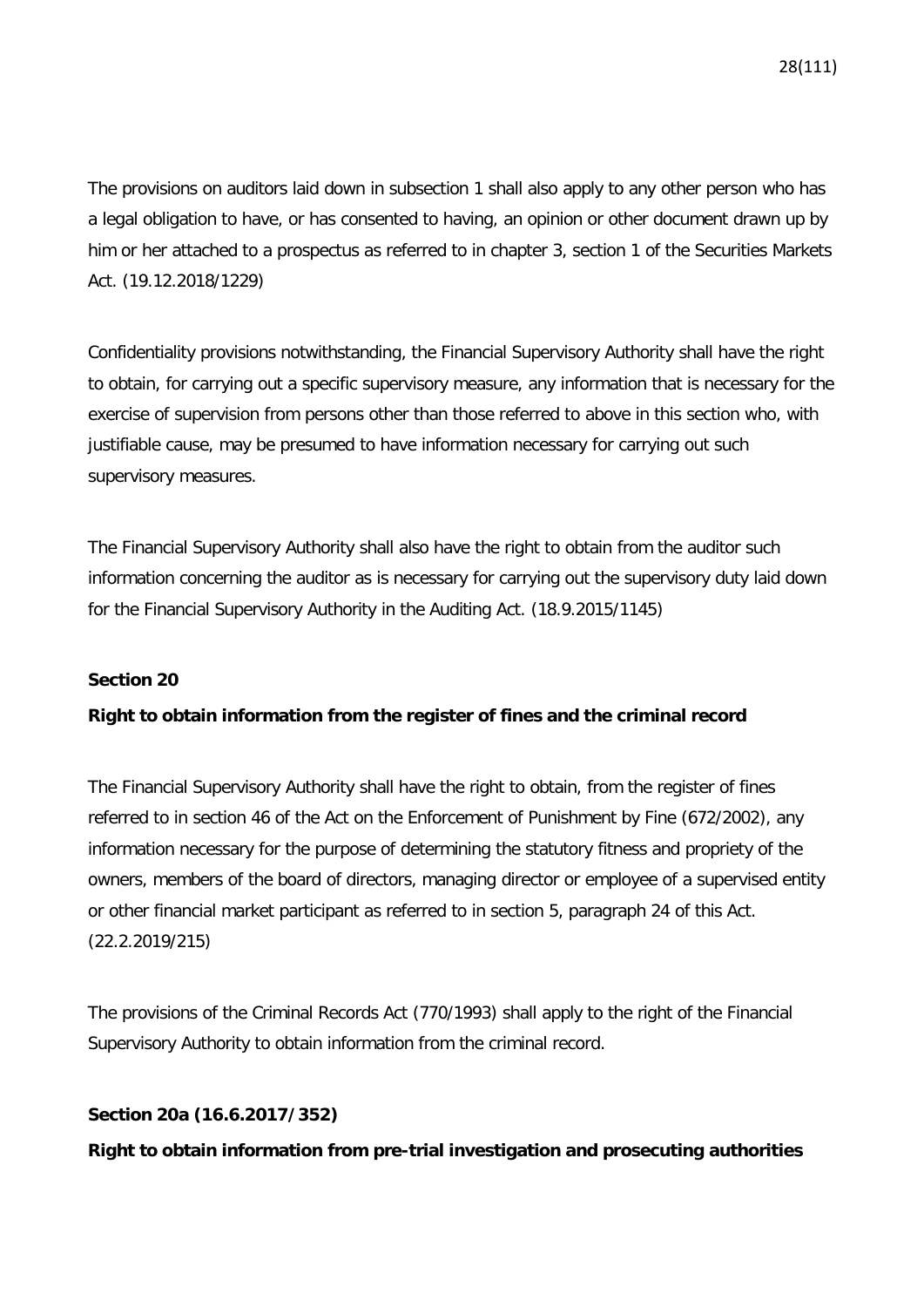Confidentiality provisions notwithstanding, the Financial Supervisory Authority shall have the right to obtain from the pre-trial investigation and prosecuting authorities such information about pretrial investigations and judicial procedures concerning offences specified in chapter 8, sections 11 and 12 of the Act on the Book-Entry System and Settlement Activities as is necessary for the purpose of fulfilling the obligations to cooperate laid down in Article 61 of the EU Central Securities Depositories Regulation. (22.2.2019/215)

Confidentiality obligations notwithstanding, the Financial Supervisory Authority shall have the right to obtain information necessary for fulfilment of the cooperation obligations laid down in Article 79(1)(2) of the Markets in Financial Instruments Directive, from pre-trial investigation and prosecution authorities on pre-trial investigation and legal proceedings of criminal acts provided in chapter 15, section 2 of the Investment Services Act and chapter 12, section 2 of the Act on Trading in Financial Instruments. (28.12.2017/1071)

#### **Section 20b (1.6.2018/402)**

#### **Right to obtain information from the authorities and anyone discharging a public duty**

Confidentiality obligations notwithstanding, the Financial Supervisory Authority shall have the right to obtain from the authorities and anyone discharging a public duty information on the compliance of supervised entities, other financial market participants and other persons supervised by the Financial Supervisory Authority by virtue of its mission under section 3 with their registration, notification and payment obligations relating to taxes, statutory pension, accident and unemployment insurance contributions and fees collected by Customs, and on their activities, finances and links.

If a supervised entity or other financial market participant or other person supervised by the Financial Supervisory Authority by virtue of its mission under section 3 is a legal person, the Financial Supervisory Authority shall have the right to obtain information on the managing director, deputy managing director, board members and deputy board members, supervisory board members and members of equivalent bodies, and their deputies, general partners, other members of the senior management, and on anyone with a direct or indirect holding of at least one tenth of the shares or voting rights of a limited liability company, or exercising equivalent ownership or control in the company, if the person in question is a corporation other than a limited liability company, as well as on the legal person itself. The Financial Supervisory Authority shall also have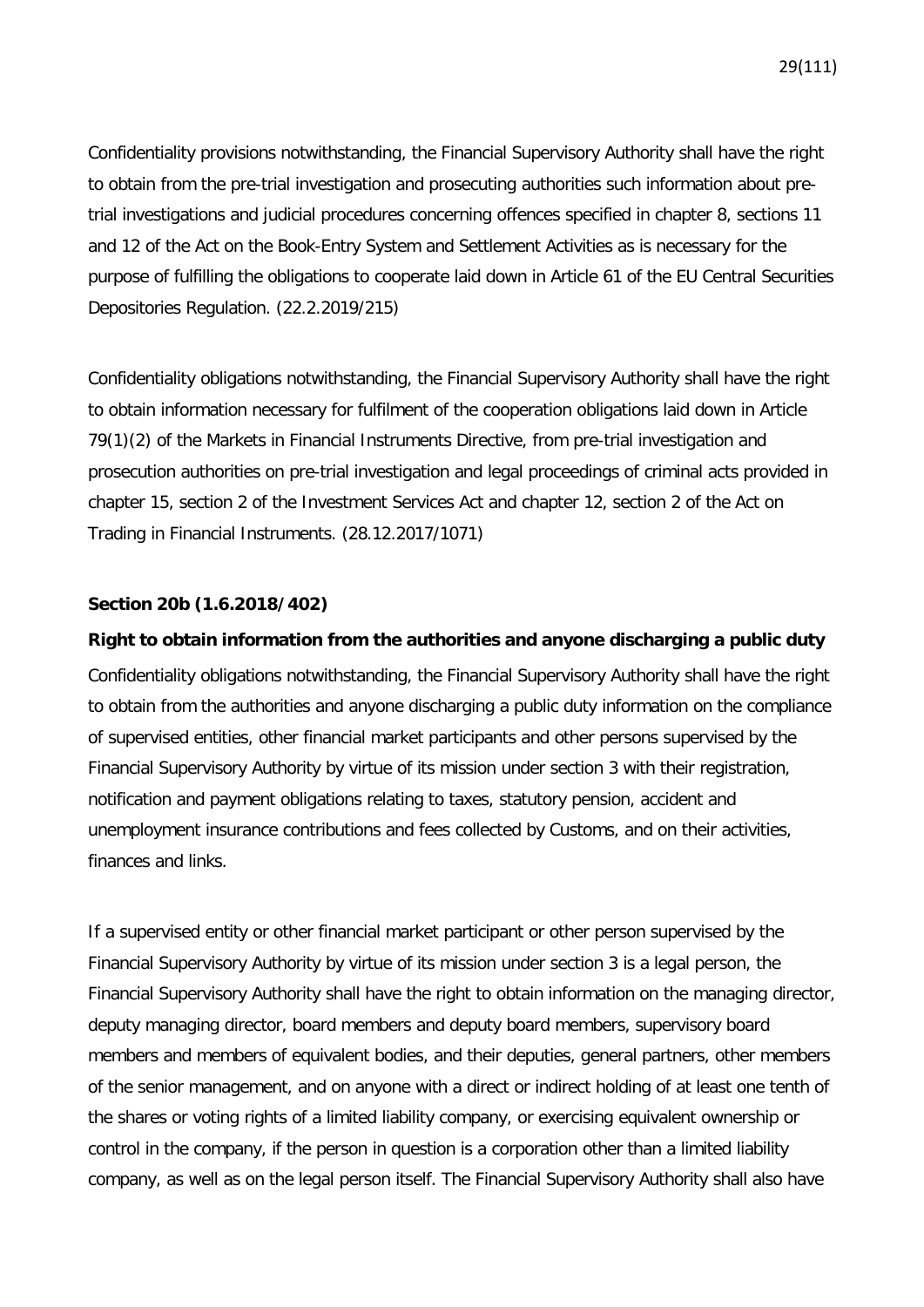the right to obtain information on entities to be registered in the business information system as referred to in section 3 of the Business Information Act (244/2001) that have direct or indirect links to the persons referred to above.

The Financial Supervisory Authority shall have the right to obtain the information referred to in subsections 1 and 2 if it is necessary for:

1) establishing the statutory fitness and propriety of the owners, board members, managing director or employees of a supervised entity, other financial market participant or other person supervised by the Financial Supervisory Authorities by virtue of its mission under section 3;

2) preventing market abuse;

3) preventing money laundering or terrorist financing;

4) establishing the reliability of information relating to the establishment or ownership of supervised entities, other financial market participants or other persons supervised by the Financial Supervisory Authority by virtue of its mission under section 3;

5) securing the right to information referred to in section 21;

6) monitoring compliance with the disclosure obligation under the Securities Markets Act;

7) ensuring financial stability, customer and investor protection and insured interests.

The Financial Supervisory Authority shall have the right to obtain the information referred to in subsection 1 free of charge. (9.8.2019/918)

#### **Section 21 (14.12.2012/752)**

## **Special right to information related to market abuse and supervision of the Benchmark Regulation** (28.12.2017/1071)

Confidentiality provisions notwithstanding, the Financial Supervisory Authority shall have the right to obtain from a supervised entity or other financial market participant and from a member of their board of directors, their managing director or an employee any information that is necessary for monitoring compliance with the provisions of the Securities Markets Act and the Act on Trading in Financial Instruments, or regulations issued thereunder, concerning market abuse, disclosure of information affecting the value of securities admitted to trading on a regulated market or MTF, or trading on a regulated market or MTF, where such information is related to: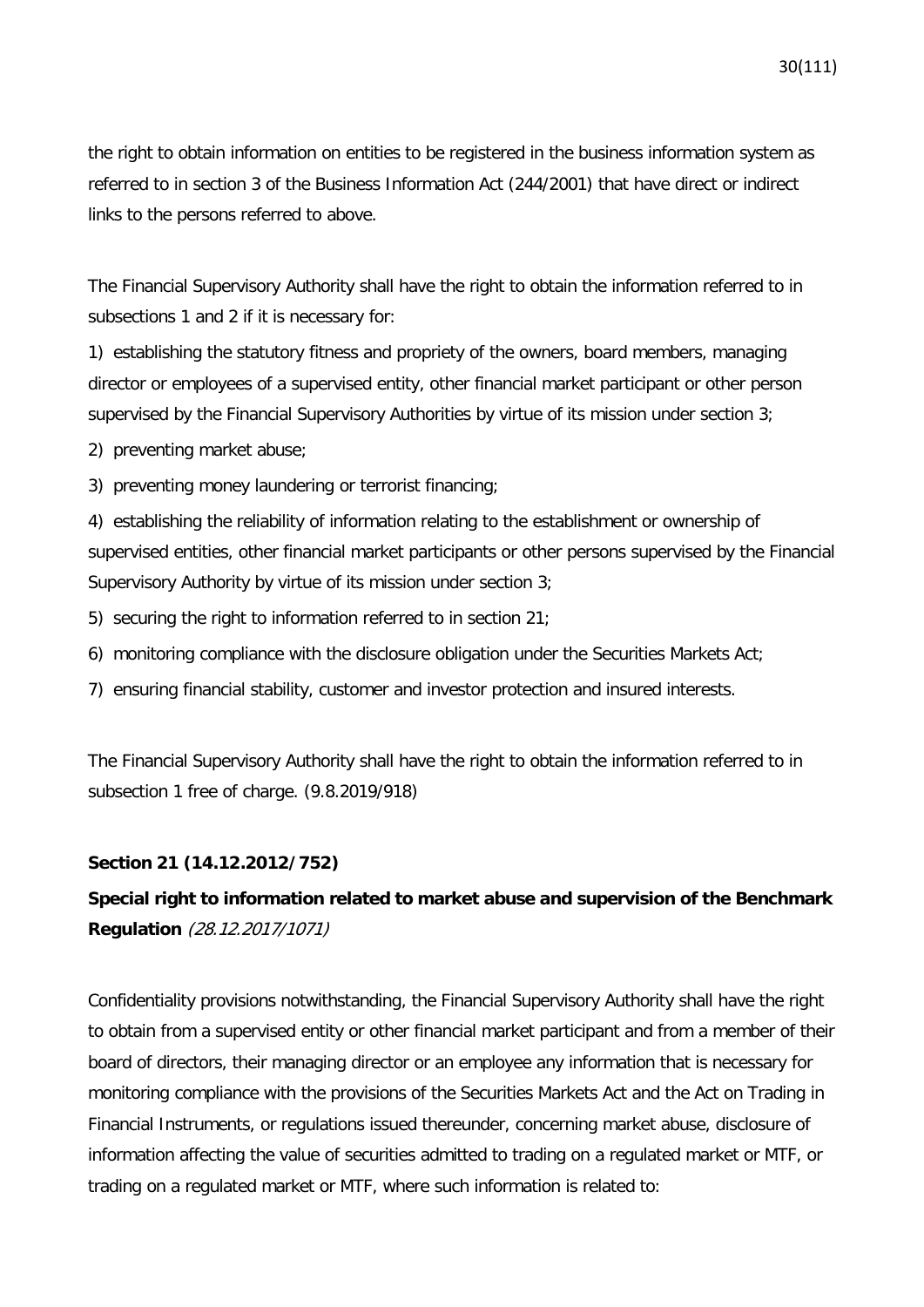1) securities admitted to trading on a regulated market or MTF;

2) securities for which admission to trading on a regulated market or MTF has been sought;

3) securities whose value is based on securities admitted to trading on a regulated market or MTF;

4) issuers of securities as referred to in paragraphs 1–3;

5) transactions involving, or orders relating to, securities as referred to in paragraphs 1–3.

(29.6.2016/520)

The Financial Supervisory Authority shall also have the right, referred to in subsection 1, to obtain any information that concerns a specific transaction and is necessary for supervision as referred to in subsection 1 from anyone:

1) who acts for, or on behalf of, a supervised entity or other financial market participant;

2) who is involved in a transaction or order relating to the securities referred to in subsection 1;

3) who may, with justifiable cause, be presumed to have such information as referred to in subsection 1.

The provisions of this section on securities shall also apply to other financial instruments.

Confidentiality obligations notwithstanding, the Financial Supervisory Authority shall have the right to obtain standardised information necessary for the supervision of the Market Abuse Regulation and the Benchmark Regulation from market participants operating in the commodity derivatives spot markets, and reports on transactions, and be allowed direct access to the traders' systems. (28.12.2017/1071)

Confidentiality obligations notwithstanding, the Financial Supervisory Authority shall have the right to obtain information from all persons participating in the provision of benchmarks and submission of related data, including service providers to whom activities, services or functions in the provision of a benchmark have been outsourced as laid down in Article 10 of the Benchmark Regulation, and from their principals, and, where necessary, summon such person to a hearing. (28.12.2017/1071)

**Section 22 (14.12.2012/752) Summons to a hearing**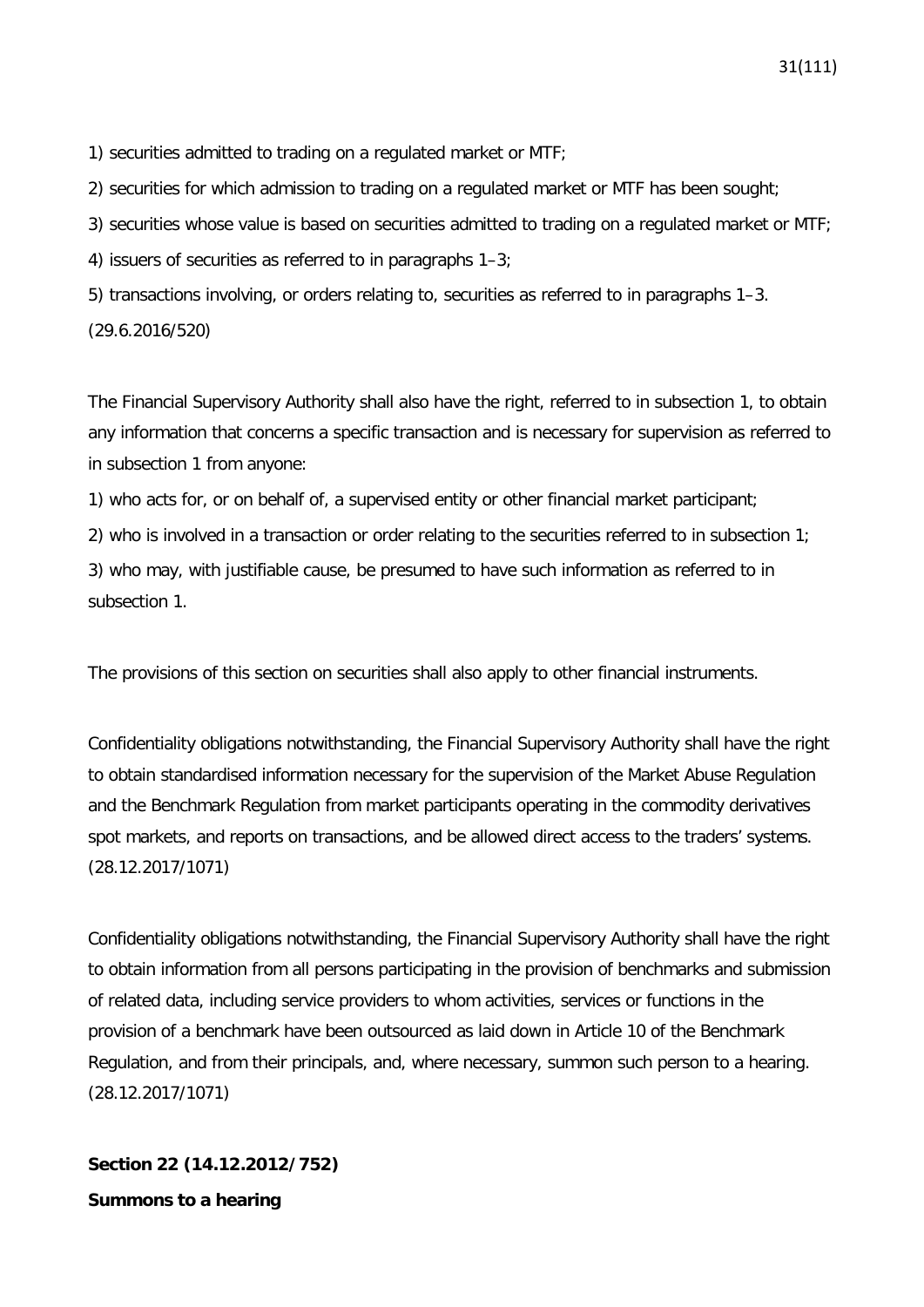The Financial Supervisory Authority shall have the right, where necessary, to summon to a hearing a representative of, or a person employed by, a legal person as referred to in sections 18, 19 and 21 of the Act, or a natural person as referred to in the said sections. The provisions of the Administrative Procedure Act on oral procedure shall apply to such a hearing. Failure to comply with such summons shall not constitute grounds for the imposition of a conditional fine as referred to in section 33a or an administrative sanction as referred to in chapter 4.

#### **Section 23**

#### **Right to obtain information on an undertaking other than a supervised entity**

The above provisions of this chapter on supervised entities shall also apply to such other Finnish undertakings as belong to the same conglomerate as a supervised entity in respect of which responsibility for group supervision lies with the Financial Supervisory Authority or which is an affiliate of the supervised entity or, if the supervised entity is a pension fund, the employer who established the pension fund. Confidentiality provisions notwithstanding, the Financial Supervisory Authority shall also have the right to obtain, from a supervised entity, equivalent information on a foreign undertaking belonging to the same conglomerate as the supervised entity and on a foreign affiliate of the supervised entity, to the extent necessary for the exercise by the Financial Supervisory Authority of its statutory supervisory duties.

The provisions of section 60 shall apply to the right to obtain information concerning a foreign EEA branch, the provisions of section 63 to the right to obtain information concerning a Finnish undertaking belonging to a foreign conglomerate and the provisions of section 64 to the right to obtain information concerning a foreign undertaking belonging to a conglomerate in respect of which group supervision is undertaken by the Financial Supervisory Authority.

#### **Section 24**

## **Right of inspection**

Confidentiality provisions notwithstanding, the Financial Supervisory Authority shall be entitled to obtain for inspection, at the place of business of a supervised entity or other financial market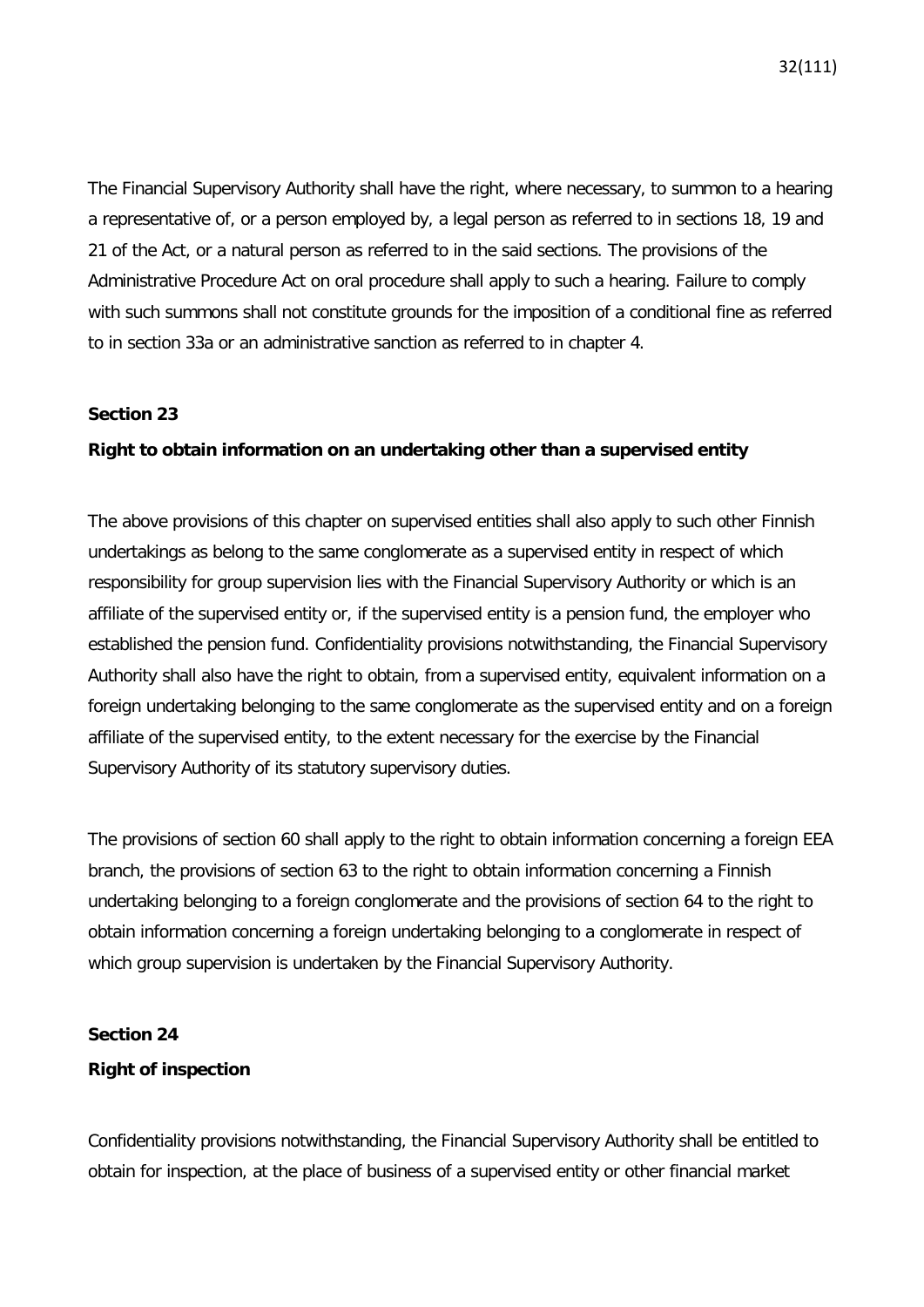participant, any documents, recordings of telephone conversations and records of electronic communications, other telecommunications data and information systems concerning the business and administration of such supervised entity or other financial market participant, to the extent necessary for the exercise by the Financial Supervisory Authority of its statutory supervisory duties. The Financial Supervisory Authority shall be entitled to obtain any requisite copies of documents and other records and telecommunications data as referred to in this section from a supervised entity or other financial market participant, free of charge. (18.3.2016/176)

The provisions of subsection 1 on supervised entities and other financial market participants shall also apply to undertakings which, acting as agent, or tied agent as referred to in chapter 7, section 6 of the Investment Services Act, for a supervised entity or other financial market participant, or otherwise under assignment of a supervised entity or other financial market participant performs tasks pertaining to the business, accounting, information system, risk management or internal control of the supervised entity or other financial market participant. (28.12.2017/1071)

Confidentiality provisions notwithstanding, the Financial Supervisory Authority shall also have the right to obtain for inspection, from persons and undertakings as referred to in sections 19, 21 and 23, any documents and records containing information as referred to in the said sections.

The provisions of section 60 shall apply to the right to inspection concerning a foreign EEA branch, the provisions of section 63 to the right to inspection concerning a Finnish undertaking belonging to a foreign EEA conglomerate and the provisions of section 64 to the right to inspection concerning a foreign undertaking belonging to a conglomerate in respect of which group supervision is undertaken by the Financial Supervisory Authority.

In the circumstances foreseen in the European Union financial market Directives, the European Supervisory Authorities shall have the right to participate in inspections in keeping with the provisions of the Regulations on European financial supervision. (9.12.2011/1242)

#### **Section 25**

**Derogation from the right to obtain and inspect information concerning attorneys, legal counsels and advocates**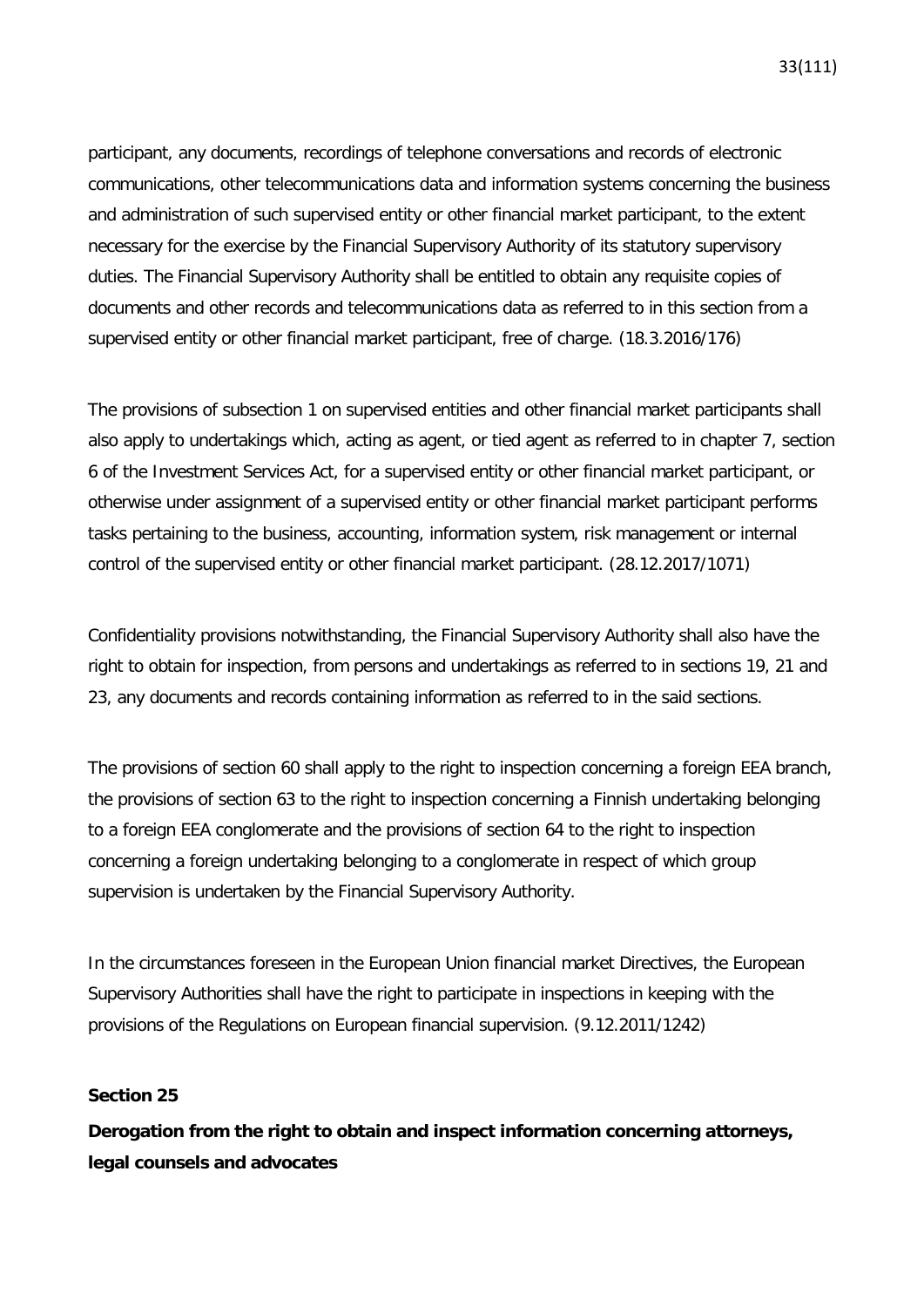By way of derogation from the above provisions of this chapter, the Financial Supervisory Authority shall not be entitled to obtain information, documents or records concerning a client of an advocate from an advocate as referred to in the Advocates Act (496/1958), or from his or her assistant, nor to inspect them, nor to obtain from any other person such information, documents or records to which access was gained in connection with the performance of the duties of legal counsel or attorney, nor to inspect them. In addition to actual duties in legal proceedings, juridical advice on a clients legal status in the pre-trial investigation of a crime or in any other pre-trial hearing, or on the initiation or avoidance of a trial, shall also fall within the meaning of the duties of legal counsel or attorney.

The provisions of subsection 1 notwithstanding, the Financial Supervisory Authority shall be entitled to obtain information, documents and records as referred to in section 21 concerning a client of an advocate from the advocate or from his or her assistant, and to inspect them, pursuant to section 24, subsection 3.

#### **Section 25a (29.6.2016/520)**

#### **Punishment for providing false documents**

Provisions on the punishment for providing false documents to a public authority are laid down in chapter 16, section 8 of the Criminal Code of Finland (39/1889).

#### **Section 25b (29.6.2016/520)**

#### **Executive assistance by the police**

Provisions on the obligation of the police to give executive assistance are laid down in chapter 9, section 1 of the Police Act (872/2011).

#### **Powers concerning an authorised supervised entity and comparable supervised entity**

#### **Section 26 (7.3.2014/170)**

**Withdrawal of authorisation and ordering the termination of comparable business activity (25.8.2017/575)**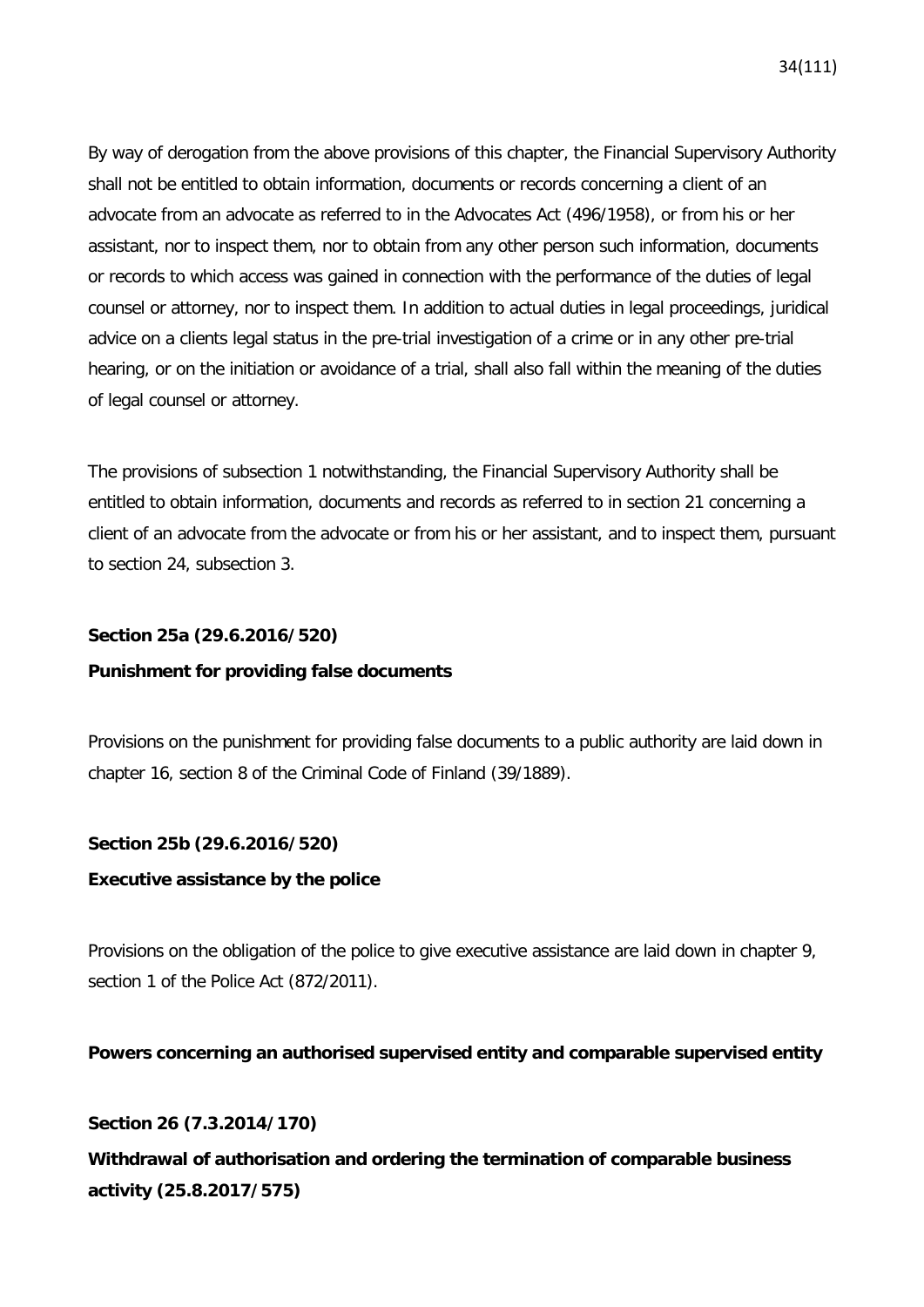The Financial Supervisory Authority may withdraw a supervised entity's authorisation, or, if authorisation was granted by the ECB or another competent authority, propose withdrawal of authorisation to such other authority, where the achievement of the objectives for financial supervision laid down in section 1 cannot be adequately secured by restricting the business activity of the supervised entity in accordance with section 27 or through other measures provided for in this Act or elsewhere in law, and where: (20.3.2015/311)

1) the essential statutory conditions under which authorisation was granted or business was taken up no longer exist;

2) the supervised entity has failed to take, within the prescribed period, the measures defined in a recovery plan as referred to in chapter 8a of the Credit Institutions Act, in an action plan as referred to in section 11 of the Act on the Temporary Interruption of the Operations of a Deposit Bank (1509/2001), in a reorganisation plan for a conglomerate's capital position as referred to in section 25 of the Act on the Supervision of Financial and Insurance Conglomerates, or in a reorganisation plan or short-term financing plan as referred to in chapter 11, section 25 or 26, and in chapter 25, section 5 or 6 or chapter 26, section 11 of the Insurance Companies Act, section 20 of the Act on Employee Pension Insurance Companies, section 46 of the Act on Foreign Insurance Companies or in chapter 12, section 6b of the Local Mutual Insurance Associations Act, or if implementation of such a plan has been neglected; or (20.3.2015/311)

3) the supervised entity has seriously neglected to comply with a prohibition or decision on redress laid down in section 33 or ordered by the Financial Supervisory Authority by virtue of another act. (29.12.2016/1442)

The Financial Supervisory Authority shall also have the right to withdraw authorisation granted to a supervised entity or propose such withdrawal where:

1) the operations of a supervised entity constitute a material breach of the provisions governing financial markets

or the provisions or regulations issued thereunder by the authorities, the terms of authorisation or the rules applicable to the operations of the supervised entity;

2) a supervised entity has closed down its business for a period of more than six months or has been placed in liquidation;

3) no business has been taken up by a supervised entity within 12 months of the granting of authorisation; or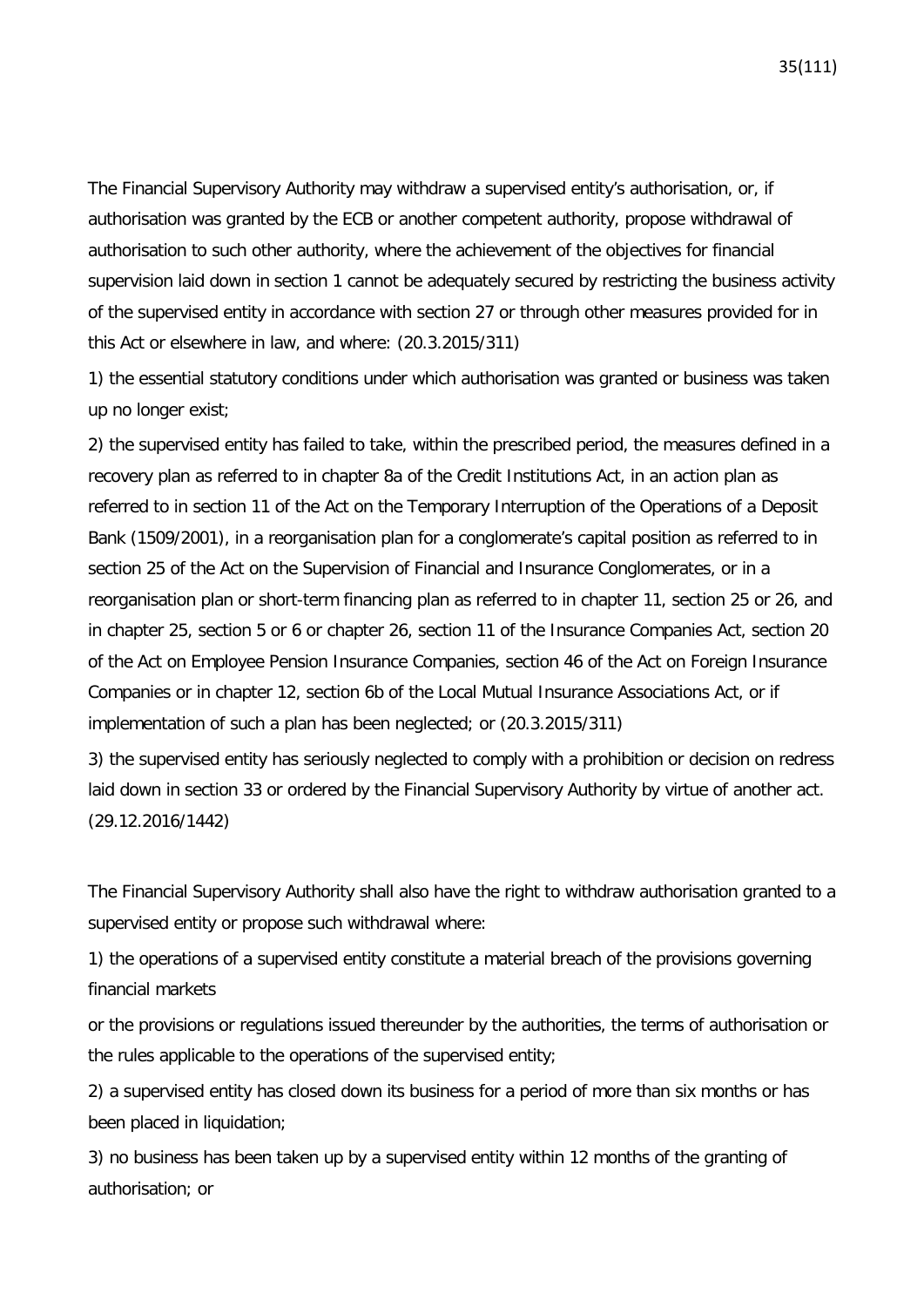4) upon application for authorisation, essentially wrong or imperfect information was submitted on matters of significance for regulation and supervision.

Prior to making a decision or proposal for a decision as referred to in subsection 1 and subsection 2, paragraph 1, the Financial Supervisory Authority shall reserve a reasonably long period of time for the supervised entity to remedy such deficiencies, unless immediate withdrawal of authorisation is necessary for safeguarding the achievement of the objectives for financial supervision laid down in section 1. (8.8.2014/611)

The Financial Supervisory Authority shall, upon application from the Finnish branch of a third country credit institution, a payment institution, a mortgage association, an insurance company, the Finnish branch of a third country insurance company, an investment firm, the Finnish branch of a third country investment firm, a fund management company and depositary as referred to in the Act on Common Funds, an alternative investment fund manager, the Finnish branch of an EEA alternative investment fund manager or a depositary or special depositary as referred to in the Act on Alternative Investment Fund Managers, withdraw an authorisation it has granted to such supervised entity if the entity no longer carries out business subject to authorisation and has therefore applied for withdrawal of authorisation. The withdrawal of an authorisation granted to a credit institution organised as a limited company, upon such credit institution's application, is governed by the Act on Commercial Banks and Other Credit Institutions in the Form of a Limited Company (1501/2001), the withdrawal of an authorisation granted to a savings bank, upon such savings bank's application, is governed by the Savings Bank Act (1502/2001), and the withdrawal of an authorisation granted to a credit institution organised as a cooperative, upon such credit institution's application, is governed by the Act on Cooperative Banks and Other Credit Institutions in the Form of a Cooperative (423/2013).

The Financial Supervisory Authority shall withdraw an authorisation it has granted to a supervised entity, or propose the withdrawal of authorisation, where the supervised entity is declared bankrupt, placed in liquidation on the basis of a legally binding decision by a registry authority or court of law, or liquidators have submitted their final report on the liquidation. The authorisation shall also be withdrawn if an insurance company has made a decision about liquidation or the Financial Supervisory Authority has issued an order concerning the start of the insurance company's liquidation. (20.3.2015/311)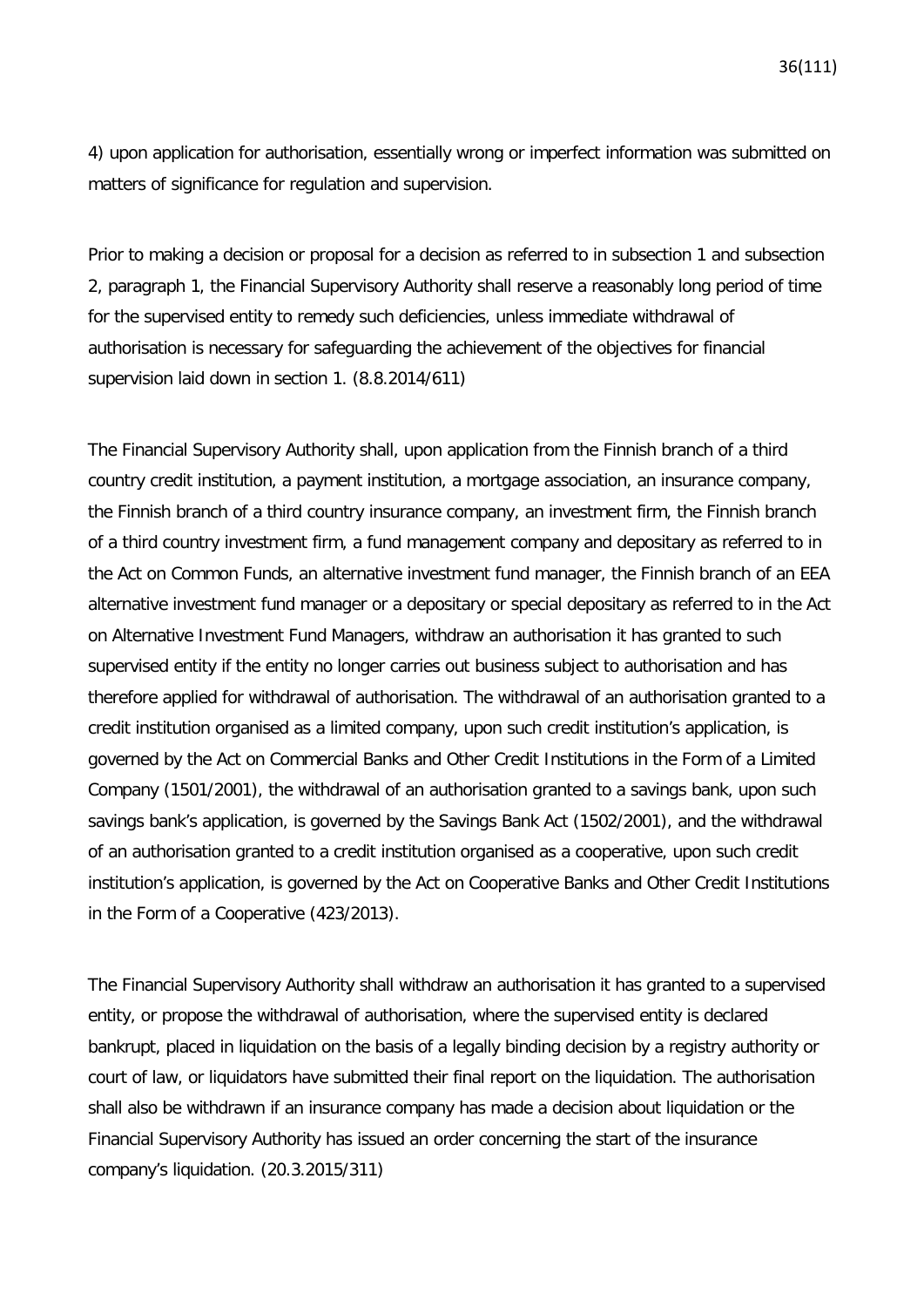Upon withdrawal of the authorisation of a supervised entity also operating in another EEA member state, the Financial Supervisory Authority shall notify the host supervisory authorities of its decision.

Section 61 of this Act includes provisions on the restriction of the business activity of foreign EEA branches, and the Credit Institutions Act includes provisions on withdrawal of the authorisation of the representative office of a third country credit institution.

The provisions of this section on the withdrawal of authorisation shall also apply to an order to terminate the business of an insurance association, to the withdrawal of the registration of a registered agent as referred to in the Act on Bondholder Agents and to the withdrawal of the authorisation of third country investment firms as referred to in chapter 5, section 5 of the Investment Services Act. The provisions of subsection 1, paragraph 3 and subsection 2, paragraph 1 on withdrawal of authorisation shall also apply to an order to terminate the business of a pension fund or insurance fund. (25.8.2017/575)

### **Section 27**

### **Restriction of authorised business activity (25.8.2017/575)**

The Financial Supervisory Authority may restrict a supervised entity's authorised business activity for a specified period or, if authorisation was granted by the ECB or another competent authority, make a proposal for a decision in the matter where: (8.8.2014/611)

1) the requirements set for withdrawal of authorisation provided in section 26, subsection 1, paragraphs 1–3, are fulfilled; or

2) there is otherwise evidence of incompetence or carelessness in the management of the supervised entity and it is apparent that any continuation of the conduct of business would seriously jeopardise the achievement of the objectives for financial supervision laid down in section 1.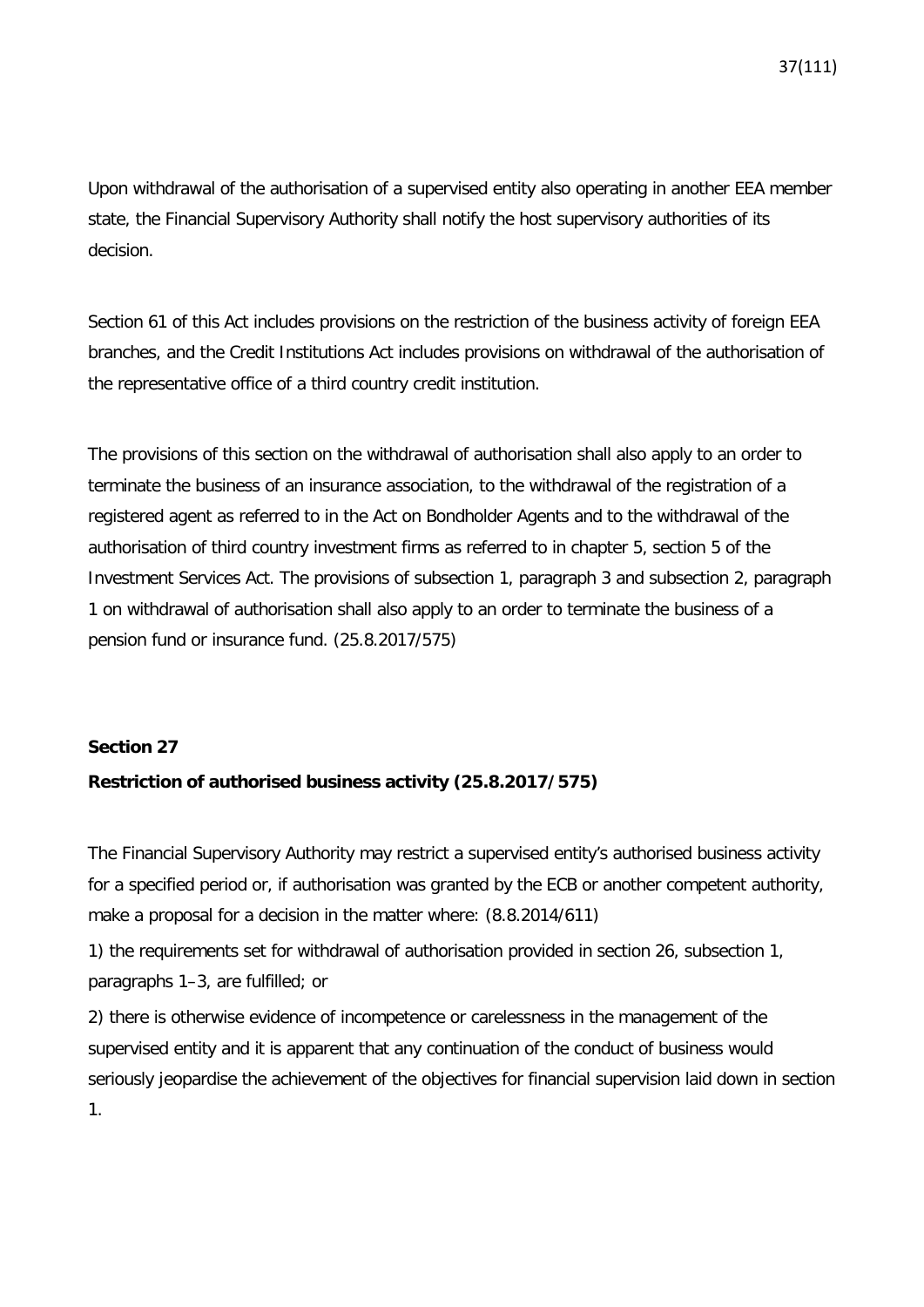If no remedy has taken place within the specified period, the Financial Supervisory Authority may, upon expiry of such period, change the terms of authorisation for the purpose of permanently restricting the business activity, or propose such a change. (8.8.2014/611)

The business activity of a supervised entity's foreign branch may also be restricted or continuation of the conduct of business of such branch prohibited if the supervised entity has failed to comply with its obligations provided in the host member state.

The provisions of section 26, subsections 3 and 6 shall apply to decisions taken under this section.

The provisions of this section on restriction of business activity shall also apply to the restriction of business activity conducted under the rules of an insurance association, the withdrawal of the registration of a representative as referred to in the Act on Bondholder Representatives and the restriction of the business activity conducted under an authorisation granted to a third country investment firm as referred to in chapter 5, section 5 of the Investment Services Act. Provisions on the prohibition of insurance distribution are laid down in the Act on Insurance Distribution. This section shall not apply to the central body in a consolidation of deposit banks. (20.4.2018/241)

Section 61 of this Act lays down provisions on the restriction of the business activity of a foreign EEA branch.

Separate provisions shall be issued on prohibiting the transfer and pledging of the assets of an insurance company, foreign insurance company, insurance association, pension fund or insurance fund and on prohibiting payment of the repurchase value of the insurance to the insured.

The Financial Supervisory Authority may restrict the authorised business activity of an entity as referred to in section 4, subsection 2, paragraph 13 of this Act for a specified period in accordance with Article 32(2)(h) of the Securitisation Regulation if the supervised entity has violated or neglected its duty to notify the competent authority of any material changes in the information referred to in Article 28(1) of the Securitisation Regulation or of any other changes that could affect the assessment of the competent authority of the entity's fulfilment of the authorisation criteria. (14.12.2018/1108)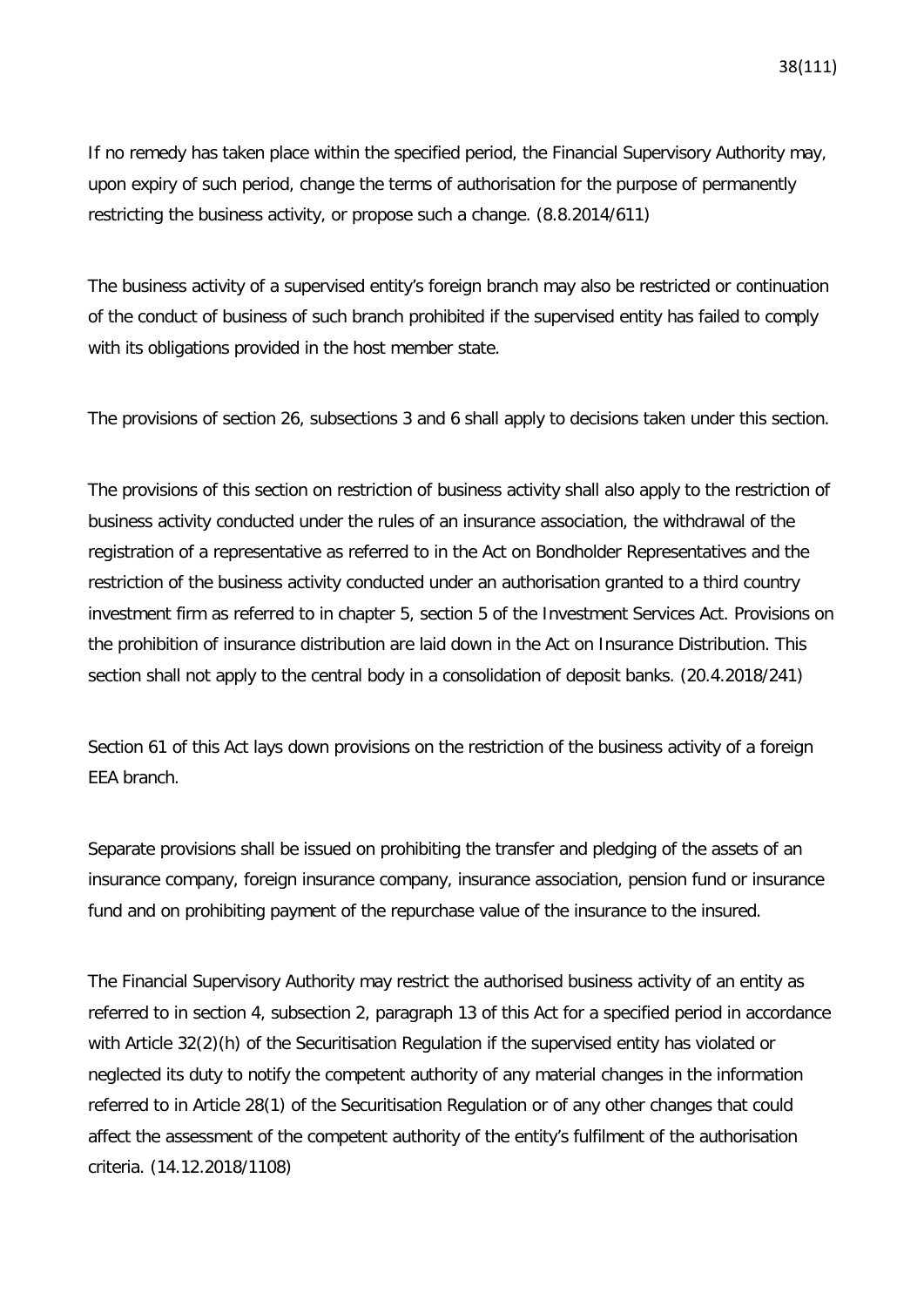### **Section 28 (16.6.2017/352)**

### **Restriction of management activities**

The Financial Supervisory Authority may, for a specified period of up to five years, prohibit a person from acting as a member or deputy member of the board of directors of an authorised supervised entity, a member or deputy member of its supervisory board or its managing director or deputy managing director, or in duties that are directly subordinated to the managing director and are the most senior management duties of the authorised supervised entity or in which its operations are actually managed, where:

1) he or she has shown obvious incompetence or carelessness in the performance of duties (lack of fitness and propriety) and it is apparent that his or her participation may seriously jeopardise the achievement of the objectives for financial supervision laid down in section 1; or 2) he or she fails to fulfil the requirements for professional competence and trustworthiness separately provided for in law.

The provisions of subsection 1 shall apply equally to insurance associations, pension funds and insurance funds, and the holding companies of credit institutions, investment firms, insurance companies, insurance associations, financial and insurance conglomerates, central securities depositories and the stock exchange. The provisions of subsection 1 on the managing director and deputy managing director shall apply equally to the agent and deputy agent of a pension fund.

The Financial Supervisory Authority may, for a specified period of up to five years, prohibit a person from acting as member or deputy member of the board of directors or supervisory board or the managing director or deputy managing director of an insurance intermediary or ancillary insurance intermediary, as referred to in the Act on Insurance Distribution, including employees responsible for tasks that are directly subordinated to the managing director, which rank as the senior management tasks of the insurance intermediary or ancillary insurance intermediary or tasks of actual management of the intermediary, where the insurance intermediary or ancillary insurance intermediary has violated or failed to comply with the provisions on the conduct of business referred to in sections 44–57 and 78 of the Act on Insurance Distribution in the distribution of unit-linked policies referred to in the said Act. (20.4.2018/241)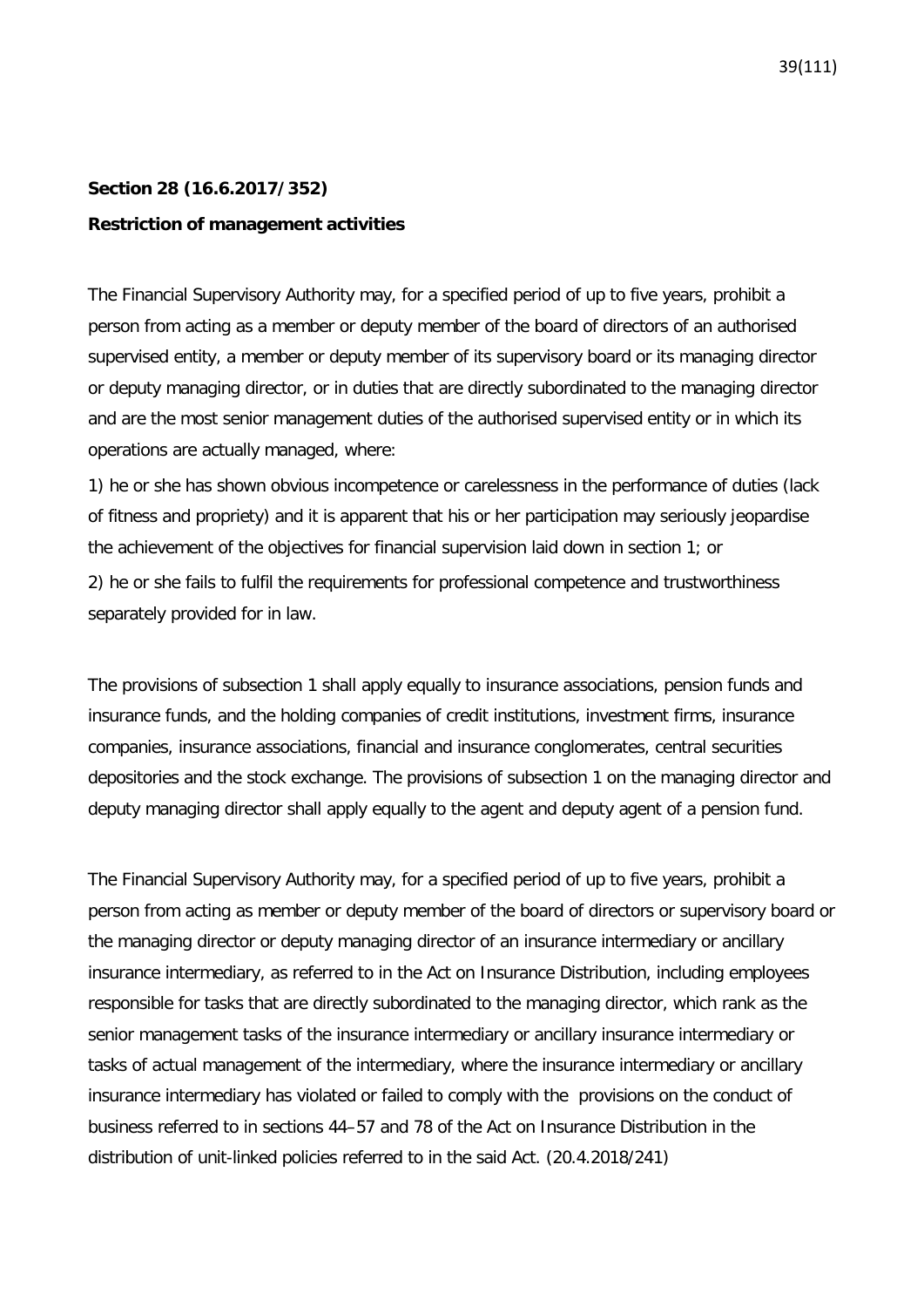The Financial Supervisory Authority may permanently prohibit someone from acting in the capacity referred to in subsection 1 in a fund management company as referred to in the Act on Common Funds or in a depository authorised under the Act if he or she has repeatedly and seriously violated or failed to comply with provisions referred to in chapter 27, section 2 of the Act on Common Funds. (22.2.2019/215)

The Financial Supervisory Authority may permanently prohibit someone from acting in the capacity referred to in subsection 1 in an authorised supervised entity providing investment services or engaging in investment operations if he or she has repeatedly violated the provisions of Article 14 or 15 of the Market Abuse Regulation, or has repeatedly and seriously violated the provisions referred to in chapter 15, section 2, subsection 6 or 7 of the Investment Services Act. (15.3.2019/296)

The Financial Supervisory Authority may permanently prohibit someone from acting as member or deputy member of the board of directors, managing director or deputy managing director or any other senior management staff member of a central securities depository if he or she has repeatedly and seriously violated or failed to comply with the provisions referred to in Article 63(1) of the EU's Central Securities Depositories (CSD) Regulation.

The Financial Supervisory Authority may, for a maximum of five years, prohibit a person from acting as member or deputy member of the board of directors, managing director or deputy managing director or any other senior management staff member of an administrator or supervised contributor as referred to in the Benchmark Regulation, if he or she has violated or failed to comply with the provisions referred to in Article 42(1) of the Benchmark Regulation. (28.12.2017/1071)

The Financial Supervisory Authority may, for a specified period of up to five years, prohibit a person from acting as member or deputy member of the board of directors of an securitisation special purpose entity, originator or sponsor as referred to in section 5, paragraph 34, its managing director or deputy managing director, or other member of the senior management, where he or she has violated or failed to comply with the provisions referred to in Article 32(1) of the Securitisation Regulation. (14.12.2018/1108)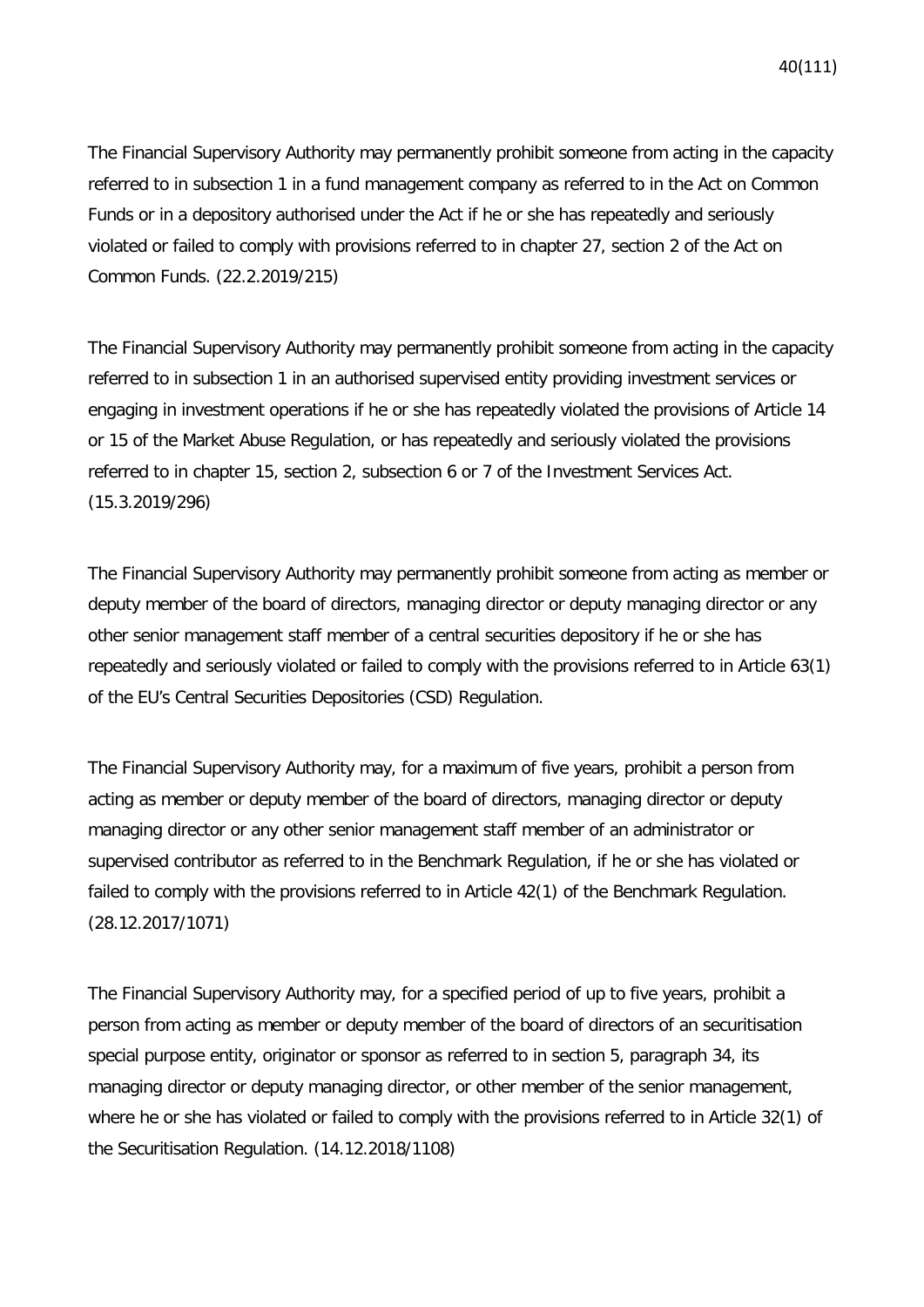The Financial Supervisory Authority may, for a specified period of up to five years, prohibit a person from acting as member or deputy member of the board of directors, or the managing director, deputy managing director or other member of the senior management of a counterparty as referred to in the Regulation on Reporting and Transparency of Securities Financing Transactions if he or she has violated or failed to comply with the provisions referred to in Article 4 or 15 of the said Regulation. (22.2.2019/215)

### **Section 28a (12.8.2016/642)**

### **Temporary prohibition on operating in governing body of public interest entity**

The Financial Supervisory Authority may, for a specified period of no more than three years, prohibit someone from operating as a governing body member or managing director in a public interest entity referred to in chapter 1, section 9 of the Accounting Act if the person, as a governing body member or managing director, seriously violates or fails to comply with the maximum duration of terms and auditor selection preparation under chapter 5, section 1, or provisions concerning services other than auditing services under sections 3 and 4, of the Auditing Act, or provisions on the appointment of statutory auditors or audit firms and the duration of audit engagements of Articles 16 and 17 of Regulation (EU) No 537/2014 of the European Parliament and of the Council on specific requirements regarding statutory audit of public-interest entities and repealing Commission Decision 2005/909/EC, hereinafter referred to as the *European Union* Auditing Regulation.

### **Section 28b (15.3.2019/296)**

### **Temporary prohibition to act as a trading participant or a client**

The Financial Supervisory Authority may, for a specified period of up to five years, prohibit an authorised supervised entity or foreign branch providing investment services or engaging in investment operations from acting as a trading participant as referred to in chapter 1, section 2, subsection 1, paragraph 15 of the Act on Trading in Financial Instruments, or as the client of an organised trading facility as referred to in chapter 1, section 2, subsection 1, paragraph 11 of the Act on Trading in Financial Instruments if he or she has violated the provisions referred to in chapter 15, section 2, subsection 6 or 7 of the Investment Services Act.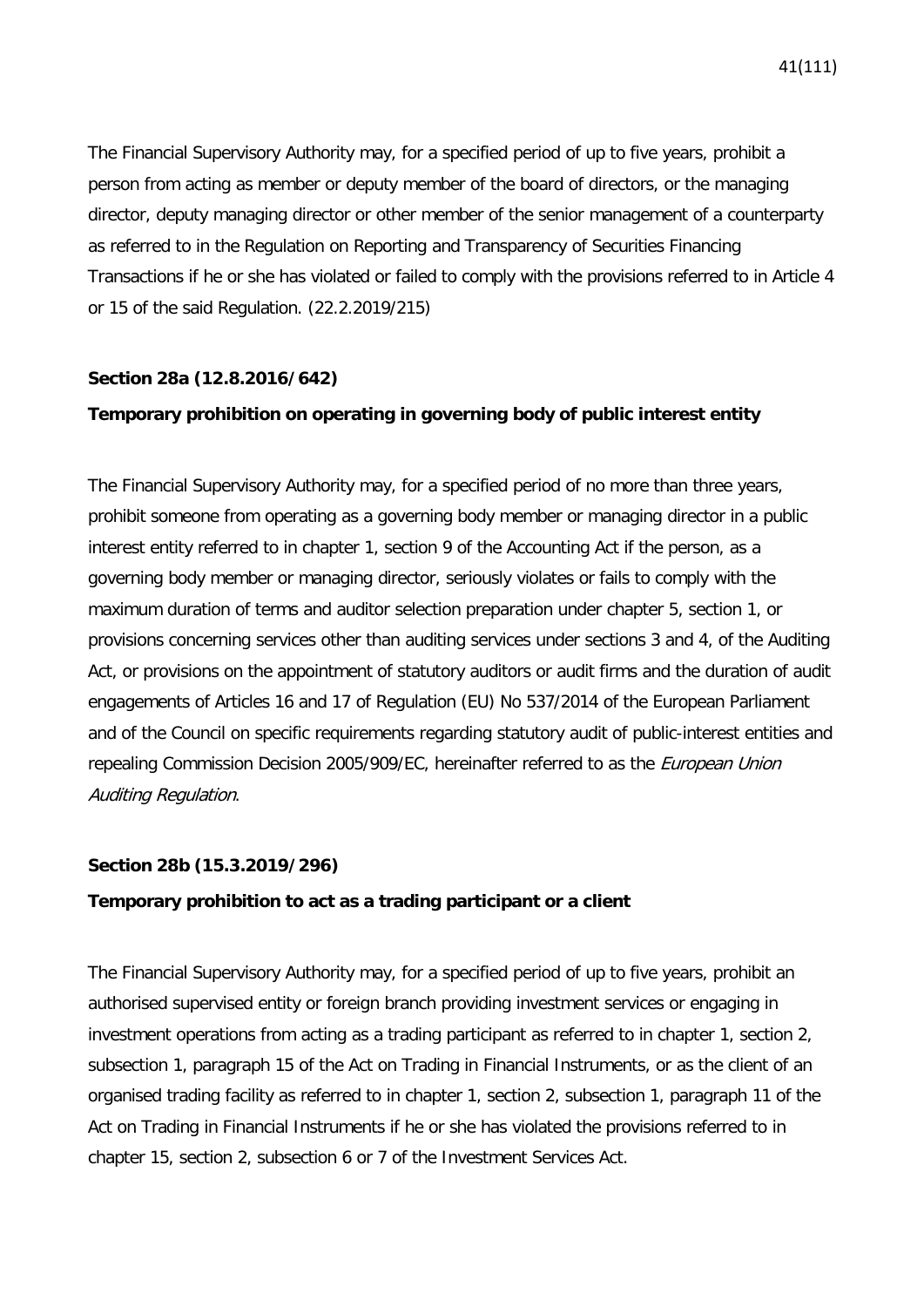# **Section 29 Appointment of an attorney**

The Financial Supervisory Authority may appoint an attorney to supervise the activities of an authorised supervised entity if there is evidence of incompetence, carelessness or misuse in the management of its affairs or if there is some other specific reason for such an appointment. The Financial Supervisory Authority may also appoint an attorney to supervise the winding up of the assets of an authorised supervised entity where the supervised entity is subjected to winding-up proceedings or declared bankrupt.

The Financial Supervisory Authority shall determine the fee to be paid to the attorney out of the funds of the supervised entity. The fee shall correspond to the general level of fees in the field. The Financial Supervisory Authority shall be liable for payment of a fee that is not collectable from the supervised entity.

Attorneys shall, in the performance of their duties, have the rights referred to in sections 18, 19, 23, 24 and 32. Attorneys shall be subject to public liability under criminal law when performing administrative duties under public law imposed in accordance with this Act. Provisions on liability for damages are laid down in the Tort Liability Act (412/1974). (29.12.2016/1442)

Attorneys shall be adequately conversant with financial activity and legal issues in relation to the nature and scope of their tasks. The provisions of section 15 of this Act shall apply to the disqualification of an attorney.

The provisions of this section shall apply equally to insurance associations, pension funds, insurance funds and unemployment funds, as well as branches operating as depositories as referred to in chapter 20, section 12, subsection 2 of the Act on Common Funds, and branches operating as depositories as referred to in chapter 14, section 1 of the Act on Alternative Investment Fund Managers. (22.2.2019/215)

Subsection 6 was repealed by Act 29.12.2016/1442.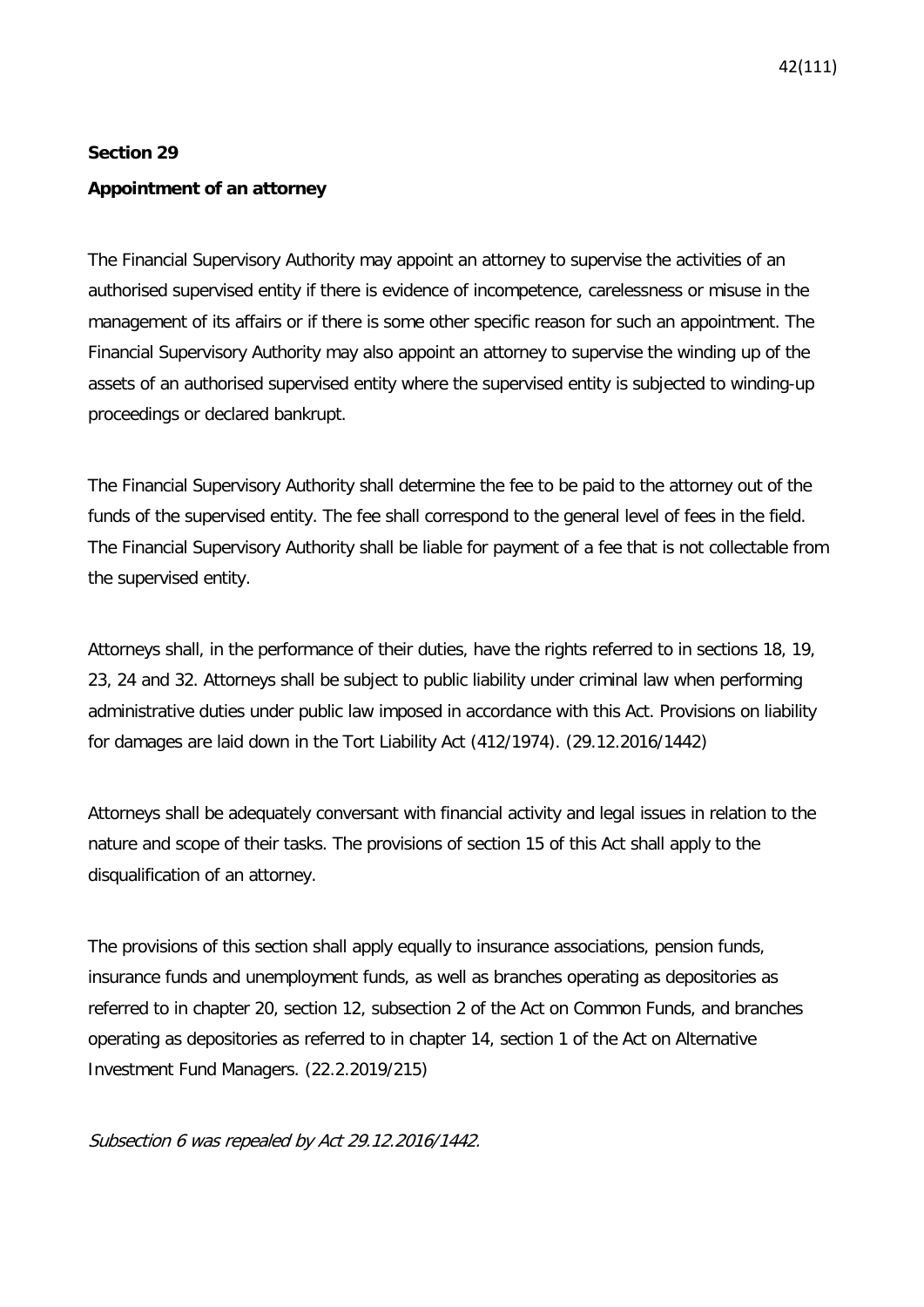# **Section 30 Restriction of distribution of funds**

If the Financial Supervisory Authority considers that an authorised supervised entity has not recognised its assets at fair value in its annual financial statements or that the accounts do not otherwise give a true and adequate view of the supervised entity's financial position, the Financial Supervisory Authority may restrict the supervised entity's disposition of distributable funds for purposes other than strengthening its capital position, and restrict distribution of other funds to owners of shares or units, where the distribution of funds could seriously jeopardise the achievement of the objectives for financial supervision laid down in section 1.

# **Section 31**

# **Auditors' duty to report**

Auditors of authorised supervised entities shall report, without undue delay, to the Financial Supervisory Authority any fact or decision concerning a supervised entity of which they have become aware while performing their duties and which can be considered as:

1) constituting a material breach of the legal provisions concerning the requirements set for the supervised entity's authorisation or conduct of business and the regulations issued thereunder;

2) jeopardising the continuation of the supervised entity's conduct of business; or

3) leading to the issuance in the auditor's report of an opinion other than the standard opinion referred to in the Auditing Act or a comment as referred to in chapter 3, section 5, subsection 5 of the Auditing Act. (28.12.2017/1071)

Auditors of authorised supervised entities shall likewise report to the Financial Supervisory Authority any fact or decision referred to in subsection 1 of which they become aware while performing their duties in an undertaking which belongs to the same conglomerate or group as the supervised entity.

Auditors acting in good faith shall not be held liable for any financial loss that may result from measures taken in compliance with this section.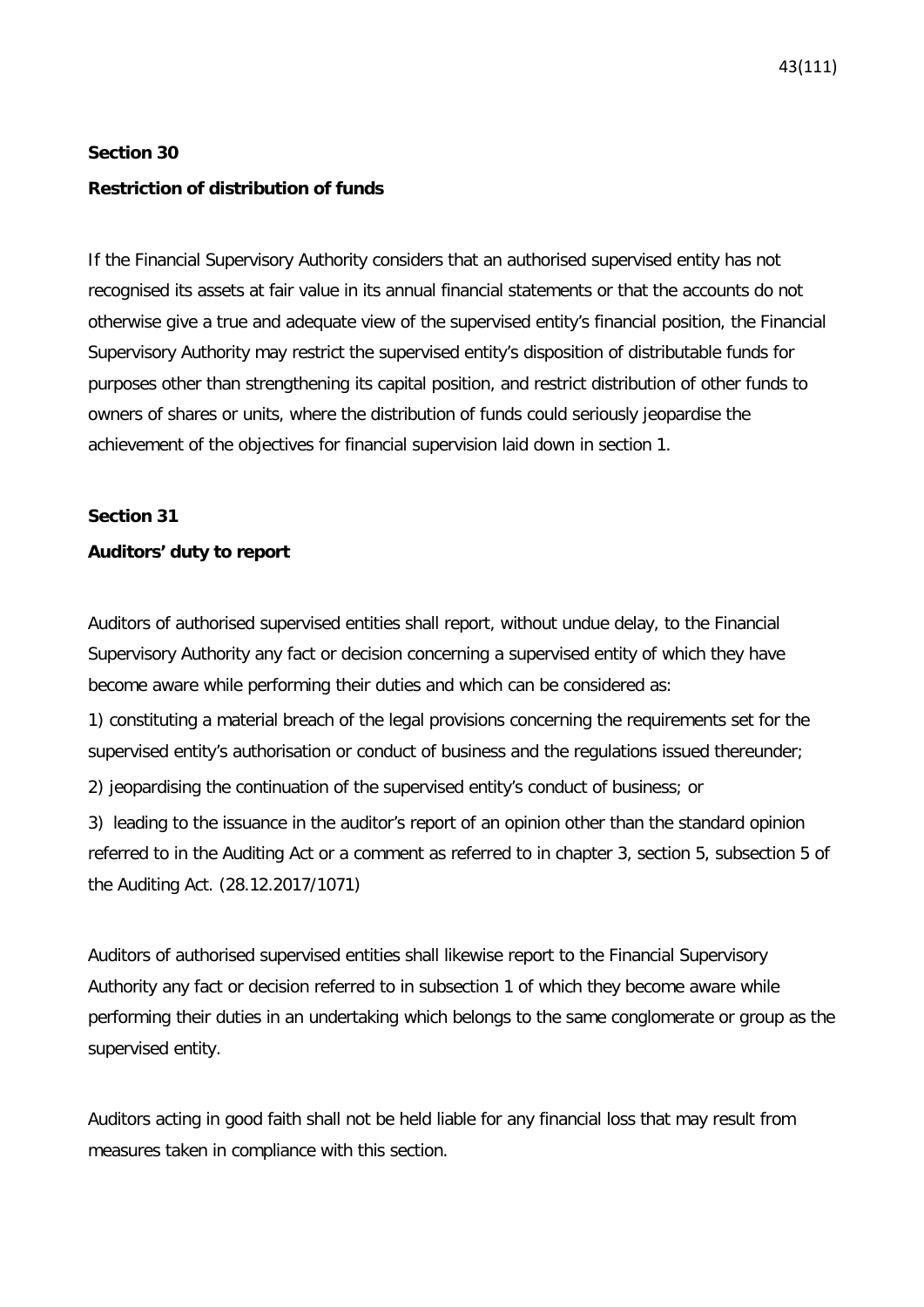The provisions of this section shall also apply to insurance associations, pension funds, insurance funds, unemployment funds, the farmers' pension institution and the seamen's pension fund.

### **Section 32**

### **Right to convene and attend**

A representative of the Financial Supervisory Authority shall have the right to attend the meetings of the decision-making and administrative bodies of authorised supervised entities and to convene such bodies when necessary. A representative of the Financial Supervisory Authority shall have the right to be heard at such meetings and to have entered into the minutes any remarks that he or she considers pertinent.

The provisions of subsection 1 shall also apply to insurance associations, pension funds, insurance funds and unemployment funds.

The provisions of subsection 1 shall also apply to the meetings of the owners of fund units as referred to in the Act on Common Funds. (22.2.2019/215)

### **Section 32a (14.12.2012/752)**

### **Prohibition against acquisition of holdings**

Upon receipt of a notification as referred to in chapter 3, section 1 of the Credit Institutions Act, chapter 6a, section 1 of the Investment Services Act, chapter 4, section 7 of the Act on Common Funds, chapter 7, section 9 or chapter 14, section 9 of the Act on Alternative Investment Fund Managers, section 11 of the Act on the Supervision of Financial and Insurance Conglomerates, section 21a or 21c of the Payment Institutions Act, chapter 2, section 11 or chapter 8, section 18 of the Act on Trading in Financial Instruments, the EU Securities Depositories Regulation, or chapter 4, section 5 of the Insurance Companies Act, the Financial Supervisory Authority may prohibit the acquisition of a holding as referred to in the above sections of law in a credit institution, investment firm, fund management company, alternative investment fund manager, depository or special depository, an insurance company, including their holding companies, the holding company a financial and insurance conglomerate, an electronic money institution, a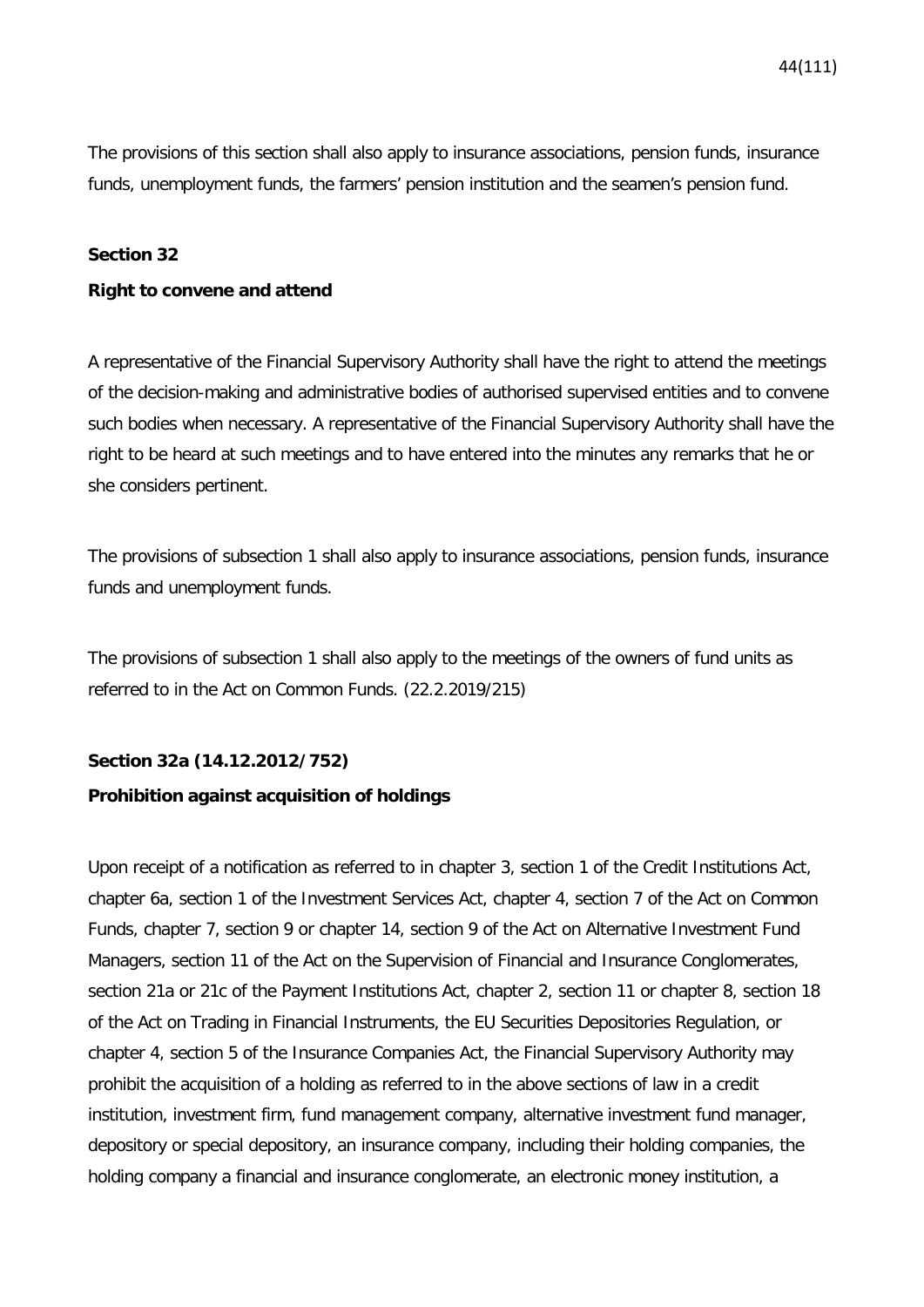payment institution, a stock exchange, the holding company of a stock exchange, a reporting service provider, the holding company of a reporting service provider, a central securities depository, the holding company of a central securities depository, where such holding would jeopardise the operation of the target entity in accordance with sound and prudent business principles or, if the target entity is an insurance company, the insured interests, on the grounds that there is justifiable cause to suspect that:

1) the reputation of the entity subject to the notification requirement is compromised or its financial position is inadequate;

2) the fitness and propriety of the management of the target entity, or other authorisation criteria, would be jeopardised by the acquisition;

3) the capital adequacy or solvency or supervision of the target entity and related information sharing between the authorities would be jeopardised by the acquisition; or

4) the acquisition is related to money laundering or terrorist financing.

(22.2.2019/215)

The Financial Supervisory Authority may also prohibit an acquisition as referred to in subsection 1 if it fails to receive within the processing time limit specified in section 32b, subsection 2, such information as referred to in said subsection, or such information or reports as referred to in chapter 3, section 1, subsection 6 of the Credit Institutions Act, chapter 4, section 7, subsection 6 of the Act on Common Funds, chapter 7, section 9, subsection 5 of the Act on Alternative Investment Fund Managers, section 11, subsection 6 of the Act on the Supervision of Financial and Insurance Conglomerates, section 21a, subsection 6 or section 21c of the Payment Institutions Act, chapter 4, section 5, subsection 6 of the Insurance Companies Act, or in the Implementing Regulation of Regulation (EU) No 600/2014 of the European Parliament and of the Council on markets in financial instruments and amending Regulation (EU) No 648/2012. Similarly, the Financial Supervisory Authority may prohibit an acquisition as referred to in subsection 1 if it fails to receive such reports as referred to in chapter 2, section 11, subsection 5 or chapter 8, section 18, subsection 5 of the Act on Trading in Financial Instruments, or the EU Securities Depositories Regulation within two months of receipt of the notification of acquisition of holdings. The Financial Supervisory Authority may also prohibit an acquisition if it fails to receive information as referred to in section 32b, subsection 1, within 60 weekdays of having informed the entity subject to the notification requirement that information is missing. (22.2.2019/215)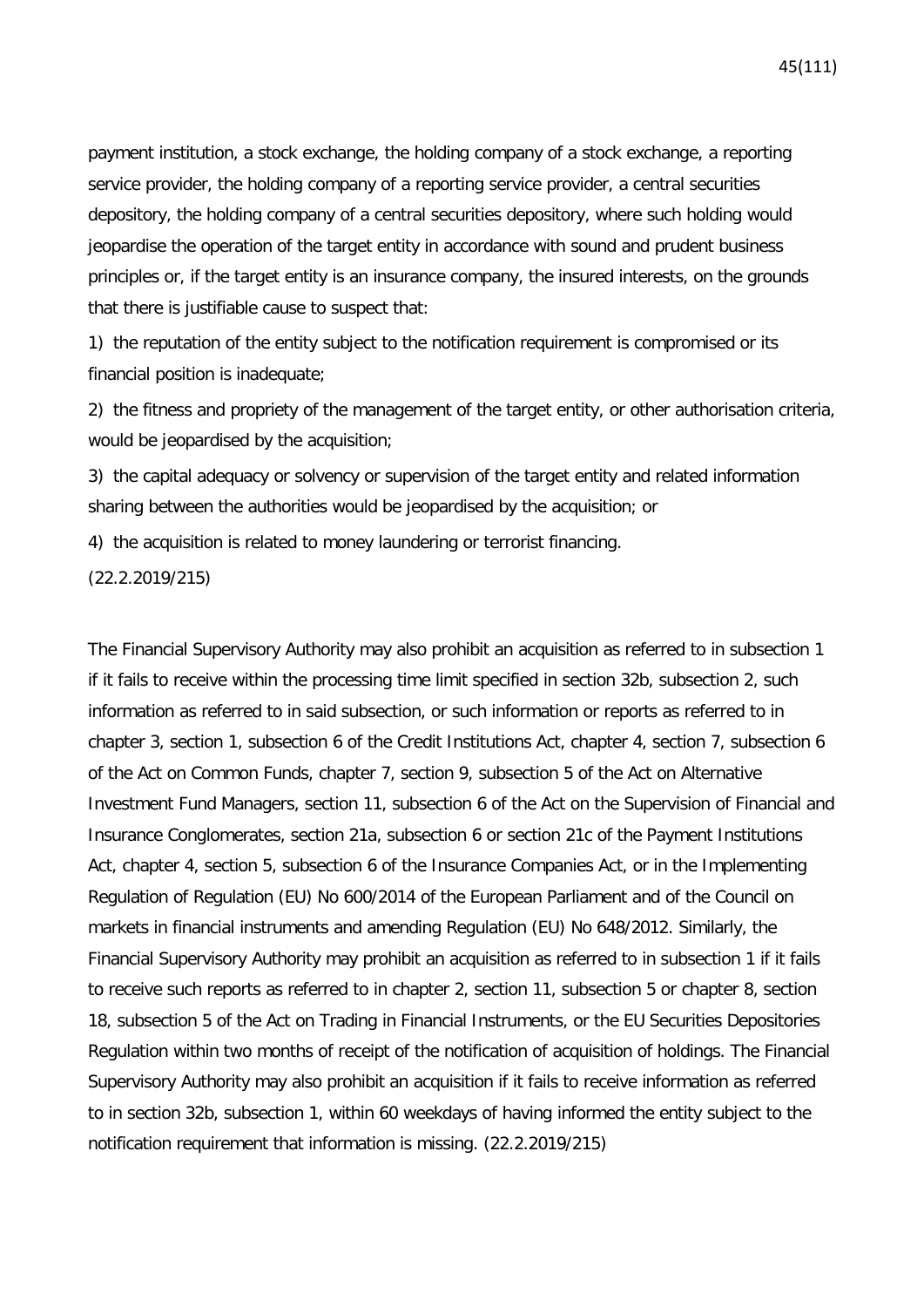When taking the decision referred to in this section, the Financial Supervisory Authority may also set a limit for completion of the relevant acquisition, under penalty that otherwise the Financial Supervisory Authority may take the measures referred to in section 32c, or in the case of the acquisition of a holding in a payment institution, in section 21d of the Payment Institutions Act. (14.12.2017/893)

In lieu of this section, section 7 of the Act on Employee Pension Companies shall apply to the issuance of prohibitions against acquisition of shares and guarantee shares in employee pension companies.

Where the ECB is the competent authority under the SSM Regulation to take a decision as referred to in this section, the Financial Supervisory Authority shall make a proposal for a decision to the ECB. (8.8.2014/611)

### **Section 32b (27.3.2009/207)**

## **Procedure for assessing acquisitions of holdings (28.12.2017/1071)**

The Financial Supervisory Authority shall without delay and not later than the second weekday after receipt of the notification referred to in section 32a, subsection 1, or, if the notification is supplemented, after receipt of the supplemented notification, send written confirmation of receipt to the entity subject to the notification requirement. The confirmation shall state that the notification contains the information required or, in the event of missing information, specify what information is missing. It shall also specify the processing time referred to in subsection 2.

The Financial Supervisory Authority shall take the decision referred to in section 32a, or where the ECB is the competent authority, make a proposal for a decision, within 60 weekdays of confirmation of the receipt of all the necessary information as detailed in in subsection 1 (processing time). The Financial Supervisory Authority may send a written request for any specific necessary additional information during ongoing processing, but not later than on the 50th weekday after the start of processing. The request for additional information will interrupt the processing time until such time as the requested additional information has been received, but for no longer than 20 weekdays, or for no longer than 30 weekdays if the entity subject to the notification requirement is domiciled outside of the European Economic Area, or is a credit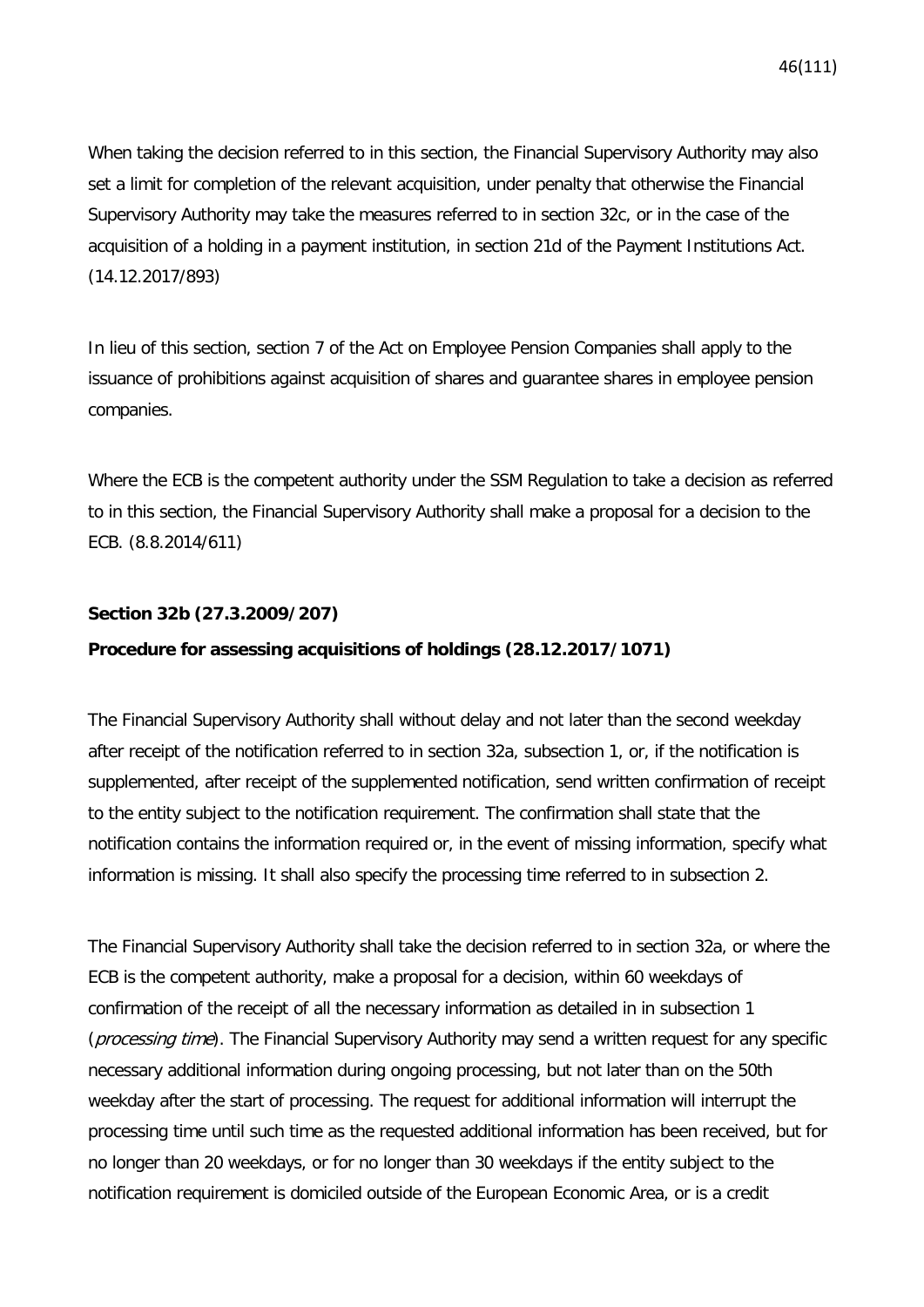institution, investment firm, electronic money institution, insurance company or fund management company other than an institution or company authorised in the European Economic Area. A decision on extension of the processing time shall be communicated, without delay, to the entity subject to the notification requirement. (14.12.2017/893)

A decision against acquisition of a holding shall be communicated to the entity subject to the notification requirement no later than the second weekday after the decision was made, without exceeding the processing time. If the Financial Supervision Authority has not made a decision, or made a proposal for a decision, as referred to in section 32a within the processing time referred to in this section, it will be considered to have endorsed the acquisition. (28.12.2017/1071)

If the entity subject to the notification requirement is a foreign EEA supervised entity or the parent company of such an entity, or a natural or legal person exercising control as referred to in chapter 1, section 5 of the Accounting Act in a foreign EEA supervised entity or its parent company, the Financial Supervisory Authority shall, when making the decision or making a proposal for a decision, without undue delay notify the EEA supervisory authority responsible for the supervision of the foreign EEA supervised entity all information that is relevant for the assessment and, upon request, all relevant information and, if the target company is the holding company of a financial and insurance conglomerate, cooperate with other key supervisory authorities as referred to in the Act on the Supervision of Financial and Insurance Conglomerates. The decision shall state the opinion of the foreign supervisory authorities referred to in this subsection regarding the acquisition. (28.12.2017/1071)

In lieu of this section,

1) section 7 of the Act on Employee Pension Companies shall apply to the processing of notifications of acquisition of shares and guarantee shares in an employee pension company;

2) chapter 2, section 11 of the Act on Trading in Financial Instruments shall apply to the processing of notifications of acquisition of holdings in a stock exchange or the holding company of a stock exchange;

3) the EU Central Securities Depositories Regulation shall apply to the processing of notifications of acquisition of holdings in a central securities depository or the holding company of a central securities depository. (16.6.2017/352)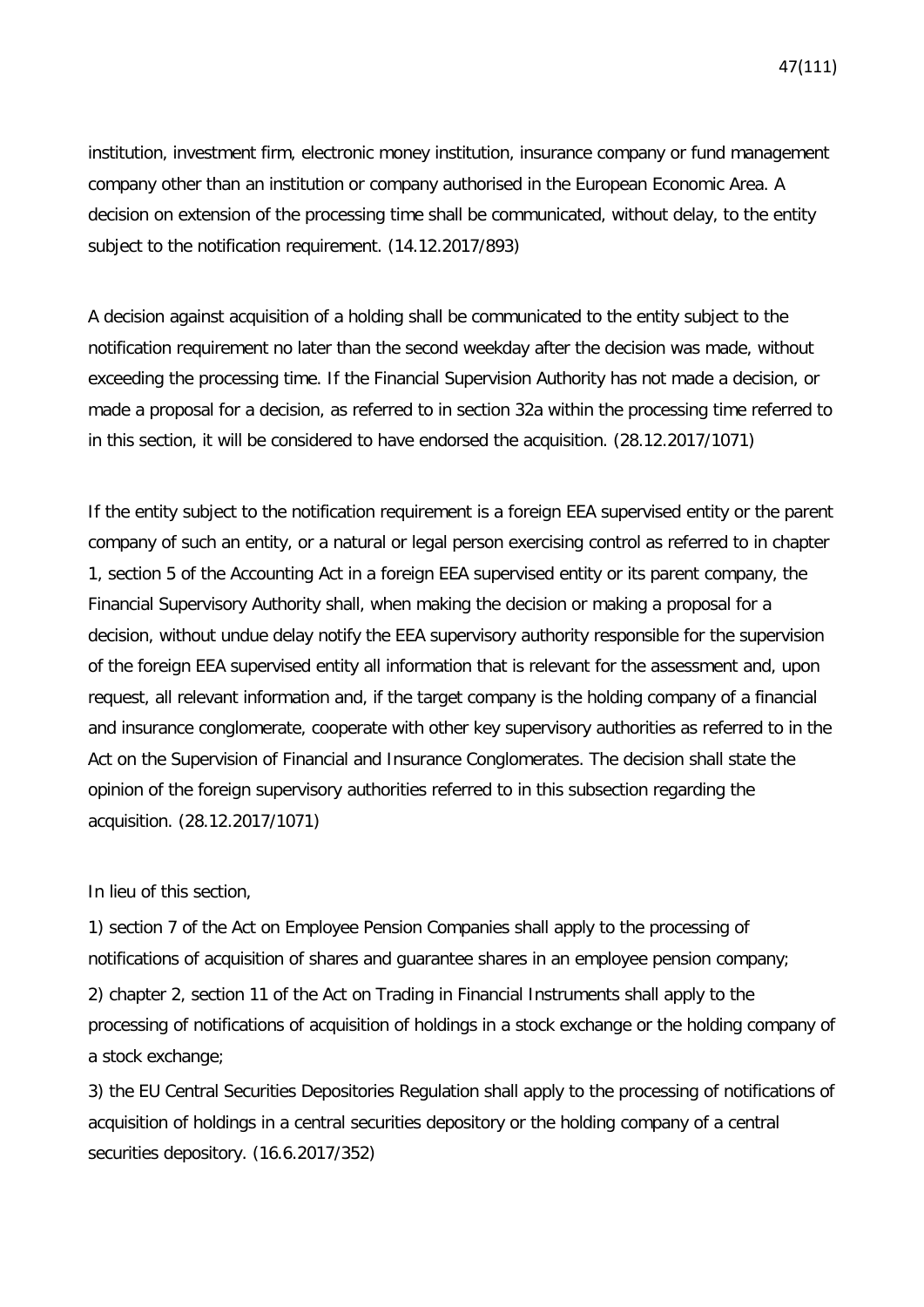Paragraph 4 was repealed by Act 16.6.2017/352. (14.12.2012/752)

#### **Section 32c (27.3.2009/207)**

### **Restriction of rights deriving from shares and participations**

The Financial Supervisory Authority may prohibit holders of shares or participations from exercising voting rights in a credit institution, investment firm, fund management company, alternative investment fund manager, depository or special depository, the holding company of a financial and insurance conglomerate, an electronic money institution, an insurance company, including their holding companies, a stock exchange, the holding company of a stock exchange, a reporting service provider, the holding company of a reporting service provider, a central securities depository, or the holding company of a central securities depository, for no longer than one year at a time where:

1) a notification, as referred to in chapter 3, section 1 of the Credit Institutions Act, chapter 6a, section 1 of the Investment Services Act, chapter 4, section 7 of the Act on Common Funds, chapter 7, section 9 or chapter 14, section 9 of the Act on Alternative Investment Fund Managers, section 11 of the Act on the Supervision of Financial and Insurance Conglomerates, section 21a of the Payment Institutions Act, chapter 2, section 11 or chapter 8, section 18 of the Act on Trading in Financial Instruments, the EU Securities Depositories Regulation, or chapter 4, section 5 of the Insurance Companies Act;

2) the shares or participations have been acquired regardless of the Financial Supervisory Authority's prohibition as referred to in section 32a; or

3) a holding meeting or exceeding the holding limit laid down in the sections of law referred to in paragraph 1 jeopardises, in the manner referred to in section 32a, the operation of the target entity in accordance with sound and prudent business principles or, if the target entity is an insurance company, the insured interests.

(15.3.2019/296)

When the Financial Supervisory Authority has issued the prohibition referred to in subsection 1, the holder of shares or participations in the target company does not have any rights in respect of these shares or participations other than the right to profit. Any acquisition referred to in subsection 1, paragraph 1 or 2, above may not be entered in the register of shares or guarantee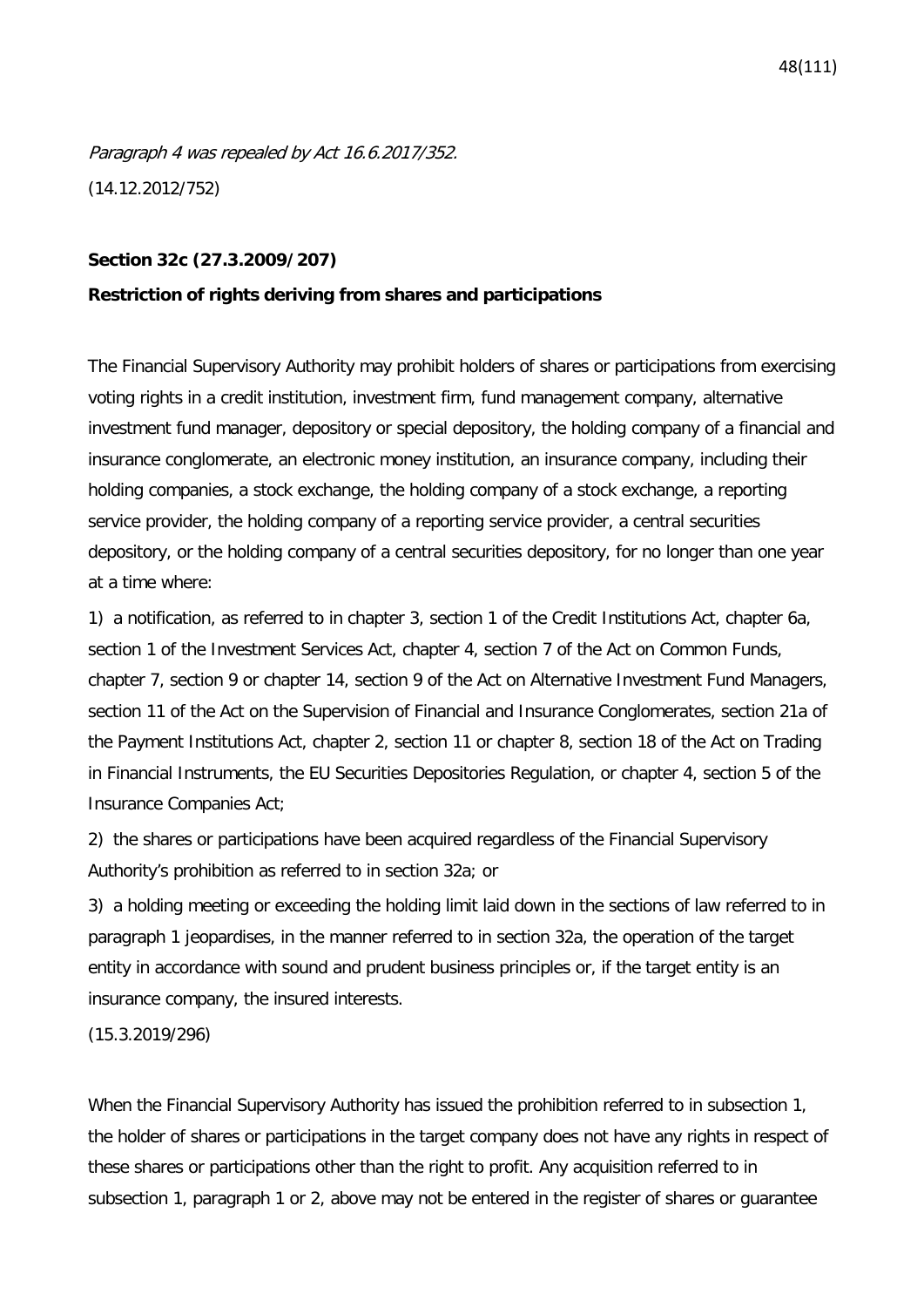shares of the target company, the shareholder or membership register or a register of guarantee share holders.

Instead of this section, the provisions of section 7a of the Act on Employee Pension Insurance Companies shall apply to holders of shares and guarantee shares in employee pension insurance companies.

If the ECB is the competent authority under the SSM Regulation to take the decision as referred to in this section, the Financial Supervisory Authority shall make a proposal for a decision to the ECB. (8.8.2014/611)

### **General powers**

#### **Section 33 (28.12.2017/1071)**

### **Prohibition of execution and request for redress**

The Financial Supervisory Authority may prohibit the execution of a decision or other planned measure of a supervised entity or other financial market participant, if such decision or measure contradicts the provisions governing the financial markets applicable to supervised entities or other financial market participants, or the regulations issued thereunder, the terms of authorisation, or the rules issued for the operations of the supervised entity or other financial market participant.

If a supervised entity or other financial market participant has executed a decision as referred to in subsection 1 or carried out such other measure as referred to in subsection 1, the Financial Supervisory Authority may obligate the supervised entity or other financial market participant to take measures to revoke the execution of the decision, to rescind the measure or to make redress. The Financial Supervisory Authority shall reserve a reasonable period of time for the supervised entity or other financial market participant for revoking the execution of the decision, rescinding the measure or making redress, unless the achievement of the objectives for financial supervision laid down in section 1 is thereby seriously jeopardised. If the decision by the Financial Supervisory Authority referred to in this subsection significantly affects the position of the supervised entity's or other financial market participant's contracting party or other outside person, this subsection shall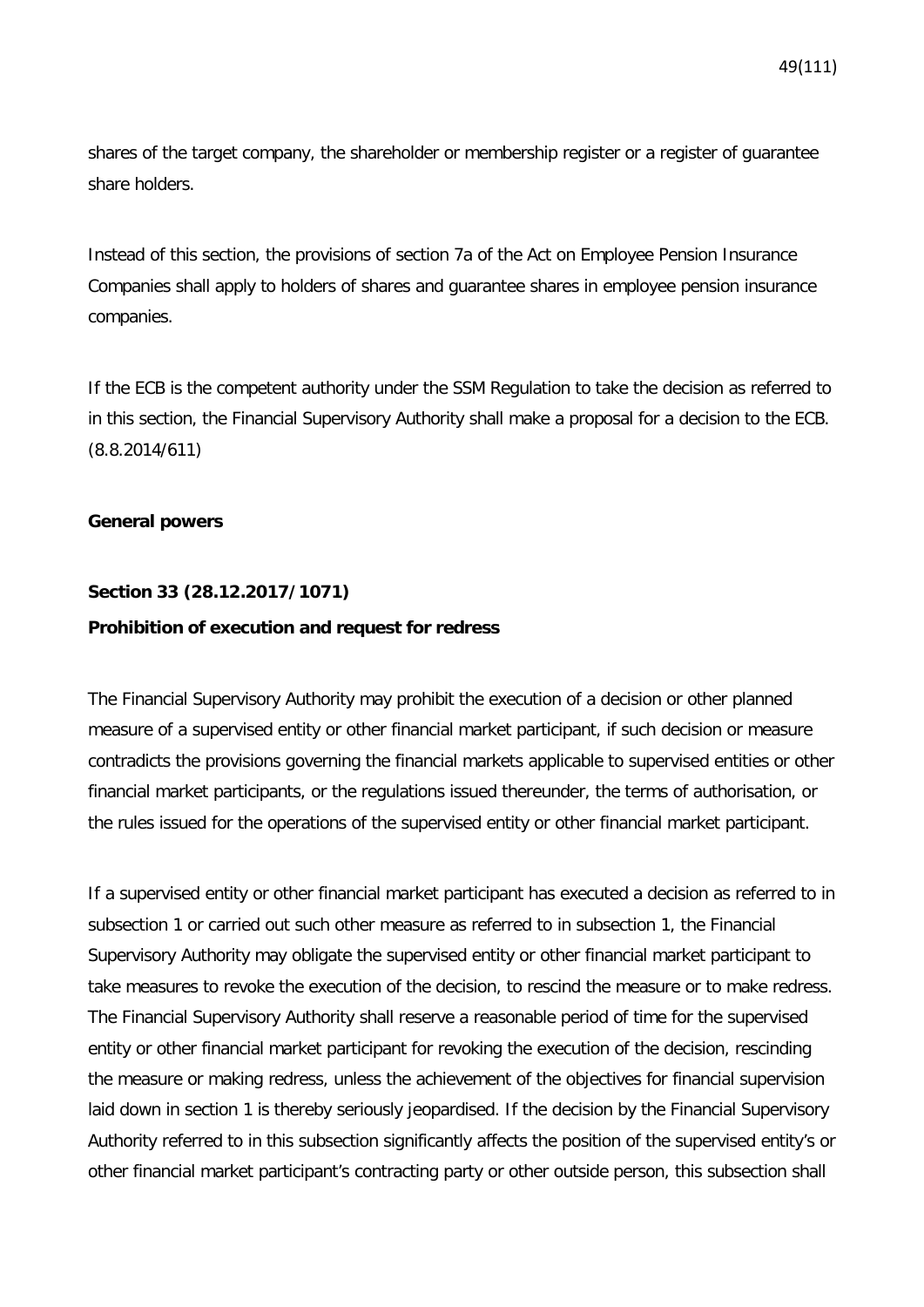be applied on condition that the execution of such decision or the implementation of such measure could seriously jeopardise the achievement of the objectives for financial supervision laid down in section 1.

The Financial Supervisory Authority may obligate a supervised entity or other financial market participant to cease an action applied by the supervised entity or other financial market participant in its operations and prohibit the renewal of the action, if the action contradicts the provisions, regulations, terms of authorisation or rules referred to in subsection 1.The Financial Supervisory Authority shall reserve a reasonable period of time for such supervised entity or other financial market participant for remedying its action, unless the achievement of the objectives for financial supervision laid down in section 1 is thereby seriously jeopardised.

### Subsection 4 was repealed by Act 22.2.2019/215.

The prohibition or request for redress referred to above in this section may, subject to special grounds, be imposed on anyone employed by the supervised entity or other financial market participant, or on anyone acting on their behalf.

# **Section 33a (14.12.2012/752) Conditional imposition of a fine**

If a supervised entity or other financial market participant has in its activities failed to comply with the provisions governing the financial markets, or the regulations issued thereunder, a prohibition of execution or a request for redress issued by the Financial Supervisory Authority by virtue of section 33, or any other regulation or prohibition issued by the Financial Supervisory Authority by virtue of law, or fails to comply with the terms of its authorisation or the rules applicable to its operations, the Financial Supervisory Authority may, under penalty of a fine, order the supervised entity or other financial market participant to fulfil its obligations, provided that the negligence is not negligible. Subject to special grounds, a conditional fine may also be imposed on anyone employed by the supervised entity or other financial market participant, or on anyone acting on their behalf. The provisions of this subsection shall also apply to such other undertaking belonging to a conglomerate as referred to in the Act on the Supervision of Financial and Insurance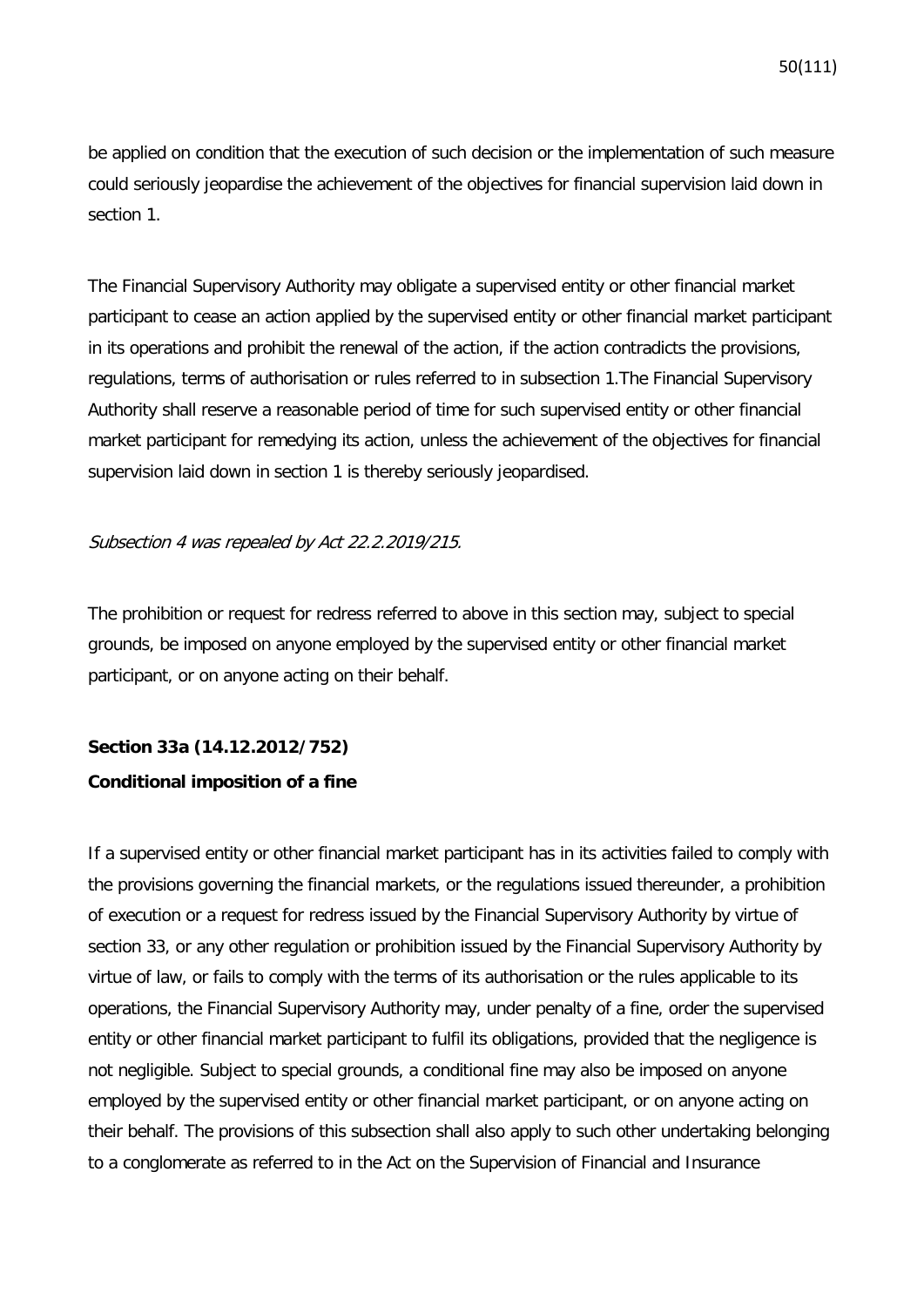Conglomerates that fails to meet its responsibilities under the said Act or the regulations issued thereunder. (28.12.2017/1071)

The Financial Supervisory Authority may, under penalty of a fine, obligate an entity as referred to in sections 18, 19, 21, 23 and 24 to fulfil its obligations as prescribed in the said sections, provided that the negligence is not negligible.

Conditional imposition of a fine may not be applied to a natural person to enforce the obligation to disclose information laid down in this Act where there is reason to suspect the person of a crime and the information is related to the suspected crime.

Unless otherwise specifically provided elsewhere in law, the Financial Supervisory Authority shall decide on ordering payment of a conditionally imposed fine. The provisions of the Act on Conditional Fines (1113/1990) shall otherwise apply to the imposition and ordering payment of conditional fines.

### **Section 34**

### **Employment of outside expert advisers**

In order to clarify a matter pertinent to the purpose of supervising a supervised entity or other financial market participant and that requires special expertise, the Financial Supervisory Authority may employ an auditor or other outside expert adviser. Such persons shall in the performance of their duties have the rights referred to in sections 18, 19, 23 and 24 and be subject to public liability under criminal law when performing administrative duties under public law imposed in accordance with this Act. The provisions of the Tort Liability Act shall apply to any damage arising from the performance of their duties by expert advisers.

Expert advisers shall be adequately conversant with financial activities, accounting and legal issues in relation to the nature and scope of their tasks. The provisions of section 15 shall apply to the disqualification of an expert adviser.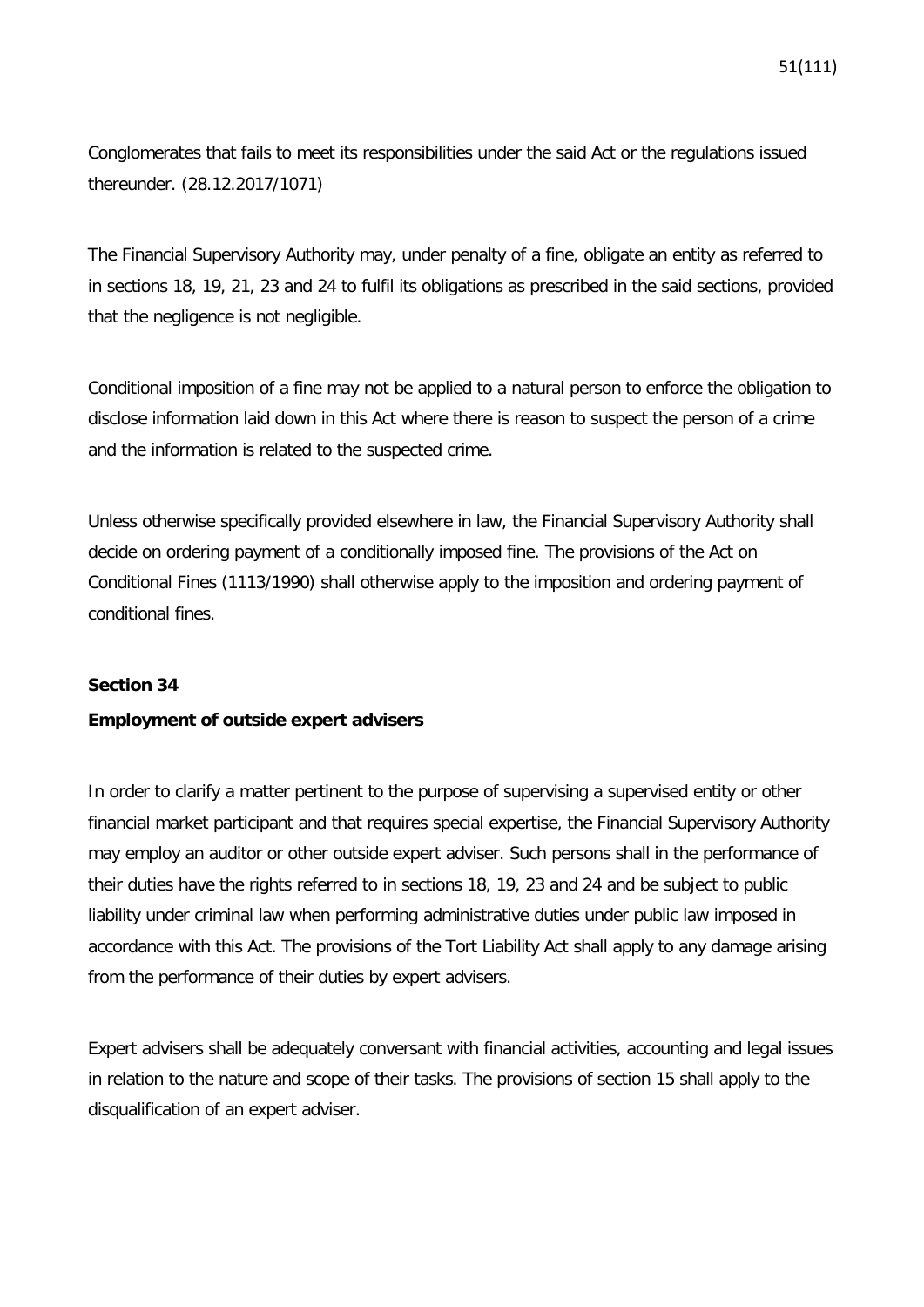The Financial Supervisory Authority may order an expert adviser's fee to be paid out of the funds of the supervised entity or other undertaking or foundation operating in financial markets if there are special grounds attributable to the activities of the supervised entity or other undertaking or foundation operating in financial markets for employing an expert adviser. The fee shall correspond to the general level of fees in the field. The Financial Supervisory Authority shall be liable for payment of any fee that is not collectable from the supervised entity or other undertaking or foundation operating in financial markets.

### **Section 35**

### **Issuance of regulations for entering transactions**

The Financial Supervisory Authority may issue a supervised entity and financial institutions and insurance-sector companies belonging to the same group as the supervised entity with such technical regulations as are necessary for supervision and concern the entering in the books of transactions and off-balance-sheet commitments, by way of derogation from the provisions of chapter 2, sections 4–10 of the Accounting Act and provisions enacted by virtue thereof.

### **Section 35a (29.6.2016/520)**

### **Applying for precautionary measures**

The Financial Supervisory Authority has the right to apply to a district court for attachment of property in order to secure payment of a penalty payment or administrative fine. Provisions on attachment are laid down in chapter 7 of the Code of Judicial Procedure. The Financial Supervisory Authority shall not, however, be ordered to lodge the security referred to in chapter 8, section 2 of the Enforcement Code (705/2007).

### **Specific supervisory powers related to securities markets supervision**

**Section 36 Prohibition of revealing investigation**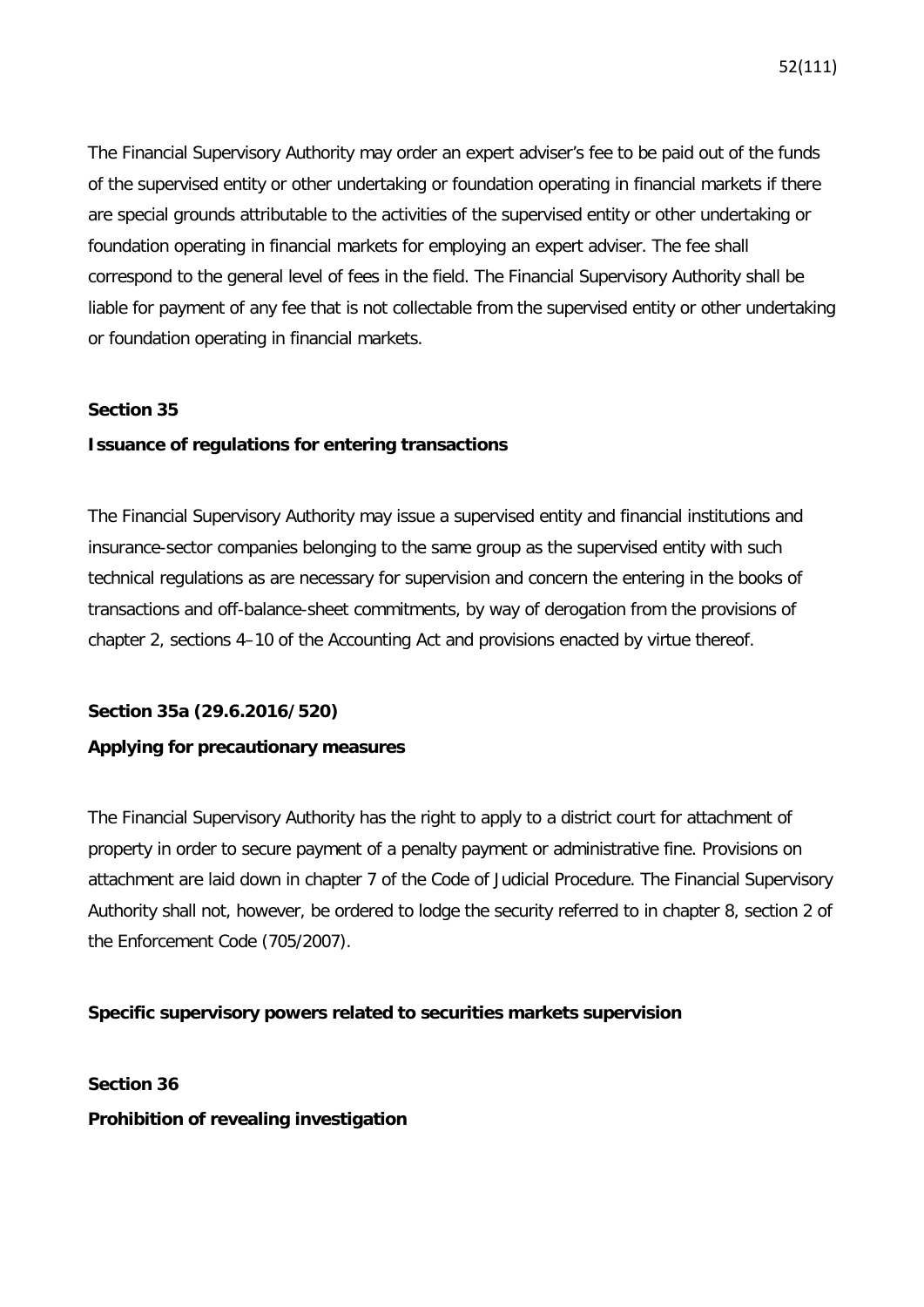The Financial Supervisory Authority may prohibit a person who attends an inspection undertaken by itself, or from whom it has requested information or reports in a matter that may lead to the investigation of a crime or offence, from disclosing such inspection or requested information and reports to the person subject to investigation or to any other person. The prohibition shall be issued in writing. The provisions of chapter 11, section 5 of the Preliminary Investigations Act (805/2011) shall apply to the conditions of the prohibition and its validity. (22.7.2011/833)

The penalty for violation of the prohibition referred to in subsection 1 above shall be imposed in accordance with chapter 38, section 1 or 2 of the Penal Code (39/1889), unless a more severe penalty is provided elsewhere in law.

### **Section 37**

## **Monitoring of compliance with International Financial Reporting Standards**

The Financial Supervisory Authority shall monitor compliance with International Financial Reporting Standards (IFRSs) by accounting entities which, under the Accounting Act or any other act, are liable to prepare their financial statements in accordance with such standards as referred to in chapter 7a of the Accounting Act (IFRS accounting entity). The provisions on financial statements in this section shall also apply to reports on activities, financial statement announcements and interim financial reports. (14.12.2012/752)

Where the Financial Supervisory Authority considers that an IFRS accounting entity has prepared its financial statements erroneously, the Financial Supervisory Authority may demand that the IFRS accounting entity correct the error. The demand for correction shall indicate that the IFRS accounting entity may request an opinion on the matter from the Accounting Board as prescribed in subsection 3.

Where the IFRS accounting entity considers that it has not been in breach of the applicable provisions in the matter that caused the demand for correction, the IFRS accounting entity may, within one month of receipt of notice of the demand for correction, request an opinion on the matter from the Accounting Board.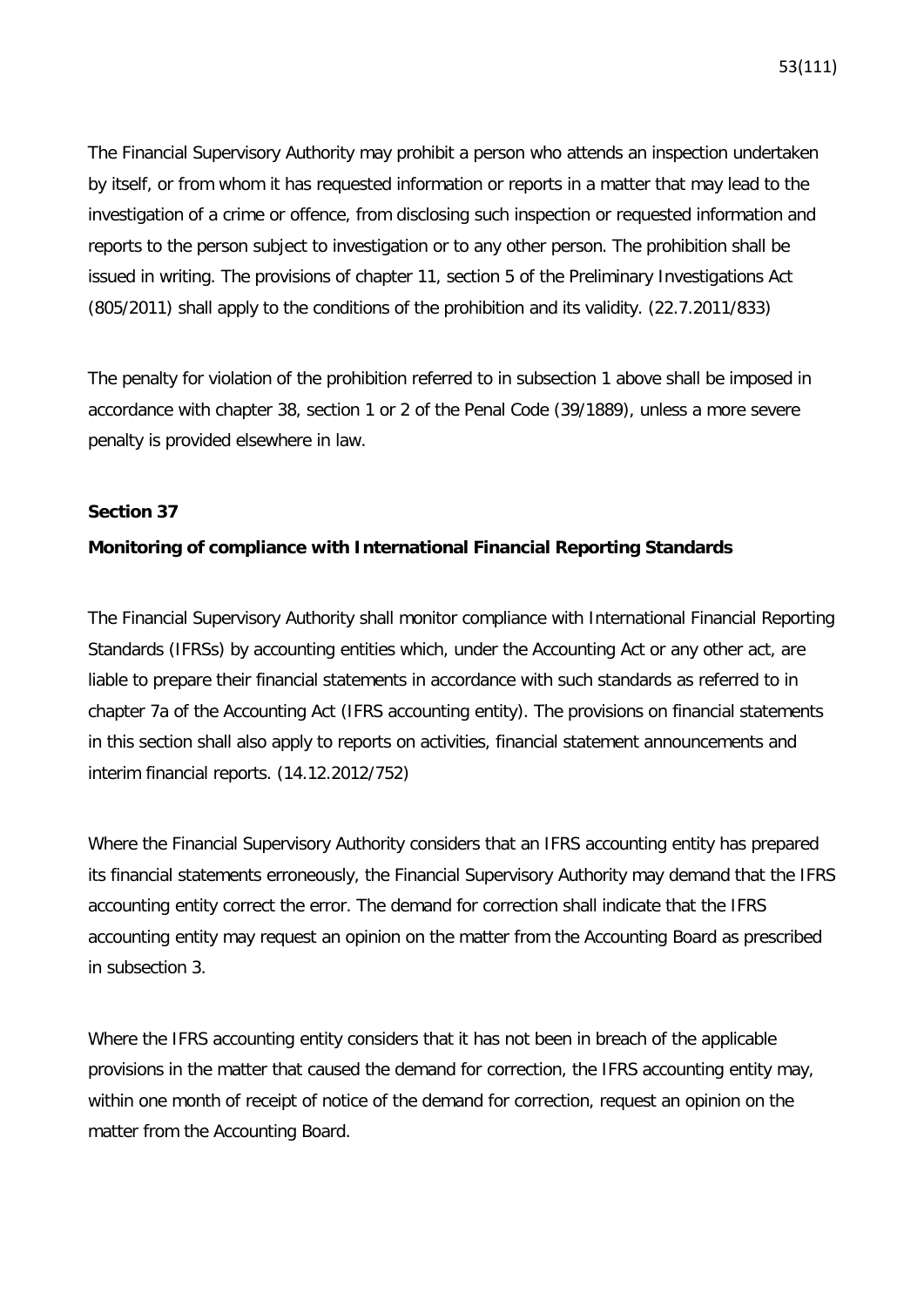The Financial Supervisory Authority may, under penalty of a fine as referred to in section 33a, obligate an IFRS accounting entity to comply with a demand for correction. The Financial Supervisory Authority may not take such decision prior to issuance of an opinion as referred to in subsection 3, or, where the accounting entity does not request an opinion, prior to expiry of the term prescribed in subsection 3. The Financial Supervisory Authority may, however, take the decision notwithstanding the above where an opinion has not been issued within four months of receipt of notice of the demand for correction by the IFRS accounting entity. (7.3.2014/170)

The Financial Supervisory Authority may issue IFRS accounting entities with regulations on the regular submission of financial statements and related documents to the Financial Supervisory Authority as are necessary for monitoring compliance with this section.

The provisions of sections 18, 19 and 24 on the Financial Supervisory Authority's right to inspect and obtain information concerning other financial market participants shall also apply to subsidiaries of IFRS accounting entities. The provisions of section 24, subsection 2 on undertakings acting under assignment of other financial market participants shall also apply to undertakings engaged by subsidiaries of IFRS accounting entities to attend to the accounting duties of such subsidiaries.

### **Section 37 a (21.12.2012/902)**

# **Exercise of special powers as referred to in the Short Selling Regulation and in the KIDs for PRIIPs Regulation (21.4.2017/228)**

Before taking a decision on exceptional circumstances as referred to in Article 20(2) and Article 21 of the Short Selling Regulation or a decision as referred to in Article 13(3) and Article 14(2) of the Regulation, the Financial Supervisory Authority shall request an opinion on the matter from the Ministry of Finance and the Bank of Finland, unless the urgency of the matter warrants otherwise. However, an opinion from the Ministry of Finance shall always be requested in the cases referred to in subsection 2.

The Financial Supervisory Authority may not take a decision as referred to in Article 20(2) or Article 21 of the Short Selling Regulation or give its consent, as referred to in Article 22, to such measures as referred to in Article 20 or 21 of the Regulation as the competent authorities of other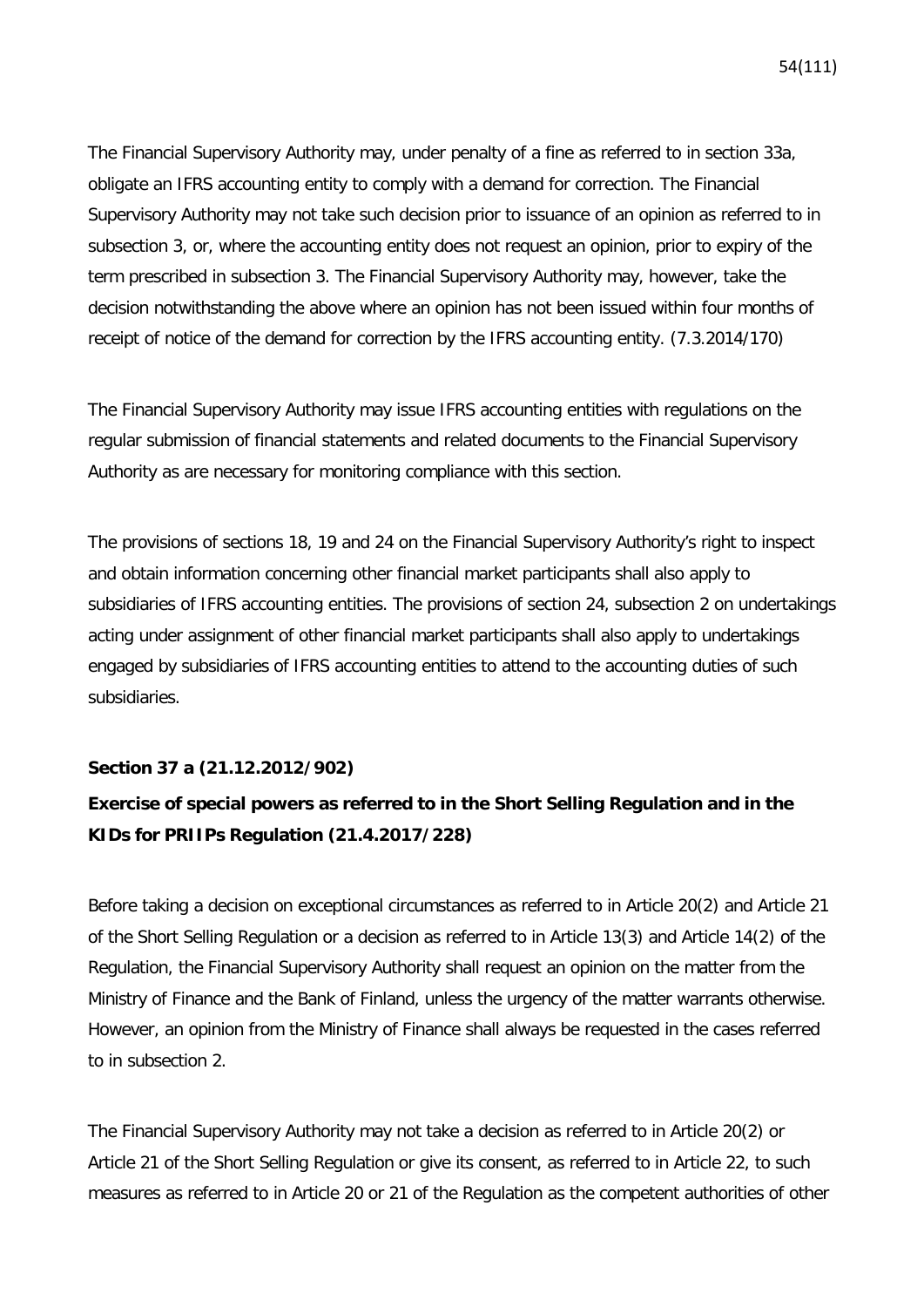EEA member states intend to impose on Finnish government bonds or related credit default swaps, if the Ministry of Finance objects to the decision or consent.

The Financial Supervisory Authority shall forthwith notify the Ministry of Finance of any known circumstances of the application of Articles 13 and 14 of the Short Selling Regulation concerning a Finnish government bond or related credit default swap.

The Financial Supervisory Authority can require the developer of a product referred to in the KIDs for PRIIPs Regulation, the provider of advice on such a product and the vendor of the product to provide information to the investors in question about any decision it makes by virtue of chapter 3 or 4, and about where investors can submit appeals or claims for compensation. (21.4.2017/228)

# **Section 37b (29.6.2016/520)**

### **Fixed-term prohibition on trading**

The Financial Supervisory Authority can prohibit a natural person from trading in financial instruments on his or her own account, directly or indirectly, for a fixed term, at most five years, if he or she fails to comply with or violates the provisions of the Market Abuse Regulation on insider dealing, the prohibition on unlawful disclosure of inside information or the prohibition on market manipulation in Articles 14 and 15, on the prevention and detection of market abuse in Article 16(1) or (2), on managers' transactions in Article 19(1–3),(5–7) or (11), or on investment recommendations in Article 20(1).

### **Section 37c (21.4.2017/228)**

# **Submission of the key information documents referred to in the KIDs for PRIIPs Regulation to the Financial Supervisory Authority**

The developer of a packaged investment product or the product vendor shall submit the key information document drawn up for the product as referred to in the KIDs for PRIIPs Regulation to the Financial Supervisory Authority for its information, no later than when the distribution of the product in Finland begins.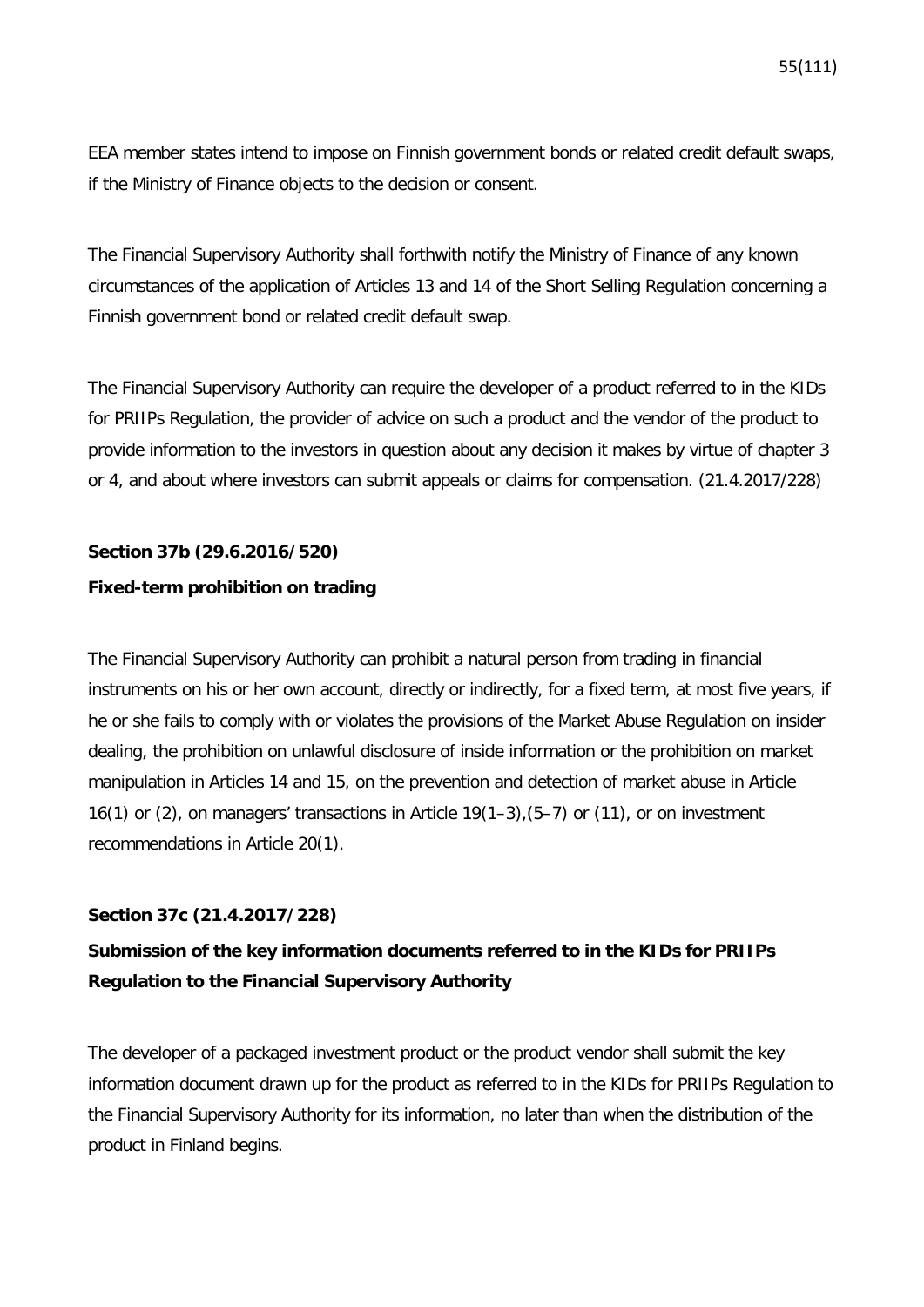# **Section 37d (28.12.2017/1071)**

# **Supervision of commodity derivatives positions**

Confidentiality obligations notwithstanding, the Financial Supervisory Authority shall have the right to obtain information related to the supervision of compliance with chapter 10, section 3 of the Act on Trading in Financial Instruments from any person. The Financial Supervisory Authority may obligate the person referred to in such provision to take measures to reduce the size of the position or exposure or to restrict the person's possibilities to enter into commodity derivative contracts.

# **Section 37e (14.12.2018/1108)**

# **Temporary prohibition to submit the notification referred to in the Securitisation Regulation**

The Financial Supervisory Authority may, for a specified period of up to five years, prohibit an originator or sponsor from submitting the notification referred to in Article 27(1) of the Securitisation Regulation, where such originator or sponsor does not comply with the provisions of Articles 19–22 of the Securitisation Regulation on simple, transparent and standardised securitisation, or the provisions of Articles 23–26 on short-term and programme-level securitisation intended to be simple, transparent and standardised.

**Chapter 4**

**Administrative sanctions**

**Section 38 (14.12.2012/752) Administrative fine**

The Financial Supervisory Authority may impose an administrative fine on anyone who wilfully or negligently

1) fails to comply with or violates the obligation to provide the Financial Supervisory Authority with such information as referred to in section 18, subsection 2 or 3 of the present Act, or any other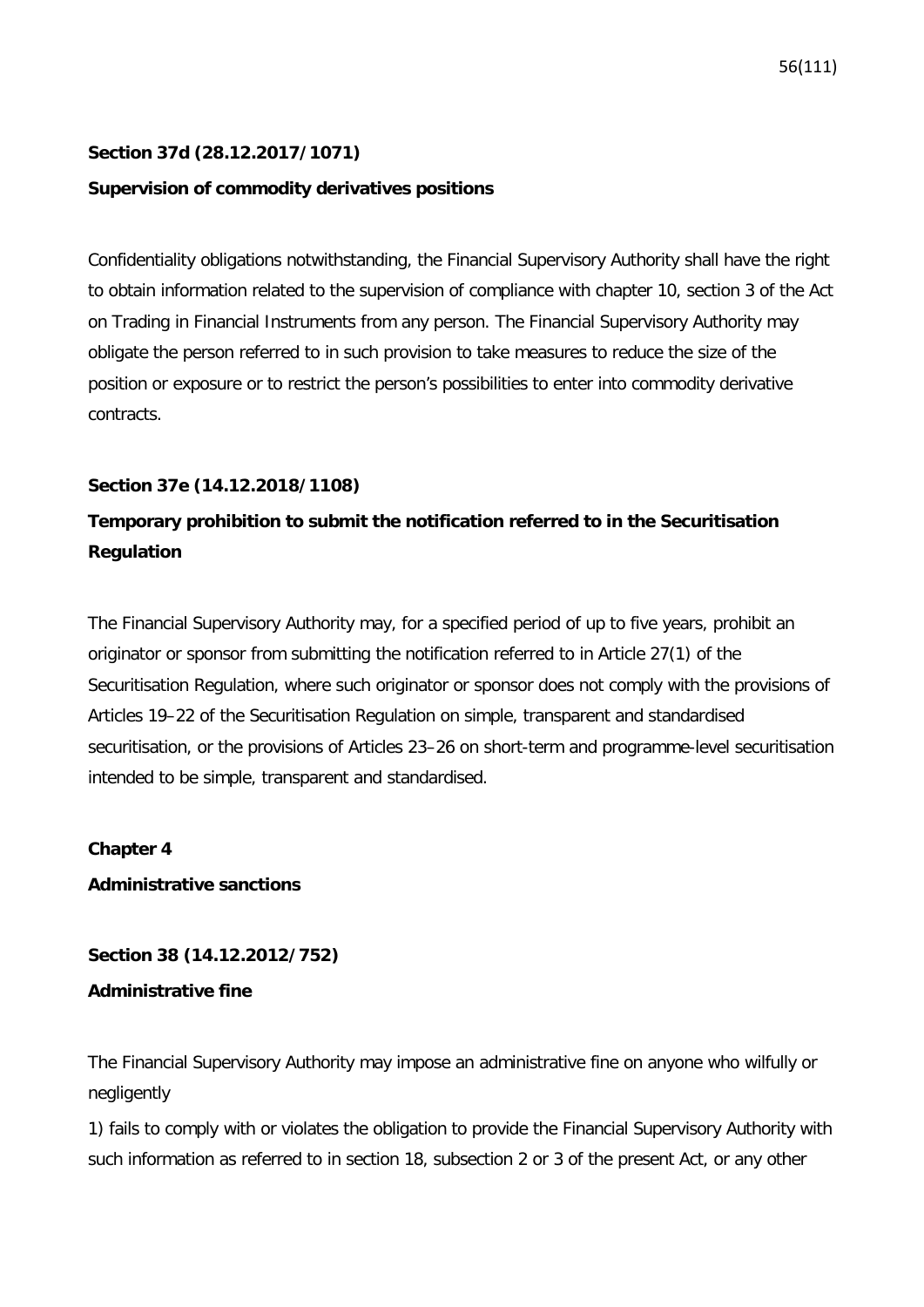information to be regularly provided to the Financial Supervisory Authority under provisions or regulations for the fulfilment of its statutory mission;

2) fails to comply with or violates the provisions laid down in chapter 15, section 1 of the Securities Markets Act, chapter 15, section 1 of the Investment Services Act, chapter 12, section 1 of the Act on Trading in Financial Instruments, chapter 8, section 5 of the Act on the Book-Entry System and Settlement Activities, section 15, subsection 1 of the Crowdfunding Act, chapter 22, section 1 of the Act on Alternative Investment Fund Managers, or chapter 27, section 1 of the Act on Common Funds; (22.2.2019/215)

3) fails to comply with or violates the notification requirement as referred to in Article 5(1), the public disclosure requirement as referred to in Article 6(1), or the notification requirement as referred to in Article 7(1) or Article 8 of the Short Selling Regulation; or fails to comply with the restrictions referred to in Article 12(1), Article 13(1) or Article 14(1) of the Regulation, or a decision taken by the Financial Supervisory Authority by virtue of Article 18(1) or Article 19(2) of the Regulation; (12.4.2013/254)

4) fails to comply with or violates Article 4(3)(a) of the European Market Infrastructure Regulation on the provision of clearing services on proportionate, fair, reasonable and non-discriminatory terms, Article 5 on the clearing obligation procedure, Article 7 on the access to a CCP, Article 8 on access to a trading venue, Article 9 on the reporting requirement, or Article 11 on risk-mitigating techniques for OTC derivative contracts not cleared by a CCP; (8.5.2020/316)

5) fails to comply with or violates the notification requirements under Article 42(2) of the Auctioning Regulation; (19.12.2014/1198)

6) fails to comply with or violates the liability to pay the EU stability fee as referred to in chapter 4 of the Act on the Finnish Resolution Authority, or the liability to pay the deposit guarantee fee as referred to in chapter 5 of the Act; (9.12.2016/1055)

7) fails to comply with or violates the obligation to provide credit transfer services as referred to in chapter 15a, section 1 of the Credit Institutions Act or section 9a of the Payment Institutions Act, the obligation to submit a description, notification or audit statement as referred to in section 8a, subsection 1 or 2 of the Payment Institutions Act, or the obligations of the receiving service provider as referred to in chapter 15a, section 3, or the obligations of a transferring service provider as referred to in section 4 or 5, of the Credit Institutions Act; (14.12.2017/893)

8) fails to comply with or violates the obligation to provide a payments account referred to in chapter 15, section 6, the obligations concerning the features of a payment account or the service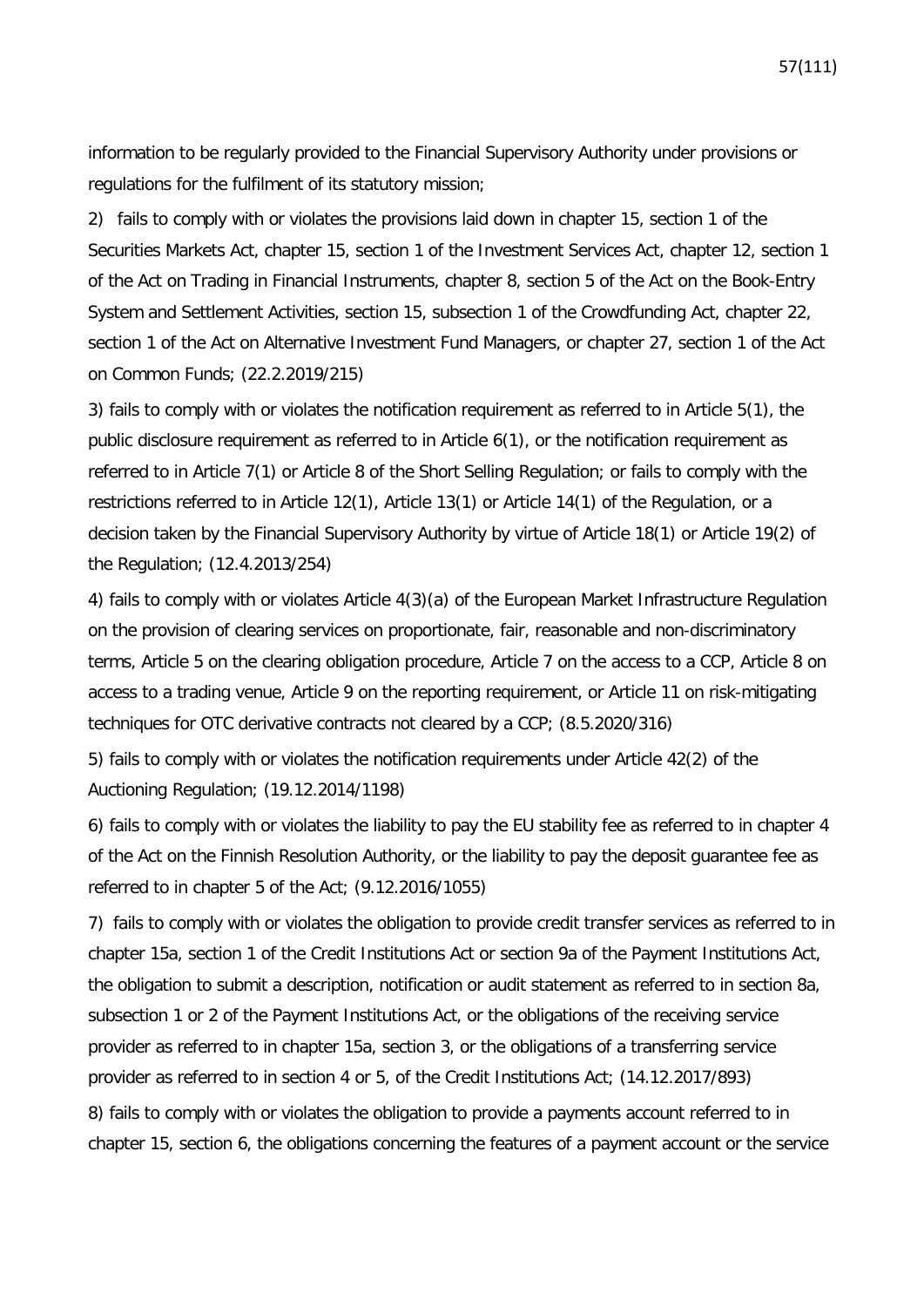offering referred to in section 6a, or the obligations concerning the termination or closure of a payment account as referred to in section 6b, of the Credit Institutions Act. (9.12.2016/1055)

The size of the administrative fine is based on a comprehensive assessment. In assessing the size of the administrative fine consideration shall be given to the nature, extent and duration of the malpractice. The administrative fine payable by a legal person shall amount to no less than EUR 5,000 and to no more than EUR 100,000. The administrative fine payable by a natural person shall amount to no less than EUR 500 and to no more than EUR 10,000.

The administrative fine shall be ordered to be paid to the State.

If the act or omission is particularly reprehensible, a penalty fee may become payable instead of an administrative fine.

An administrative fine may be issued, provided that the matter, in comprehensive assessment, does not warrant more severe action. (8.8.2014/611)

### **Section 39 (14.12.2012/752)**

### **Public warning**

The Financial Supervisory Authority may issue a public warning to a supervised entity or other financial market participant that wilfully or negligently violates the provisions governing financial markets or the regulations issued thereunder, other than the provisions laid down in section 38, subsection 1 or section 40, subsection 1 or 2 of the present Act. A public warning may also be issued to a supervised entity that wilfully or negligently violates the terms of its authorisation or the rules governing its operations. (12.4.2013/254)

A public warning may be issued if, based on a comprehensive assessment, the matter does not warrant more severe action.

**Section 40 (14.12.2012/752) Penalty payment**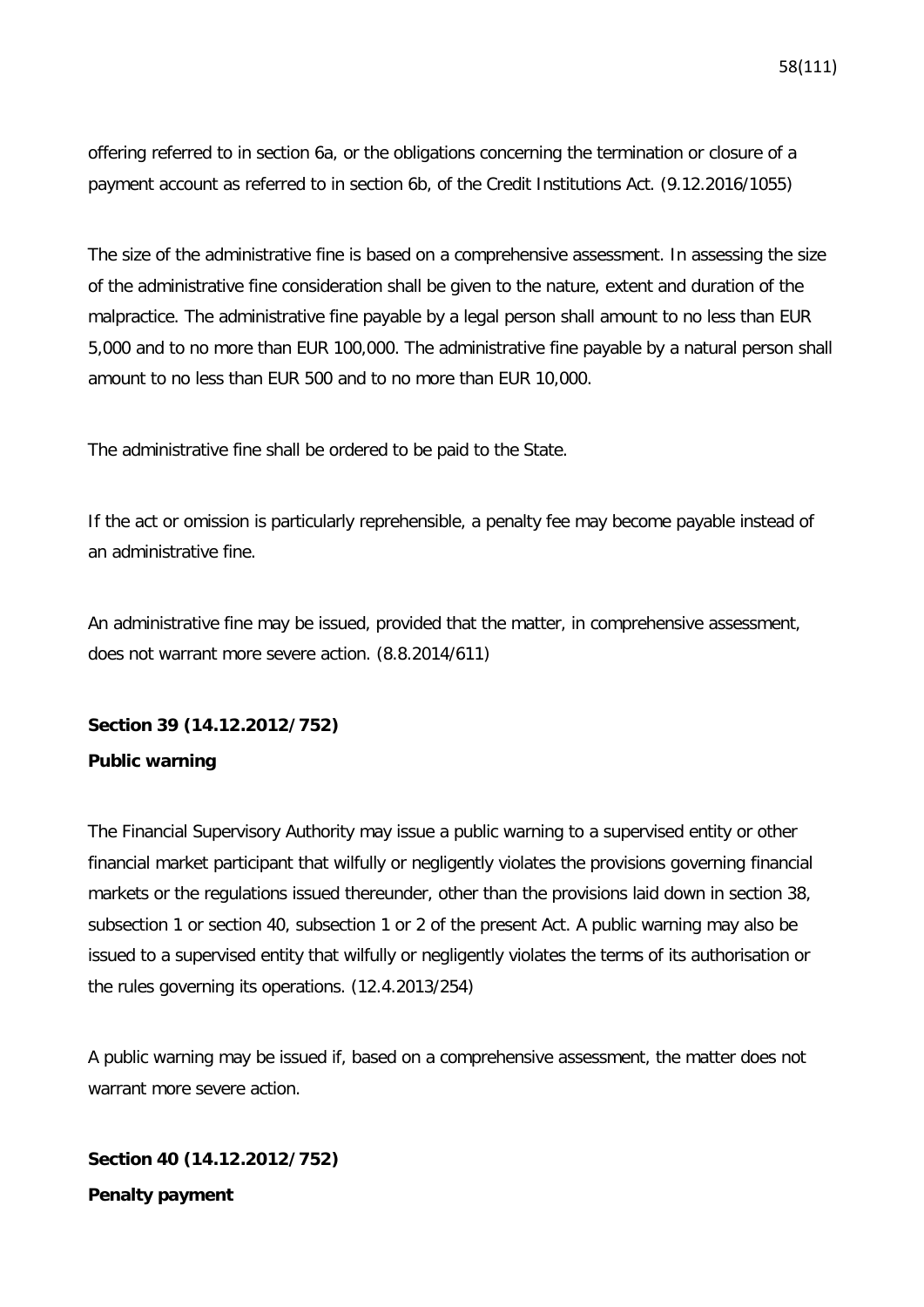A penalty payment shall be imposed on anyone who wilfully or negligently fails to comply with or violates the provisions or decisions as referred to in chapter 15, section 2 of the Securities Markets Act, chapter 15, section 2 of the Investment Services Act, chapter 12, section 2 of the Act on Trading in Financial Instruments, section 15 of the Act on Securities Accounts, chapter 8, section 6 of the Act on the Book-Entry System and Settlement Activities, section 48a of the Payment Institutions Act, chapter 22, section 2 of the Act on Alternative Investment Fund managers, chapter 27, section 2 of the Act on Common Funds, section 15, subsection 2 of the Crowdfunding Act, chapter 20, section 1 of the Credit Institutions Act, section 17, subsection 2 of the Savings Accounts Act (680/2019), chapter 18, section 1 of the Crisis Resolution Act, or section 68 or 71 of the Insurance Distribution Act. (17.5.2019/681)

A penalty payment shall also be imposed on anyone who wilfully or negligently fails to comply with or violates

1) the provision of Article 4(1) or Article 4(3) of the European Market Infrastructure Regulation on the clearing obligation of financial or non-financial counterparties having entered into OTC derivative contracts, the provision of Article 4a(1) or Article 4a(2) on the clearing obligation and notification obligation of financial counterparties having entered into OTC derivative contracts, or the provision of Article 10(1) or Article 10(2) on the clearing obligation and notification obligation of non-financial counterparties having entered into OTC derivative contracts; (8.5.2020/316)

2) a decision made by the Financial Supervisory Authority by virtue of Articles 20(2), 21(1) or 23(1) of the Short-Selling Regulation or a decision made by the European Securities and Markets Authority by virtue of Article 28(1) of the Regulation;

3) the provisions of Articles 38, 39 and 40 of the Auction Regulation on the prohibited use of inside information, the provisions of Article 41 on the prohibition of market manipulation, or the provisions of Article 42(1), 42(3) or 42(5) on specific requirements to mitigate the risk of market abuse;

4) the provision of Article 5(1) of the Regulation on key information documents for packaged investment products on drawing up the key information document, the provision of Articles 6 and 7 and Article 8(1)-(3) on the form and content of the key information document, the provision of Article 9 on the contents of marketing communications, the provision of Article 10(1) on the regular review of the key information document, the provision of Article 13(1), 13(3) and 13(4)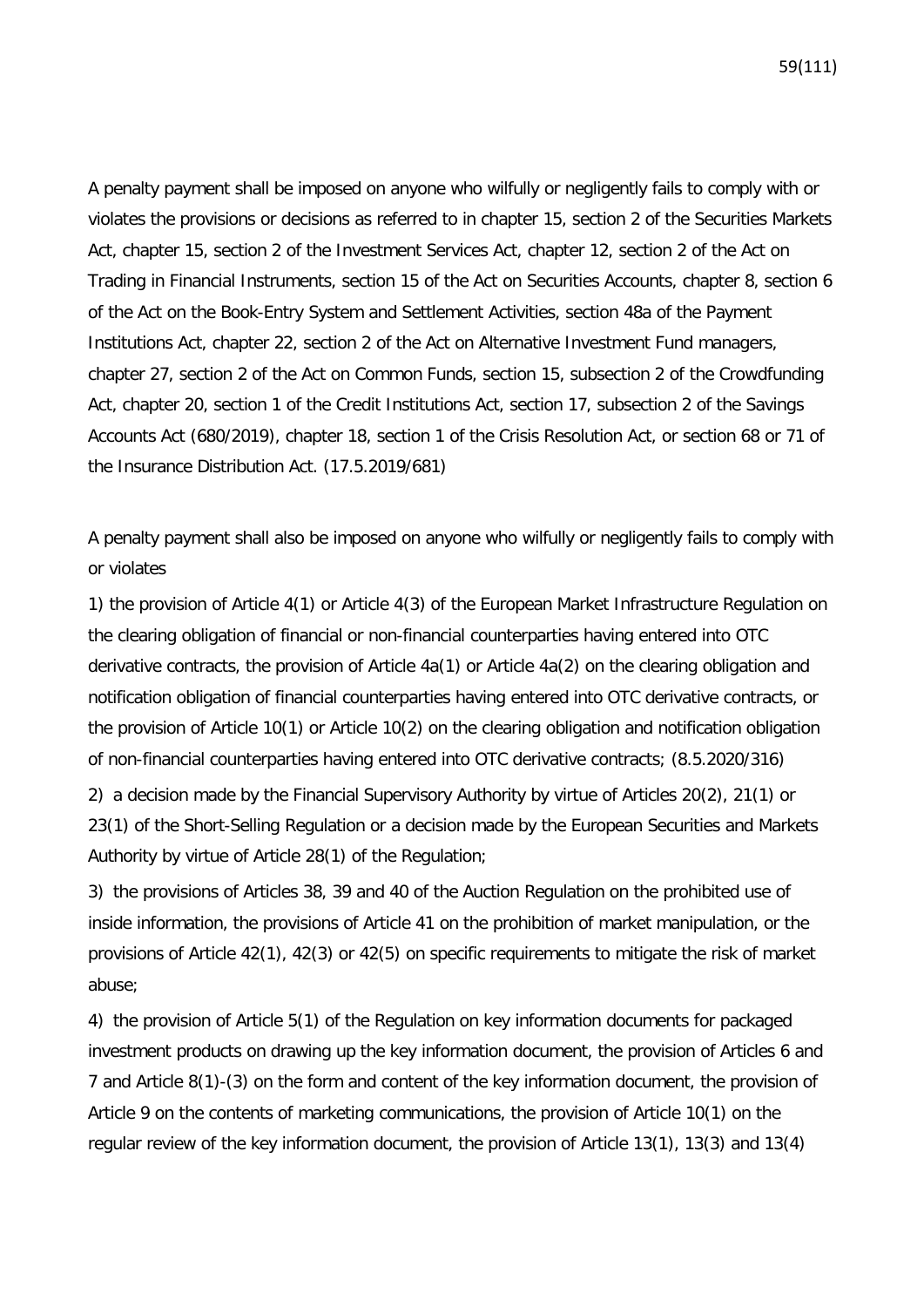and Article 14 on the provision of the key information document and the provision of Article 19 on the processing of customer complaints;

5) the provision of Article 3(1) of Regulation (EU) 2015/751 of the European Parliament and of the Council on interchange fees for card-based transactions, hereinafter referred to as Regulation on interchange fees for card-based transactions, on the maximum interchange fee per transaction of 0.2% of the value of the transaction for any debit card transaction, or the provision of Article 4 on the maximum interchange fee per transaction of 0.3% of the value of the transaction for any credit card transaction; (14.12.2018/1108)

6) the provisions of Articles 4–16 of the Benchmark Regulation on the integrity and reliability of benchmarks, the provisions of Articles 21–26 on critical, significant and non-significant benchmarks, the provisions of Article 27 on the benchmark statement, the provisions of Article 28 on changes to and cessation of the benchmark, the provisions of Article 29 on the use of benchmarks and the provisions of Article 34 on the authorisation and registration of an administrator; (22.2.2019/215)

7) the provision of Article 6 of the Securitisation Regulation on risk retention, the provision of Article 7 on transparency requirements, the provision of Article 9 on criteria for credit-granting, the provision of Article 18 on the use of the designation 'simple, transparent and standardised securitisation', the provisions of Articles 19–22 on simple, transparent and standardised securitisation, or the provisions of Articles 23–26 on programme-level and short-term securitisation intended to be simple, transparent and standardised, the provision of Article 27(1) by issuing a misleading notification, the provision of Article 27(4) on the notification to be submitted to the European Securities and Markets Authority or a competent authority, or the obligation referred to in Article 28(2) to notify the competent authority of any material changes to the information provided under paragraph 1 of the said Article; (22.2.2019/215)

8) the provisions of Article 4 of the Regulation on Reporting and Transparency of Securities Financing Transactions on the reporting obligation and safeguarding in respect of SFTs, or the provisions of Article 15 on the reuse of financial instruments received under a collateral arrangement; or (22.2.2019/215)

9) the provisions of Article 4(1) of Regulation (EU) 2017/1131 of the European Parliament and of the Council on money market funds, hereinafter referred to as Regulation on Money Market Funds, on the authorisation criteria for the establishment, management and marketing of money market funds, the provisions of Article 4(5) or Article 5(2) on the information to be submitted when applying for an authorisation for a money market fund, if the authorisation has been granted on the basis of false or misleading information from the applicant, the provisions of Article 6 on the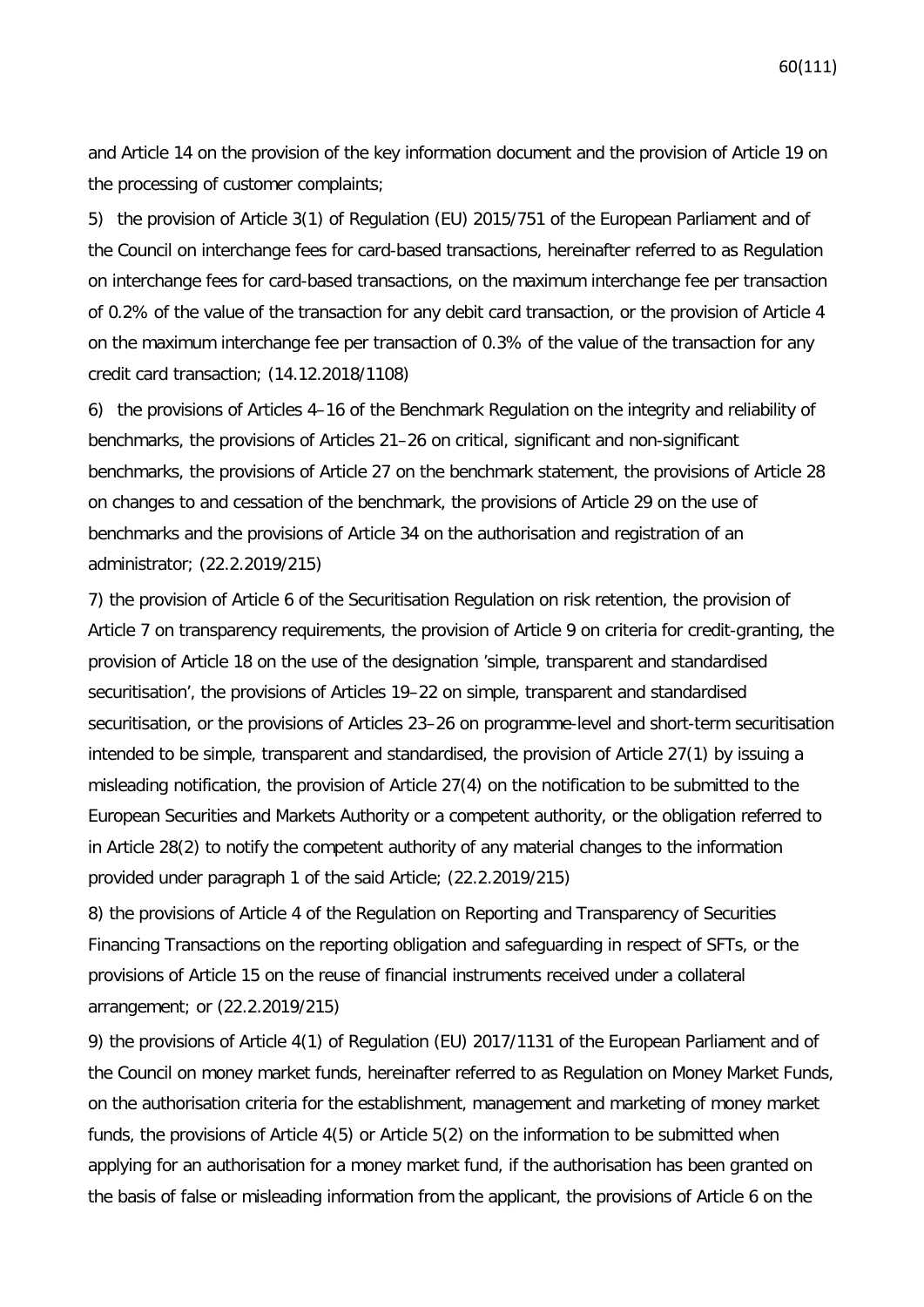use of the designation 'money market fund' or 'MMF', the provisions of Articles 9–16 on the requirements regarding asset composition, the provisions of Articles 17, 18, 24 or 25 on the portfolio requirement, the provisions of Articles 19–21 or Article 23 on the requirements regarding the internal credit quality assessment, the provisions of Article 26 on MMF credit ratings, the provisions of Article 27 on the 'know your customer' policy to be applied by an MMF manager, the provisions of Article 28 on stress testing, the provisions of Articles 29–34 on the requirements regarding valuation, or the provisions of Article 36 on transparency requirements. (22.2.2019/215)

### (28.12.2017/1071)

A penalty payment cannot be imposed on a natural person for an act or omission that is punishable by law. The Financial Supervisory Authority may, however, impose a penalty payment but decide not to report the matter to the pre-trial investigation authorities, if the act or omission, after comprehensive assessment, is deemed negligible in terms of its detrimental effect, the guilt of the offender, the resulting gain and any other aspects of the act or omission. (8.8.2014/611)

In addition to or in place of a penalty payment imposed on a legal person, a penalty payment can be imposed on someone who is part of the legal person's management and whose obligations it is that are breached by the act or failure laid down above in this section. A precondition for the penalty payment imposed on such a person is that the person has contributed in a significant way to the act or failure. (23.10.2015/1279)

A penalty payment shall also be imposed on anyone who violates or fails to comply with the provisions of section 18, subsection 1, section 19, subsection 1 or 3, or section 23 or 24 of this Act on the Financial Supervisory Authority's right to obtain information and right of inspection in connection with the performance of the supervisory or inspection duties related to the provisions referred to in subsection 2, paragraph 6 above. However, a penalty payment must not be imposed on a natural person for violation of the said provisions of this Act where there is cause for suspicion that the person is guilty of a crime and the information is related to a suspected crime. (15.3.2019/296)

### **Section 40a (9.7.2020/569)**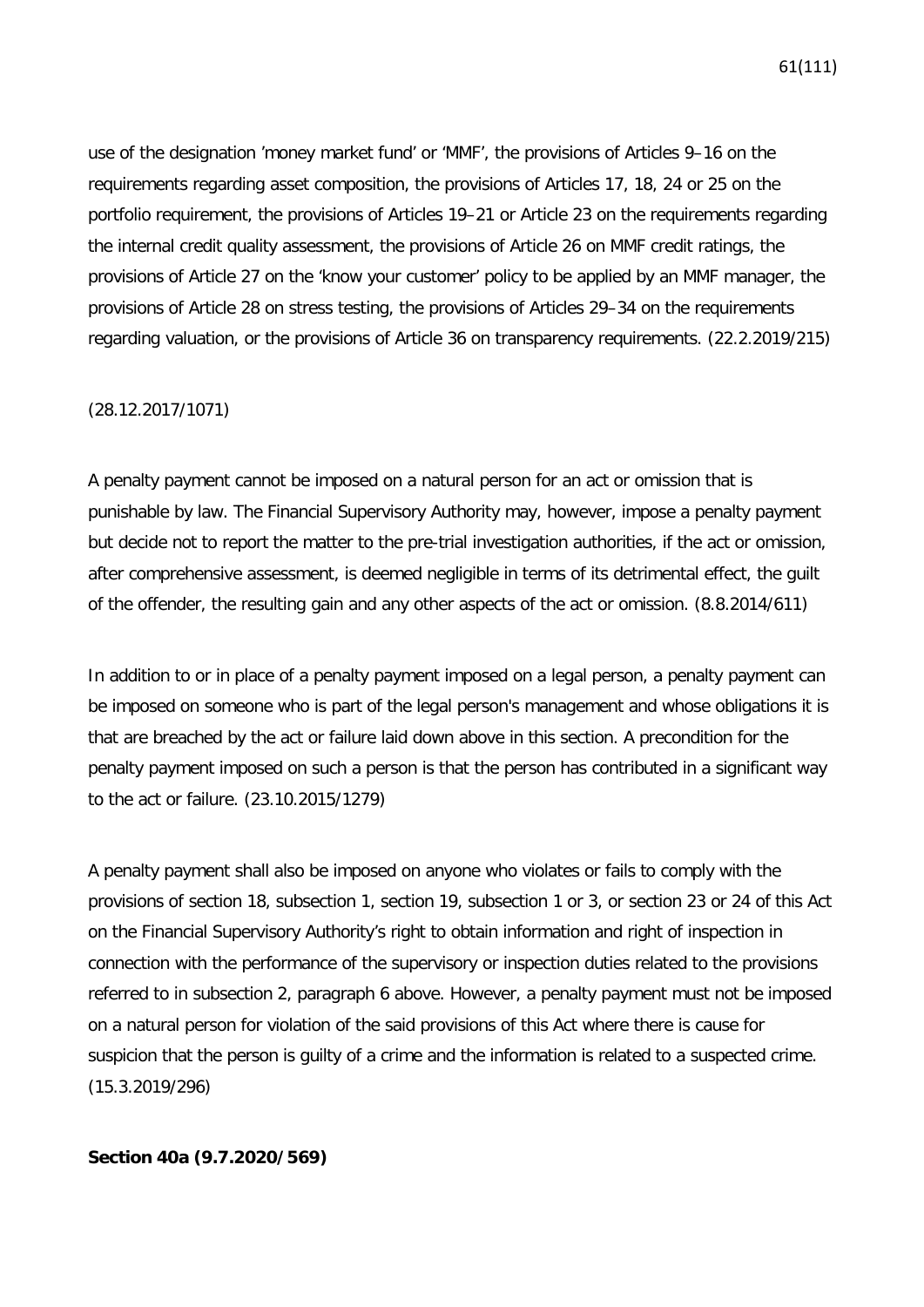# **Imposition of an administrative fine, public warning or penalty payment for certain offences**

Provisions on the imposition of an administrative penalty, public warning or penalty payment on someone who fails to comply with or violates the legislation on the prevention or investigation of money laundering and terrorist financing or Regulation (EU) 2015/847 of the European Parliament and of the Council on information accompanying transfers of funds and repealing Regulation (EC) No 1781/2006, are laid down in the Act on Preventing Money Laundering and Terrorist Financing.

Provisions on the imposition of a penalty payment for violation of certain consumer protection regulations are laid down in the Act on Certain Powers of the Consumer Protection Authorities. A public warning as referred in section 39 above shall not be issued if a supervised entity or other financial market participant is acting in violation of the provisions referred to in the said Act.

# **Section 41 (8.8.2014/611) Imposition of a penalty payment**

Penalty payments shall be imposed by the Financial Supervisory Authority. (28.12.2017/1071)

The size of the penalty payment is based on a comprehensive assessment. In assessing the size of the penalty payment consideration shall be given to the nature, extent and duration of the act or omission and the financial position of the actor. In addition, the assessment shall give consideration to the resulting gain or damage, in so far as it can be determined, the person's cooperation with the Financial Supervisory Authority to resolve the situation and measures to prevent the recurrence of the violation, other and previous offences or failures related to financial market provisions and potential consequences of the act or omission for financial stability. (19.12.2018/1229)

In addition to the provisions of subsection 2 above, in the case of a violation of the Benchmark Regulation, the consequences of the act or omission for the real economy shall also be considered in assessing the size of the penalty payment. In the case of a violation of Regulation (EU) 2017/1129 of the European Parliament and of the Council on the prospectus to be published when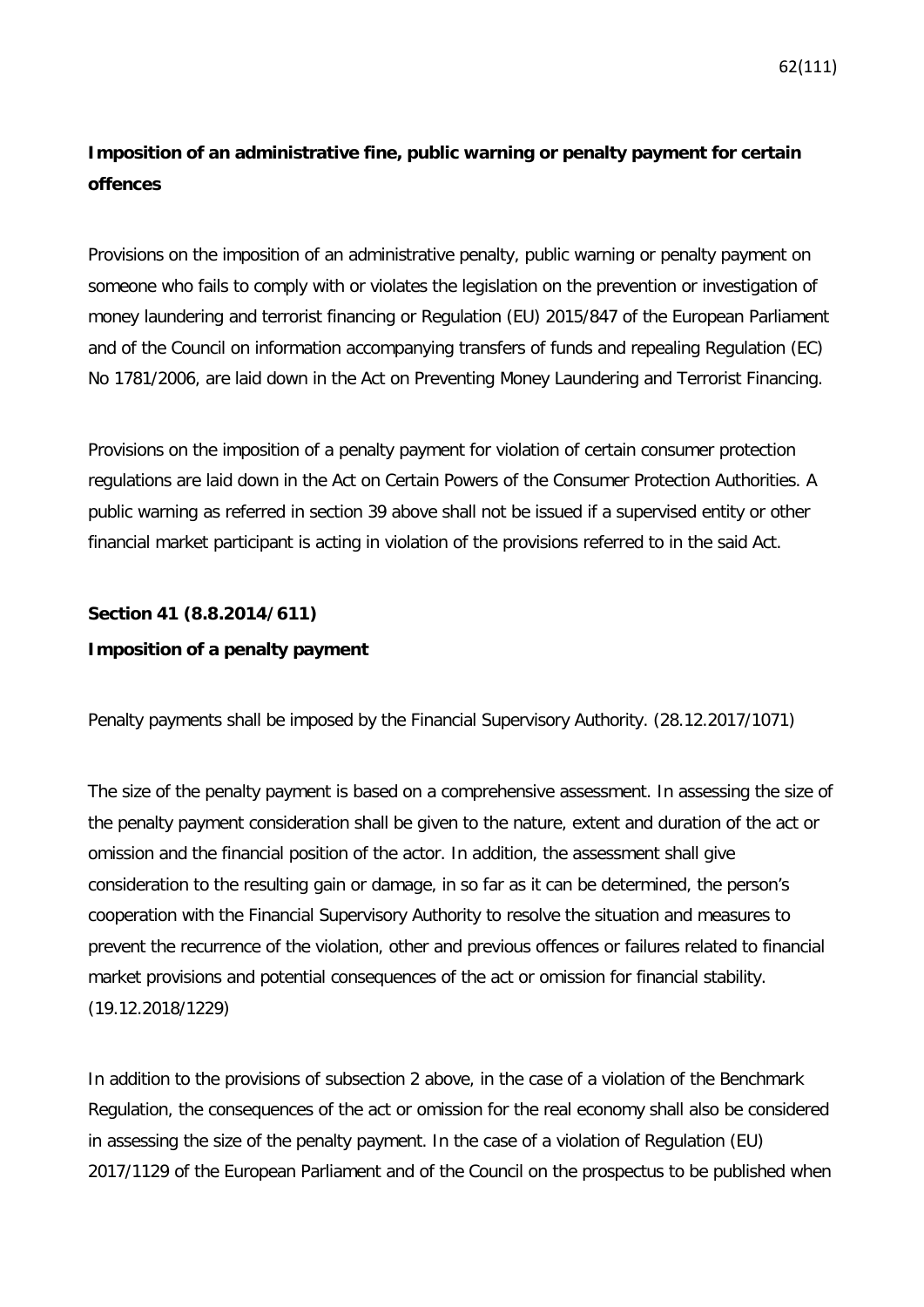securities are offered to the public or admitted to trading on a regulated market, and repealing Directive 2003/71/EC, hereinafter referred to as Prospectus Regulation, the consequences for the status of non-professional customers shall also be considered in assessing the size of the penalty payment. (19.12.2018/1229)

The penalty payment shall amount to no more than 10% of the turnover of the legal person for the year preceding the act or omission, and to no more than EUR 10 million. If the accounts of the preceding year have not been closed by the date on which the penalty payment is imposed, the penalty payment shall be based on the turnover of the financial statements for the previous year. If the legal person has recently taken up business and there are no financial statements available, the turnover may be assessed on the basis of other available information. (19.12.2018/1229)

The penalty payment imposed on a natural person shall amount to no more than 10% of his or her income, according to the latest tax assessment, but to no more than EUR 100,000. Failing to obtain a reliable statement of income from tax data, or in the event that the income has changed substantially since the latest tax assessment, income may be assessed on the basis of other information. (19.12.2018/1229)

If the penalty payment imposed on a natural person providing financial market services concerns his or her business activity under section 5, paragraph 17, the penalty payment shall amount to no more than 10% of the income from this business, according to the latest tax assessment, but to no more than EUR 2.5 million. (19.12.2018/1229)

In this section above, turnover means:

1) in respect of credit institutions, investment firms and other companies in their consolidation group, the income calculated in accordance with Article 316 of the EU Capital Requirements Regulation;

2) in respect of an insurance company, insurance association, pension institution or a special purpose vehicle referred to in chapter 2, section 18b of the Insurance Companies Act, total premiums written, or, in respect of a pension fund or insurance fund, premiums written; 3) in respect of companies other than those referred to in paragraphs 1 and 2, the turnover as referred to in chapter 4, section 1 of the Accounting Act, or equivalent turnover.

(23.10.2015/1279)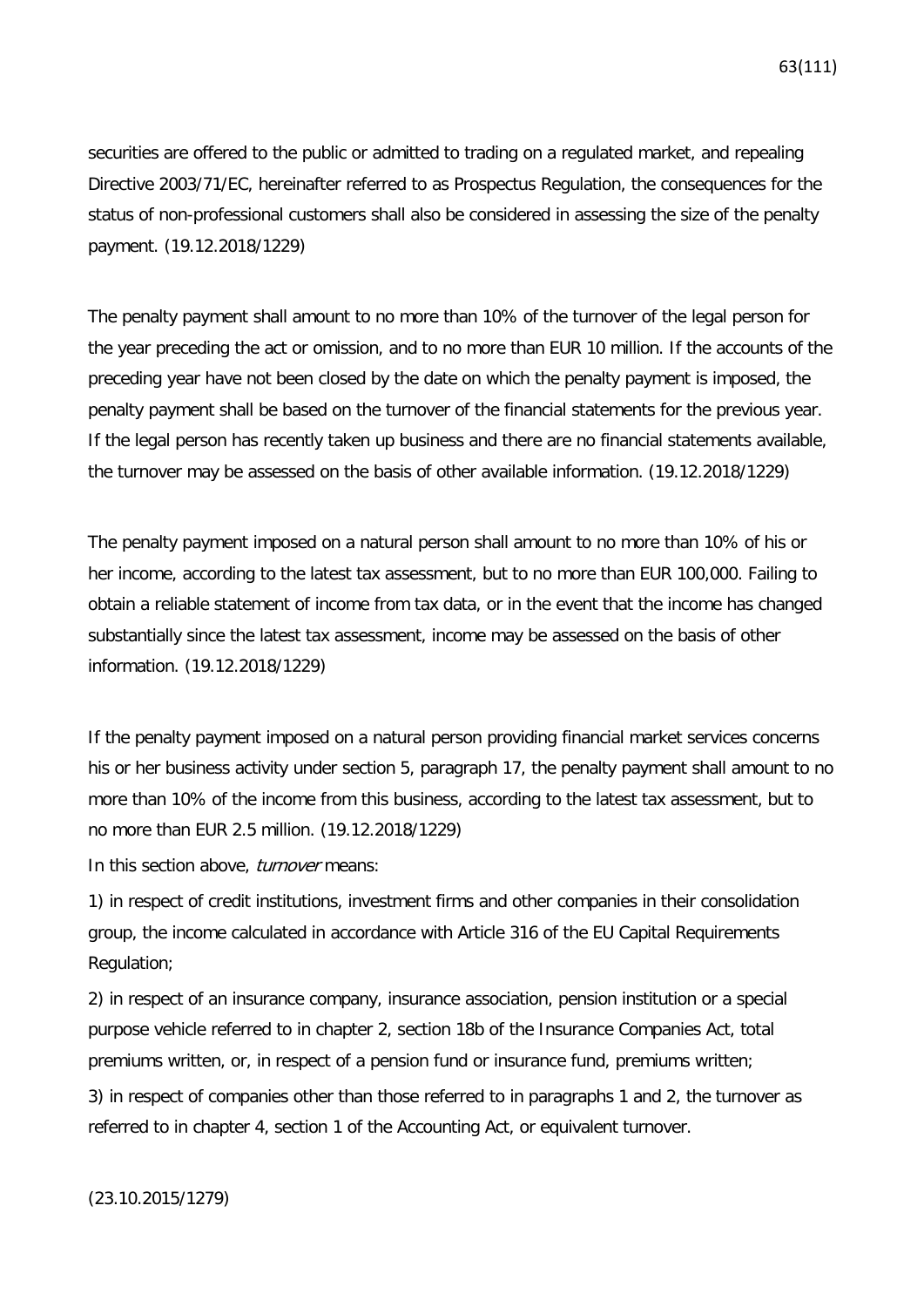The penalty payment is payable to the State.

### **Section 41a (20.4.2018/241)**

#### **Maximum amount of penalty payment in certain cases**

If a penalty payment is imposed for violation of or failure to comply with the provisions of chapter 20, section 1, subsections 2 and 4 of the Credit Institutions Act, chapter 15, section 2, subsections 2 and 5 of the Investment Services Act, chapter 18, section 1 of the Crisis Resolution Act, or chapter 8, section 6, subsection 2 of the Act on Book-Entry Systems and Settlement Activities, the penalty payment imposed on a legal person shall amount to no more than 10% of the legal person's turnover for the year prior to the act or omission, while the penalty payment imposed on a natural person shall amount to no more than EUR 5 million.

If a penalty payment is imposed for violation of chapter 15, section 2, subsection 2 of the Securities Markets Act, the penalty payment imposed on a legal person shall amount to no more than either 5% of the legal person's turnover for the year prior to the act or omission or EUR 10 million, whichever is the higher, while the penalty payment imposed on a natural person shall amount to no more than EUR 2 million.

If the penalty payment is imposed for violation of chapter 27, section 2, subsection 2 or 3 of the Act on Common Funds, chapter 15, section 2, subsection 6 or 7 of the Investment Services Act or chapter 12, section 2, subsection 2 or 3 of the Act on Trading in Financial Instruments, or the provisions laid down in section 40, subsection 2, paragraph 7 of this Act, the penalty payment imposed on a legal person shall amount to no more than either 10% of the legal person's turnover for the year prior to the act or omission or EUR 5 million, whichever is the higher, while the penalty payment imposed on a natural person shall amount to no more than EUR 5 million. (22.2.2019/215)

If a penalty payment is imposed for violation of the provisions referred to in section 68 or 71 of the Act on Insurance Distribution, the penalty payment imposed on a legal person shall amount to no more than either 5% of the legal person's turnover for the year prior to the act or omission or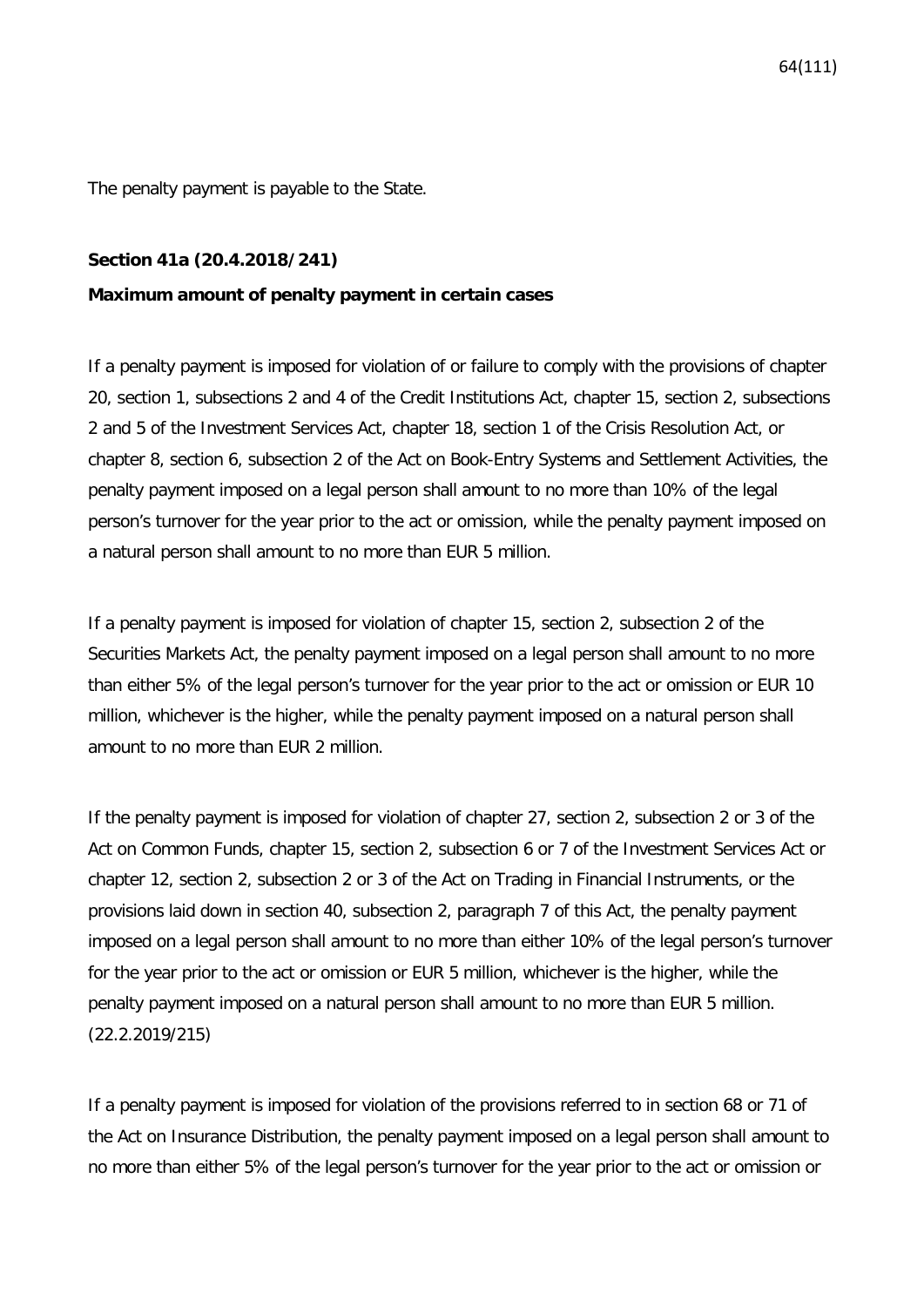EUR 5 million, whichever is the higher, while the penalty payment imposed on a natural person shall amount to no more than EUR 700,000.

If a penalty payment concerns violation of or failure to comply with the provisions of section 40, subsection 2, paragraph 4, the penalty payment imposed on a legal person shall amount to no more than either 3% of the legal person's turnover for the year prior to the act or omission or EUR 5 million, whichever is the higher. A penalty payment imposed on a natural person shall amount to no more than EUR 700,000.

If a penalty payment is imposed for violation of the provisions of chapter 15, section 2, subsection 1, paragraph 2, or subsection 4, of the Securities Markets Act, the penalty payment imposed on a legal person shall amount to no more than either 3% of the legal persons' turnover for the year prior to the act or omission or EUR 5 million, whichever is the higher, while the penalty payment imposed on a natural person shall amount to no more than EUR 700,000. (19.12.2018/1229)

Notwithstanding the provisions in this section above, the penalty payment shall, however, amount to no more than twice the resulting gain of the act or omission, if the gain can be determined. (19.12.2018/1229)

If a penalty payment is imposed for violation of the provisions of chapter 15, section 2, subsection 3, paragraph 1 of the Securities Markets Act, the penalty payment imposed on a legal person shall amount to no more than either 15% of the legal person's turnover for the year prior to the act or omission or EUR 15 million, whichever is the higher, while the penalty payment imposed on a natural person shall amount to no more than EUR 5 million. (19.12.2018/1229)

If a penalty payment is imposed for violation of the provisions of chapter 15, section 2, subsection 3, paragraph 2 of the Securities Markets Act, the penalty payment imposed on a legal person shall amount to no more than either 2% of the legal person's turnover for the year prior to the act or omission or EUR 2,500,000, whichever is the higher, while the penalty payment imposed on a natural person shall amount to no more than EUR 1 million. (19.12.2018/1229)

If a penalty payment is imposed for violation of the provisions of chapter 15, section 2, subsection 3, paragraph 3 of the Securities Markets Act, the penalty payment imposed on a legal person shall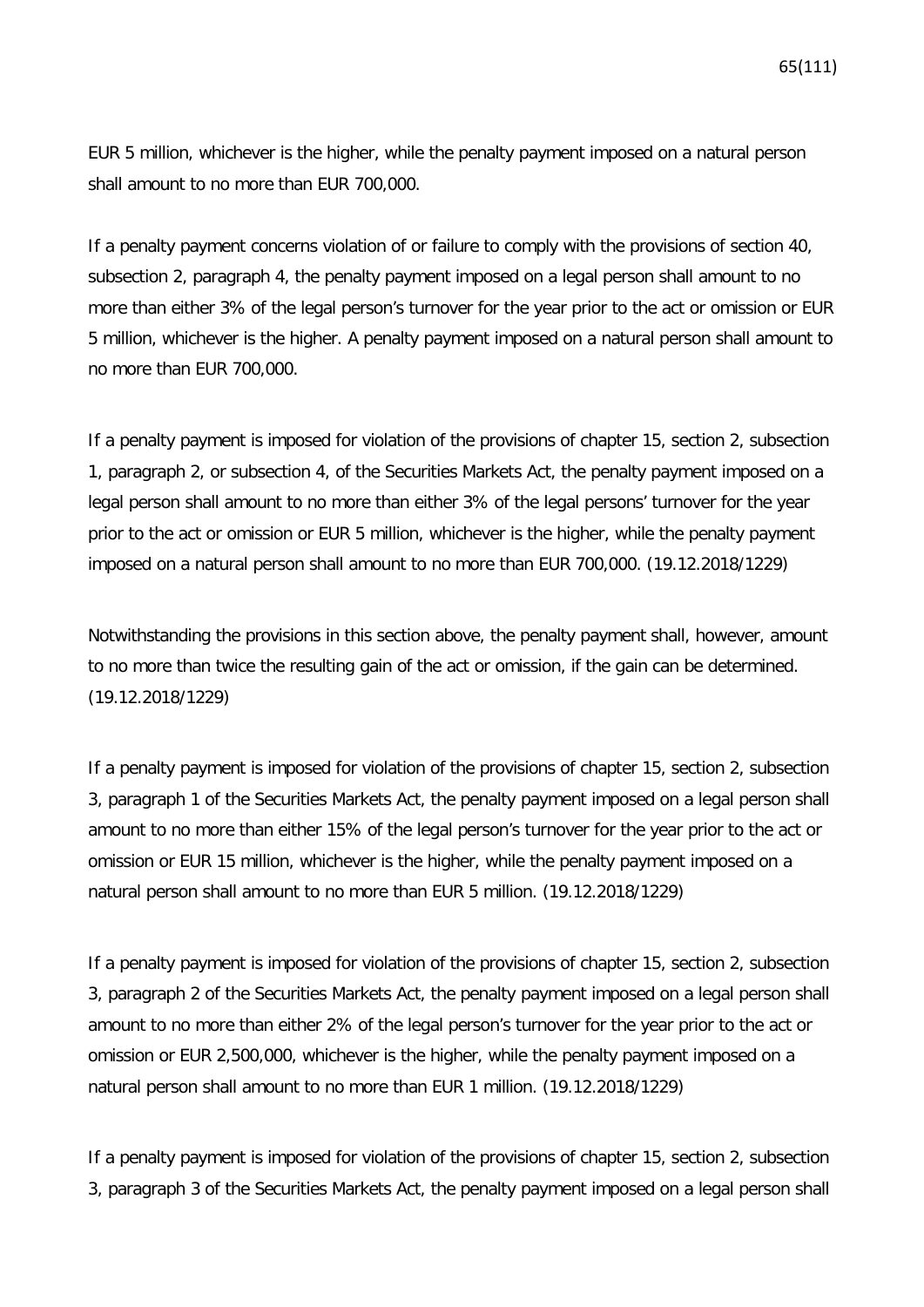amount to no more than EUR 1 million, while the penalty payment imposed on a natural person shall amount to no more than EUR 500,000. (19.12.2018/1229)

If a penalty payment is imposed for violation of or failure to comply with the provisions referred to in section 40, subsection 2, paragraph 6, the penalty payment imposed on a legal person shall amount to no more than 10% of the legal person's turnover for the year prior the act or omission or EUR 1 million, whichever is the higher, while the penalty payment imposed on a natural person shall amount to no more than EUR 500,000. (19.12.2018/1229)

If the penalty payment referred to in subsection 10 above is imposed for violation of Article 11(1)(d) or Article 11(4) of the Benchmark Regulation, the penalty payment imposed on a legal person shall amount to no more than either 2% of the legal person's turnover for the year prior to the act or omission or EUR 250,000, whichever is the higher, while the penalty payment imposed on a natural person shall amount to no more than EUR 100,000. (8.5.2020/316)

If the penalty payment is imposed for violation of the provision referred to in section 40, subsection 2, paragraph 8, the penalty payment imposed on a legal person for violation of Article 4 of the Regulation referred to in this provision shall amount to no more than either 10% of the legal person's turnover for the year prior to the act or omission or EUR 5 million, whichever is the higher, and the penalty imposed for violation of Article 15 shall amount to no more than either 10% of the legal person's turnover for the year prior to the act or omission or EUR 15 million, whichever is the higher. The penalty payment imposed on a natural person shall amount to no more than EUR 5 million. (22.2.2019/215)

Notwithstanding the provisions of subsections 8–13 above, the penalty payment shall, however, amount to no more than three times the resulting gain from the act or omission, if the gain can be determined. (22.2.2019/215)

In this section, turnover means:

1) in respect of credit institutions, investment firms and other companies in their consolidation groups, the total sum of income calculated in accordance with Article 316 of the EU Capital Requirements Regulation or, where the liable entity is part of the consolidation group of a credit institution or investment firm, the sum total of consolidated income;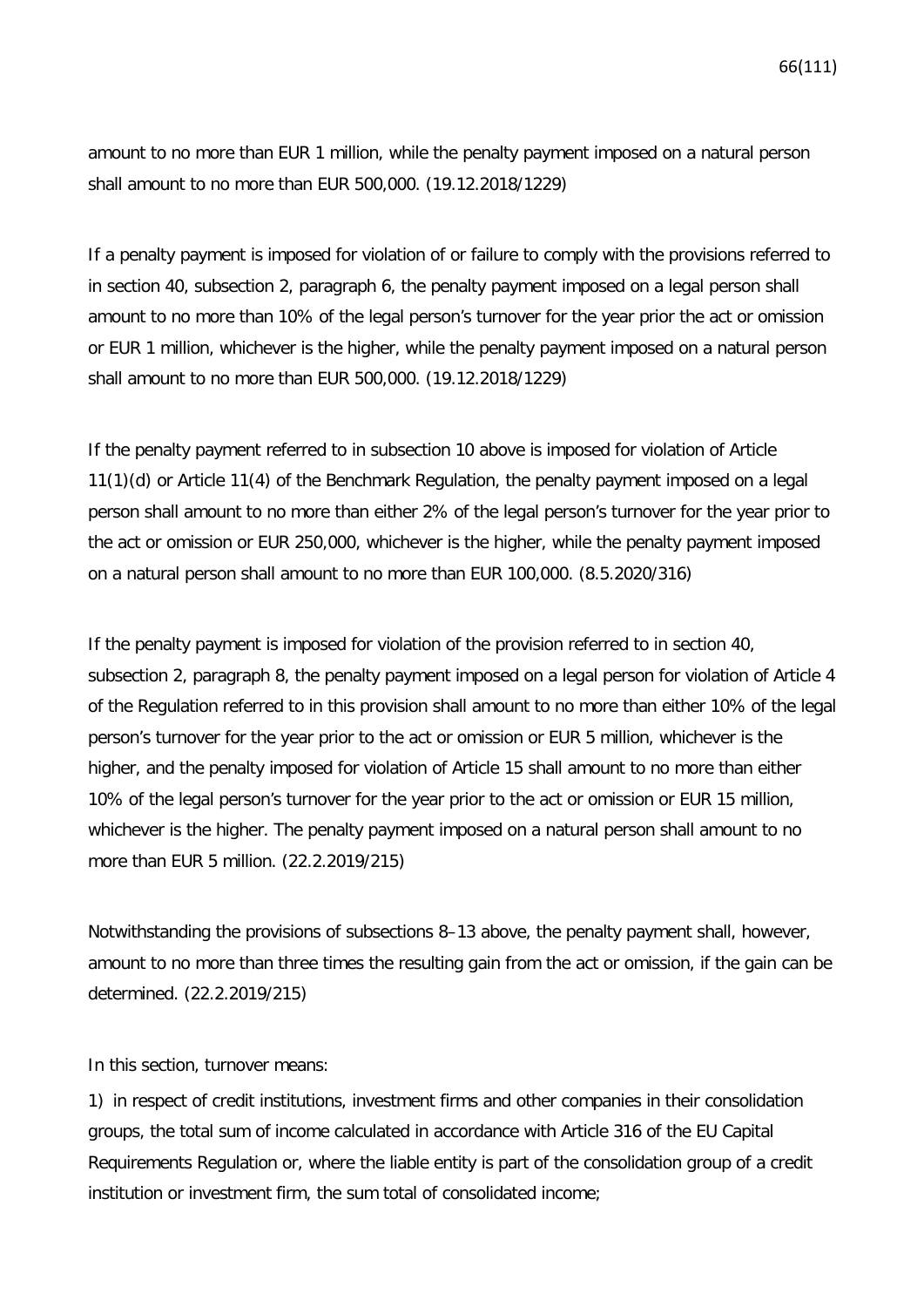2) the total premiums written of an insurance company, insurance association, pension institution or a special purpose vehicle as referred to in chapter 2, section 18b of the Insurance Companies Act, or the premiums written of a pension fund or insurance fund, or, if the insurance company, insurance association, pension institution, special purpose vehicle, pension fund or insurance fund is a subsidiary of a group, the total premiums written or, correspondingly, the premiums written, in accordance with the consolidated financial statements;

3) in respect of a company other than those referred to in paragraph 1 or 2, the turnover referred to in chapter 4, section 1 of the Accounting Act, or corresponding to it, or, if the company, as a parent company, is required under chapter 6, section 1 of the Accounting Act, to compile consolidated financial statements, or if the company is a subsidiary of a group, the turnover that accords with the consolidated financial statements of the group's highest parent company.

# **Section 41b (28.12.2017/1071) Combined penalty payment**

If an administrative fine or penalty payment is imposed at the same time for several failures or violations as referred to in sections 38, 40 or 41a, a combined penalty payment shall be imposed.

The combined penalty payment may not exceed the total maximum amount of administrative fines and penalty payments.

# **Section 41c (28.12.2017/1071)**

### **Imposition of an administrative sanction in the context of mergers and acquisitions**

An administrative fine, public warning or penalty payment may also be imposed on a trader who has taken over the business where the failure or violation occurred through a merger or acquisition.

### **Section 42 (14.12.2012/752)**

### **Decision not to impose an administrative sanction**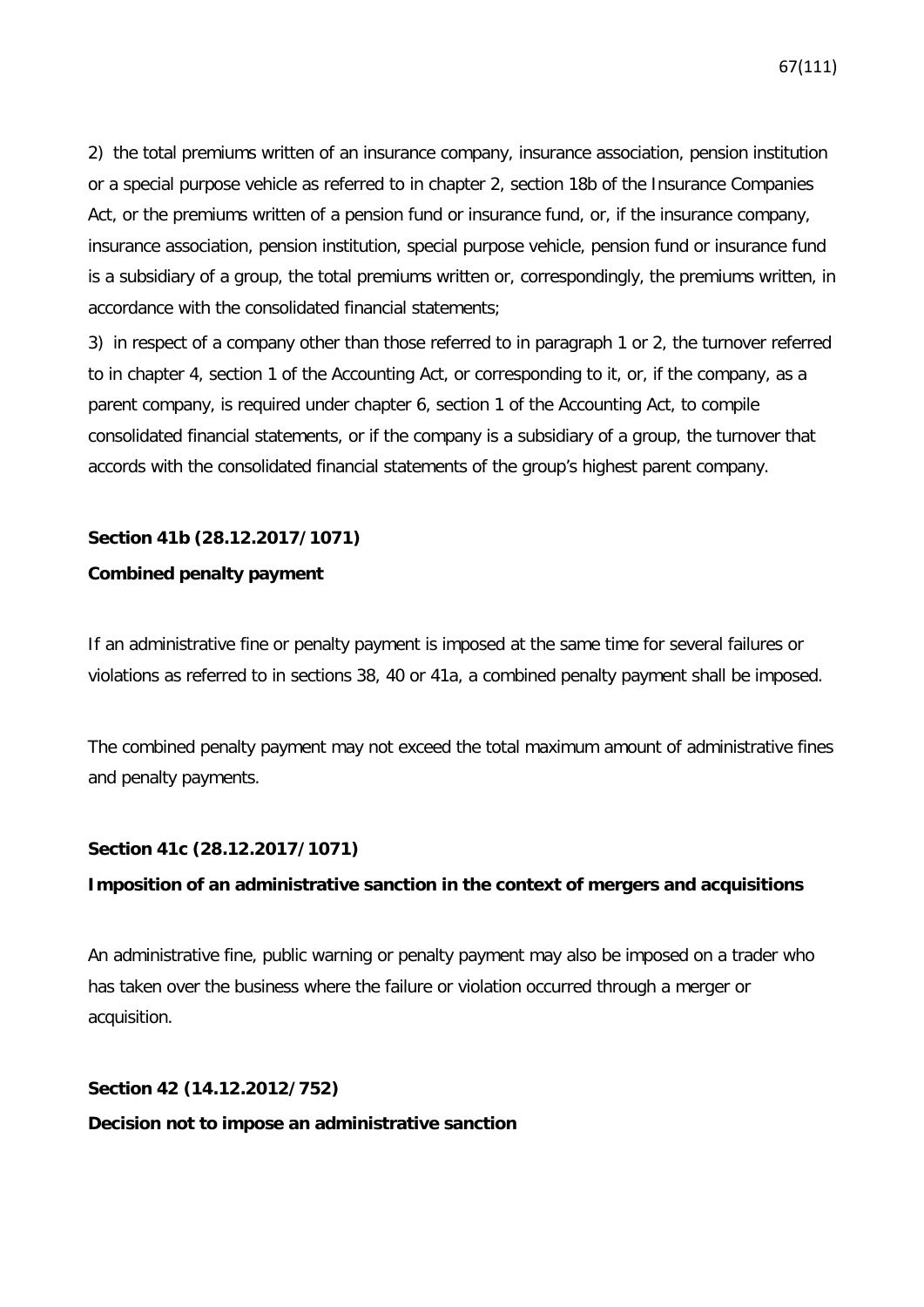The Financial Supervisory Authority may decide not to impose an administrative fine or public warning if:

1) the entity referred to in section 38 or 39 above has independently initiated adequate corrective measures immediately upon detection of the error or notified, without delay, the Financial Supervisory Authority of the error, unless the error or omission is serious or recurrent;

2) the error or omission must be held to be of minor significance; or

3) the imposition of an administrative fine or a public warning must in other respects be held to be clearly unreasonable.

In lieu of a penalty payment, the Financial Supervisory Authority may impose a public warning on the grounds referred to in subsection 1, paragraphs 2 and 3.

An administrative fine or a penalty payment may not be charged to an entity that is under suspicion for the same act in a current criminal case under preliminary investigation, consideration for charges or pending before the court. Similarly, an administrative fine or a penalty payment may not be charged to an entity that has been rendered a final judgment for the same act.

The Financial Supervisory Authority may decide not to impose a penalty payment on a legal person, or suspend the payment thereof, if it submits a notification to the authorities as referred to in section 3c on the same issue, or takes another regulatory supervisory measure. (8.8.2014/611)

### **Section 42a (8.8.2014/611)**

### **Statute of limitations concerning the right to impose administrative sanctions**

An administrative fine shall not be imposed or a public warning issued, if this has not been done within five years of the day on which the act or omission occurred, or in respect of a continued act or omission, within five years of the day on which the act or omission terminated.

The Financial Supervisory Authority may not impose a penalty payment, if this has not been done within ten years of the day on which the act or omission occurred, or in respect of a continued act or omission, within five years of the day on which the act or omission terminated. (28.12.2017/1071)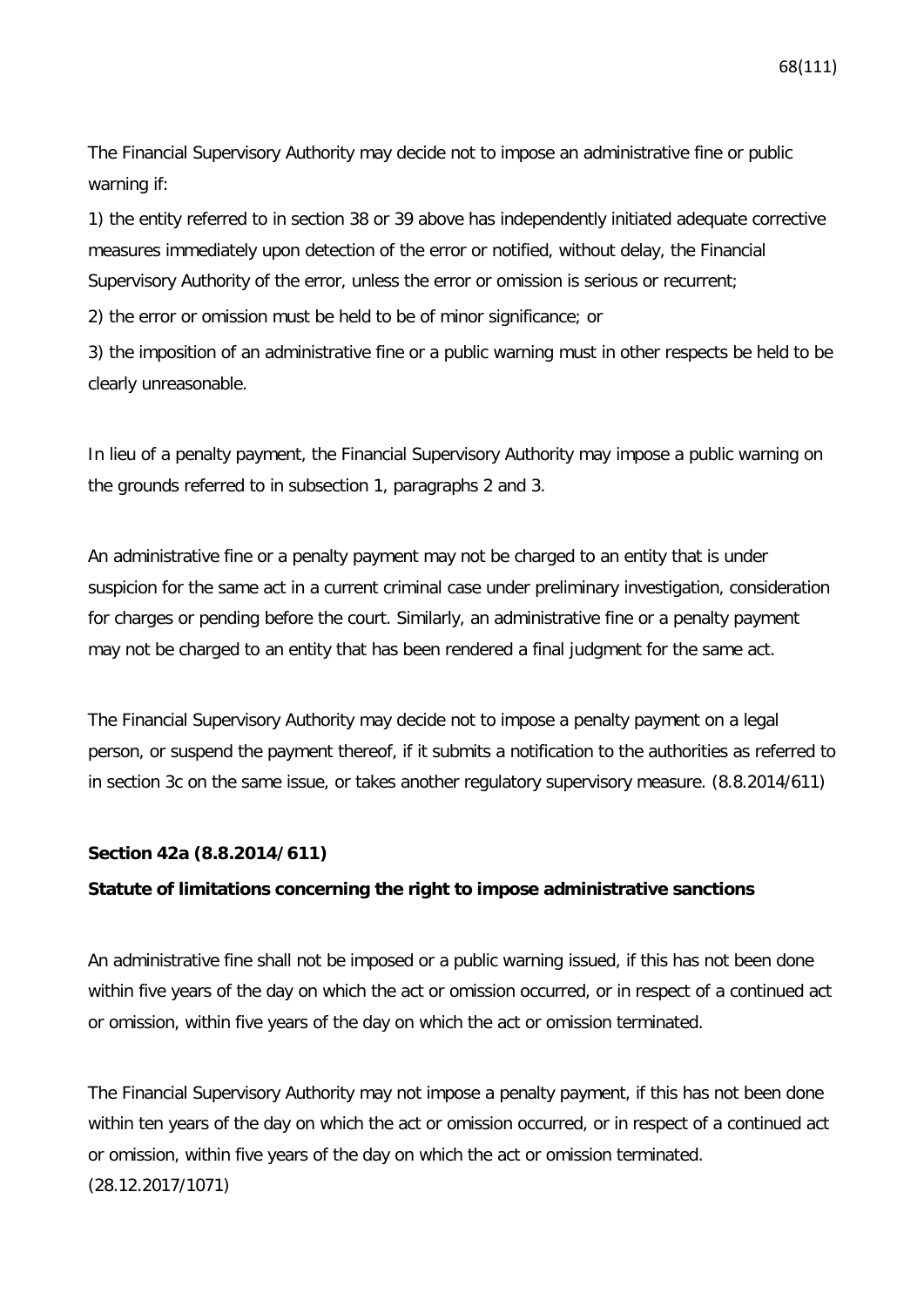### **Section 43 (18.3.2016/176)**

### **Publication of administrative sanctions and other decisions**

The Financial Supervisory Authority shall disclose decisions on the imposition of administrative fines, public warnings or penalty payments without undue delay after notification of the decision to the sanctioned person. The disclosure shall indicate whether the decision on the issuance of the sanction is legally valid, as well as the nature and type of violation and the identity of the person guilty of the violation. If the appellate authority revokes the decision in whole or in part, the Financial Supervisory Authority shall disclose the decision of the appellate authority in the same manner as for the issuance of the sanction. The information on the administrative sanction must be made available on the Financial Supervisory Authority's website for five years. (28.12.2017/1071)

If publication of the name of the natural person or legal person to whom the sanction applies would be unreasonable, or if publication of the sanction would compromise the stability of the financial market or an official investigation in progress, the Financial Supervisory Authority may: 1) postpone publication of the decision on the sanction until the grounds for doing so no longer exist;

2) publish the decision on the sanction without the name of the person to whom the sanction applies;

3) refrain from publishing the decision on the sanction if the actions referred to in paragraphs 1 and 2 are insufficient to ensure that the stability of the financial market remains uncompromised; 4) refrain from publishing a decision referred to in subsection 4 if its publication would not be reasonable on account of the minor nature of the action to which it refers.

If the Financial Supervisory Authority publishes a sanction decision without the name of the person to whom the sanction applies, in accordance with subsection 2, paragraph 2, the Financial Supervisory Authority may also decide that it will publish the name later on, after a reasonable period, provided that the grounds for non-publication cease to exist by that time.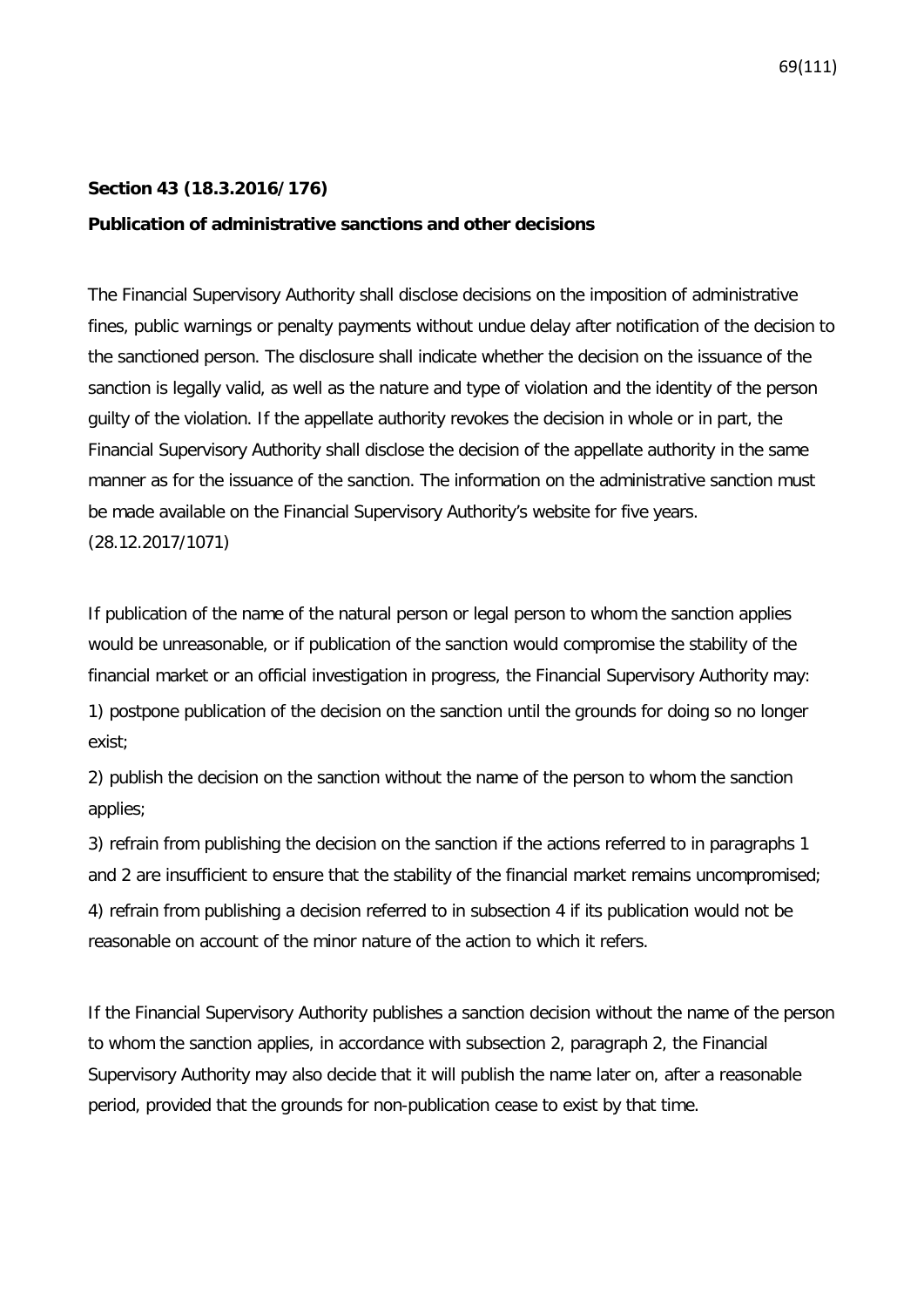The provisions on the publication of administrative fines, public warnings and penalty payments laid down above in this section shall also apply to publication of decisions referred to in sections 26–28, 28a, 28b, 29, 33 and 33a, and to decisions referred to in chapter 19, section 8 and chapter 24, section 10 of the Act on Common Funds. (22.2.2019/215)

# **Section 43a (28.12.2017/1071)**

# **Enforcement and refund of administrative fines and penalty payments**

Enforcement of administrative fines and penalty payments shall be the responsibility of the Legal Register Centre. Administrative fines and penalty payments imposed by virtue of this Act shall be enforced in the order stipulated in the Act on enforcement of fines.

Section 43b was repealed by Act 1071/2017.

Section 44 was repealed by Act 1071/2017.

# **Section 44a (18.3.2016/176)**

# **Notification of sanctions and other decisions to the European supervisory authorities**

In cases as referred to in the European Union financial market regulations, the Financial Supervisory Authority shall deliver to the appropriate European supervisory authority:

1) information on a public sanction as referred to in this chapter at the same time as the issuance of a sanction is disclosed, together with information on a possible appeals process and the outcome of the appeals process;

2) information on unpublished sanctions referred to in this chapter at the same time as the sanction is issued or imposed, as well as information on any appeal and its outcome;

3) annual summaries of all sanctions imposed under this chapter.

4) information on criminal sanctions issued for the violation of provisions concerning financial markets, and information on any appeal and its outcome.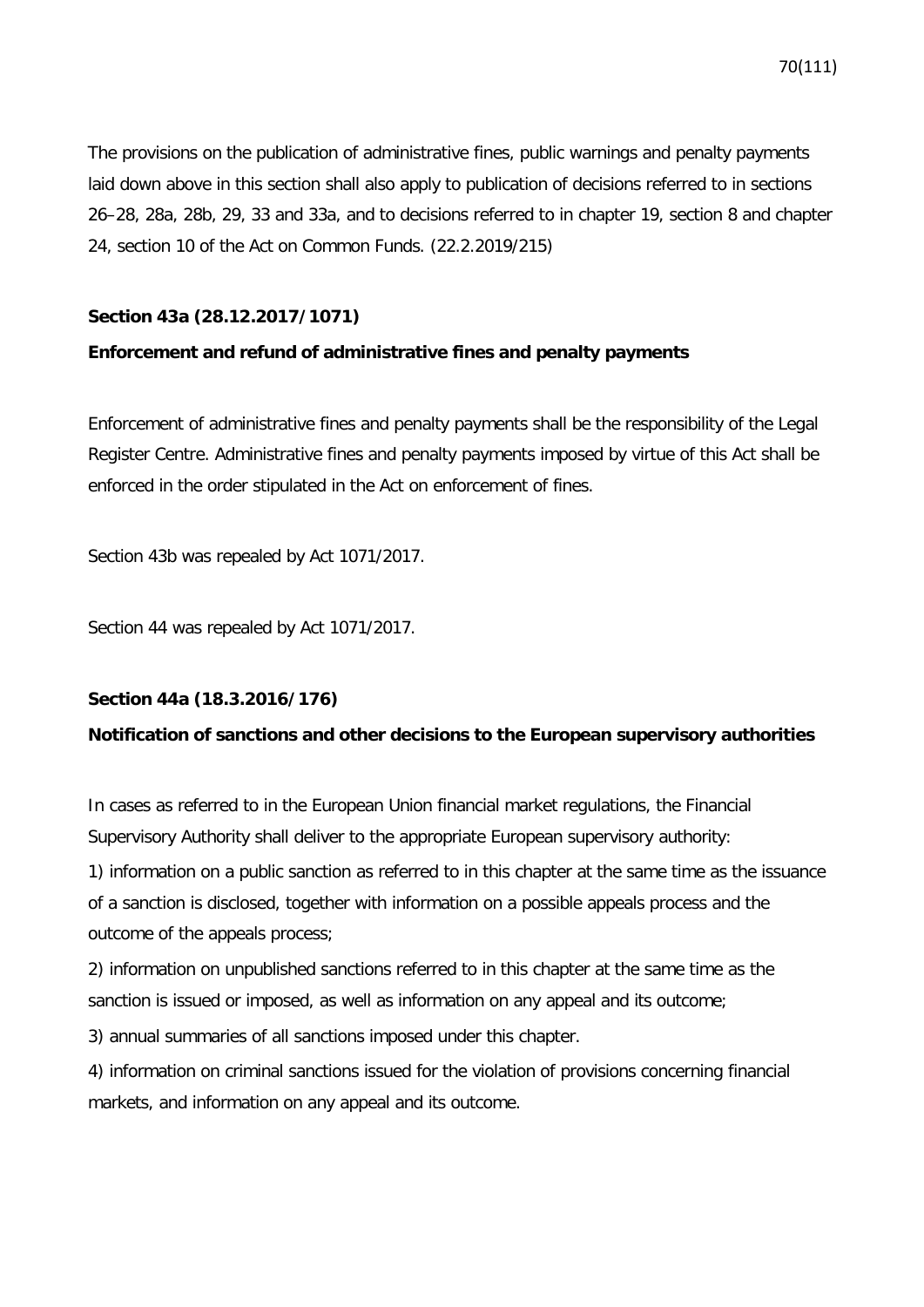The provisions of subsection 1, paragraphs 1–3 on notification of sanctions shall also apply to sections 26–29, 33 and 33a of the present Act, sections 18j and 122 of the Act on Common Funds and sections 68 and 70 of the Act on Insurance Distribution. (20.4.2018/241)

Section 44b was repealed by Act 29.12.2016/1442.

**Chapter 5 Supervision of customer protection**

### **Section 45 (20.4.2018/241)**

# **Scope of application of provisions concerning supervision of customer protection**

The Financial Supervisory Authority shall supervise the compliance of supervised entities, intermediaries of consumer credit relating to residential property, insurance distributors and virtual currency providers with the provisions on marketing and use of contractual terms applicable to them as well as the provisions governing conduct in customer relationships that is, from the consumer viewpoint, contrary to good practice or otherwise inappropriate. Further provisions on monitoring compliance with the provisions on the marketing of financial instruments are laid down in the Securities Markets Act, the Investment Services Act and other acts. (26.4.2019/574)

The provisions of subsection 1 shall also apply to foreign branches, other foreign supervised entities providing services in Finland without establishing a branch, foreign intermediaries of consumer credit relating to residential property and foreign insurance distributors, in so far as the Financial Supervisory Authority is the competent authority responsible for monitoring compliance with the provisions applicable to them, as referred to in subsection 1.

### **Section 46**

### **Cooperation between authorities**

Legality of marketing, use of contractual terms and other procedures as referred to in section 45 shall also be monitored by the Consumer Ombudsman from the viewpoint of consumer protection.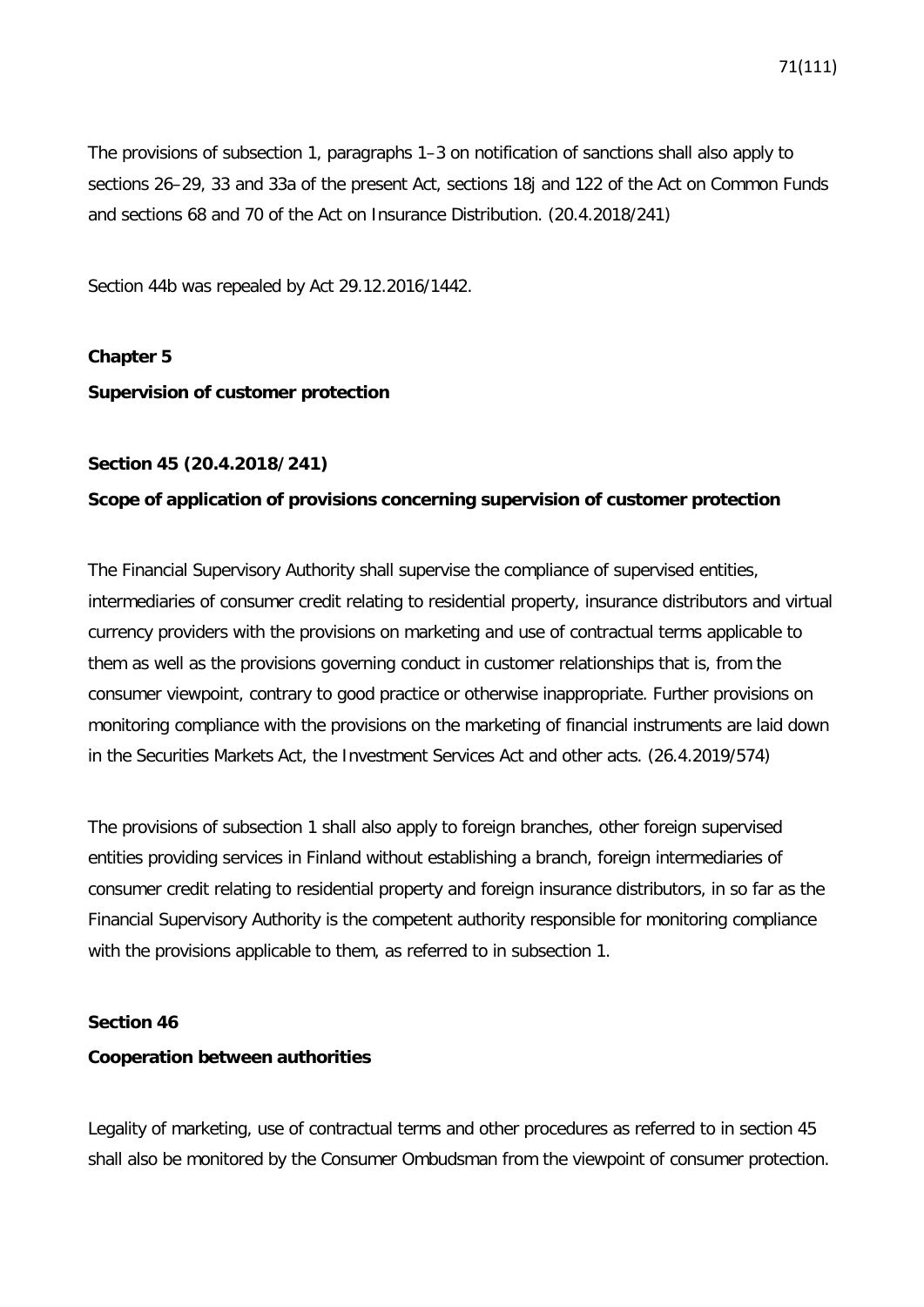The Financial Supervisory Authority and the Consumer Ombudsman shall engage in appropriate cooperation.

### **Section 47 (9.7.2020/569)**

## **Opinion by the Consumer Ombudsman**

Prior to taking steps under section 33 or 33a or chapter 4, the Financial Supervisory Authority shall request an opinion on the matter from the Consumer Ombudsman upon finding that a financial market participant as referred to in section 45 is acting in violation of the Consumer Protection Act (38/1978). The Financial Supervisory Authority shall also request an opinion from the Consumer Ombudsman before imposing a penalty fee by virtue of the Act on Certain Powers of the Consumer Protection Authorities.

Sections 48 and 49 were repealed by the Act of 14.12.2012/752.

# **Section 49a** (9.12.2011/ 1242)

# **Notification to the European Supervisory Authorities of institutions issuing dispute resolution recommendations**

In the circumstances foreseen in the European Union financial market Directives, the Financial Supervisory Authority shall notify the relevant European Supervisory Authority of the procedures available in Finland to customers of supervised entities and other financial market participants for referring individual disputes over the application of financial market legislation for review to an independent institution issuing dispute resolution recommendations.

# **Chapter 6**

**Supervision of foreign supervised entities and their Finnish branches, cooperation with foreign supervisory authorities and supervision of compliance with EU regulations (228/2017)**

**General principles**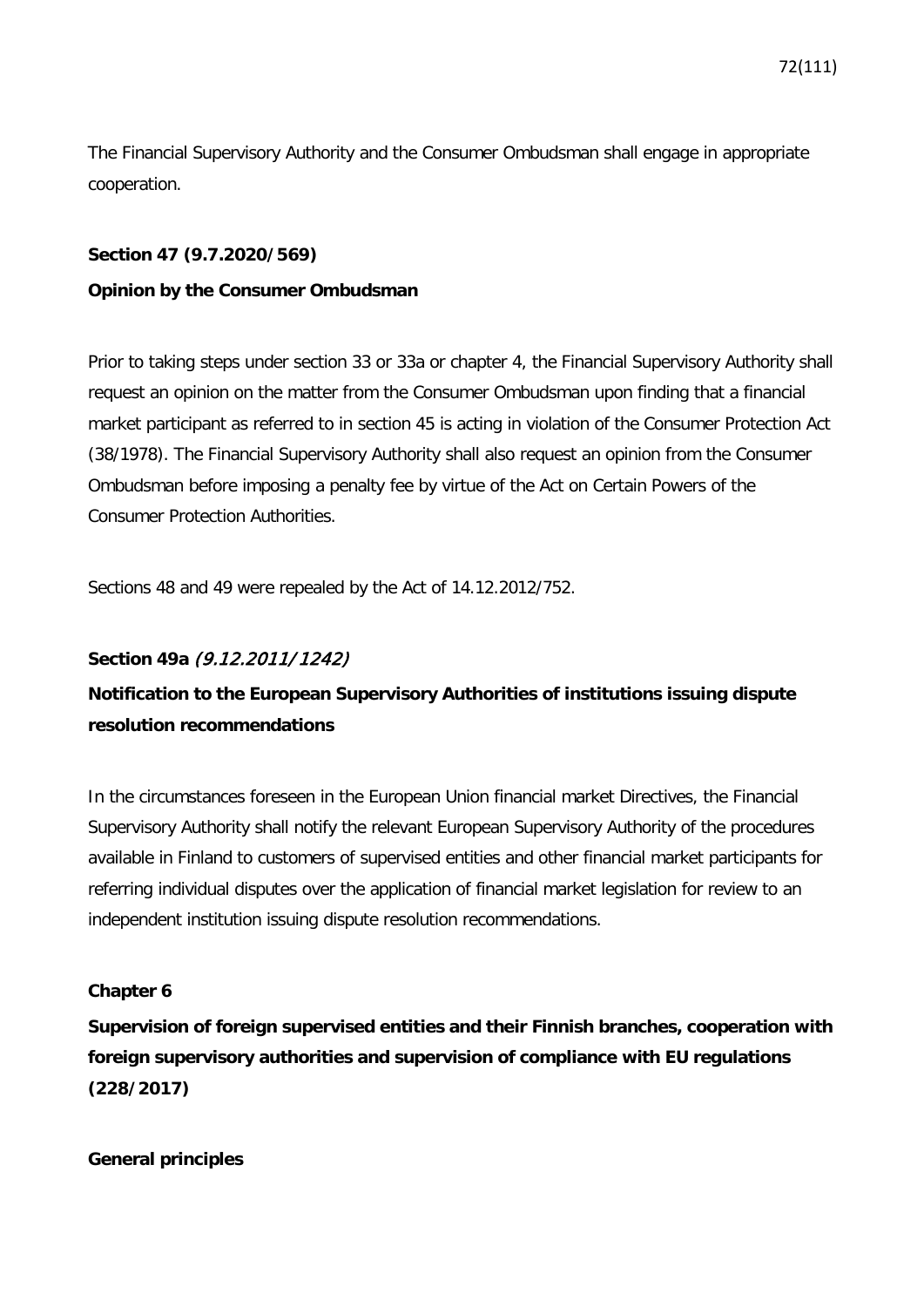# **Section 50 (28.12.2017/1071) General cooperation commitment**

The Financial Supervisory Authority shall cooperate with foreign EEA supervisory authorities. The Financial Supervisory shall also pay appropriate attention to the potential consequences of its decisions for the financial stability of other EEA member states, particularly in a crisis situation.

## **Section 50a (16.7.2010/689)**

## **Function as competitive authority for credit rating agencies**

The Financial Supervisory Authority shall exercise the function of competent authority referred to in Article 22 of Regulation (EC) No. 1060/2009 of the European Parliament and of the Council on credit rating agencies.

## **Section 50b (9.12.2011/1242)**

## **Referral of disputes to the European Supervisory Authorities for review**

In the circumstances foreseen in the European Union financial market Directives, the Financial Supervisory Authority may, in keeping with the Regulations on European financial supervision, refer a dispute between the Financial Supervisory Authority and a foreign EEA supervisory authority to the relevant European Supervisory Authority for review, if it concerns:

- 1) the exchange of information or performance of inspections;
- 2) the exercise of supervisory powers or issuance of sanctions;
- 3) cooperation or discharge of duties in a college of supervisors;
- 4) any other matter addressed by the supervisory authorities within their competence.

## **Section 50 c (21.12.2012/902)**

## **Function as such competent authority as referred to in the Short Selling Regulation**

The Financial Supervisory Authority shall act as such competent authority as referred to in Article 32 of the Short Selling Regulation, subject to the provisions of section 37a.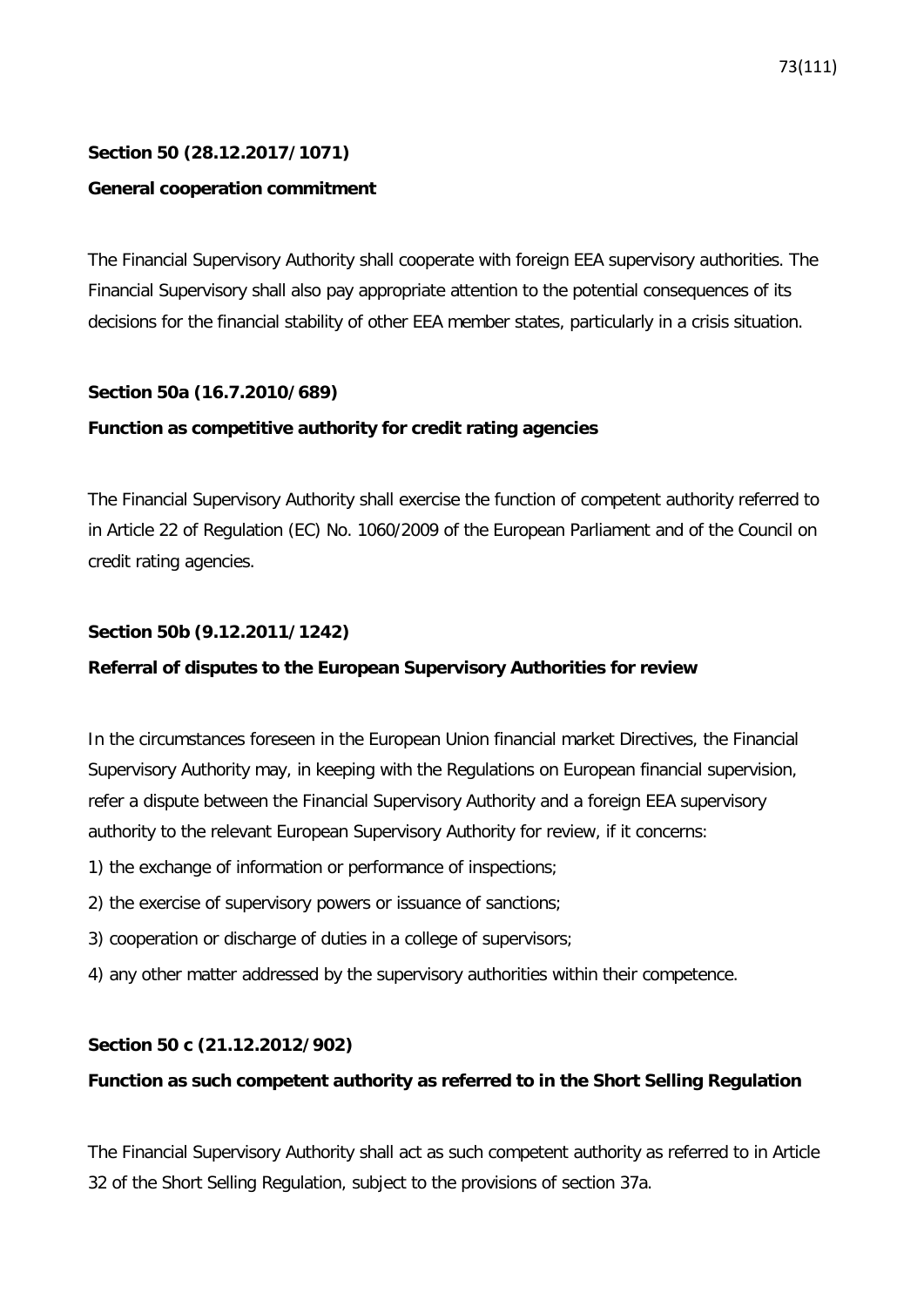## **Section 50 d (8.5.2020/316)**

# **Function as such competent authority as referred to in the European Market Infrastructures Regulation**

The Financial Supervisory Authority shall act as such authority as referred to in Article 10(5) of the European Market Infrastructures Regulation and as such competent authority responsible for monitoring compliance with this Regulation, as referred to in Article 22(1) of the European Market Infrastructures Regulation. The Financial Supervisory Authority is responsible for the cooperation between authorities and for the harmonisation of the exchange of information, as referred to in Articles 23, 23a, 24, 83 and 84 of the said Regulation.

## **Section 50 e (12.4.2013/254)**

## **Function as such competent authority as referred to in the Auctioning Regulation**

The Financial Supervisory Authority shall act as such competent authority as referred to in Article 43 of the Auctioning Regulation.

## **Section 50 f (7.3.2014/170)**

# **Function as such competent authority as referred to in the Directive on Alternative Investment Fund Managers and related Regulations of the European Parliament and of the Council**

The Financial Supervisory Authority shall act as such competent authority as referred to in Article 44 of the Directive on Alternative Investment Fund Managers.

The Financial Supervisory Authority shall act as such competent authority as referred to in Article 3 of the Regulation (EU) No 345/2013 of the European Parliament and of the Council on European venture capital funds.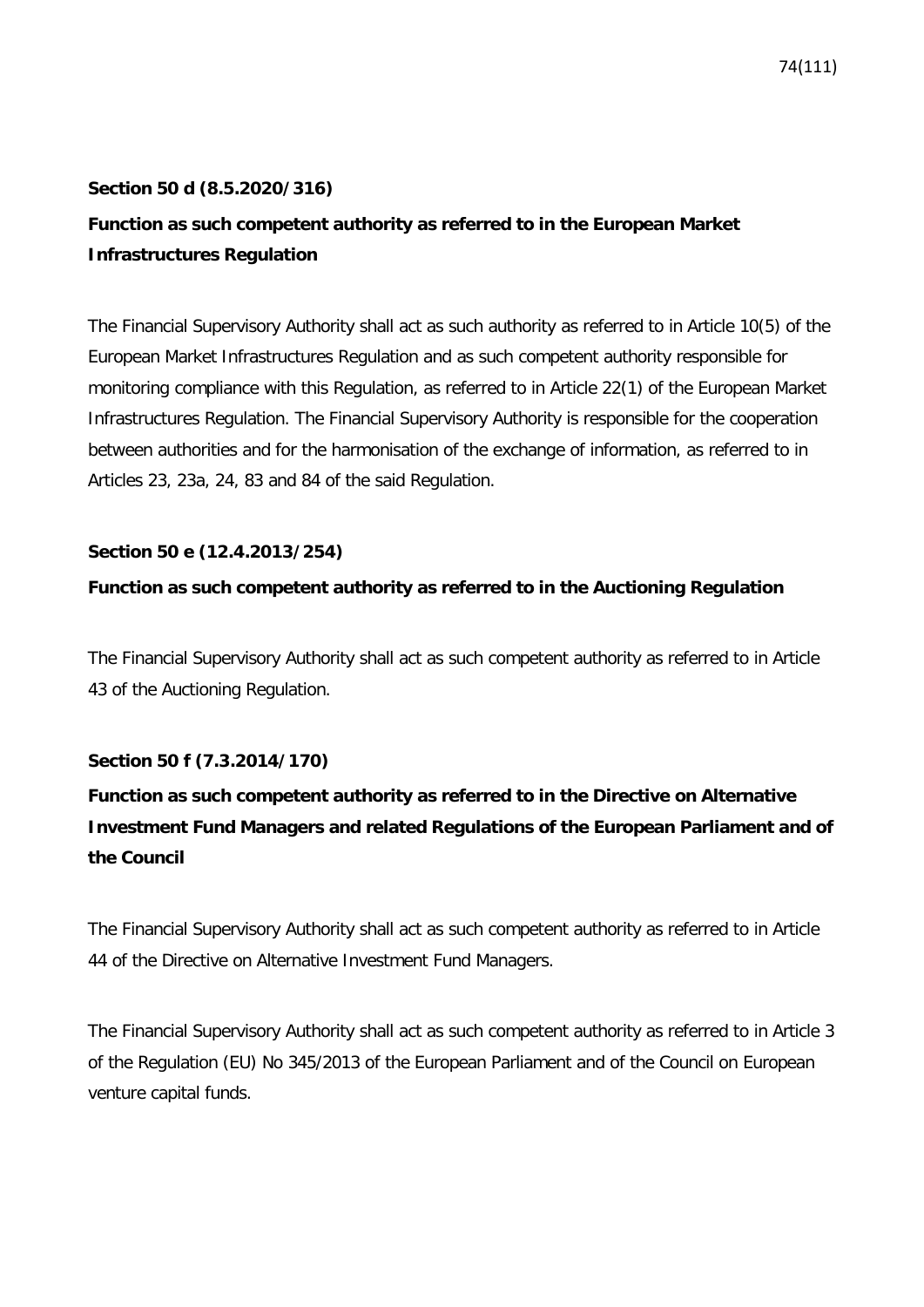The Financial Supervisory Authority shall act as such competent authority as referred to in Article 3 of the Regulation (EU) No 346/2013 of the European Parliament and of the Council on European social entrepreneurship funds.

The Financial Supervisory Authority shall act as the competent authority referred to in Article 3 of Regulation (EU) No 2015/760 of the European Parliament and of the Council on European longterm investment funds. (25.8.2016/737)

The Financial Supervisory Authority shall act as the competent authority referred to in Article 38 of the Regulation on Money Market Funds. (22.2.2019/215)

## **Section 50g (29.1.2016/60)**

### **Competent authority referred to in Card Transaction Interchange Fees Regulation**

The Financial Supervisory Authority shall act as the competent authority overseeing compliance with the Regulation, as referred to in Article 13 of the Card Transaction Interchange Fees Regulation.

### **Section 50h (29.6.2016/520)**

### **Acting as competent authority referred to in the Market Abuse Regulation**

The Financial Supervisory Authority shall act as the competent authority referred to in Article 22 of the Market Abuse Regulation.

## **Section 50i (12.8.2016/642)**

### **Acting as competent authority in regard to auditing a public interest entity**

The Financial Supervisory Authority shall act as the competent authority in accordance with Article 20(2) of the European Union Audit Regulation in the evaluation and monitoring of the performance of audit committees as referred to in Article 27(1)(c) of the Regulation.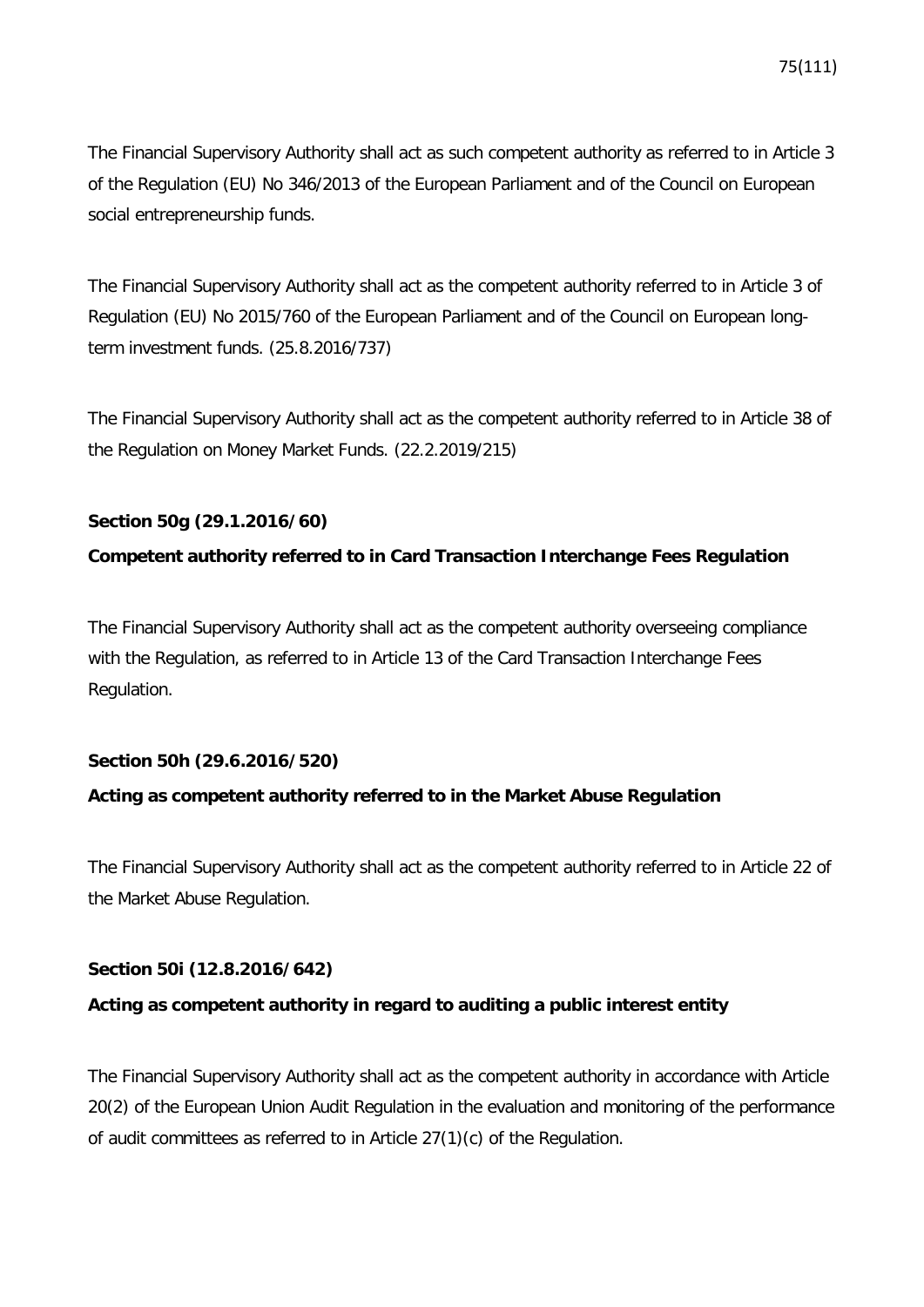## **Section 50j (9.12.2016/1055)**

## **Acting as an authority under the Payment Accounts Directive**

The Financial Supervisory Authority shall act as the competent authority referred to in Article 21 of the Payment Accounts Directive and as the contact point referred to in Article 22 of the Directive.

## **Section 50k (29.12.2016/1442)**

## **Acting as competent authority referred to in the Benchmarks Regulation**

The Financial Supervisory Authority shall act as the competent authority referred to in Article 40 of Regulation (EU) 2016/1011 of the European Union and of the Council on indices used as benchmarks in financial instruments and financial contracts or to measure the performance of investment funds and amending Directives 2008/48/EC and 2014/17/EU and Regulation (EU) No 596/2014 (hereinafter referred to as the Benchmarks Regulation).

## **Section 50l (21.4.2017/228)**

## **Acting as competent authority referred to in the KIDs for PRIIPs Regulation**

The Financial Supervisory Authority shall act in accordance with Articles 4(8) and 15(2) of the KIDs for PRIIPs Regulation as the competent authority referred to in the Regulation.

## **Section 50m (16.6.2017/352)**

# **Acting as competent authority referred to in the EU Central Securities Depositories Regulation**

The Financial Supervisory Authority shall act as the competent authority referred to in the first subparagraph of Article 11(1) of the EU Central Securities Depositories Regulation and as the authority coordinating cooperation as referred to in the second subparagraph of Article 11(1) of the Regulation.

## **Section 50n (14.12.2017/893)**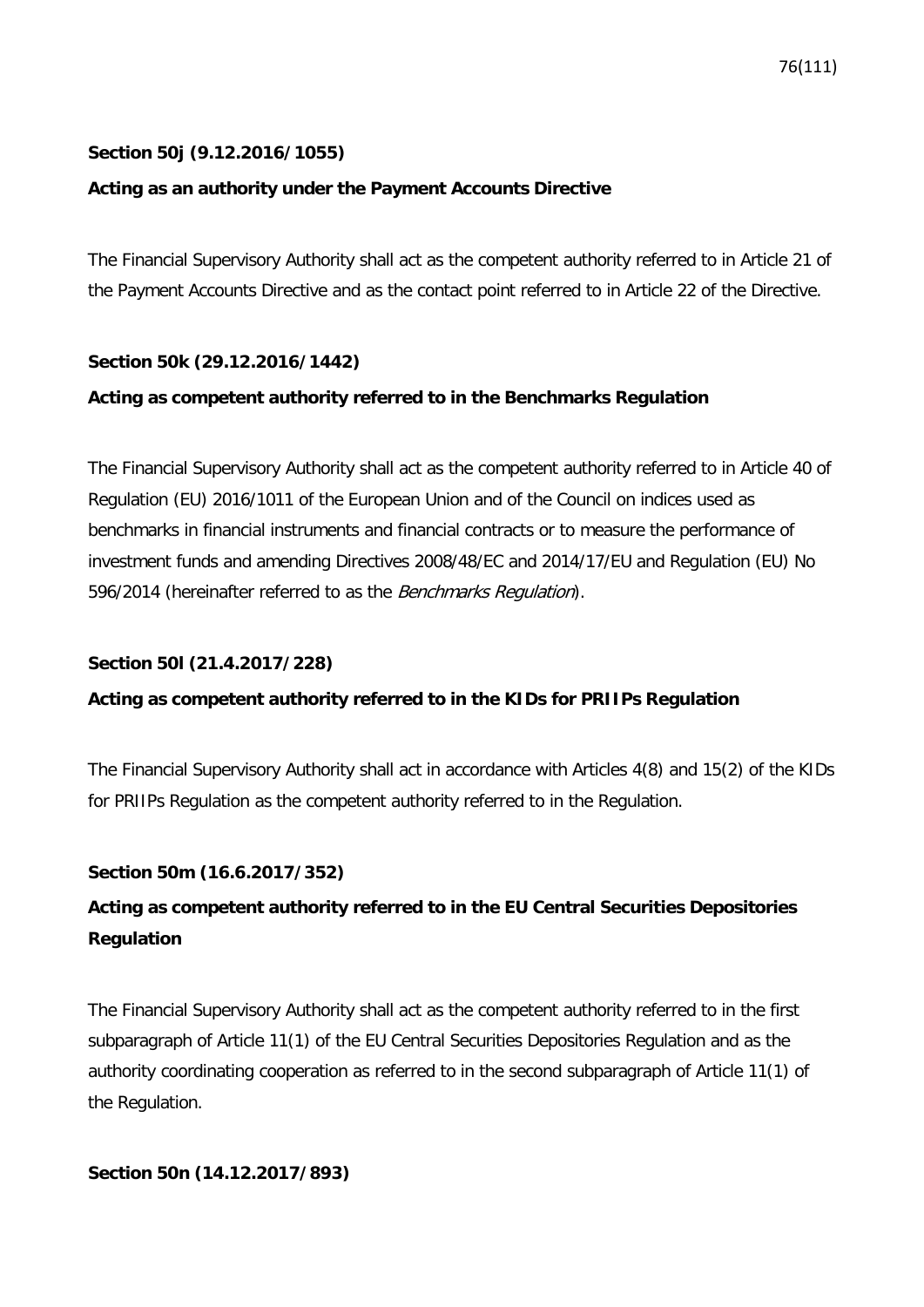## **Function as such competent authority as referred to in the Payment Services Directive**

The Financial Supervisory Authority shall act as such competent authority as referred to in Article 22 of the Directive (EU) 2015/2366 of the European Parliament and of the Council on payment services in the internal market, amending Directives 2002/65/EC, 2009/110/EC and 2013/36/EU and Regulation (EU) No 1093/2010, and repealing Directive 2007/64/EC, hereinafter referred to as Payment Services Directive.

Where the Financial Supervisory Authority receives a report of a major operational or security incident, as referred to in Article 96 of the Payment Services Directive, from the European Banking Authority or the European Central Bank, the Financial Supervisory Authority shall take the necessary measures to protect the immediate security of the financial system.

## **Section 50o (28.12.2017/1071)**

## **Function as such competent authority as referred to in the Markets in Financial Instruments Directive and the EU Markets in Financial Instruments Regulation**

The Financial Supervisory Authority shall act as the competent authority referred to in Article 67 of the Markets in Financial Instruments Directive and in the Markets in Financial Instruments Regulation. The Ministry of Finance shall act as the competent authority referred to in Article 44 of the Markets in Financial Instruments Directive.

The Financial Supervisory Authority shall act as the contact point referred to in Article 79(1)(5) of the Markets in Financial Instruments Directive. The Financial Supervisory Authority shall make the notifications as referred to in said Directive to the European Securities and Markets Authority, the European Commission and foreign EEA supervisory authorities, unless otherwise provided elsewhere in law

### **Section 50p (4.5.2018/291)**

**Function as such competent authority as referred to in the Network and Information Systems Directive**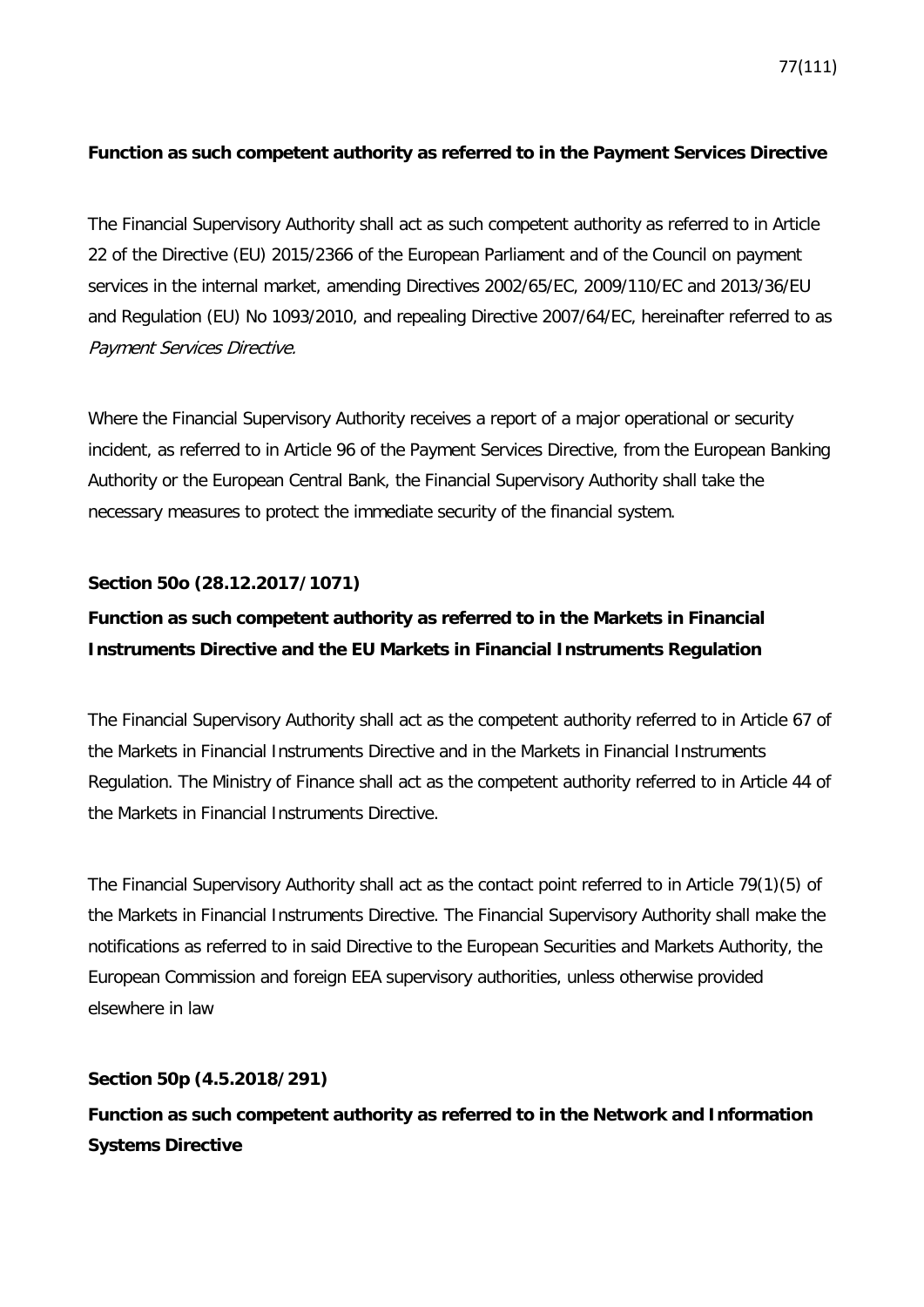The Financial Supervisory Authority shall act as such competent authority as referred to in Article 8(1) of the Directive (EU) 2016/1148 of the European Parliament and of the Council concerning measures for a high common level of security of network and information systems across the Union, hereinafter referred to as Network and Information Systems Directive, as regards sectors 3 and 4 of Annex II.

## **Section 50q (19.12.2018/1229)**

### **Function as such competent authority as referred to in the Prospectus Regulation**

The Financial Supervisory Authority shall act as such competent authority as referred to in Article 31 of the Prospectus Regulation.

### **Section 50r (14.12.2018/1108)**

## **Function as such competent authority as referred to in the Securitisation Regulation**

The Financial Supervisory Authority shall act as such competent authority as referred to in Article 29(5) of the Securitisation Regulation.

## **Section 50s (22.2.2019/215)**

# **Function as such competent authority as referred to in the Regulation on Reporting and Transparency of Securities Financing Transactions**

The Financial Supervisory Authority shall act as the competent authority referred to in Article 16 of the Regulation on Reporting and Transparency of Securities Financing Transactions.

Section 51 was repealed by Act 29.6.2016/520.

# **Section 52 (8.8.2014/611) Exchange of information**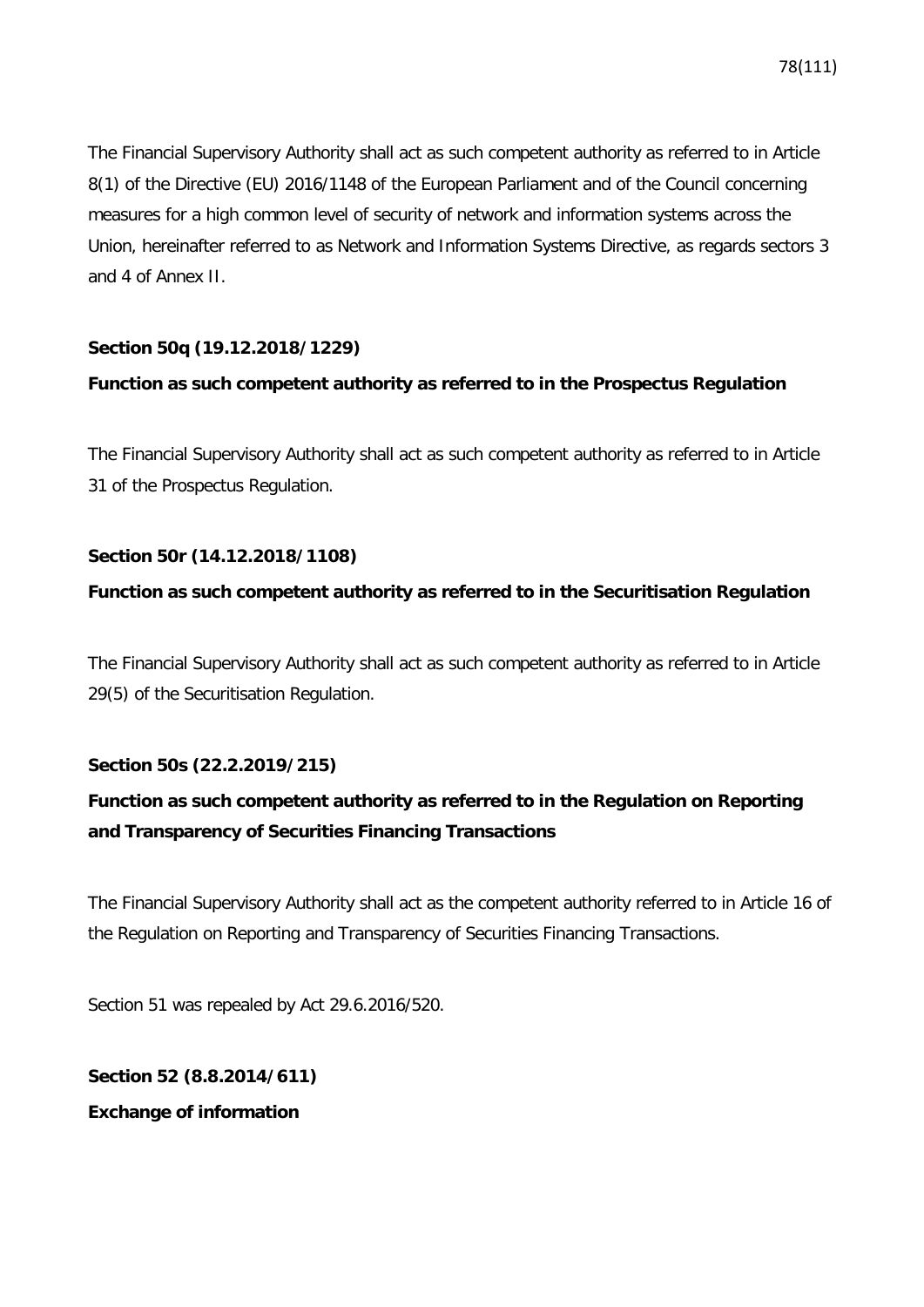The Financial Supervisory Authority shall submit to the foreign EEA supervisory authorities all information in its possession that is essential for supervision and that may facilitate supervision by the authorities. The extent of the information provided shall at least meet the requirements of the European Union legal acts applicable to the relevant supervised entity. Any information having an essential impact on the authorisation criteria of insurance companies shall be provided to an equivalent extent. Section 65 further lays down provisions on the exchange of information in group-wide supervision.

Where the Financial Supervisory Authority has justifiable cause to suspect that an entity that does not fall under its supervision engages or has engaged in activities contrary to European Union financial market legislation in the territory of another EEA member state, it shall notify the competent authority of the relevant EEA member thereof in such cases as referred to in the European Union financial market legislation.

### **Section 52a (23.11.2018/959)**

## **Cooperation and exchange of information in the discharge of duties under the Network and Information Systems Directive**

The Financial Supervisory Authority shall cooperate with the Finnish Transport and Communications Agency in the discharge of the duties under the Network and Information Systems Directive. For this purpose, the Financial Supervisory Authority shall have the right to disclose information to the Finnish Transport and Communications Agency, confidentiality obligations notwithstanding.

### **Section 53**

### **Refusal of supervisory cooperation**

The Financial Supervisory Authority may refuse to cooperate with a foreign EEA supervisory authority only if:

1) the cooperation would jeopardise Finland's right of self-determination, national security or public order;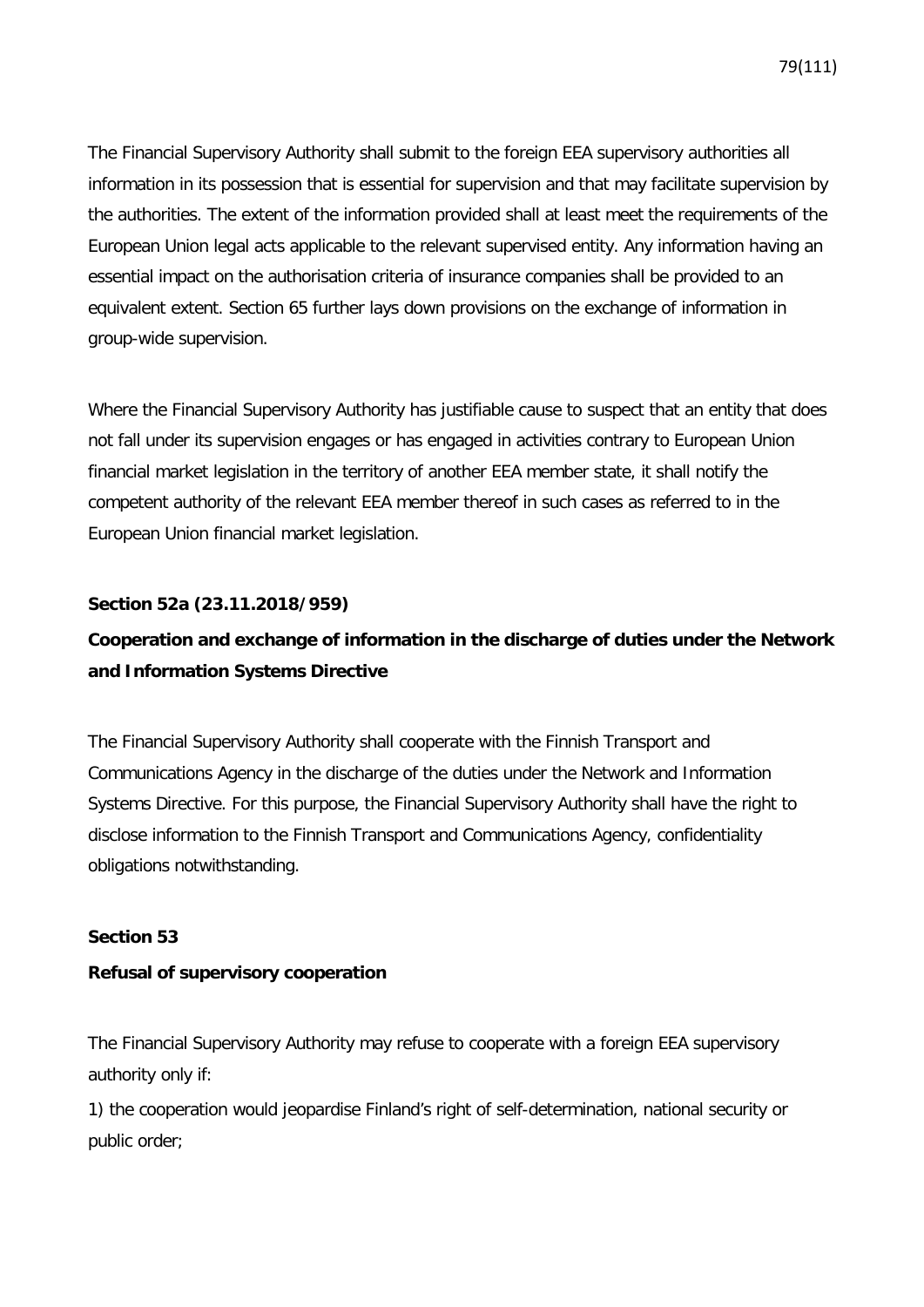2) the request for cooperation concerns a person and a case for which legal proceedings or an administrative process is pending in Finland; 50 (28.12.2017/1071)

3) a legally binding decision has been issued in Finland concerning the person and act that are the subject of the request for cooperation; or

4) compliance with the request would be likely to have a detrimental effect on its investigation or on enforcement monitoring.

### (18.3.2016/176)

The Financial Supervisory Authority shall inform the requesting authorities and in the circumstances foreseen in the European Union financial market Directives also the relevant European Supervisory Authority of its refusal and the grounds for such refusal. (9.12.2011/1242)

### **Section 54 (14.12.2012/752)**

## **Supervision of third country supervised entities and cooperation with third country supervisory authorities (12.4.2013/254)**

The Financial Supervisory Authority shall engage in appropriate cooperation with the supervisory authorities of third countries where:

1) an undertaking supervised by such authorities has established or plans to establish a branch in Finland, or a credit institution supervised by such authorities has established or plans to establish a representative office in Finland;

2) an entity supervised by it has established or plans to establish a branch in such a country;

3) securities issued by a Finnish undertaking have been admitted to trading equivalent to trading on a regulated market or MTF;

4) securities issued by an undertaking supervised by said authority have been admitted to trading on a regulated market or MTF in Finland; (12.4.2013/254)

5) it is necessary to adopt such cooperation arrangements as are necessary for the effective application of Directive 2011/61/EU of the European Parliament and of the Council on Alternative Investment Fund Managers and amending Directives 2003/41/EC and 2009/65/EC and Regulations (EC) No 1060/2009 and (EU) No 1095/2010 and for the efficient exchange of information. (7.3.2014/170)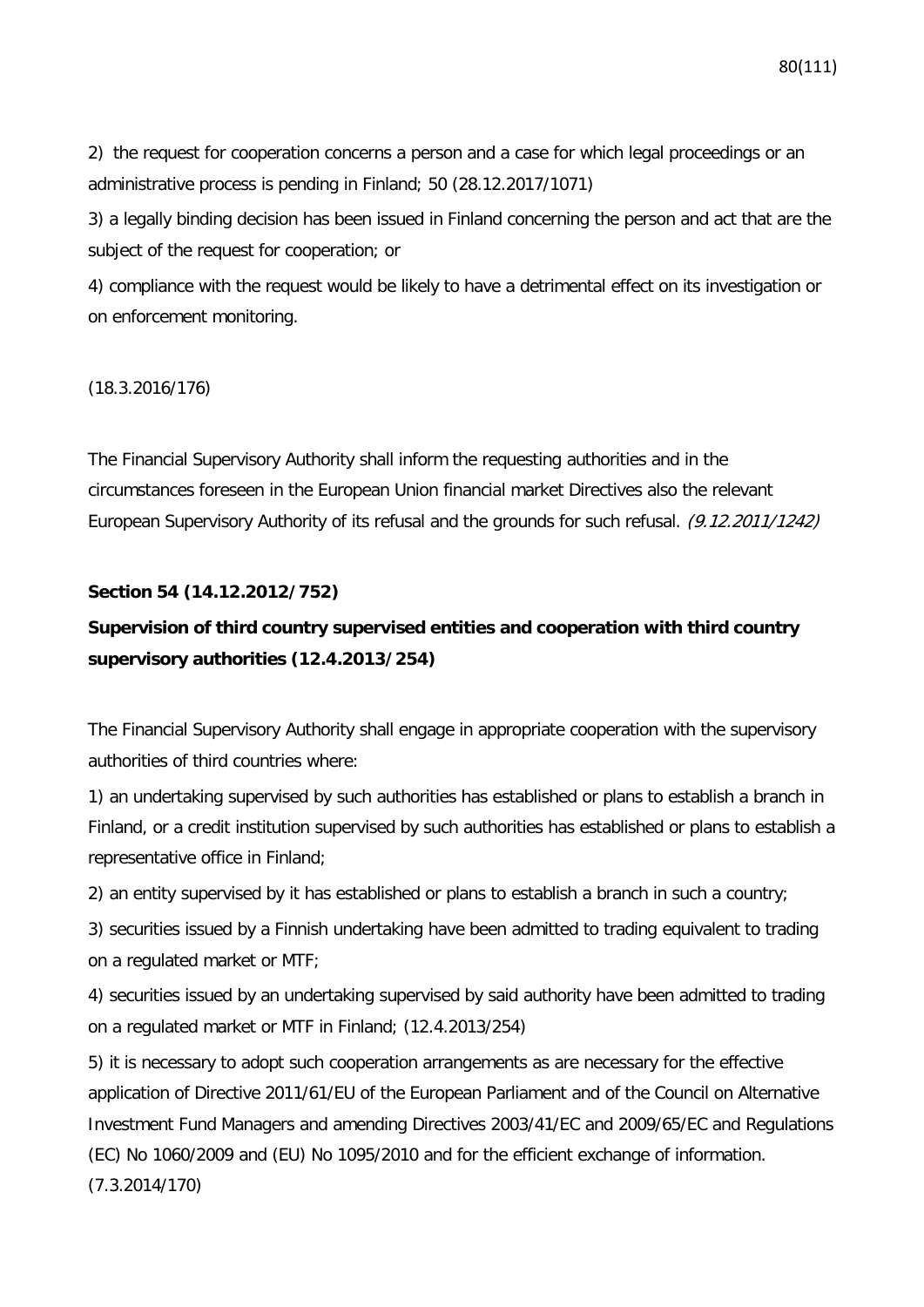The provisions of sections 18 and 24 shall apply to the right of the Financial Supervisory Authority to obtain and inspect information from the Finnish representative office of a third country credit institution.

Cooperation with the Swiss Federal Office of Private Insurance (FOPI) is governed by the Insurance Companies Act and the Act on Foreign Insurance Companies.

### **Cooperation with host supervisory authorities**

### **Section 55 (20.4.2018/241)**

## **Notification requirement concerning the establishment of branches and any other provision of services in other EEA member states**

Provisions on the obligation of the Financial Supervisory Authority to notify the host supervisory authorities of the establishment of a branch of a supervised entity in the host member state and of the provision of services in the host member state without establishing a branch are laid down in the Credit Institutions Act, the Payment Institutions Act, the Investment Services Act, the Act on Common Funds, the Act on Alternative Investment Fund Managers and the Insurance Companies Act. Supplementary pension provision in other EEA member states is governed by the Pension Funds Act and the Employee Benefits Funds Act, and insurance distribution in other EEA member states is governed by the Act on Insurance Distribution. Provisions on the obligation of the Financial Supervisory Authority to notify the supervisory authority of another EEA member state of the operation of a stock exchange in such EEA member state are laid down in the Act on Trading in Financial Instruments.

## **Section 56 (30.4.2010/301)**

# **Inspection of branches established by Finnish supervised entities in other EEA member states**

The provisions of section 24 shall apply to the right of the Financial Supervisory Authority to inspect the business of branches established by credit institutions, payment institutions,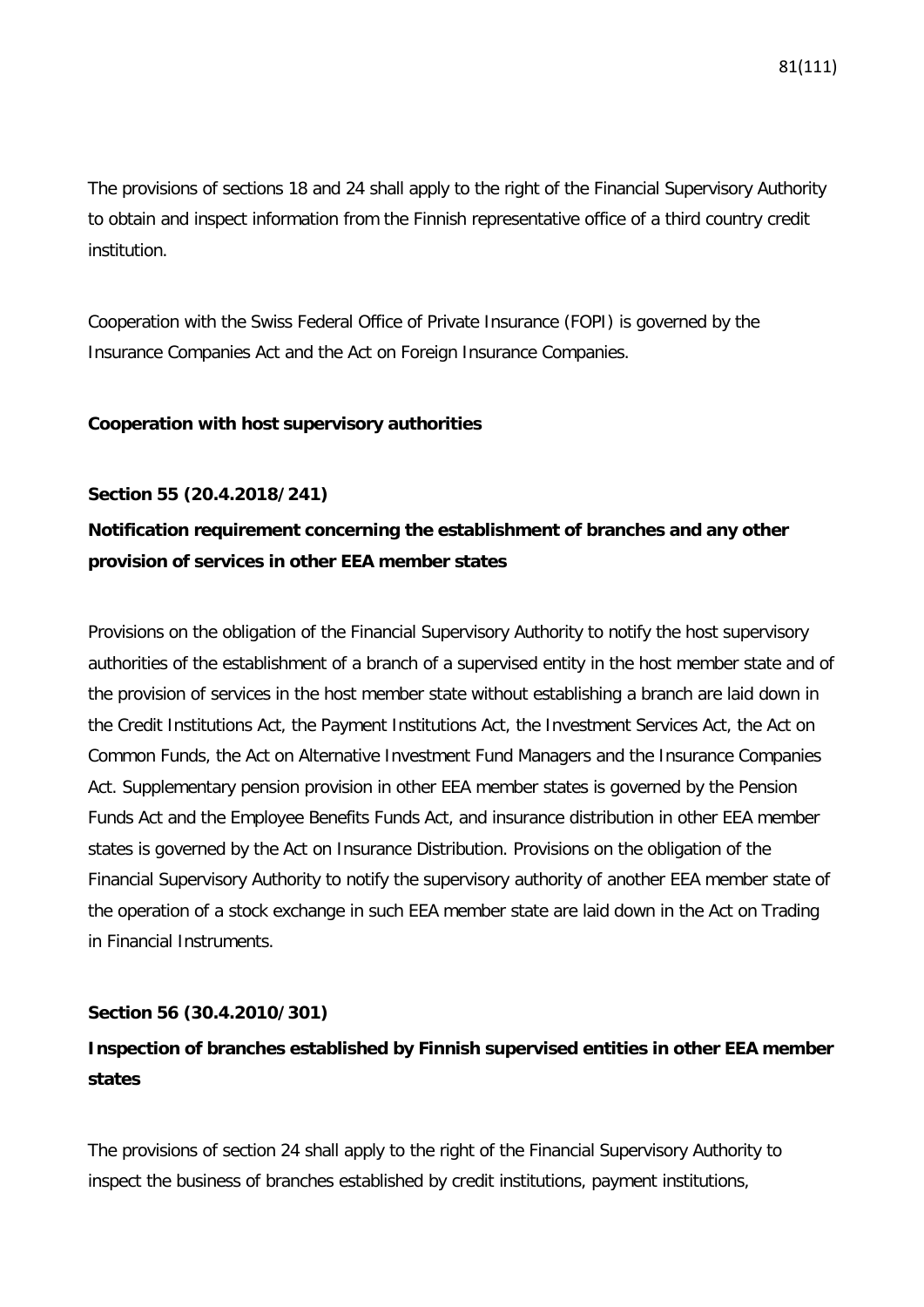investment firms, fund management companies and insurance companies in other EEA member states. Before the inspection, the Financial Supervisory Authority shall notify the host supervisory authority thereof.

### **Section 57**

### **Monitoring compliance with the legislation of other EEA member states**

Where the supervisory authority of another EEA member state has informed the Financial Supervisory Authority of the failure of a supervised entity or other financial market participant to comply with the legislation of the relevant member state in the provision of services in said member state, the Financial Supervisory Authority shall take the necessary measures as referred to in chapters 3 and 4 to ensure that practices in violation of the provisions are brought to an end. The Financial Supervisory Authority shall inform the supervisory authority of the relevant member state of the measures taken.

### **Section 58**

**Cooperation concerning withdrawal of authorisation and restriction of business activity, portfolio transfer, instigation of bankruptcy or winding-up proceedings and order of prohibition against pledging and transferring assets**

The Financial Supervisory Authority shall, without undue delay, notify the host supervisory authority of a decision on the instigation of bankruptcy or winding-up proceedings against a credit institution, payment institution, investment firm, fund management company or insurance company established or providing services in another EEA member state, including the effects of such bankruptcy or winding up, and of a decision on withdrawal of authorisation or restriction of business activity, and of an order of prohibition against pledging or transferring assets. (30.4.2010/301)

The Financial Supervisory Authority shall cooperate to the extent necessary with host supervisory authorities and with other authorities and administrators of the host member state.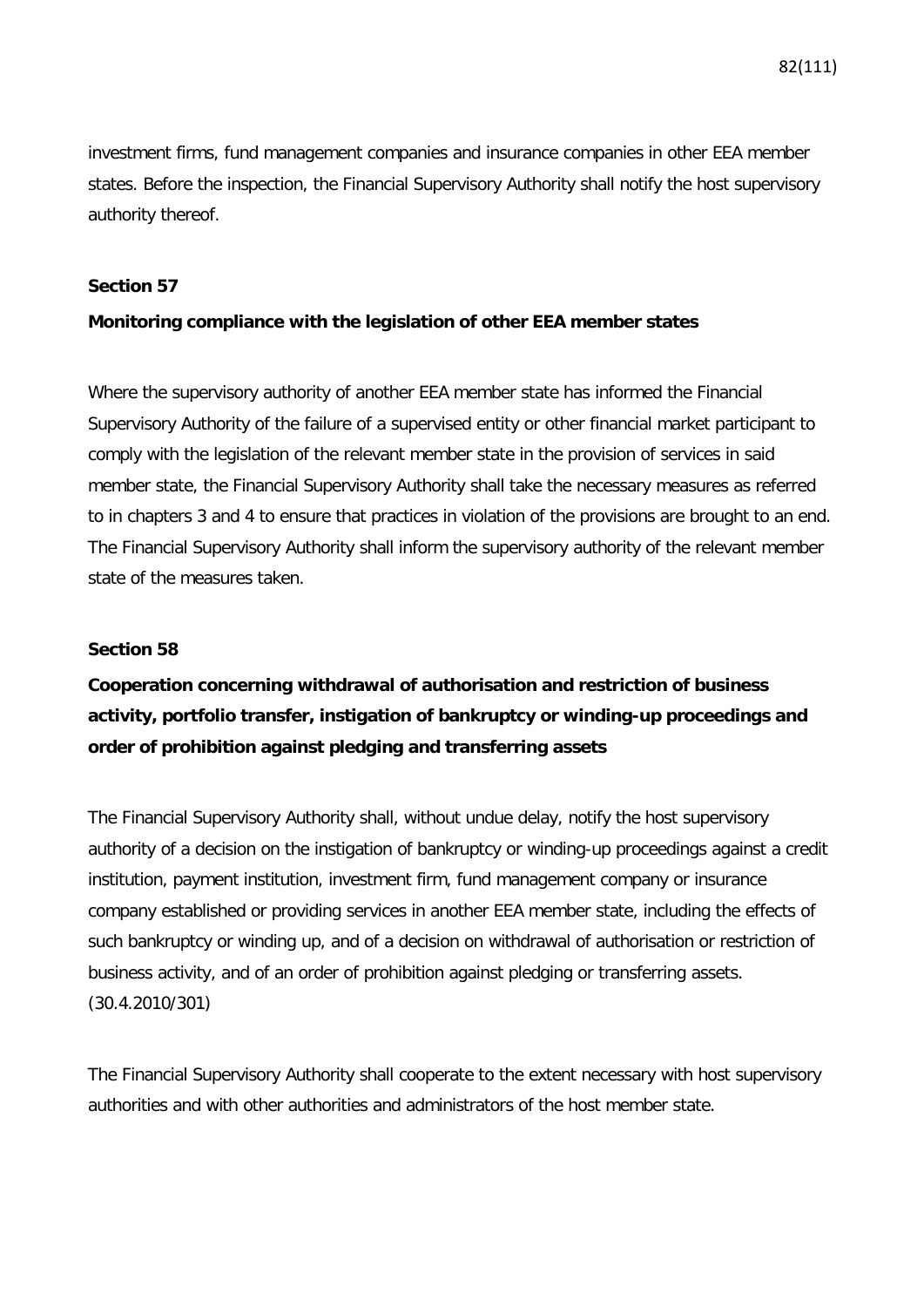The Financial Supervisory Authority shall, without undue delay, communicate a decision on the instigation of bankruptcy proceedings against a foreign credit institution, investment firm, fund management company or insurance company domiciled in a non-EEA country, including the effects of such bankruptcy, and of a decision on the withdrawal of the authorisation of the Finnish branch of said undertaking, to the supervisory authorities of such other EEA member states in which said undertaking has established a branch or provides services.

The notification on an insurance company referred to above in this section shall be submitted to the authorities responsible for insurance supervision in all EEA member states.

Provisions on cooperation with host supervisory authorities in portfolio transfers and orders of prohibition against pledging and transferring the assets of an insurance company are set out in the Insurance Companies Act.

# **Supervision of foreign EEA branches and other foreign supervised entities and cooperation with home supervisory authorities (12.4.2013/254)**

## **Section 59 (14.12.2017/893)**

# **Provision of information to home supervisory authorities on the business conditions to be met by foreign EEA branches and other foreign EEA supervised entities operating in Finland**

The Financial Supervisory Authority shall inform a foreign EEA branch, or in the case of a foreign EEA insurance company, the responsible supervisory authority, of the requirements concerning the business of branches and the conduct of supervision, as well as the conditions in the interest of the public good to be met by foreign EEA supervised entities operating in Finland, within two months of receipt of a notification from the branch or foreign EEA supervisory authority stating that a foreign EEA branch will take up business in Finland or that significant changes will be made in such business. The provisions of this section shall not apply to foreign investment firms, foreign payment institutions or foreign fund management companies establishing branches in Finland. Provisions on the introduction of supplementary pension schemes in Finland are set out in the Act on Foreign Insurance Companies.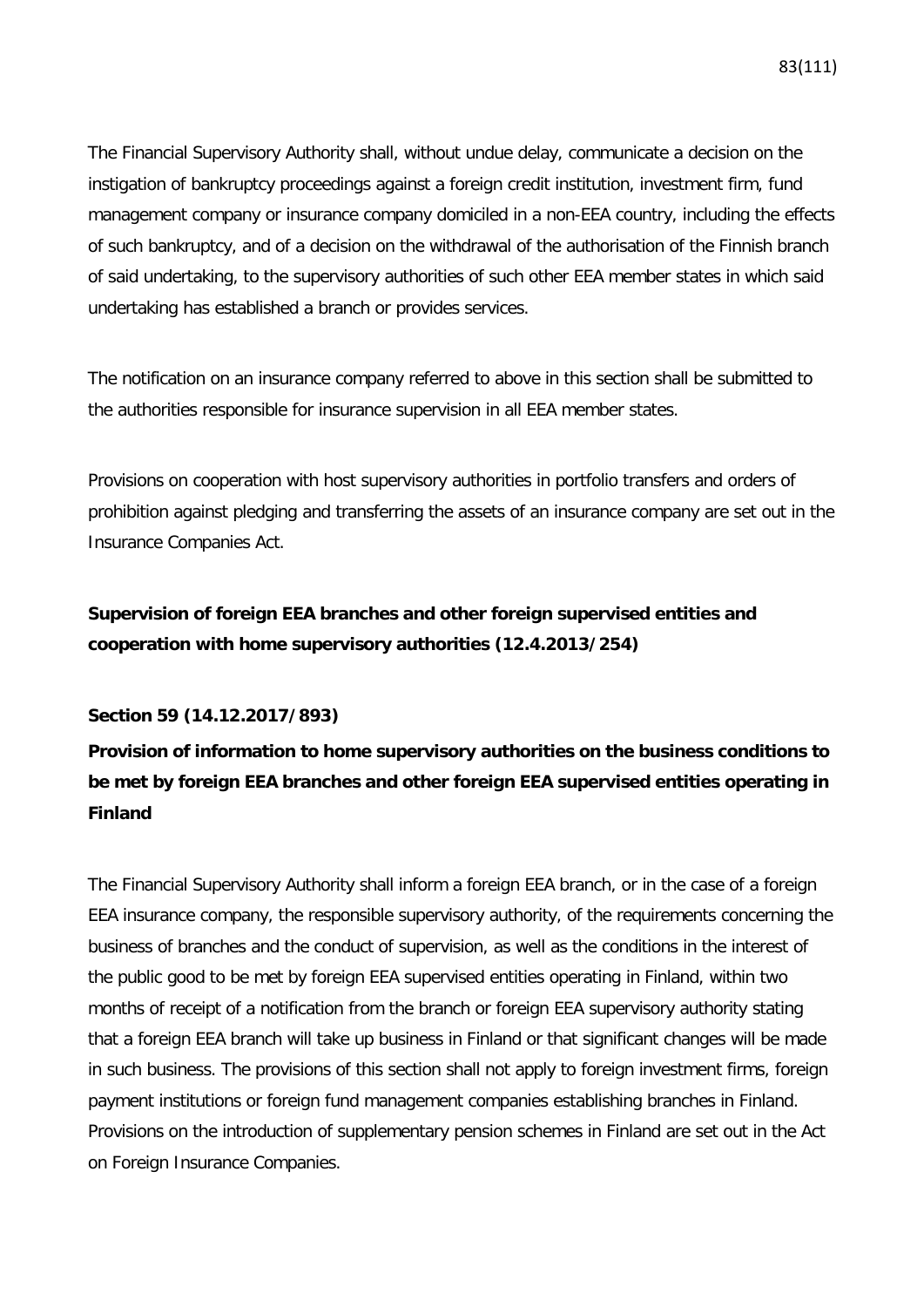### **Section 59a (30.12.2010/1360)**

#### **Affording significant status to a branch of a foreign EEA credit institution**

The Financial Supervisory Authority may request that a foreign EEA supervisory authority responsible for the consolidated supervision of a foreign EEA credit institution or, where the credit institution is not subject to consolidated supervision, the home supervisory authority of a foreign EEA credit institution, afford significant status to the Finnish branch of the credit institution. The request shall be supported by sufficient grounds, including at least:

1) whether the market share of the branch exceeds 2% of Finnish

deposits;

2) how the suspension or closure of the business of the credit institution is likely to affect liquidity conditions and payment and settlement systems in Finland;

3) the size and significance of the branch in the Finnish banking and financial system, as measured by customer volume.

The Financial Supervisory Authority shall undertake to arrive at a joint decision with a foreign EEA supervisory authority responsible for the consolidated supervision of a foreign EEA credit institution or, where the credit institution is not subject to consolidated supervision, the home supervisory authority of a foreign EEA credit institution, on affording significant status to the Finnish branch of the credit institution.

If a joint decision is not reached within two months of receipt of the Financial Supervision Authority's request by the foreign EEA supervisory authority referred to in subsection 1, the Financial Supervisory Authority shall take a decision on affording the branch significant status within two months of the deadline referred to above in this subsection. In taking the decision, the Financial Supervisory Authority shall also take account of the considerations presented by the foreign EEA supervisory authorities referred to in subsection 2. The decision of the Financial Supervisory Authority shall be communicated to the foreign EEA supervisory authorities referred to in subsection 2.

If a foreign EEA supervisory authority as referred to in subsection 1 has referred a matter concerning a joint decision for review to the European Banking Authority within two months of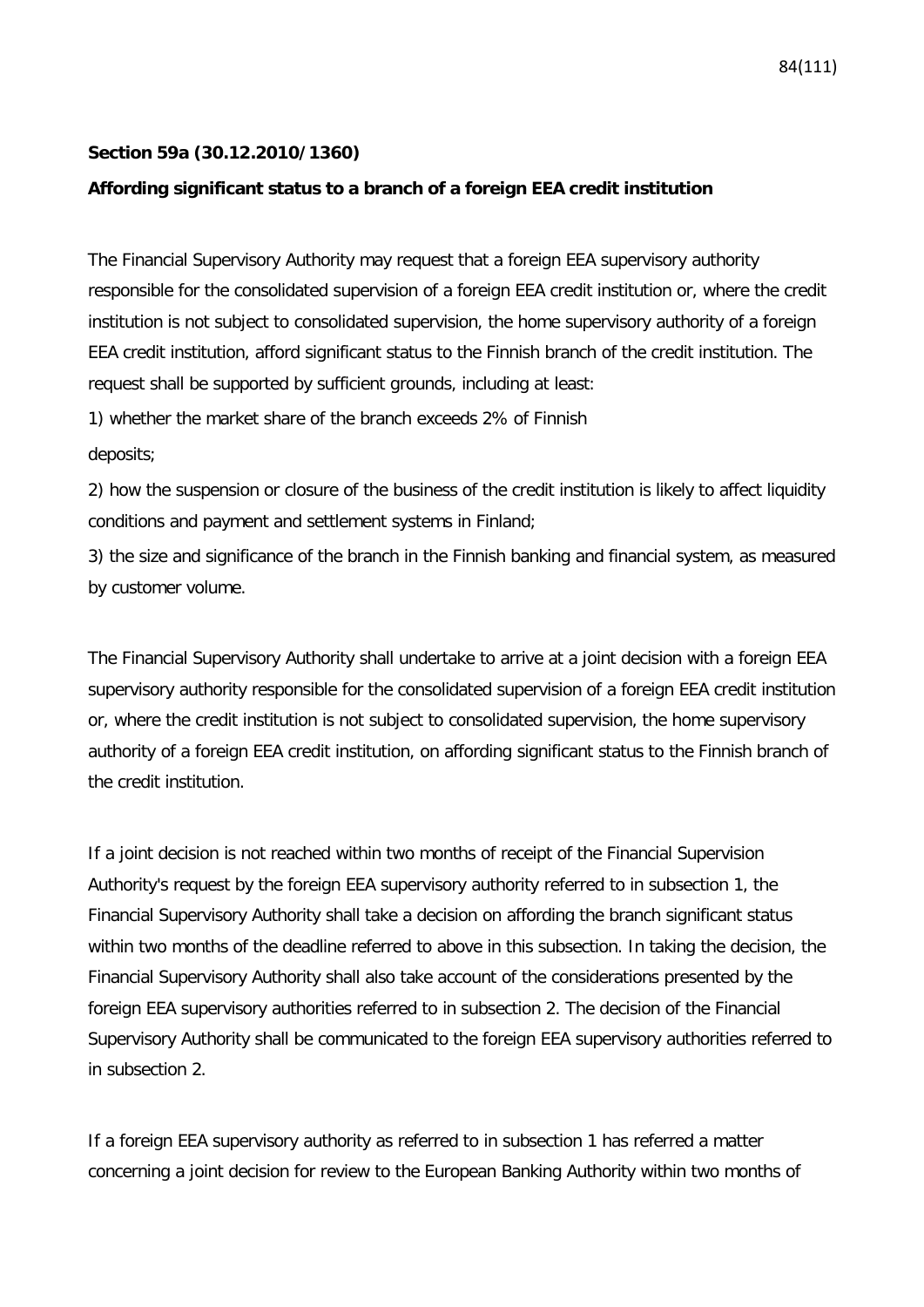receipt of the Financial Supervisory Authority's request referred to in subsection 1, the Financial Supervisory Authority shall await the decision of the European Banking Authority and act in accordance with it. (9.12.2011/1242)

#### **Section 60 (8.8.2014/611)**

## **Inspection of foreign EEA branches and access to information from foreign EEA branches and other foreign supervised entities**

The home supervisory authority may, within its competence, undertake an inspection, either itself or through a representative, of the business of a foreign EEA branch to such extent as is necessary for the supervision of a foreign EEA supervised entity, provided that it has informed the Financial Supervisory Authority thereof in advance. The Financial Supervisory Authority has the right to participate in such an inspection.

The Financial Supervisory Authority may, upon request of the home supervisory authority, undertake an inspection of the business of a foreign EEA branch. The Financial Supervisory Authority's right to inspect and obtain information shall be governed by the provisions of chapter 3 on the right of the Financial Supervisory Authority to inspect and obtain information from supervised entities, section 34 on the right to employ outside expert advisers, and section 33a on the right to impose a fine to enforce the right to inspect and obtain information.

The Financial Supervisory Authority may obtain any information from a foreign EEA branch as is necessary for supervision and may undertake an inspection of the business of a foreign EEA branch, upon request of the home supervisory authority, or on its own initiative after submitting advance notification thereof to the home supervisory authority, if this is justifiable in terms of financial stability or performance of the Financial Supervisory Authority's duties laid down elsewhere in law. The Financial Supervisory Authority's right to inspect and obtain information shall be governed by the provisions of chapter 3 on the right of the Financial Supervisory Authority to inspect and obtain information from supervised entities, section 34 on the right to employ outside expert advisers, and section 33a on the right to impose a fine to enforce the right to inspect and obtain information. The above provisions of this subsection on EEA branches shall apply equally to the permanent Finnish offices of foreign EEA supplementary pension institutions.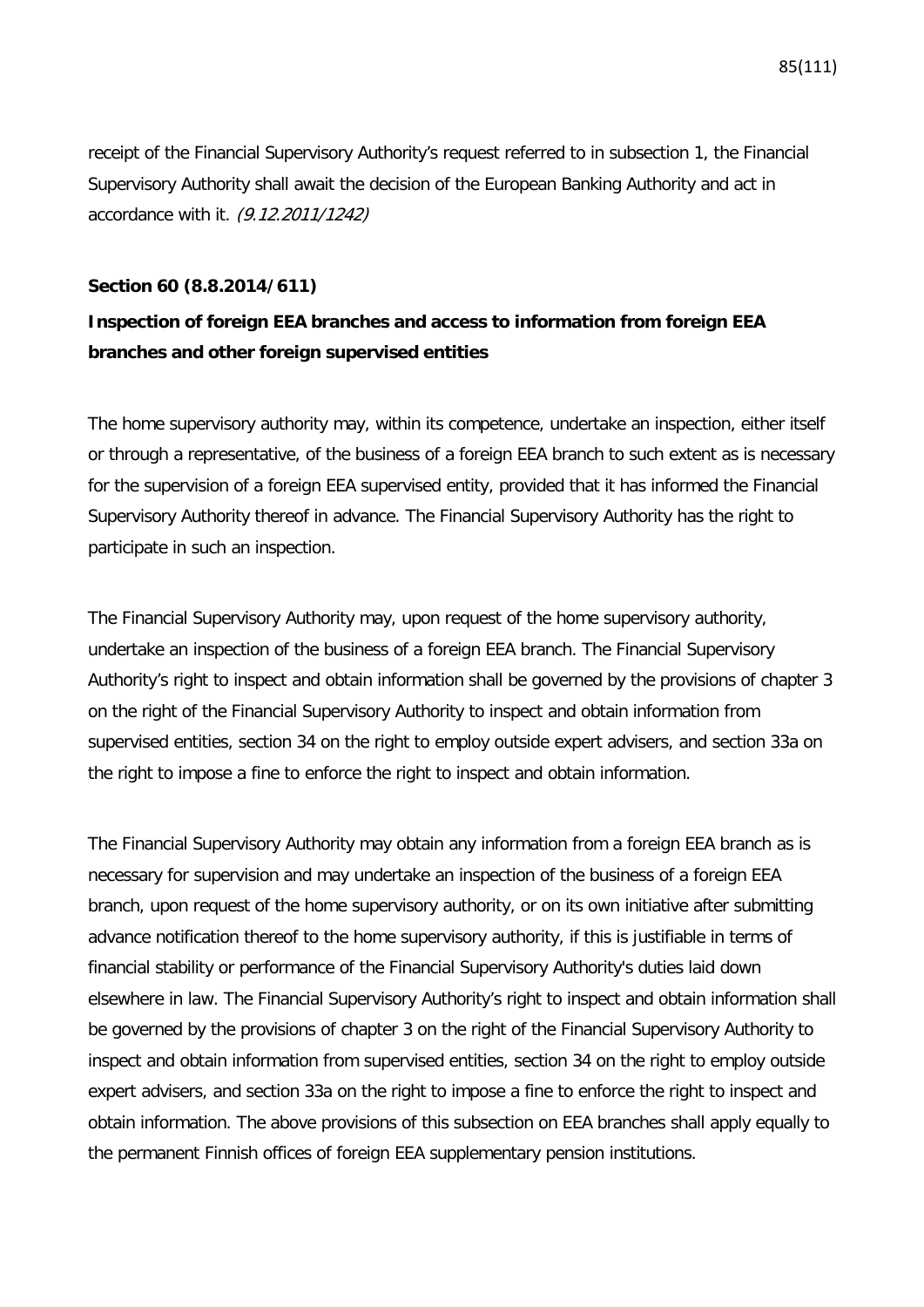The Financial Supervisory Authority shall have the right to obtain any information necessary for the performance of the duties provided for in this Act and elsewhere in law from foreign EEA supplementary pension institutions and foreign supervised entities providing services in Finland without establishing a branch.

The Financial Supervisory Authority may issue regulations applying to foreign EEA branches and foreign EEA supplementary pension institutions, as referred to in subsection 3, regarding the regular reporting of such information to the Financial Supervisory Authority as is necessary for the performance of the duties referred to in section 3, subsection 3, paragraphs 3 and 5. The Financial Supervisory Authority may further issue regulations on regular reporting to the Financial Supervisory Authority of other information as referred to in section 18, subsection 2, if this is necessary for the performance of the duties assigned to the Financial Supervisory Authority under an agreement as referred to in section 67.

The Financial Supervisory Authority shall notify the home supervisory authority of the information obtained by virtue of this section in so far as such information is significant for the Supervisory Review and Evaluation of the credit institution as a whole or for the stability of Finnish financial markets.

## **Section 61 (14.12.2012/752)**

**Notification of measures directed at foreign EEA branches and other foreign EEA supervised entities and regulated markets supervised by other EEA member states, and restriction and prohibition of the business activities of foreign EEA branches and other foreign EEA supervised entities (8.8.2014/611)**

Where the Financial Supervisory Authority has justifiable cause to suspect that a foreign EEA branch fails to comply with the conditions in the interest of the public good referred to in section 59 or its obligations under Finnish financial market legislation, or any provisions or regulations issued thereunder, or any branch-specific business rules, the Financial Supervisory Authority may request the branch to redress the matter within a prescribed period of time. (8.8.2014/611)

In the event of failure to comply with the request referred to in subsection 1, the Financial Supervisory Authority shall inform the home supervisory authority.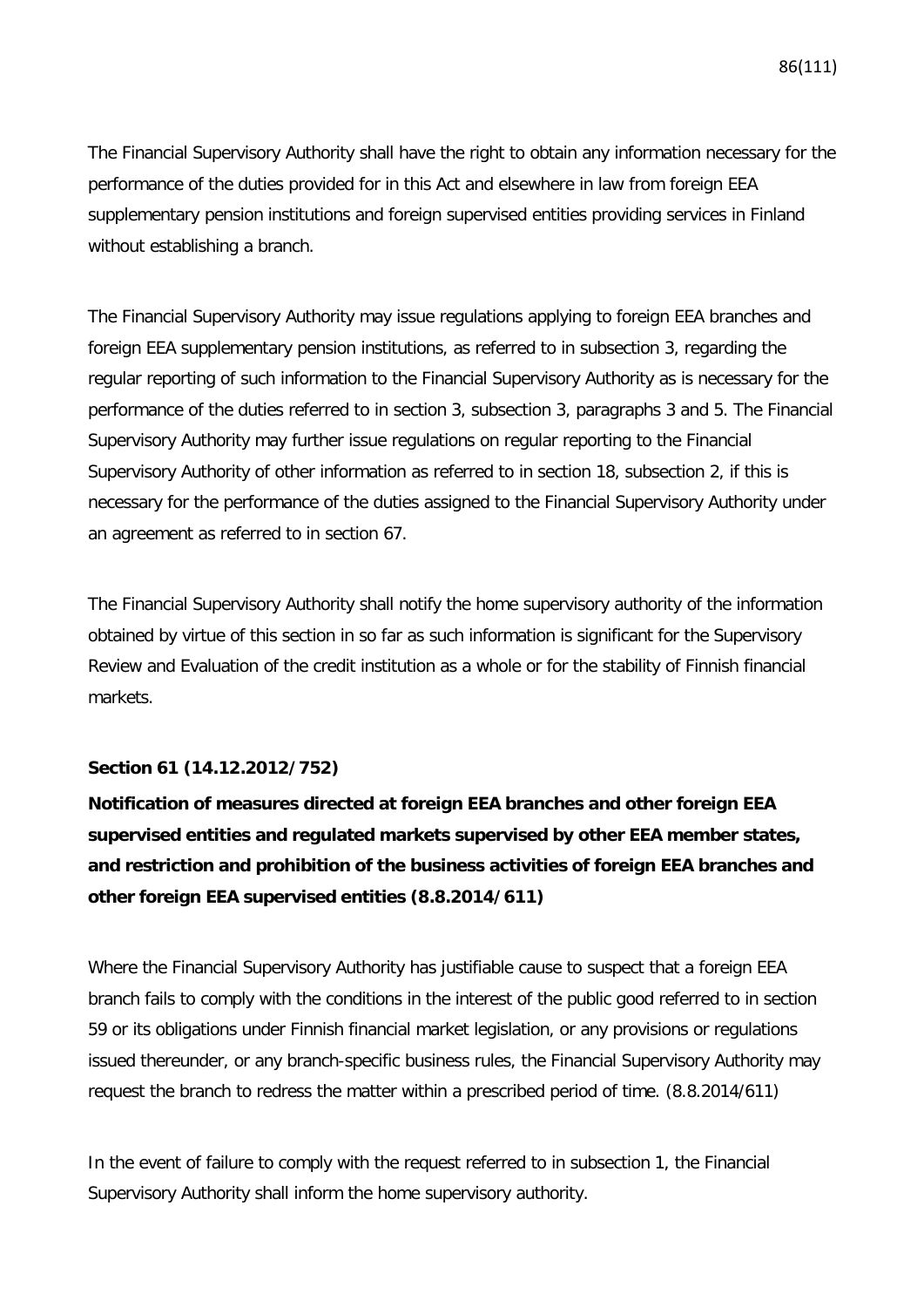Where the measures taken by the home supervisory authority prove insufficient, and the branch is continuing to be in violation of the provisions or regulations referred to in subsection 1, the Financial Supervisory Authority shall, after having so informed the home supervisory authority, issue the branch with a prohibition of execution or demand for correction as referred to in section 33, an administrative fine as referred to in section 38, a public warning as referred to in section 39 or a penalty payment as referred to in section 40 , or impose a conditional fine as referred to in section 33a to prohibit the branch from continuing to be in violation of the provisions or regulations, or prohibit the branch from continuing the conduct of business in whole or in part. (7.3.2014/170)

The provisions of subsection 3 notwithstanding, the Financial Supervisory Authority may immediately take such measures as referred to in subsection 3 where:

1) the branch fails to comply with the financial market provisions applicable to it or any regulations issued thereunder, or any branch-specific business rules, and such measures are necessary for safeguarding the public good; or

2) the branch fails to comply with such provisions applicable to it or regulations issued thereunder, or any branch-specific business rules the supervision of which is entrusted to the Financial Supervisory Authority under another act.

The Financial Supervisory Authority shall inform the foreign EEA supervisory authority, and in the cases referred to in the European Union directives governing financial markets, the European Commission and the competent European Supervisory Authority, of the measures taken to bring an end to the practices in violation of the provisions, regulations, rules or conditions as referred to in subsection 1.

The above provisions of this section shall also apply to foreign EEA supplementary pension institutions and to foreign supervised entities providing services in Finland without establishing a branch.

The provisions of this section on foreign supervised entities shall also apply to a market operator equivalent to a stock exchange, as referred to in chapter 3, section 1 of the Act on Trading in Financial Instruments operating in Finland and supervised by the authority of another EEA member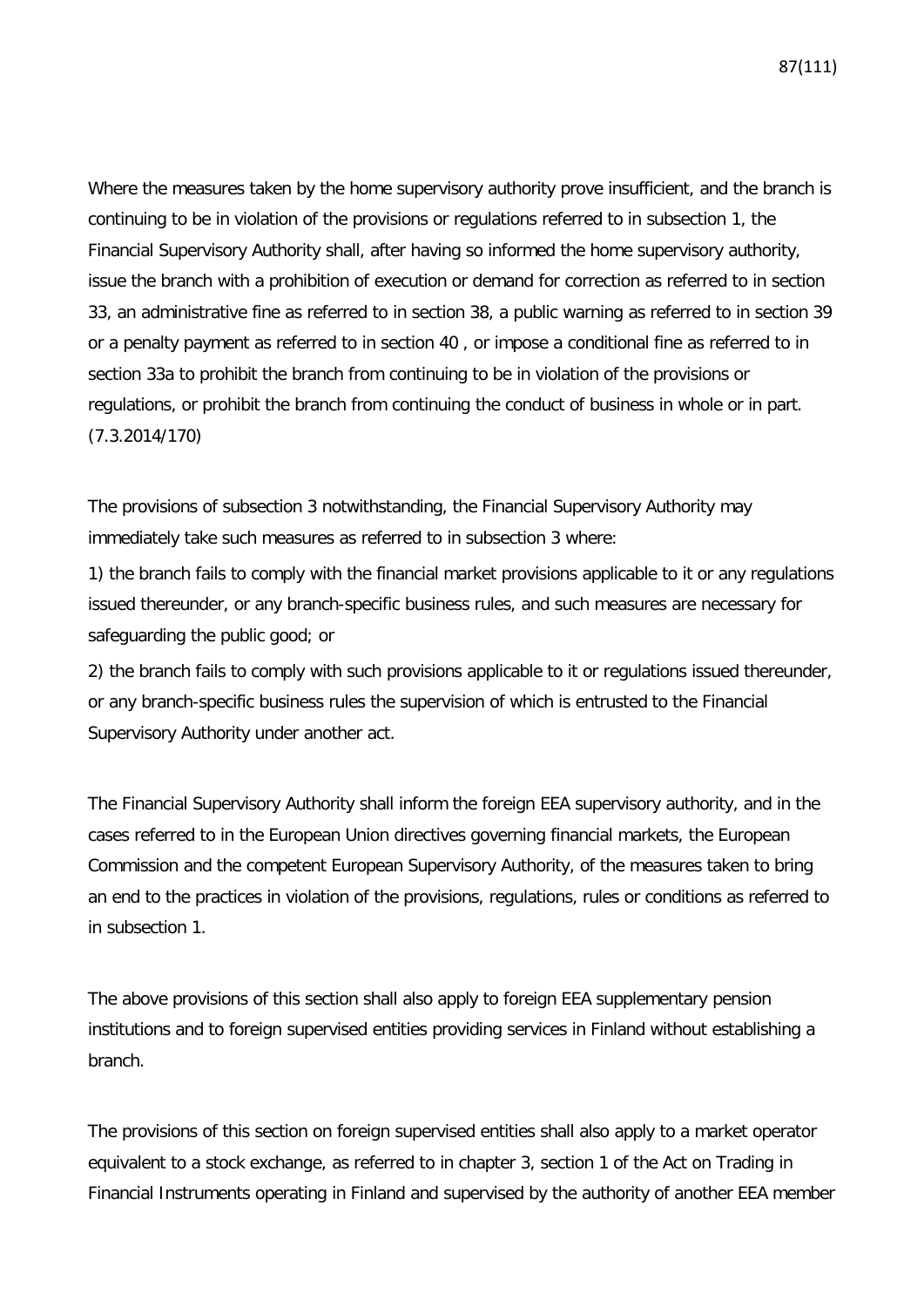state and to a multilateral or organised trading facility maintained by the regulated market. (28.12.2017/1071)

### **Section 61a (29.6.2016/520)**

### **Restriction of management activities**

The Financial Supervisory Authority can prohibit a person permanently from performing senior management tasks in a foreign EEA branch providing investment services if the person has repeatedly violated the provisions of Article 14 or 15 of the Market Abuse Regulation.

### **Cooperation concerning group supervision**

### **Section 62 (8.8.2014/611)**

# **Exchange of information related to the granting and withdrawal of authorisation and to owner control**

Provisions on the obligation of the Financial Supervisory Authority to inform the foreign EEA supervisory authorities responsible for the supervision of a supervised entity's parent company, and subsidiaries of the parent company, of an application for authorisation submitted by, and authorisation granted to, the supervised entity, and on cooperation with foreign EEA supervisory authorities in the control of the owners of the supervised entity are laid down in the Credit Institutions Act, the Investment Services Act, the Act on Common Funds, the Act on Alternative Investment Fund Managers and the Insurance Companies Act.

Where the Financial Supervisory Authority is responsible for the group-wide supervision of a supervised entity, the Financial Supervisory Authority shall forthwith, after having been notified by the foreign authority that authorisation has been granted to a foreign supervised entity subject to group-wide supervision or that an application for such authorisation has been submitted, report to the authority responsible for granting the authorisation and to the competent EU supervisory authority information on:

1) the structure of the group;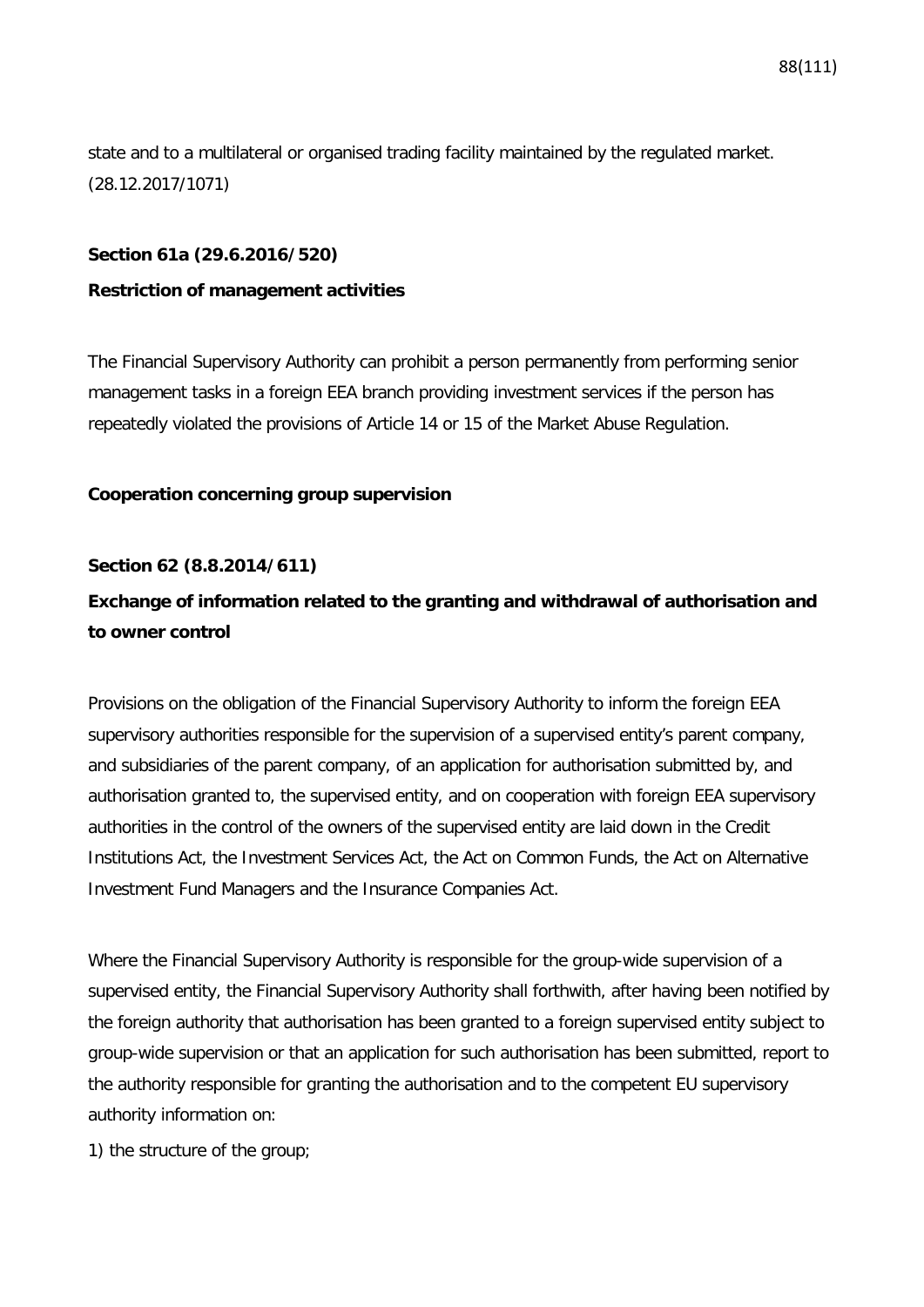2) such owners of the parent company who have at least a major or significant holding in the supervised entity as referred to in chapter 3, section 1 of the Credit Institutions Act, chapter 1, section 26, paragraph 14 of the Investment Services Act, section 11 of the Act on the Supervision of Insurance and Financial Conglomerates, section 21a of the Payment Institutions Act, section 16 of the Act on Common Funds, chapter 7, section 9 or chapter 14 section 9 of the Act on Alternative Investment Fund Managers, or chapter 4, section 5 of the Insurance Companies Act; and (28.12.2017/1071)

3) the group-wide administration, internal control and risk management.

## **Section 63**

# **Right to obtain and inspect information on Finnish member companies of foreign EEA conglomerates**

The Financial Supervisory Authority may, upon the request of a foreign EEA supervisory authority, conduct an inspection of a Finnish member company of a foreign EEA conglomerate. The provisions of sections 18 and 24 shall apply to the right of the Financial Supervisory Authority to obtain and inspect information. The Financial Supervisory Authority may grant the requesting supervisory authority permission to participate in the inspection.

## **Section 64**

# **Right to obtain and inspect information on foreign member companies of conglomerates**

Where the Financial Supervisory Authority intends to conduct an inspection of a company situated in another EEA member state and member of a conglomerate the group supervision of which falls within its responsibility, it shall ask the supervisory authority of the relevant member state to conduct the inspection, if the member company is situated in another EEA member state. The Financial Supervisory Authority shall have the right to conduct the inspection itself or participate in the inspection if consent has been given by the authority addressed.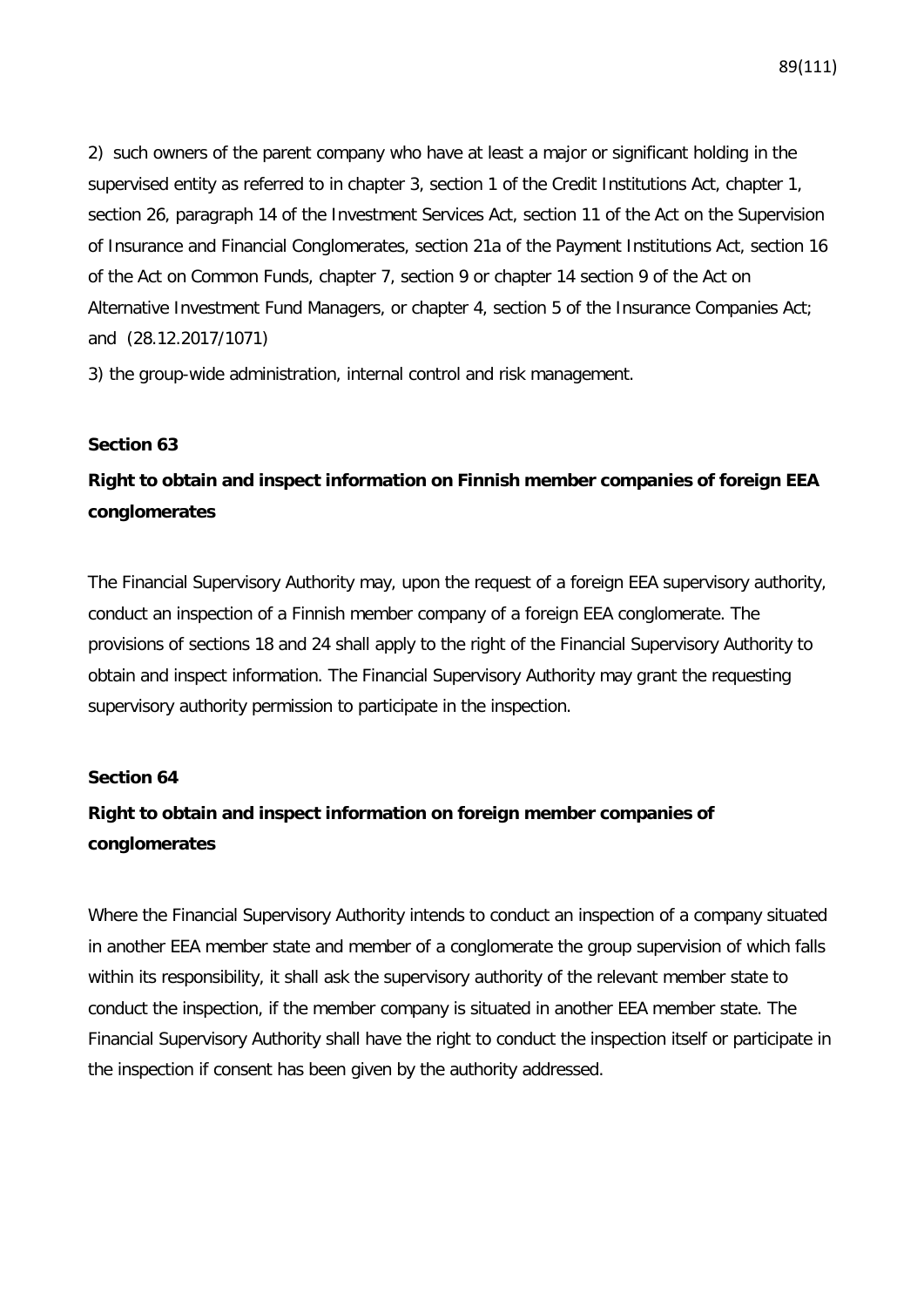### **Section 65**

# **Disclosure obligation of the Financial Supervisory Authority concerning the supervision of conglomerates (8.8.2014/611)**

Upon the request of a foreign EEA supervisory authority responsible for supervision of a foreign EEA conglomerate, the Financial Supervisory Authority shall submit to it all information in its possession necessary for the performance of group supervision.

In addition, if not otherwise agreed between the authorities responsible for the supervision of the member companies of a conglomerate, the Financial Supervisory Authority shall volunteer to the foreign EEA supervisory authority referred to in subsection 1 any information in its possession that is essential for group supervision, or if the Financial Supervisory Authority is responsible for group supervision, to the foreign EEA supervisory authorities responsible for supervision of the member companies of the conglomerate.

In addition to the provisions on disclosure requirements set out elsewhere in law, the Financial Supervisory Authority shall, without undue delay, disclose to the supervisory authorities referred to in subsections 1 and 2, and to any other authorities responsible for the smooth functioning of financial markets in their home member state, any information in its possession on matters that may jeopardise financial stability or cause major disruption of financial market operations in said member states.

Subsection 4 was repealed by the Act of 8.8.2014/611.

### **Section 65a (8.8.2014/611)**

### **Other cooperation in the supervision of conglomerates**

The Financial Supervisory Authority supervises compliance with the provisions on group-wide supervision in cooperation with the supervisory authorities responsible for supervision of the foreign supervised entities of the same conglomerate.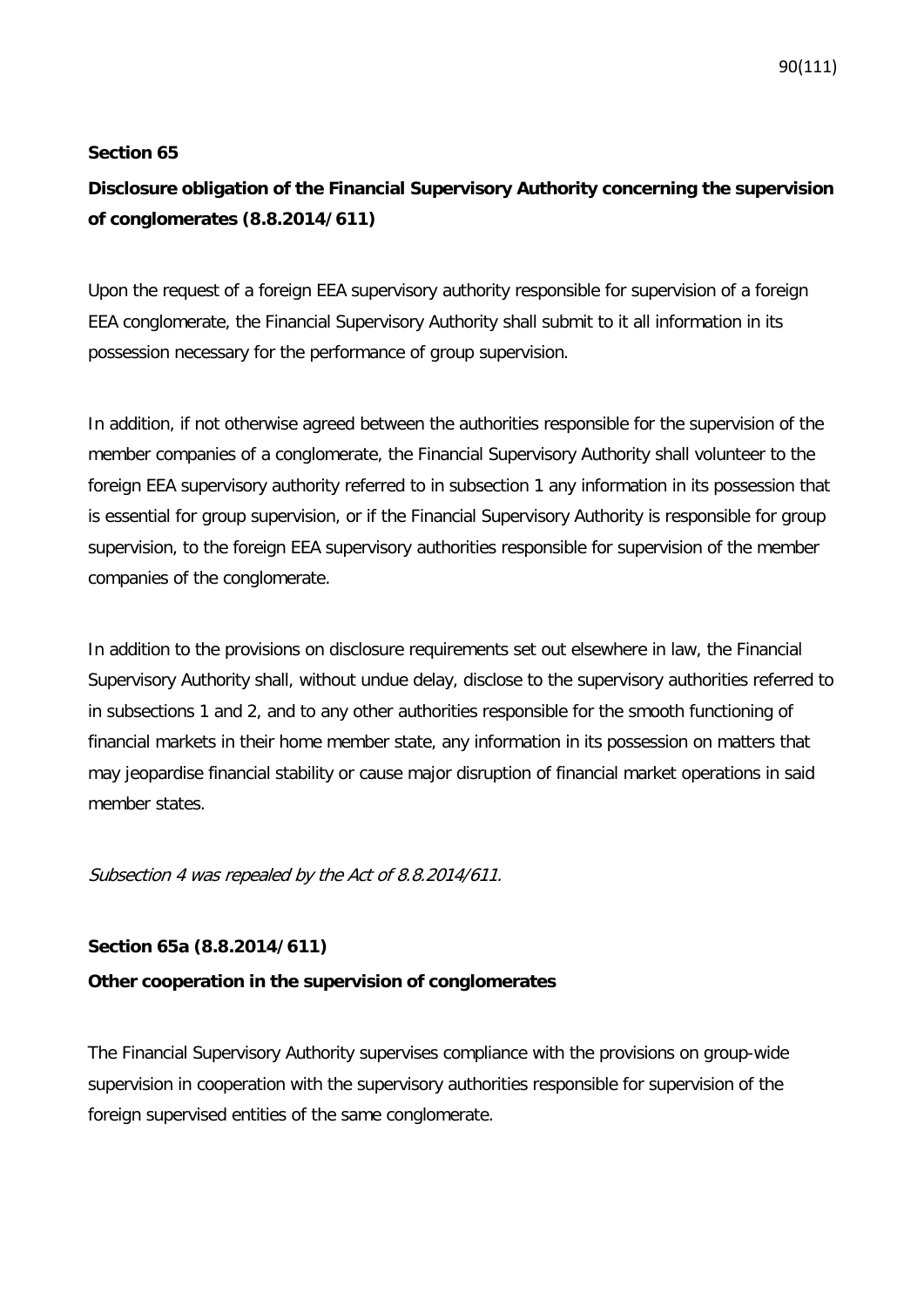Unless the urgency of the matter warrants otherwise, the Financial Supervisory Authority shall, before taking a decision that may have a significant impact on a foreign EEA supervised entity, consult the supervisory authority of the supervised entity where the decision concerns:

1) a significant change in the ownership or administrative structure of the supervised entity;

2) a decision as referred to in section 32a prohibiting the acquisition of a significant holding;

3) the imposition of a significant administrative sanction on a supervised entity:

4) the setting of a counter-cyclical buffer requirement on a supervised entity; or

5) the adoption of a supervisory measure related to a supervised entity that significantly restricts its business.

In the case referred to in subsection 2, paragraph 3 above, the Financial Supervisory Authority shall always consult the supervisory authority responsible for the group-wide supervision of the supervised entity.

Where the Financial Supervisory Authority is responsible for the group-wide supervision of the supervised entity, the Financial Supervisory Authority shall also perform the following duties, in addition to those specified elsewhere in law:

1) coordinate the compilation and distribution of data necessary for supervision;

2) plan and coordinate the supervisory measures in cooperation with other EEA supervisory authorities participating in the supervision and, in the event of a crisis or preparation therefore, where necessary, in cooperation with the central banks of the appropriate EEA member states.

Where the Financial Supervisory Authority, for the performance of its duties, requires information on a foreign company equivalent to a supervised entity and member of a conglomerate the supervision of which is entrusted to the Financial Supervisory Authority, such request for information shall first be addressed to the authority responsible for the supervision of said company. Where the Financial Supervisory Authority requires such information on a member company of a conglomerate the supervision of which is entrusted to another supervisory authority, such request for information shall first be addressed to the authority responsible for the groupwide supervision of said conglomerate.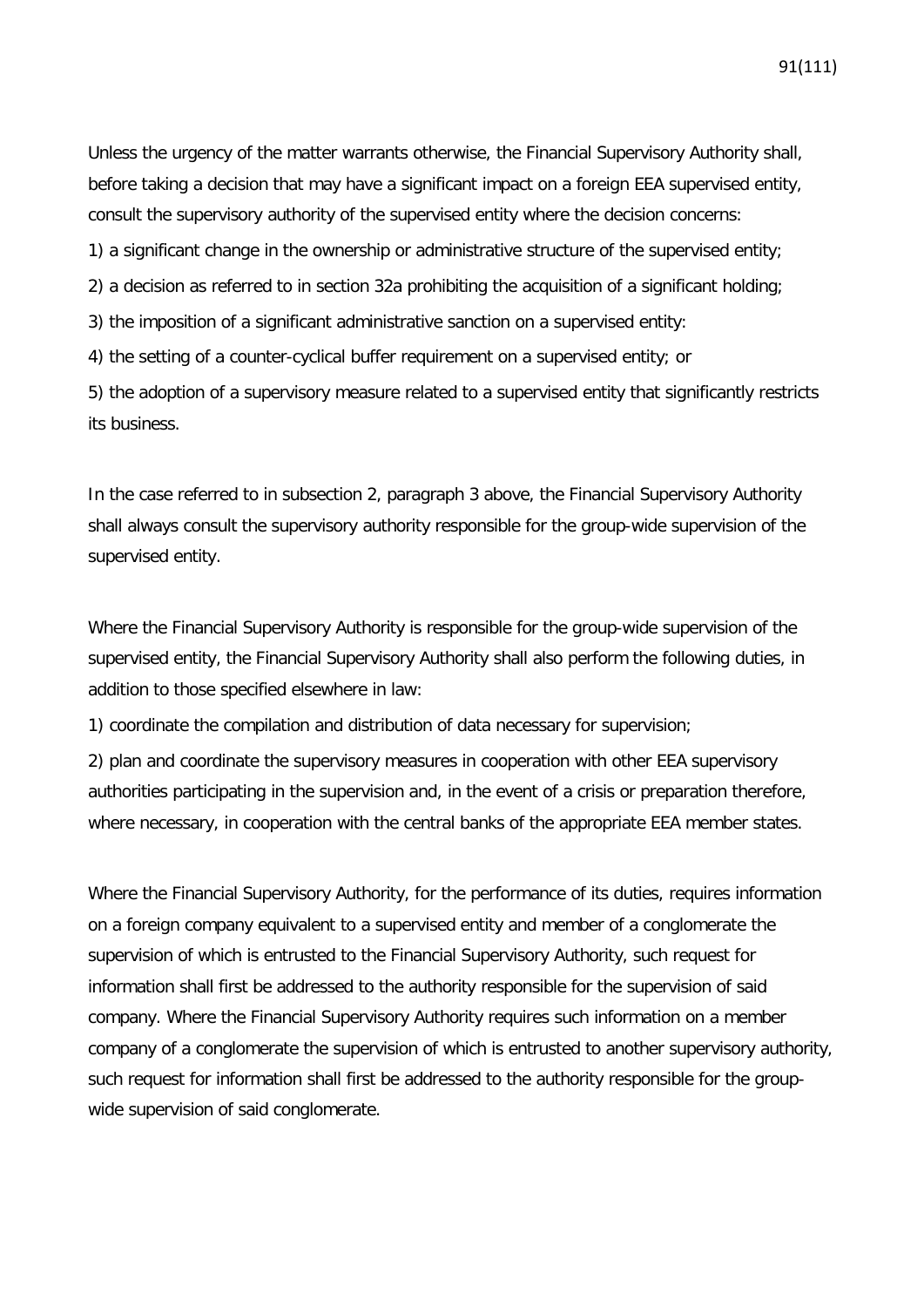## **Section 65b (13.12.2013/985)**

### **Establishment of a college of supervisors**

The Financial Supervisory Authority shall establish a college of supervisors if:

1) the Financial Supervisory Authority is responsible for the group-wide supervision of a supervised entity and

the group includes a supervised entity authorised in another EEA member state, or a supervised entity of the consolidation group has established a significant branch in another EEA member state; or

2) a Finnish credit institution which is not subject to consolidated supervision has established a significant branch in another EEA member state.

Foreign EEA supervisory authorities and European supervisory authorities supervising the activities of supervised entities and branches, as referred to in subsection 1 above, have the right to participate in the college of supervisors. Where necessary, the Financial Supervisory Authority may invite representatives of the central banks of EEA member states and the supervisory authorities of non-EEA member states corresponding to the Financial Supervisory Authority to participate in the college of supervisors. (20.3.2015/311)

## **Section 65c (30.12.2010/1360)**

### **Mission and activities of the college of supervisors**

The mission of the college of supervisors is to facilitate cooperation among supervisory authorities in the supervision of relevant supervised entities and branches. The Financial Supervisory Authority shall confirm the written operating policies on supervisory cooperation for the college of supervisors. Before confirming such operating policies, the Financial Supervisory Authority shall consult with the foreign EEA supervisory authorities participating in the college of supervisors. (20.3.2015/311)

The operating policies referred to in subsection 1 above shall cover at least the following issues:

- 1) exchange of information;
- 2) possible agreement on voluntary allocation of duties and responsibilities;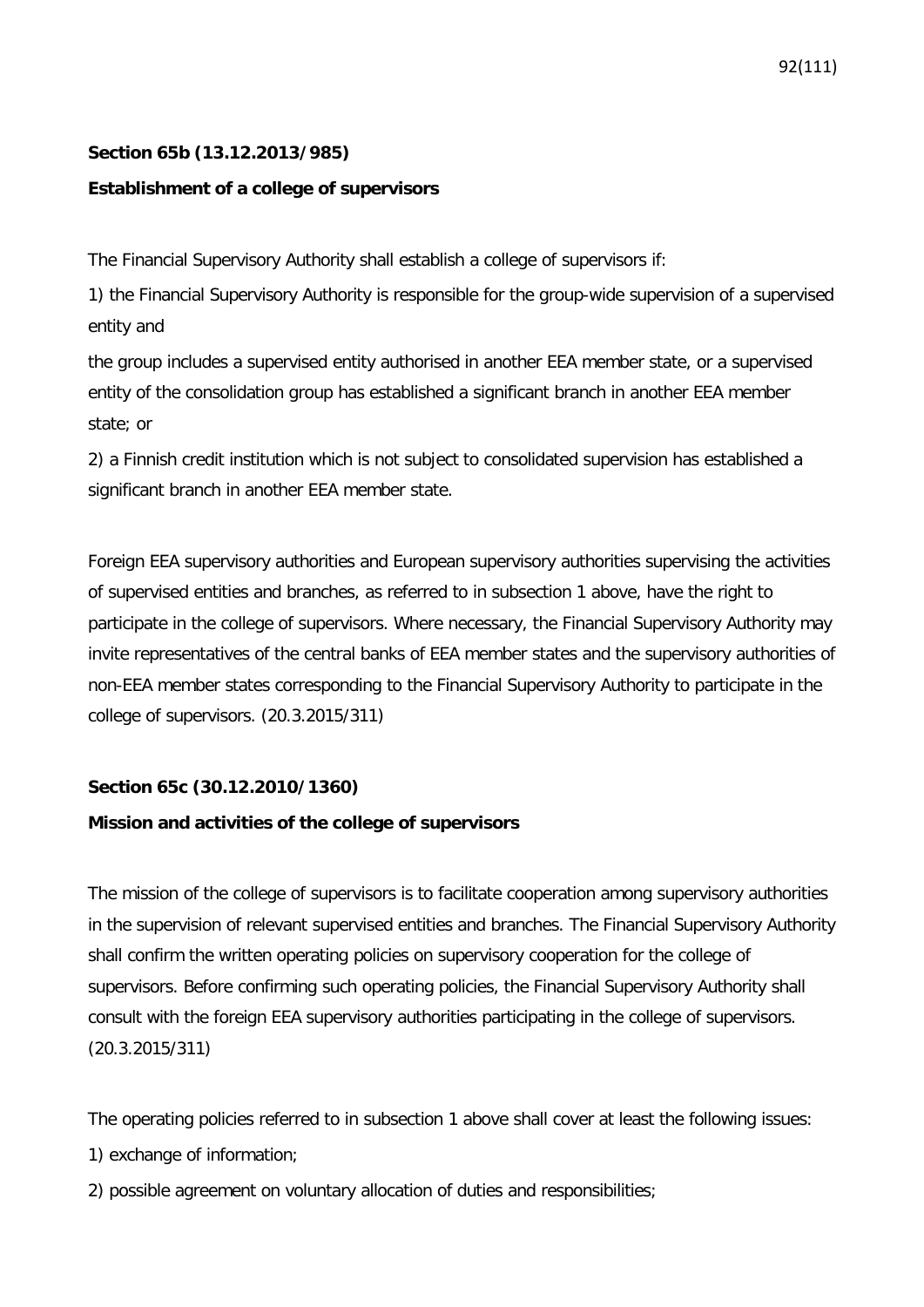3) supervisory plan and other procedures for conducting a supervisory review and evaluation as referred to in chapter 11, section 2 of the Credit Institutions Act and section 31, paragraph 2 of the Act on the Supervision of Financial and Insurance Conglomerates;

4) removal of unnecessary overlapping requirements to ensure more efficient supervision;

5) preparation for crisis and operation in a crisis situation;

6) the principles under which the Financial Supervisory Authority may restrict the right of a foreign supervisory authority to participate in the review of an individual case by the college of supervisors;

7) consistent enforcement of capital requirements in the application of section 65b, subsection 1, paragraph 1; and

8) procedures for making decisions referred to in chapter 26, sections 6, 28, 30 and 32, and for implementing the obligation to notify referred to in chapter 26, section 11, subsection 4. of the Insurance Companies Act.

(20.3.2015/311)

Meetings of the college of supervisors shall be convened by the Financial Supervisory Authority, which shall also chair the meetings. The Financial Supervisory Authority shall inform the European supervisory authorities of the activities of the college of supervisors. (13.12.2013/985)

The Financial Supervisory Authority shall notify the foreign supervisory authorities within the college of supervisors in advance of the issues to be reviewed at college meetings and duly inform those supervisory authorities within the college not present at a decision-making meeting of the decisions.

#### **Cooperation in the field of group-wide supervision and other cooperation**

### **Section 65d (1.12.2017/820)**

**Cooperation in the setting and reciprocation of the systemic risk buffer requirement**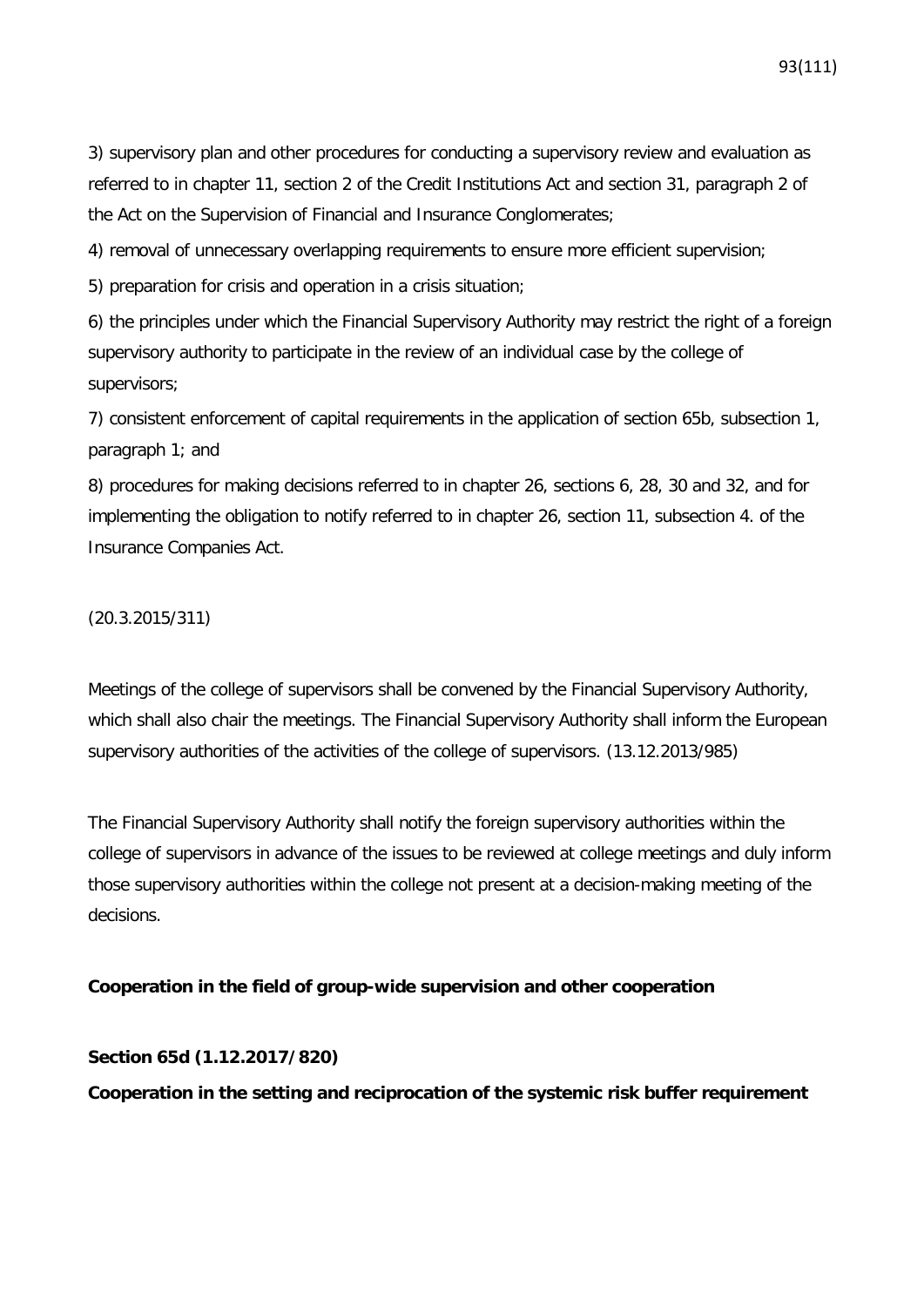In addition to the provisions laid down in section 65a, the Financial Supervisory Authority shall when setting, adjusting or keeping unchanged the systemic risk buffer requirement as referred to in chapter 10, section 4, subsection 1 of the Credit Institutions Act:

1) notify the European Commission, the European Systemic Risk Board, the European Banking Authority and the relevant competent authorities and third country supervisory authorities equivalent to a competent authority no later than one calendar month before publication of the decision, where the systemic risk buffer rate is 1-3%,

2) without undue delay notify the European Commission, the European Systemic Risk Board and the European Banking Authority, where the systemic risk buffer rate is above 3% but not higher than 5%,

3) without undue delay notify the competent authority of the relevant member state, the European Commission and the European Systemic Risk Board of a decision applied to a credit institution the holding company of which is situated in another Member State.

If the recipient of the notification referred to in subsection 1, paragraph 3, objects to the setting of a systemic risk buffer requirement, the Financial Supervisory Authority may refer the matter to the European Banking Authority for review. The review of the matter is regulated in Article 19 of Regulation (EU) No 1093/2010 of the European Parliament and of the Council establishing a European Supervisory Authority (European Banking Authority), amending Decision No 716/2009/EC and repealing Commission Decision 2009/78/EC. The decision referred to in this subsection shall not be applied before the European Banking Authority has issued an interim decision in the matter.

### **Section 65e (1.12.2017/820)**

### **Reciprocation of the systemic risk buffer**

The Financial Supervisory Authority may take a decision on the reciprocation of a systemic risk buffer imposed by the competent authority of another Member State with the systemic risk buffer requirement as referred to in chapter 10, section 4 of the Credit Institutions Act, applicable to balance sheet items and off-balance sheet commitments located in the relevant Member State of credit institutions authorised in Finland.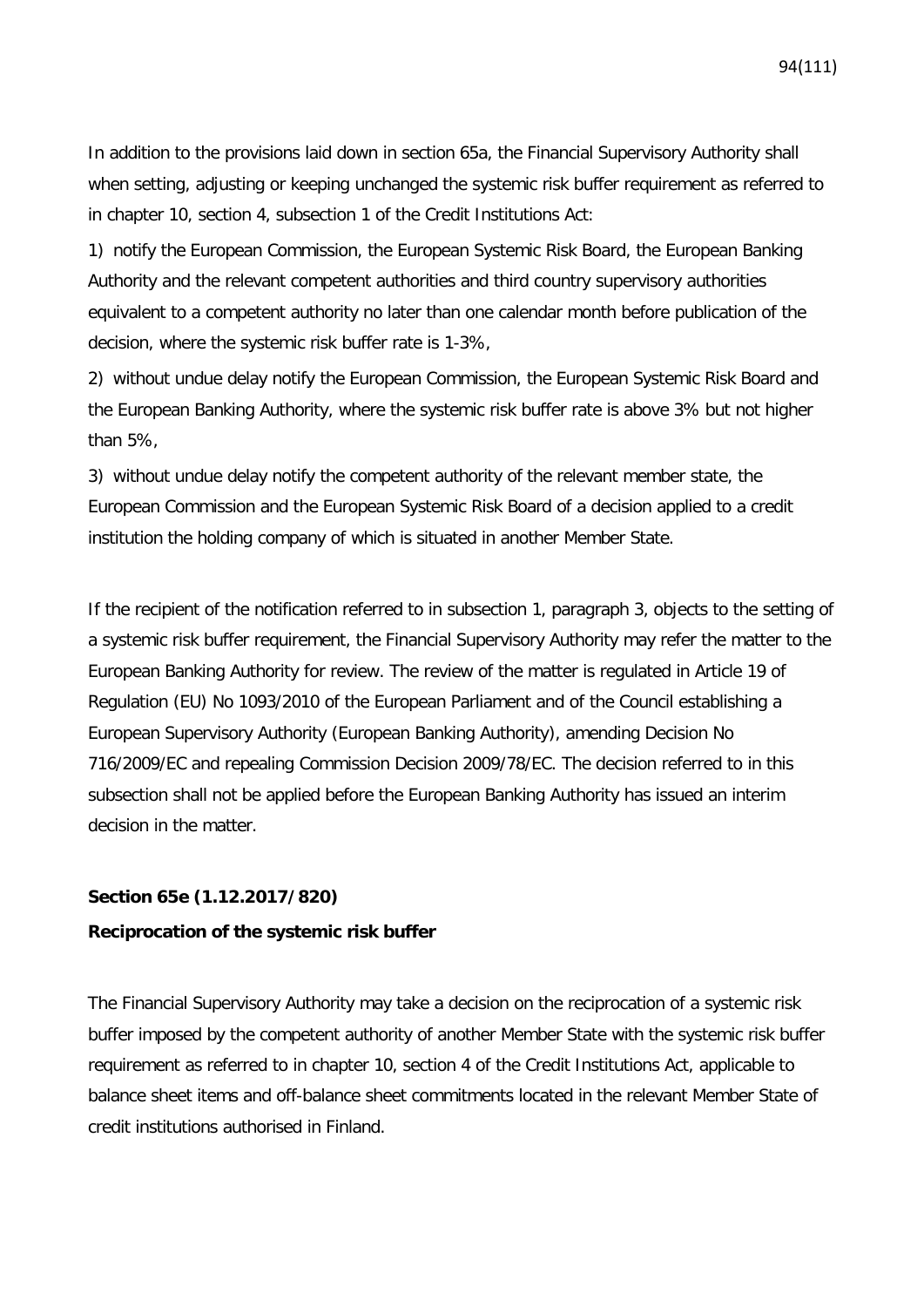The Financial Supervisory Authority may request the European Systemic Risk Board to recommend that other Member States reciprocate a systemic risk buffer set by Finland.

The Financial Supervisory Authority shall notify the European Commission, the European Systemic Risk Board, the European Banking Authority and the competent authority of the other Member State having set the systemic risk buffer.

### **Supervision agreements**

# **Section 66 (8.8.2014/611) Memoranda of Understanding (MoUs)**

The Financial Supervisory Authority shall contribute to ensuring that the principles and practices of the supervisory cooperation referred to above in this chapter shall be confirmed by a written Memorandum of Understanding (MoU) signed by all the supervisory authorities participating in supervision or group-wide supervision.

#### **Section 67**

### **Assignment of inspection duties**

The Financial Supervisory Authority may enter into an agreement with the home supervisory authority providing for the performance by the Financial Supervisory Authority of such inspection duties in respect of a foreign EEA supervised entity as are the responsibility of the home supervisory authority. The Financial Supervisory Authority may also enter into an agreement with the host supervisory authority providing for the performance by the host supervisory authority of inspection duties in respect of a supervised entity as are the responsibility of the Financial Supervisory Authority. (12.4.2013/254)

The Financial Supervisory Authority may enter into an agreement with a foreign EEA supervisory authority responsible for the group supervision of a foreign conglomerate, providing for the exercise by the Financial Supervisory Authority of duties related to group supervision which are the responsibility of the other EEA supervisory authority, or providing for the exercise by the foreign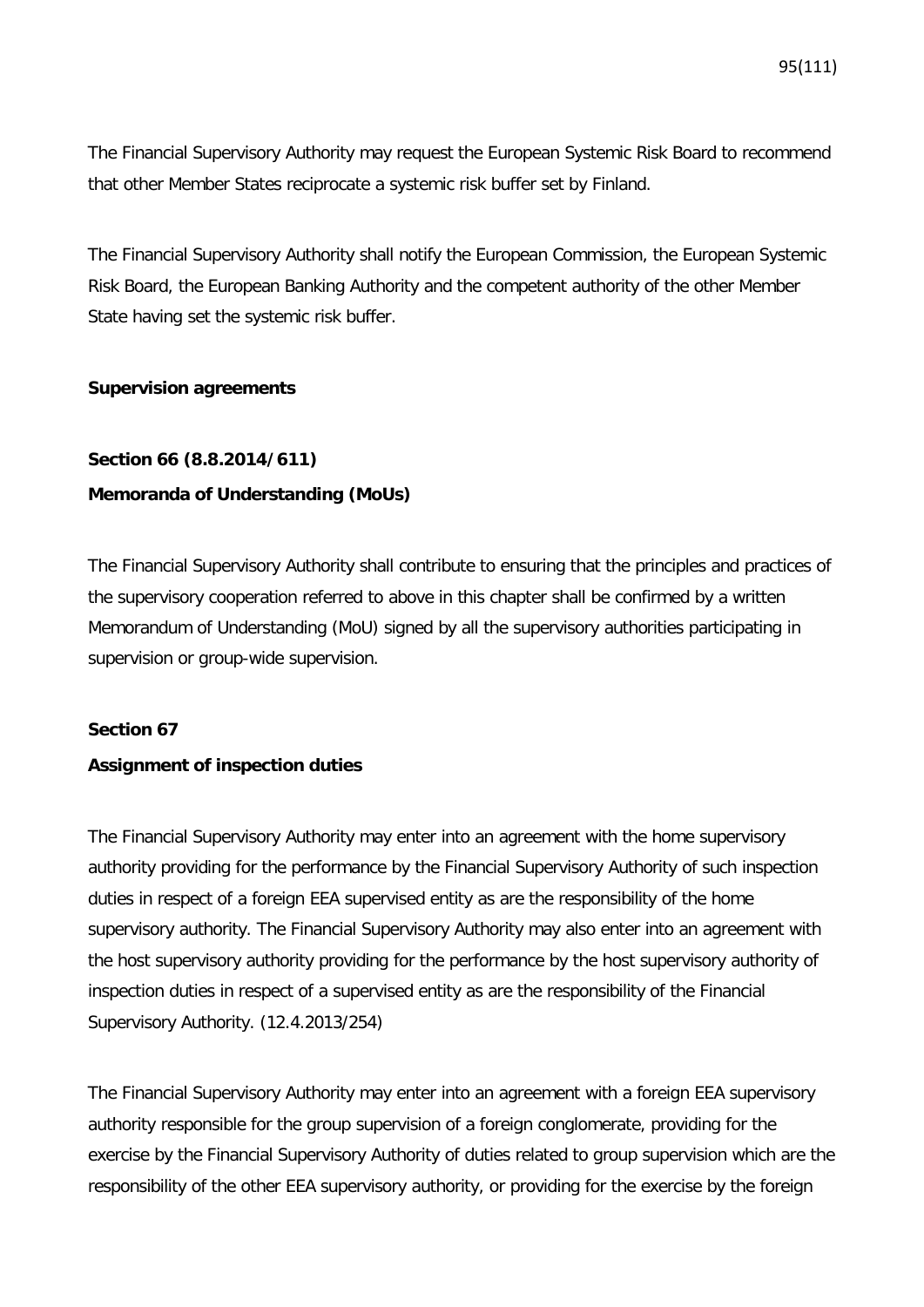EEA supervisory authority of inspection duties related to group supervision which are the responsibility of the Financial Supervisory Authority.

Compensation may be charged for acceptance of duties as referred to in this section. Compensation shall be charged for acceptance of duties other than those based on cooperation commitments under European Union legislation, unless the board of the Financial Supervisory Authority decides otherwise for a specific reason. Compensation may be payable for assignment of duties, as referred to in this section, to European supervisory authorities or foreign EEA supervisory authorities, provided that the assigned duties do not fall within the cooperation commitments of the European Supervisory Authorities or foreign EEA supervisory authorities, as referred to above. (19.12.2014/1198)

The provisions of sections 18, 19 and 23−25 governing the right of the Financial Supervisory Authority to obtain and inspect information, section 34 governing the right to employ external expert advisers and section 38 governing the conditional imposition of a fine to enforce the right to obtain and inspect information shall apply to the Financial Supervisory Authority in the discharge of inspection duties provided for under a supervision agreement as referred to in this section or based on consent given by the home supervisory authority in any other demonstrable form.

The Financial Supervisory Authority may assign decision-making power in respect of supervised entities to a foreign EEA supervisory authority as separately provided in the Credit Institutions Act, the Insurance Companies Act, the Investment Services Act and the Act on the Supervision of Financial and Insurance Conglomerates. (20.3.2015/311)

The Financial Supervisory Authority may only assign such decision making powers and such inspection duties as are necessary for the efficient supervision of supervised entities or conglomerates with cross-border activities. (4.3.2011/194)

The provisions on restriction of the assignment of decision-making power and inspection duties of subsection 6 shall apply equally to the assignment of decision-making power to the European Supervisory Authorities in such cases as referred to in the European Financial Supervision Regulations. (19.12.2014/1198)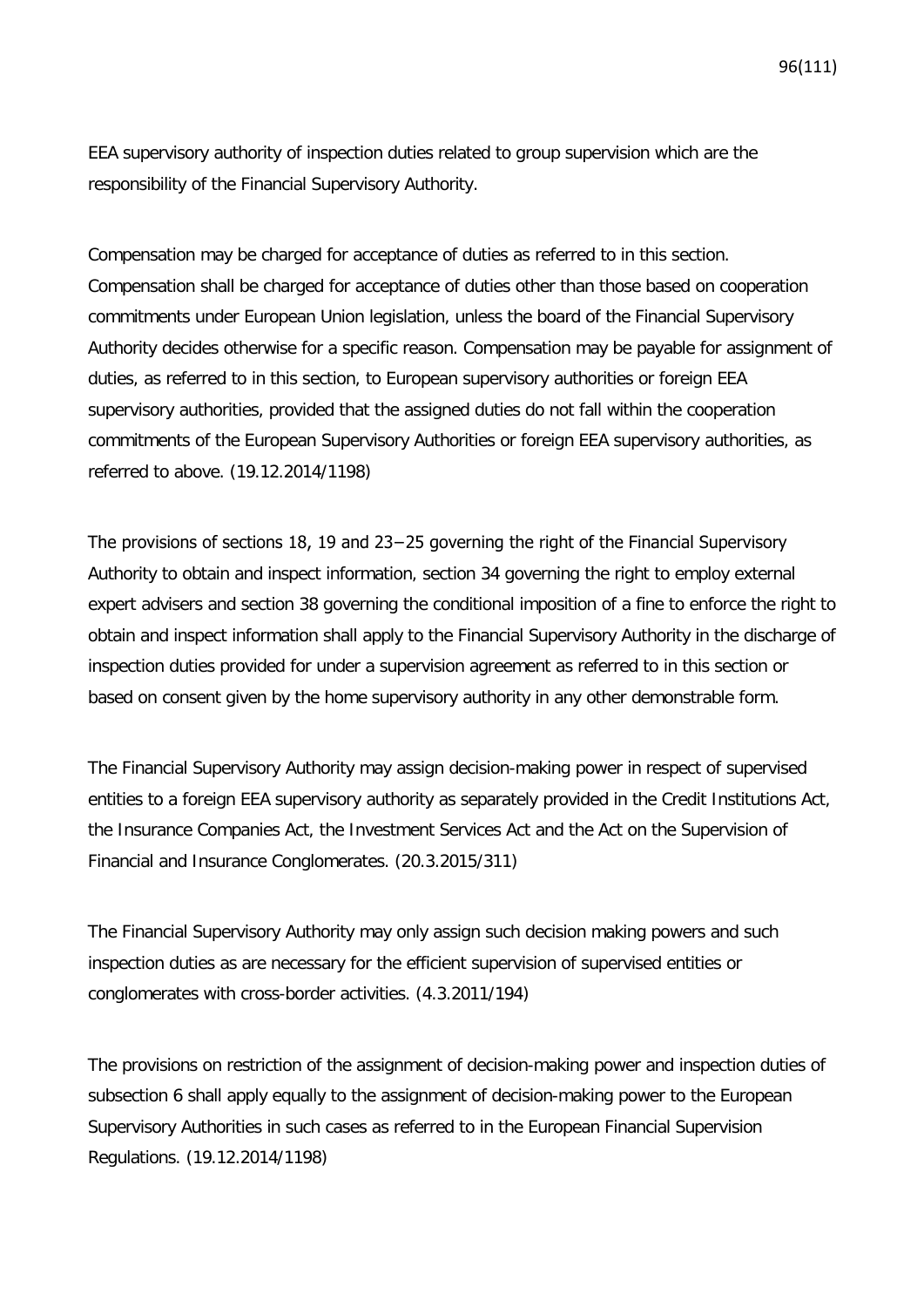The Financial Supervisory Authority shall notify the European Commission and the relevant European Supervisory Authority of the agreement referred to in this section, in keeping with the European Union financial market provisions. (9.12.2011/1242)

### **Chapter 7**

### **Coverage of the costs of the Financial Supervisory Authority**

### **Section 68**

### **Processing fees and supervision fees**

To meet the costs arising from the activities of the Financial Supervisory Authority, processing fees and supervision fees shall be collected. Provisions on the right of the Financial Supervisory Authority to charge compensation for the performance of the supervisory duties referred to in section 67 are set out in subsection 3 of said section.

The provisions of the Act on the Charge Criteria of the State (150/1992) shall apply to the processing fees payable for the issue of authorizations and provision of other services by the Financial Supervisory Authority. The Financial Supervisory Authority shall issue further regulations on the fees payable for the services and on the amount of such fees.

The Financial Supervisory Authority may collect a processing fee as referred to in the Act on the Charge Criteria of the State from a foreign EEA supervisory authority as referred to in sections 60 and 63 if the Financial Supervisory Authority, upon such authority's request, performs supervisory or inspection measures in respect of a branch or company as referred to in said sections. The Financial Supervisory Authority may also collect the processing fee referred to above directly from the branch if the fee cannot be collected from the foreign supervisory authority.

Separate provisions have been enacted on the supervision fees of the Financial Supervisory Authority.

# **Section 69 Liability for damages**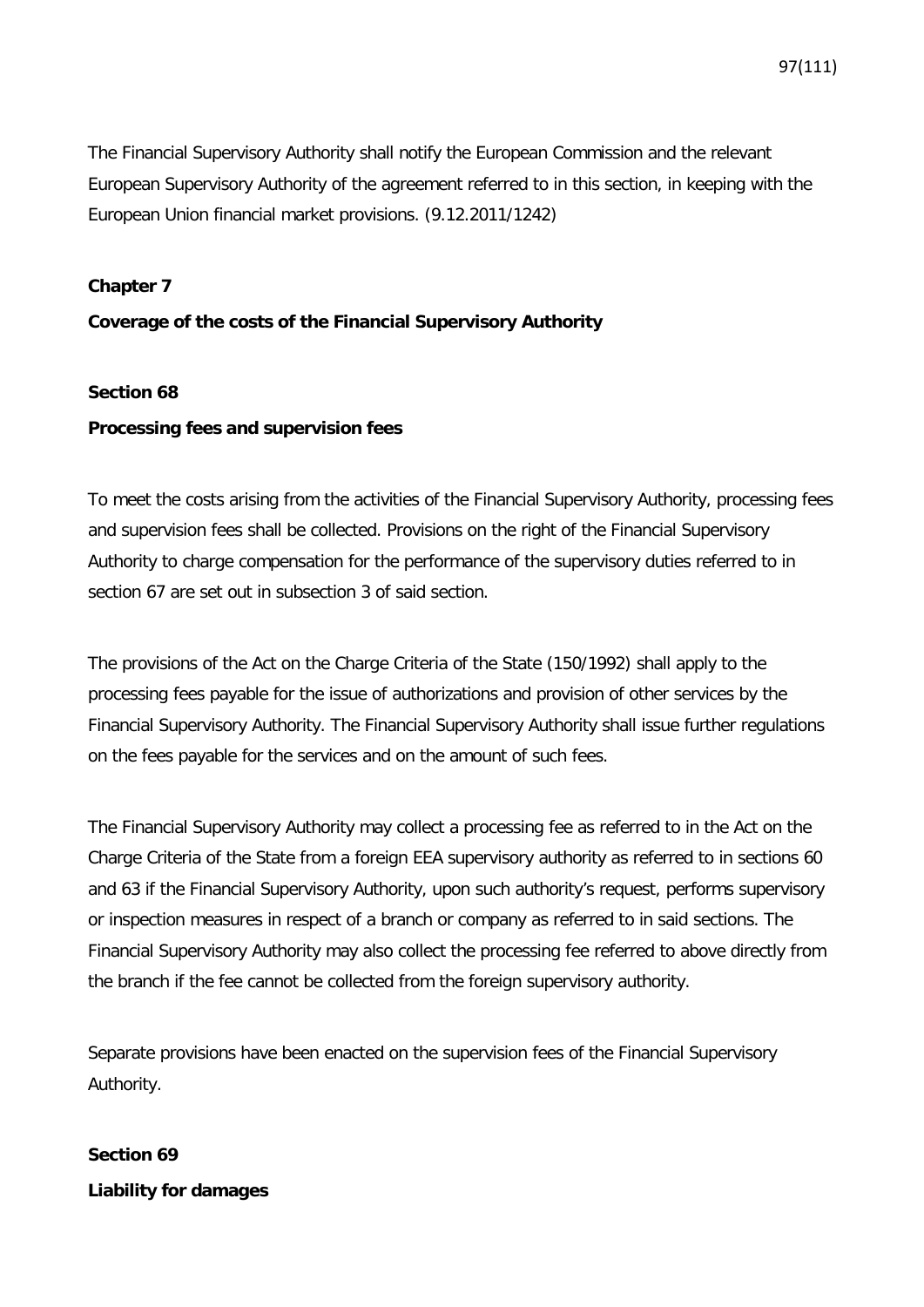The Bank of Finland shall be liable for any damages arising from an error or omission of the Financial Supervisory Authority as provided in the Tort Liability Act.

The Bank of Finland shall, without undue delay, be refunded by the government for any damages paid by virtue of subsection 1, to the extent the damages exceed the amount to be made available by the Bank of Finland to meet government needs by virtue of section 21, subsection 2 of the Act on the Bank of Finland.

### **Section 70**

### **Plan for covering a financial deficit**

If the amount of supervision fees and processing fees collected, together with any other income of the Financial Supervisory Authority, is in some year lower than 95% of the costs of the Financial Supervisory Authority (*deficit)*, the Financial Supervisory Authority shall draft a plan of measures for recovering the deficit, in connection with the preparation of the annual budget for the following year.

#### **Chapter 8**

#### **Miscellaneous provisions**

### **Section 71**

### **Right and obligation of disclosure**

In addition to the provisions of the Act on the Openness of Government Activities (621/1999), the Financial Supervisory Authority shall, confidentiality obligations notwithstanding, have the right to disclose information to:

1) the Ministry of Social Affairs and Health, the Ministry of Finance, the Finnish Resolution Authority and any other authorities supervising financial markets or responsible for the smooth functioning of financial markets, for the performance of their duties; (19.12.2014/1198)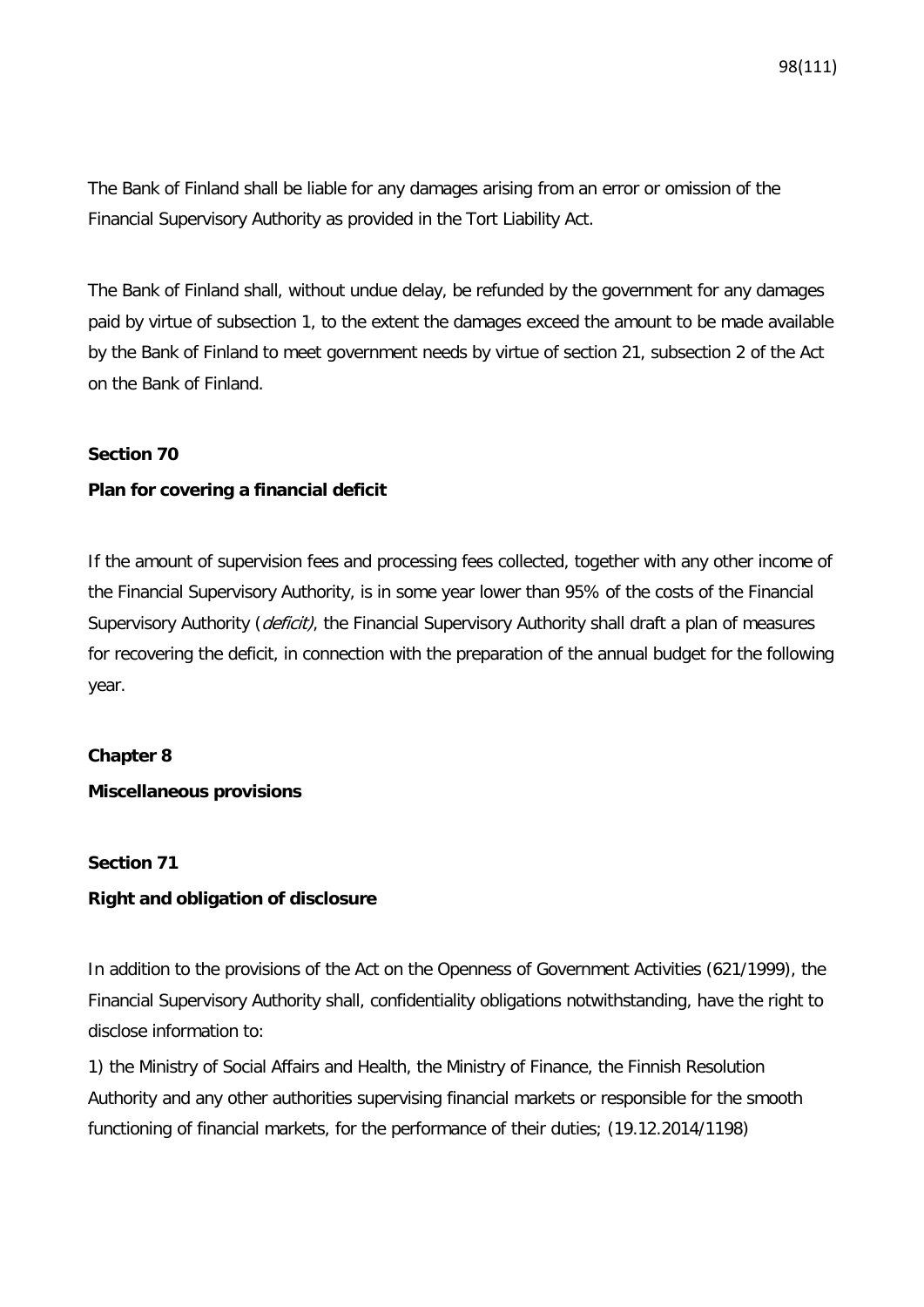2) the prosecuting and pre-trial investigation authorities of Finland or other EEA member states for the prevention and investigation of offences and for the imposition of business prohibitions under the Act on Business Prohibitions (1059/1985); (29.6.2016/520)

3) the financial supervisory authority of another EEA member state, the crisis resolution authority of another EEA member state, another authority responsible for the smooth functioning of financial markets in another EEA member state and the European Supervisory Authorities, the Joint Committee of the European Supervisory Authorities and the European Systemic Risk Board; (19.12.2014/1198)

4) the accounting board in connection with the consultation proceedings referred to in chapter 8, section 2, subsection 3 of the Accounting Act to the extent necessary for fulfilment of the supervisory duties provided in section 37 of this Act;

5) the property appraisal board of the Central Chamber of Commerce, as referred to in sections 18a–18e of the Real Estate Funds Act; (14.12.2012/752)

6) a Finnish authority or an authority of another EEA member state whose duties include participation in winding-up or bankruptcy proceedings or any similar proceedings against an authorised supervised entity or equivalent foreign supervised entity;

7) a Finnish authority or an authority of another EEA member state responsible for overseeing the bodies involved in winding-up or bankruptcy proceedings or any similar proceedings against an authorised supervised entity or equivalent foreign supervised entity;

8) a Finnish authority or an authority of another EEA member state responsible for overseeing persons conducting statutory audits of the accounts of a supervised entity or other financial market participant;

9) the independent actuaries of EEA member states who exercise judicial review of insurance companies, and the bodies responsible for overseeing such actuaries;

10) the authorities and bodies of EEA member states legally responsible for monitoring compliance with company law and for investigating offences;

11) the ECB, the Bank of Finland or the national central bank of another EEA member state, or another body exercising similar duties in the capacity of monetary policy authority, or any other authority responsible for payment systems oversight; (8.8.2014/611);

11 a) the Energy Authority for the performance of its duties; (28.12.2017/1071)

11b) the Finnish Competition and Consumer Authority for performance of its supervisory duties in the field of competition in respect of transactions related to the delivery and derivative contracts

99(111)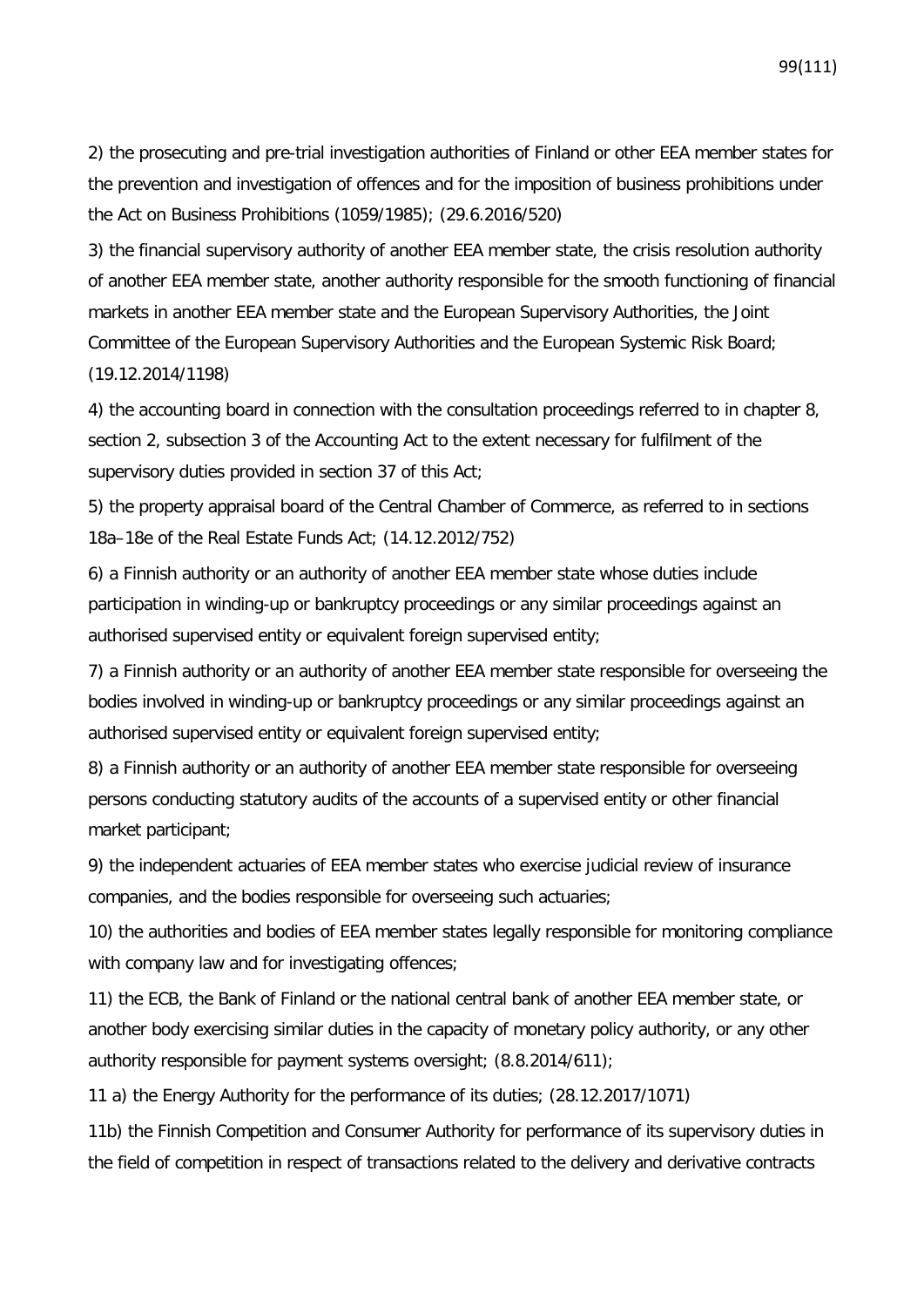on electricity and natural gas, information on which shall be preserved by the supplier of electricity or natural gas; (8.8.2014/651)

11c) the Cooperation Agency of the regulatory authorities in the field of energy and the authority of another EEA member state responsible for supervision of the markets for electricity and natural gas; (8.8.2014/651)

11d) a Finnish authority or an authority of an EEA member state that, under a regulation issued by virtue of Article 215 of the Treaty on the Functioning of the European Union, the Act on the Enforcement of Certain Obligations of Finland as a Member of the United Nations and of the European Union (659/1967) or the Act on the Freezing of Funds with a View to Combating Terrorism (325/2013), has the task of freezing assets of a natural person or a legal person, to the extent that this is necessary for completing the freezing-related tasks; (24.4.2015/505)

11 e) the Finnish or other EEA authorities or other public bodies responsible for the supervision, administration and regulation of physical agricultural markets by virtue of Regulation (EU) No 1308/2013 of the European Parliament and of the Council establishing a common organisation of the markets in agricultural products and repealing Council Regulations (EEC) No 992/72, (EEC) No 234/79, (EC) No 1037/2001 and (EC) No 1234/2007, for the performance of their duties; (28.12.2017/1071)

12) the authorities or bodies of a non-EEA member state, as referred to above in this subsection; (8.8.2014/611)

13) a deposit guarantee fund as referred to in the Credit Institutions Act and an investor compensation fund as referred to in the Investment Services Act, for the performance of their duties. (8.8.2014/611)

14) the occupational safety and health authorities for the performance of their duties and for compliance with the cooperation obligations laid down in Article 8 of Commission implementing directive (EU) 2015/2392 on Regulation (EU) No 596/2014 of the European Parliament and of the Council as regards reporting to competent authorities of actual or potential infringements of that Regulation, hereinafter referred to as the Market Abuse Regulation Implementing Directive; (28.6.2017/446)

15) the authorities referred to in chapter 7, section 1, subsection 1, and the bar association referred to in subsection 2, of the Act on Preventing Money Laundering and Terrorist Financing, and equivalent authorities or institutions of other EEA countries concerning matters that are essential for the prevention and detection of money laundering and terrorist financing, and to the Financial Intelligence Unit for the performance of its duties; (26.4.2019/574)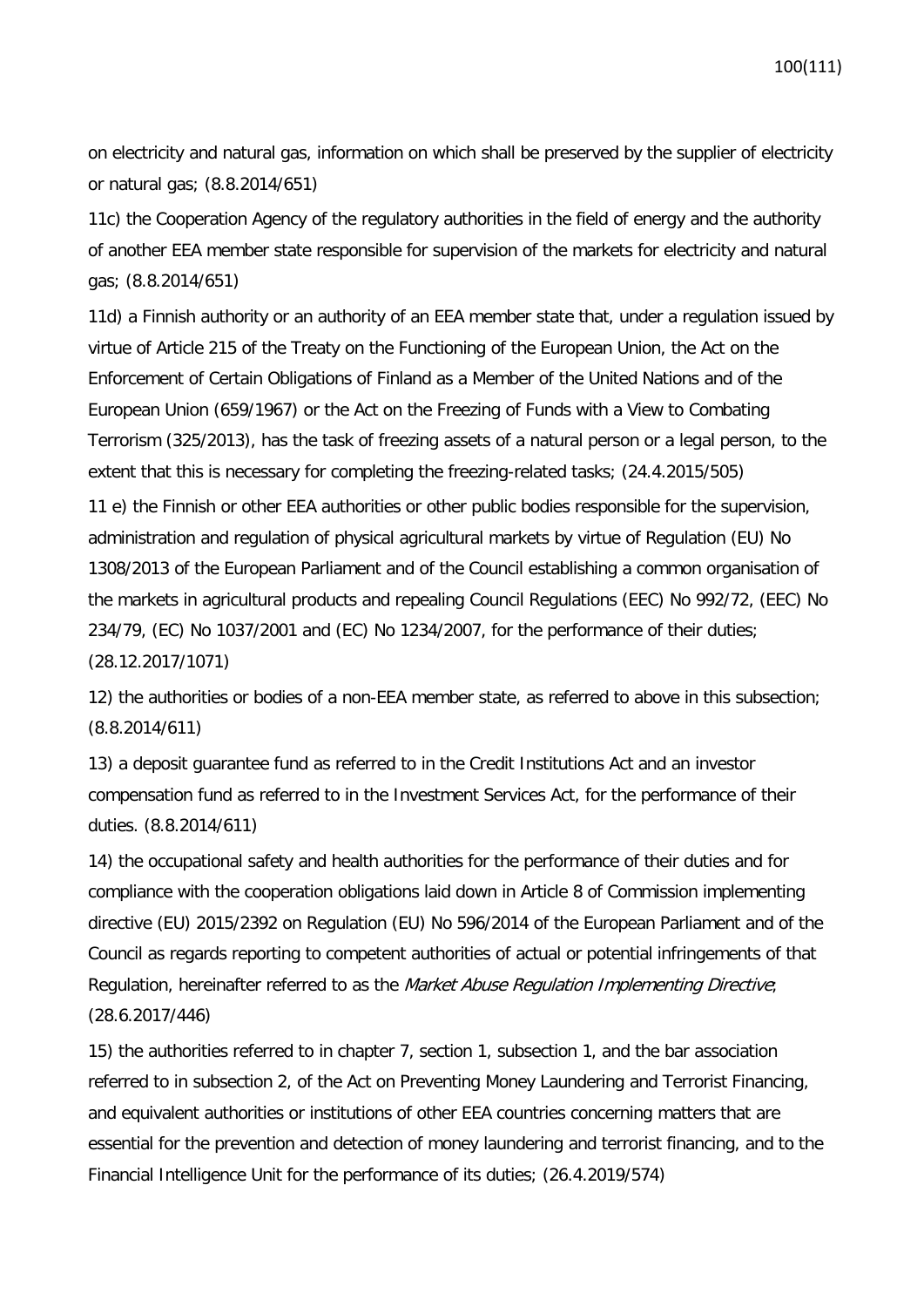16) the Tax Administration such information identified in the enforcement of the Act on Preventing Money Laundering and Terrorist Financing as is relevant for supervision by the Tax Administration of compliance with obligations prescribed in sections 17a–17d of the Tax Assessment Procedure Act (1558/1995); (1.6.2018/402)

17) the Financial Stability Authority such information identified in the enforcement of the Act on Preventing Money Laundering and Terrorist Financing as is relevant for the Financial Stability Authority in fulfilling its obligations related to the payment of compensations out of the Deposit Guarantee Fund, as stipulated in chapter 5 of the Act on the Financial Stability Authority; (9.7.2020/569)

18) the Consumer Ombudsman for the exercise of its supervisory duties. (9.7.2020/569)

The Financial Supervisory Authority shall have the right to disclose only information that is necessary for the discharge of duties by each of the authorities referred to in subsection 1 and, where information is disclosed to a foreign authority, on condition that the foreign authority is subject to the same confidentiality obligations as the Financial Supervisory Authority in respect of such information.

The Financial Supervisory Authority shall, confidentiality obligations notwithstanding, have the right to disclose information on supervised entities, foreign supervised entities and other financial market participants to the auditors of the supervised entity, foreign supervised entity or other financial market participant.

The Financial Supervisory Authority shall have the right to so inform supervised entities and foreign EEA branches if it finds that one and the same debtor has considerable commitments or liabilities to them or if there is cause to suspect that the behaviour of a customer is detrimental to them. Furthermore, the Financial Supervisory Authority shall have the right to disclose information on supervised entities and foreign supervised entities to a stock exchange or MTF in Finland, as referred to in the Act on Trading in Financial Instruments, to a central securities depository and to a central counterparty, as referred to in the Act on Book-Entry Systems and Settlement Activities, as well as to disclose information on other financial market participants and other persons to the stock exchange, if disclosure of the said information is necessary for the maintenance of confidence in their statutory supervisory function or clearing and settlement operations. (16.6.2017/352)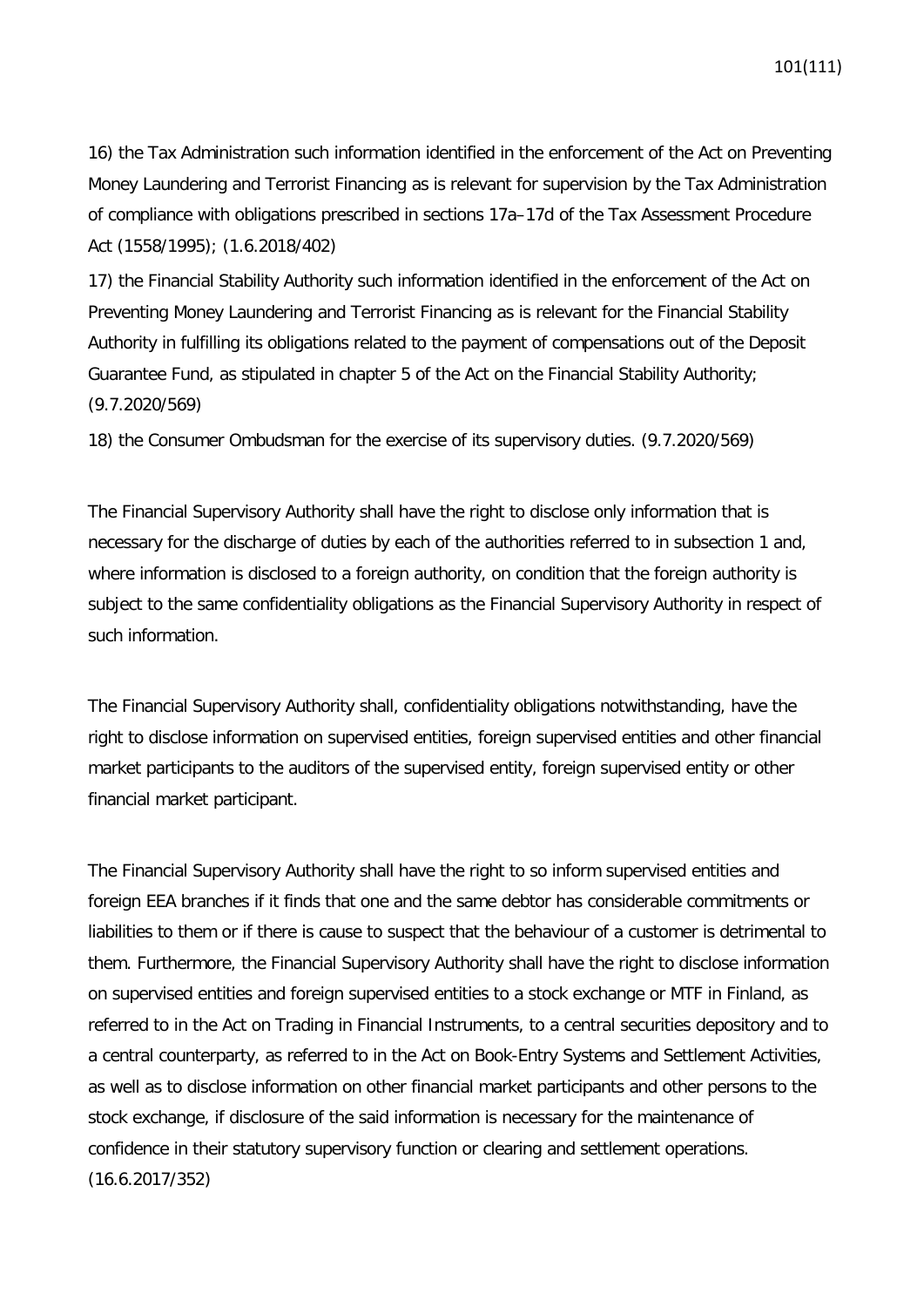The Financial Supervisory Authority may not disclose confidential information received from the supervisory or other authorities of another state or obtained in the course of inspections conducted in another state, without the express consent of the supervisory authority having provided the information or any other relevant supervisory authority of the foreign state in which the inspection was conducted. Such information may be used solely for the discharge of the duties referred to in this Act, or for the purposes for which the consent was given.

The confidentiality provisions laid down elsewhere in law notwithstanding, the Financial Supervisory Authority shall, without undue delay, disclose to the Ministry of Finance, the Ministry of Social Affairs and Health, the Bank of Finland and the Finnish Resolution Authority any information in its possession on matters that may have effects on financial stability or other significant effects on financial market developments or cause significant disruptions to the functioning of the financial system. The provisions of this subsection shall also apply to an equivalent authority and deposit guarantee fund of another EEA member state, in which the credit institution's group parent company, as referred to in chapter 1, section 3, subsection 1, paragraph 7 of the Crisis Resolution Act, or a subsidiary of the parent company or the branch of the credit institution or of another credit institution in the same group is located, and if an authority other than the above mentioned authority is responsible for macroprudential supervision in such other EEA member state, to such other authority of the EEA member state, if the information has a significant effect, as referred to in this subsection, in the other EEA member state and the recipient of the information is bound by similar confidentiality obligations as are laid down in this act. (19.12.2014/1198)

The provisions of this section on the authorities of another country shall correspondingly apply to organisations or institutions authorised by law in their home countries to attend to similar responsibilities as those entrusted to the Financial Supervisory Authority by virtue of this Act or any other acts.

**Section 71a (29.12.2016/1442) Reporting breaches**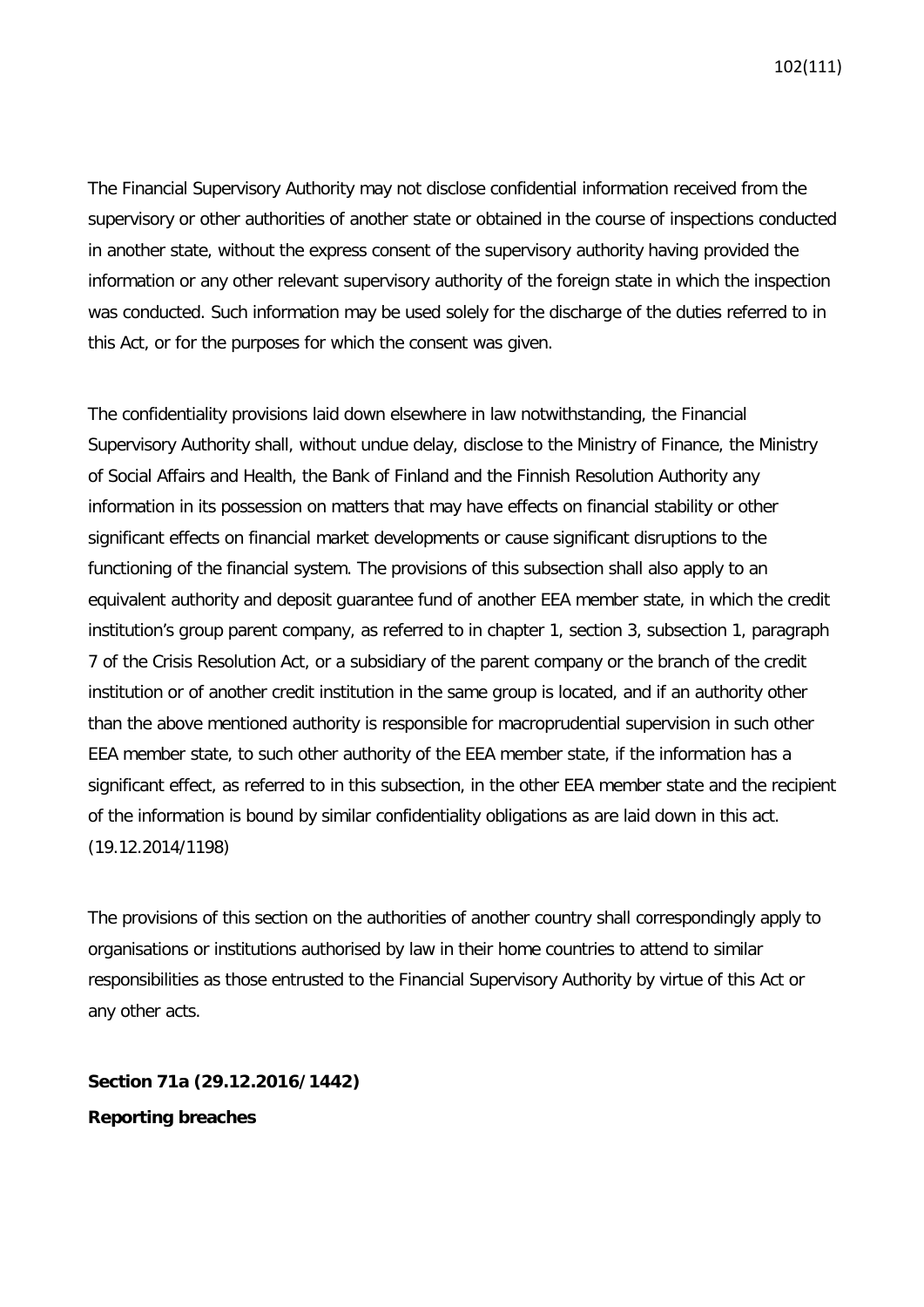The Financial Supervisory Authority shall maintain a system for receiving reports of suspected abuse of financial market provisions. The personal data of the person making the report and the person whom the report concerns and the information on the report shall be kept secret, unless otherwise separately provided.

The reporting procedure shall contain appropriate and sufficient measures for arranging suitable handling of reports and protection of such persons making a report and persons who are the subject of a report who are in a contract of employment, as well as instructions for protecting the identity of the person making a report and the person who is the subject of the report, unless otherwise provided by law in order to investigate a breach or concerning an authority's right to information. (29.3.2019/396)

The Financial Supervisory Authority shall keep the necessary information referred to in subsection 1 for a period of five years after the report is made. The information shall subsequently be deleted, unless retaining the information further is necessary because of a criminal investigation, initiated court proceedings, an official investigation, or in order to protect the rights of the person making a report or the person whom the report concerns. The necessity of retaining the information further shall be reviewed at the latest three years after the most recent such review. A record of the review shall be made.

A registered person who is the subject of a report as referred to in subsection 1 above shall not have a right of access as referred to in Article 15 of Regulation (EU) 2016/679 of the European Parliament and of the Council on the protection of natural persons with regard to the processing of personal data and on the free movement of such data, and repealing Directive 95/46/EC (General Data Protection Regulation), hereinafter referred to as General Data Protection Regulation, to the information referred to in subsections 1 and 3, if the provision of such information could impede an investigation of suspected breaches. The provisions of Articles 13 and 14 of the said Regulation shall not apply to the Financial Supervisory Authority when maintaining the system referred to in subsection 1. (29.3.2019/396)

Further provisions on the receipt of reports concerning breaches as referred to in this section and on procedures concerning further measures, for the purpose of enforcing the Market Abuse Regulation Implementing Directive, may be given by decree of the Ministry of Finance.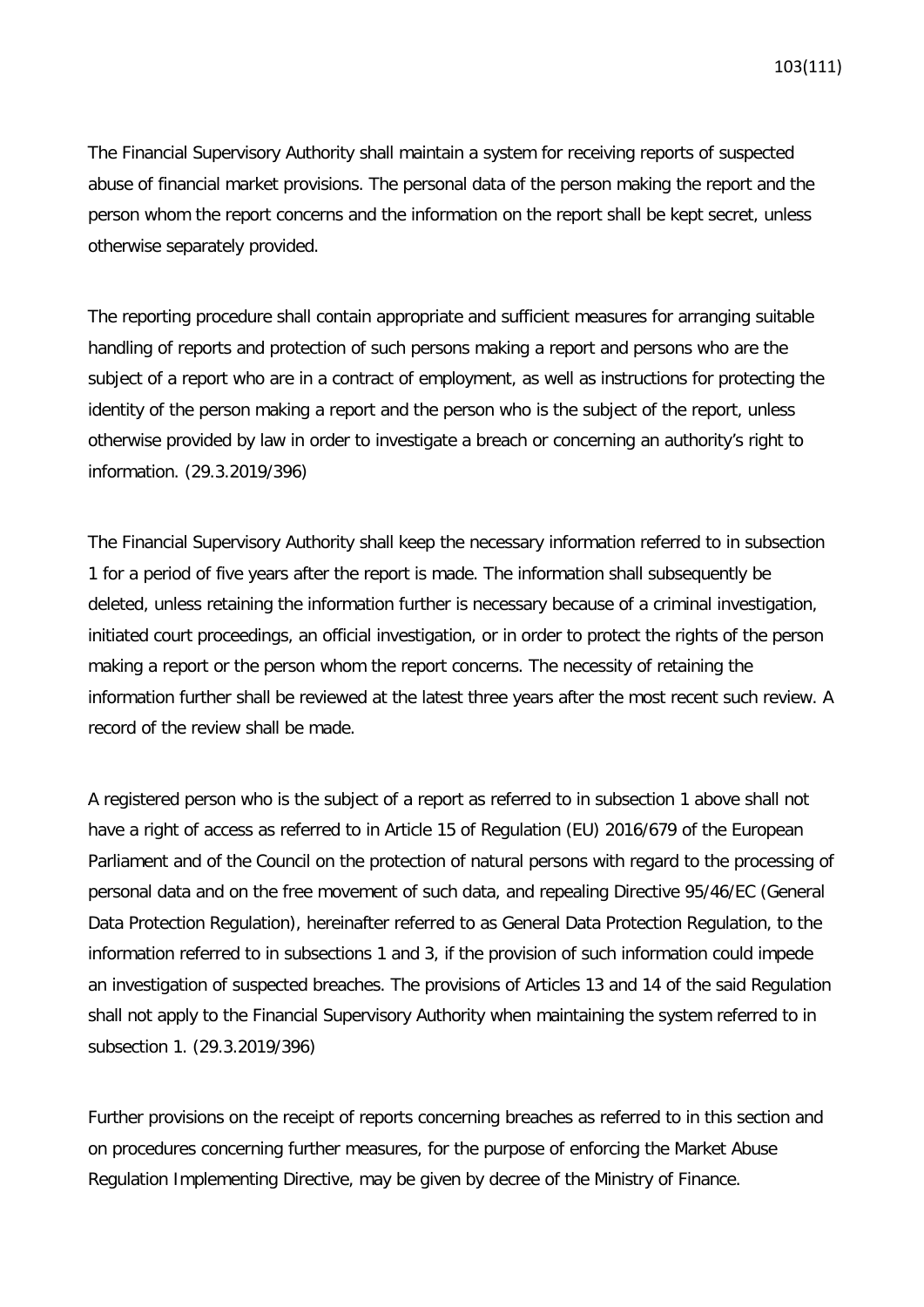The Financial Supervisory Authority shall prepare a report every two years on the performance of the system referred to in this section.

## **Section 71b (29.12.2016/1442)**

# **Restriction on liability concerning provision of information to the Financial Supervisory Authority**

When a person provides the Financial Supervisory Authority with information in accordance with section 71a or the Market Abuse Regulation, he or she shall not be held liable, in respect of the provision of information, for any breach of restrictions on information reporting carried out on the basis of an agreement, act, decree or regulation.

### **Section 71c (29.3.2019/396)**

### **Restriction of the right of access to information**

In addition to the provisions of section 34 of the Data Protection Act (1050/2018), a registered person does not have the right of access referred to in Article 15 of the General Data Protection Regulation to the information collected by the Financial Supervisory Authority in the course of its supervisory and inspection duties, if provision of the information could impede the performance by the Financial Supervisory Authority of its statutory responsibilities, or the prevention or investigation of breaches of financial market provisions.

## **Section 72 (20.4.2018/241)**

## **Publication of statistics on insurance and pension institutions, insurance intermediaries and ancillary insurance intermediaries**

The provisions on document secrecy notwithstanding, the Financial Supervisory Authority may publish statistics and comparable data on the operation, standing and development of insurance and pension institutions and of insurance intermediaries and ancillary insurance intermediaries compiled according to a harmonised methodology for insurance and pension institutions or insurance intermediaries and ancillary insurance intermediaries.

### **Section 73 (17.1.2020/21)**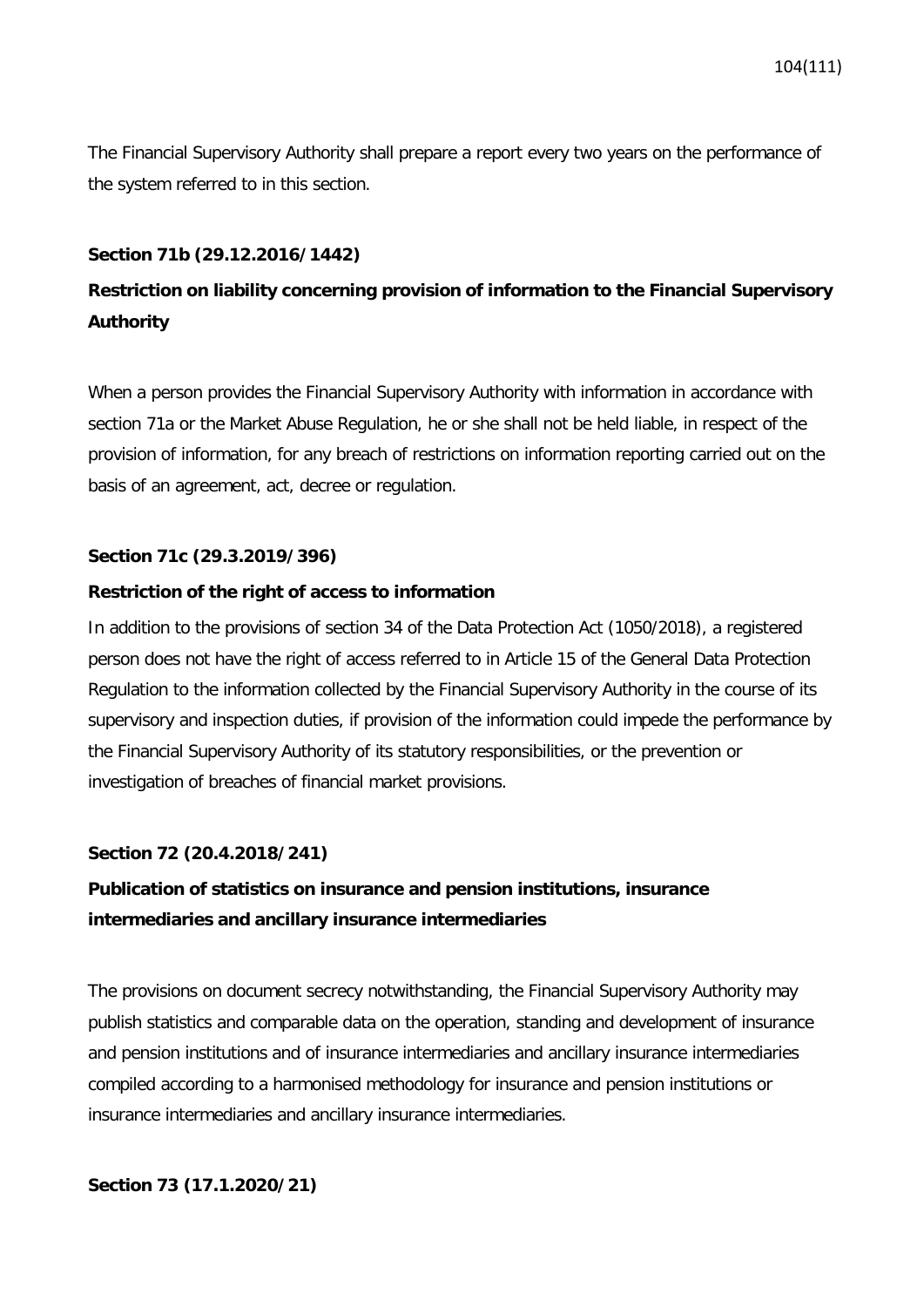### **Appeal**

Decisions of the Financial Supervisory Authority may be appealed to the Helsinki Administrative Court. Provisions on lodging an appeal with an administrative court are laid down in the Administrative Judicial Procedure Act (808/2019).

Decisions of the Financial Supervisory Authority may be enforced prior to gaining legal effect. The decision shall remain in force until further notice, regardless of appeal, unless otherwise provided by the appellate authorities or elsewhere in law.

The right to appeal decisions concerning board members or deputy board members of the Financial Supervisory Authority or the employment contracts of the Authority's employees are governed by separate provisions.

## **Section 74 (15.3.2019/296)**

### **Recovery of fees**

Conditional fees imposed for payment under this Act and processing fees payable under this Act may, together with accrued interest, be collected without a judgment or decision in the order laid down in the Act on Recovery of Taxes and Fees by Recovery Proceedings (706/2007).

### **Section 74a (4.3.2011/194)**

### **Decisions of the European Supervisory Authorities**

If a European Supervisory Authority, in compliance with the procedure defined in the EU Financial Supervision Regulations, issues an individual decision to a financial market participant involving a case in which the Financial Supervisory Authority has previously issued a decision, the decision of the European Supervisory Authority shall take precedence. Provisions on filing an appeal against a decision of the European Supervisory Authorities are set out in the EU Financial Supervision Regulations.

### **Chapter 9**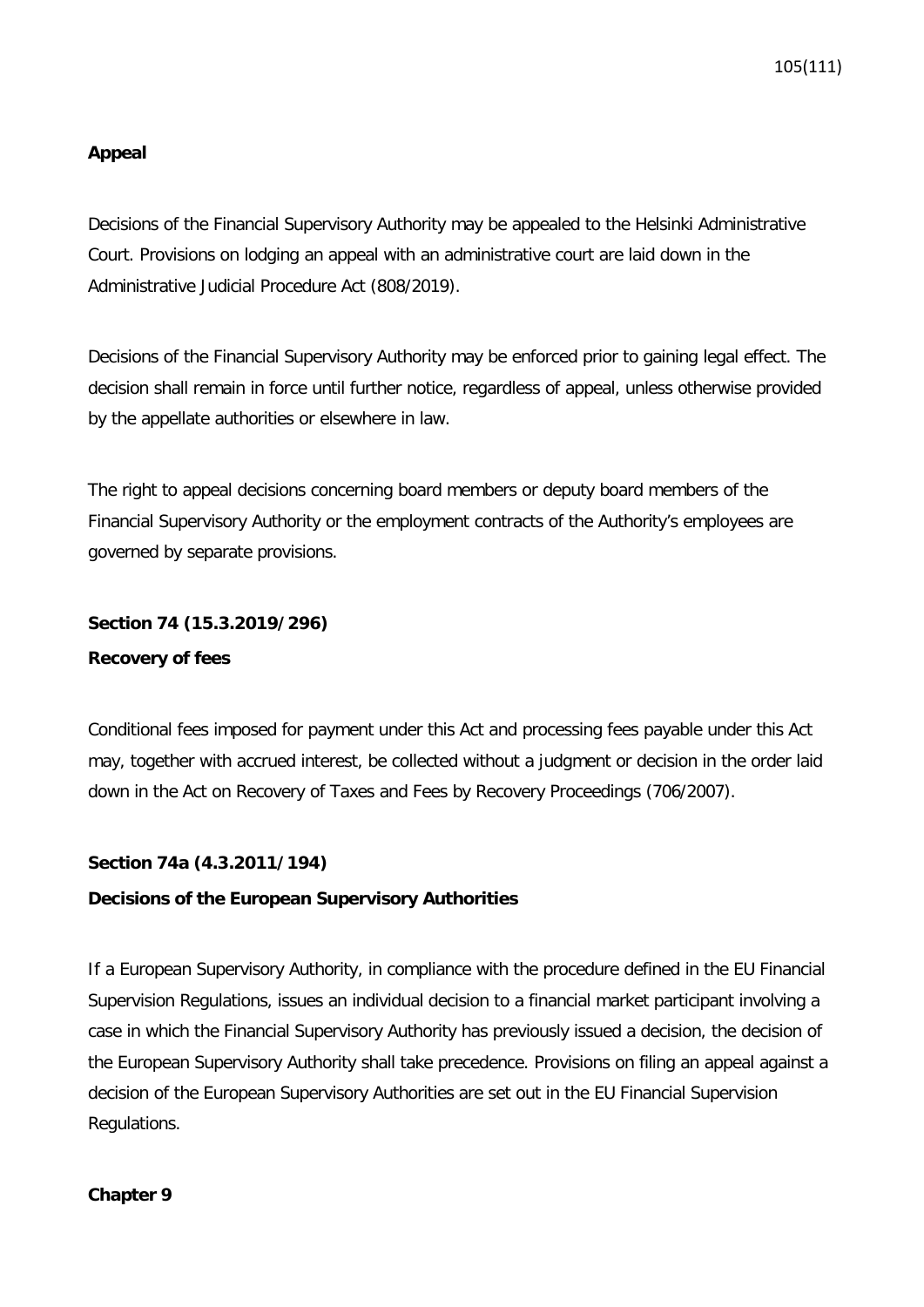### **Provisions on entry into force and transitional provisions**

#### **Section 75**

### **Entry into force**

This Act will enter into force on 1 January 2009 and will repeal the Act on the Financial Supervision Authority of 27 June 2003 (587/2003) and the Act on the Insurance Supervisory Authority of 29 January 1999 (78/1999), including subsequent amendments.

### **Section 76**

### **Transitional provisions**

The Financial Supervisory Authority shall continue the activities of the Financial Supervision Authority and the Insurance Supervisory Authority. The assets, liabilities and commitments of the Insurance Supervisory Authority shall be transferred gratuitously to the Bank of Finland upon the entry into force of this Act. The Bank of Finland shall assume the transferred liabilities in the maximum amount of the transferred assets. Any other liabilities shall be assumed by the government of Finland.

Employees in the service of the Financial Supervision Authority and the Insurance Supervisory Authority at the time this Act enters into force shall transfer to the service of the Financial Supervisory Authority. The posts of the Insurance Supervisory Authority shall be abolished upon the entry into force of this Act. The terms and conditions of the contract of service with the Bank of Finland and the rights and responsibilities under the contract of employment with the Bank at transferral shall apply to transferring employees. Employees who by virtue of this Act transfer to the service of the Bank of Finland will, further, be governed by section 3, subsections 2 and 3 of the Act Implementing the State Employees Pensions Act (1296/2006) for the period of service covered by the State Employees Pensions Act (1295/2006), provided that service with the Bank of Finland continues uninterruptedly until the occurrence of their pension contingency. Where an employee in 2009 or 2010 transfers from the Bank of Finland to the service of an organisation covered by the Local Government Employees Pensions Act (549/2003) or returns to service covered by the State Employees Pensions Act, this subsection shall continue to apply, provided that the service continues uninterruptedly until the occurrence of pension contingency.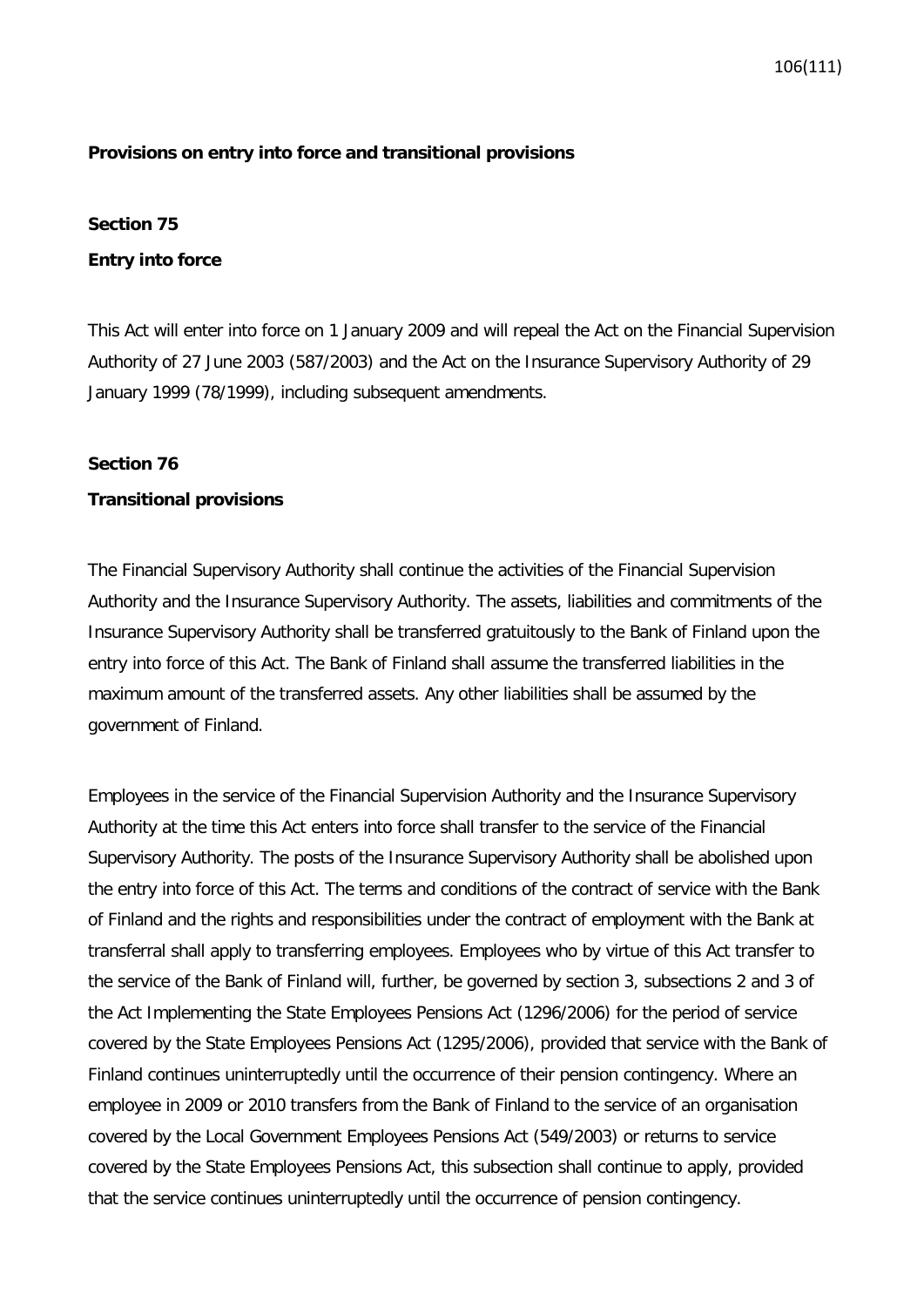The terms of office of the boards of the Financial Supervision Authority and the Insurance Supervisory Authority appointed under the Acts to be repealed shall expire upon the entry into force of this Act. After entry into force of this Act, the board of the Financial Supervisory Authority shall review the business of the boards of the Financial Supervision Authority and Insurance Supervisory Authority related to the financial period immediately preceding the entry into force of the Act, to the extent review by the boards of the Financial Supervision Authority or Insurance Supervisory Authority has not been completed before this Act enters into force.

Before the entry into force of this Act, necessary measures may be taken to appoint the members and deputy members of the board referred to in section 9, to appoint the Director General referred to in section 11 and to designate a deputy to the Director General, to fill the other vacant posts of the Financial Supervisory Authority, to fulfil the disclosure obligation referred to in section 16 and to adopt the rules of procedure referred to in section 17, as well as to take decisions on these issues in the board and the Parliamentary Supervisory Council.

Cases pending with other authorities at the time this Act enters into force shall be governed by the provisions applied at the entry into force of this Act.

Any reference in another act or a statute issued by virtue of law to the Act on the Financial Supervision Authority and the Act on the Insurance Supervisory Authority to be repealed by this Act shall denote a reference to this Act. Any reference to the Financial Supervision Authority and the Insurance Supervisory Authority elsewhere in law or a statute issued by virtue of law shall denote a reference to the Financial Supervisory Authority. Any decisions and regulations issued by the Financial Supervision Authority or the Insurance Supervisory Authority before this Act entered into force shall remain in force after the entry into force of this Act as if they had been issued by the Financial Supervisory Authority.

### **Entry into force and application of the amended provisions:**

### **27.3.2009/207:**

This Act will take effect on 8 April 2009.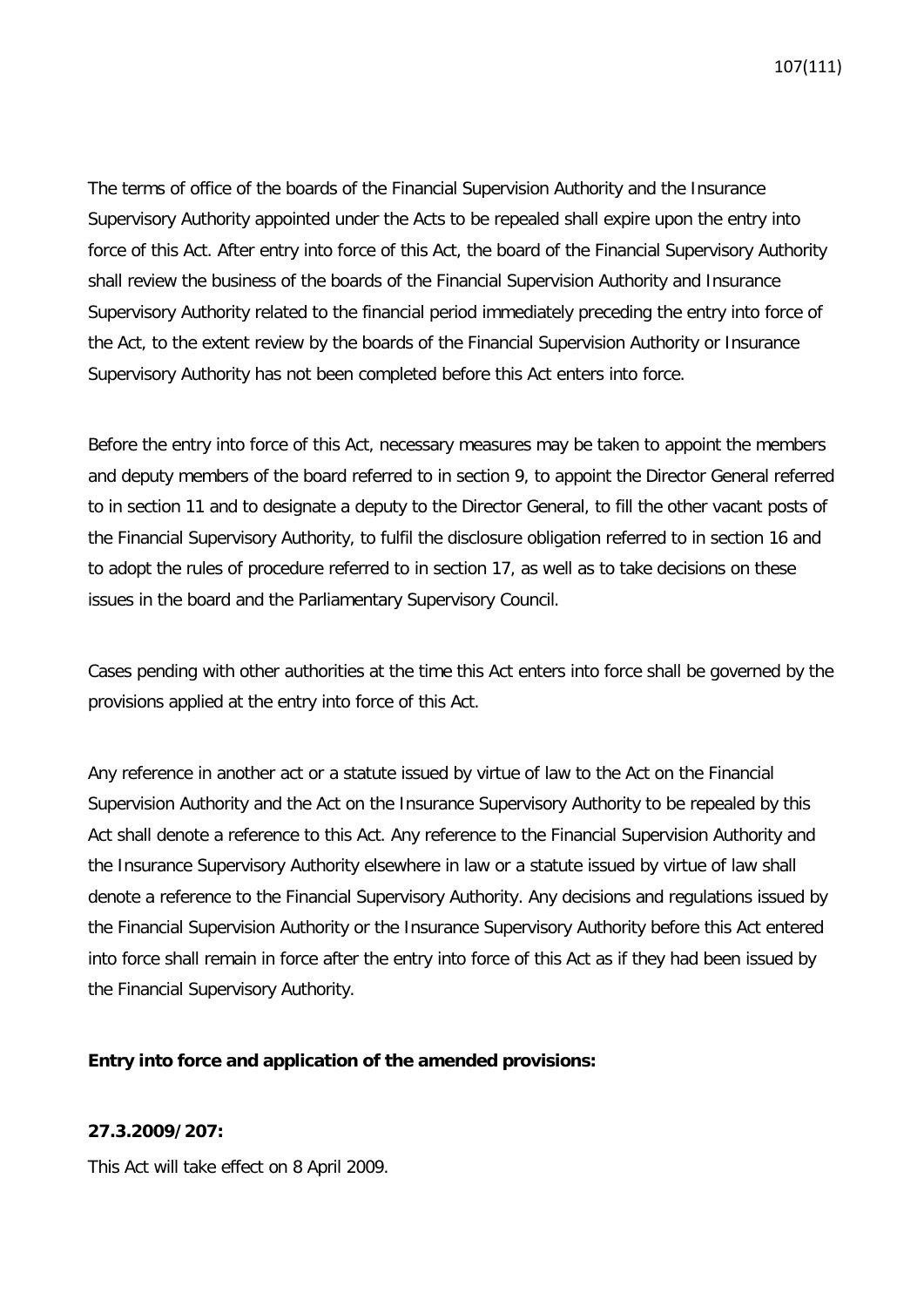## **21.8.2009/653:**

This Act will take effect on 1 January 2010.

## **15.1.2010/10:**

This Act will take effect on 1 February 2010.

## **30.4.2010/301:**

This Act will take effect on 1 May 2010.

## **24.6.2010/604:**

This Act will take effect on 1 July 2010.

## **16.7.2010/689:**

This Act will take effect on 1 August 2010.

## **30.12.2010/1360:**

This Act will take effect on 31 December 2010.

## **4.3.2011/194:**

This Act will take effect on 15 March 2011.

## **22.7.2011/902:**

This Act will take effect on 1 August 2011.

## **9.12.2011/1242:**

This Act will take effect on 31 December 2011.

## **29.12.2011/1493:**

This Act will take effect on 31 December 2011.

## **14.12.2012/752:**

This Act will take effect on 1 January 2013.

A person subject to the declaration requirement as referred to in section 16a of this Act shall update the declaration of insider holdings to comply with the requirements of this Act within one month of the entry into force of this Act.

The Financial Supervisory Authority shall update the list, as referred to in section 16, subsection 6 of this Act, to comply with the requirements of this Act within two months of the entry into force of this Act.

An act or omission that occurred prior to the entry into force of this Act shall be governed by the provisions in effect before this Act took effect.

## **21.12.2012/902:**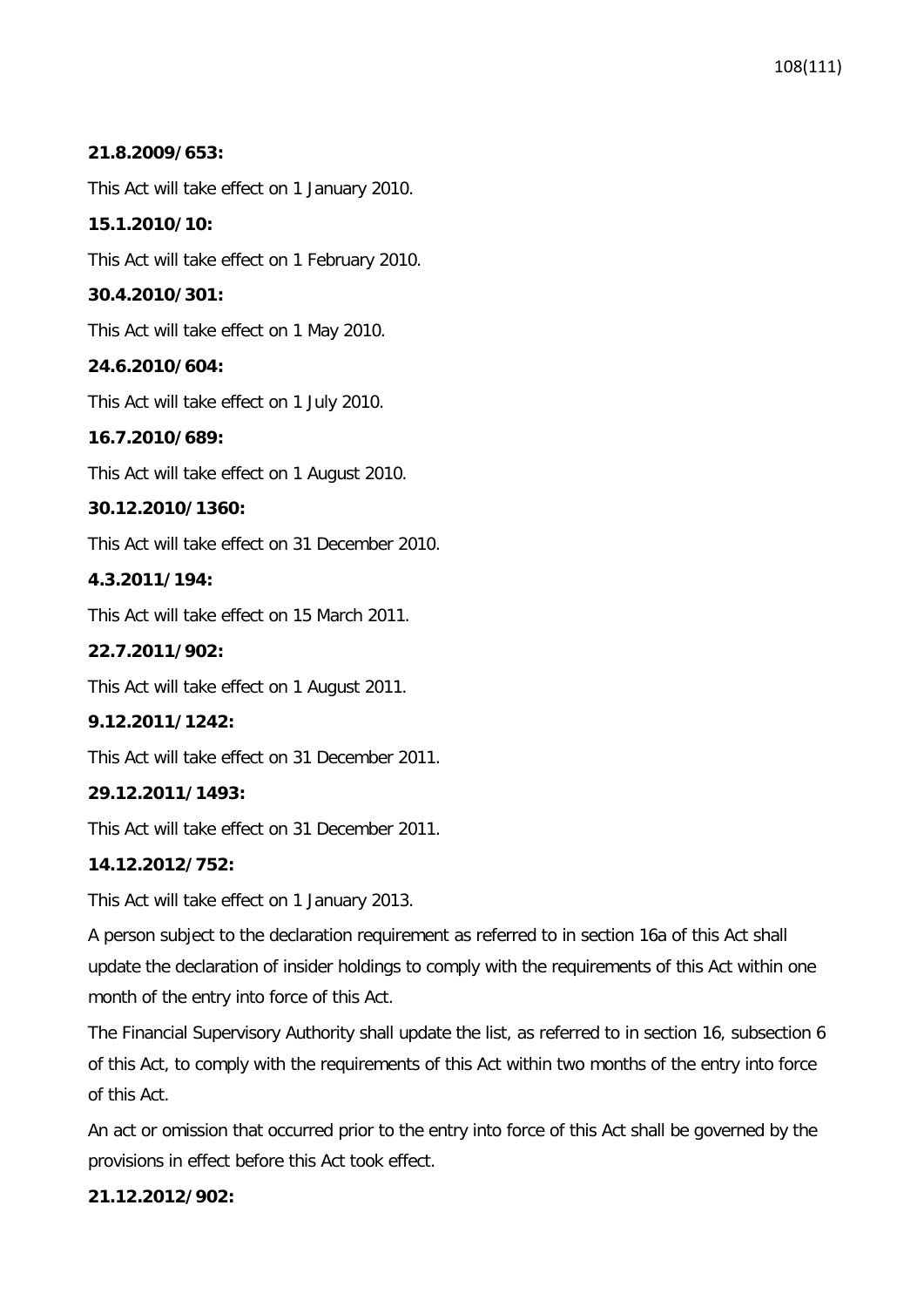This Act will take effect on 1 January 2013.

### **31.1.2013/138:**

This Act will take effect on 1 September 2013.

### **12.4.2013/254:**

This Act will take effect on 15 April 2013.

### **9.8.2013/593:**

This Act will take effect on 1 September 2013.

### **13.12.2013/985**

This Act will take effect on 1 January 2014.

### **7.3.2014/170:**

This Act will take effect on 15 March 2014.

### **8.8.2014/611:**

This Act will take effect on 15 August 2014.

An act or omission that occurred prior to the entry into force of this Act shall be governed by the provisions in effect before this Act took effect.

### **8.8.2014/651:**

This Act will take effect on 1 September 2014.

# **19.12.2014/1198:**

This Act will take effect on 1 January 2015.

### **28.12.2017/1071:**

This Act will take effect on 3 January 2018.

Any appeals on decisions taken before the entry into force of this Act, and the hearing of such appeals in a higher appellate court, shall be subject to the provisions in force at the time of the entry into force of this Act.

Acts or omissions preceding the entry into force of this Act shall be subject to the provisions in force at the time of the act or omission.

# **20.4.2018/241:**

This Act will enter into force on 1 October 2018.

# **4.5.2018/291:**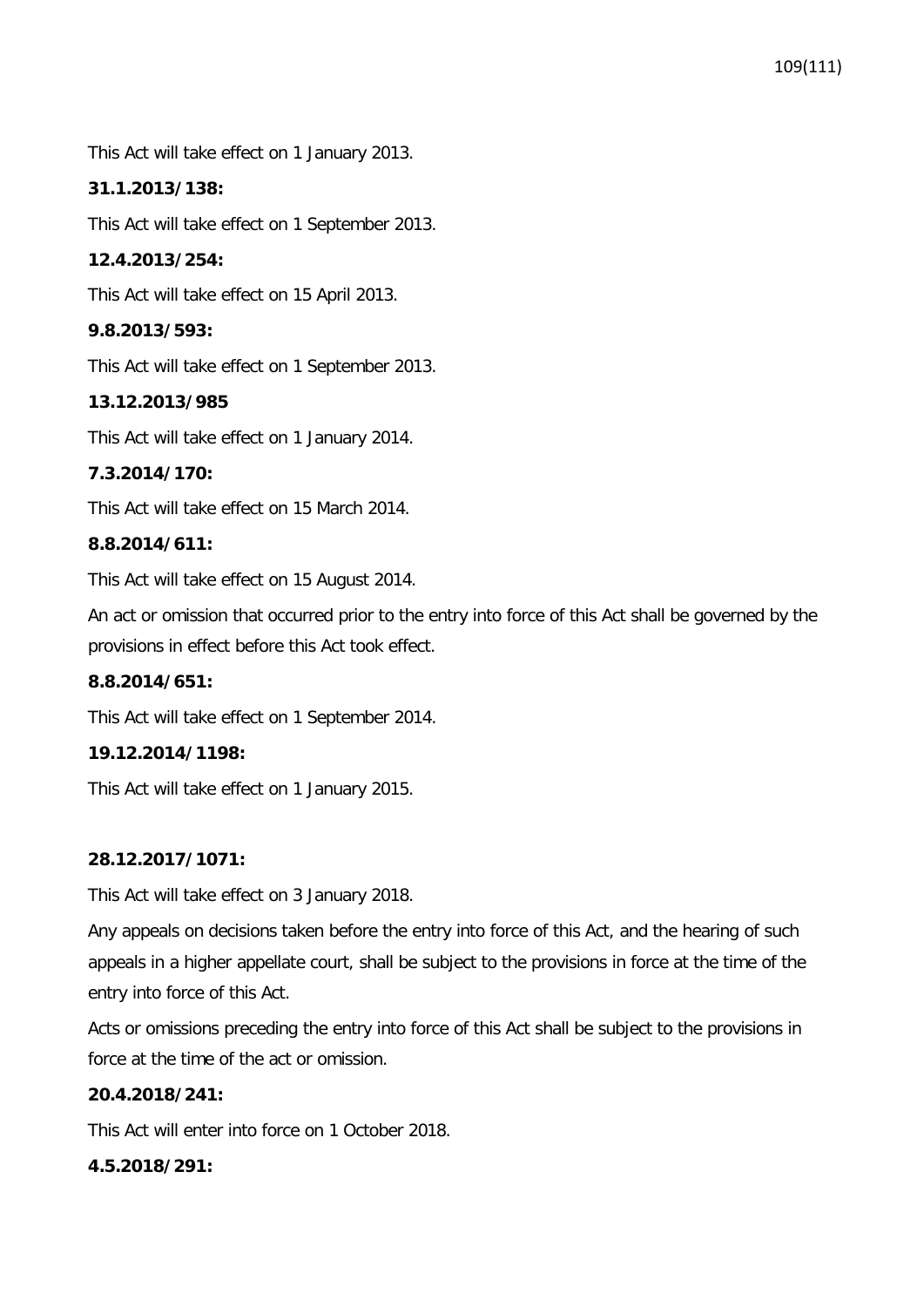This Act will enter into force on 9 May 2018.

# **1.6.2018/402:**

This Act will enter into force on 5 June 2018.

# **23.11.2018/959:**

Separate provisions will be enacted on the entry into force of this Act.

# **14.12.2018/1108:**

This Act will enter into force on 19 December 2018.

# **19.12.2018/1229**

This Act will enter into force on 22 July 2019.

An act or omission that occurred prior to the entry into force of this Act shall be governed by the provisions in effect before this Act took effect.

# **22.2.2019/215:**

This Act will enter into force on 1 March 2019.

# **15.3.2019/296:**

This Act will enter into force on 20 March 2019.

# **29.3.2019/396:**

This Act will enter into force on 1 April 2019.

# **12.4.2019/517:**

This Act will enter into force on 10 June 2019.

# **26.4.2019/574:**

This Act will enter into force on 10 June 2019.

# **17.5.2019/681:**

This Act will enter into force on 1 June 2019.

# **9.8.2019/918:**

This Act will enter into force on 1 January 2020.

The provisions on the technical access connections in force at the entry into force of this Act shall apply to the technical access connections in use at the entry into force of this Act, during 48 months after entry into force of this Act.

# **22.8.2019/96:**

This Act will enter into force on 1 January 2021.